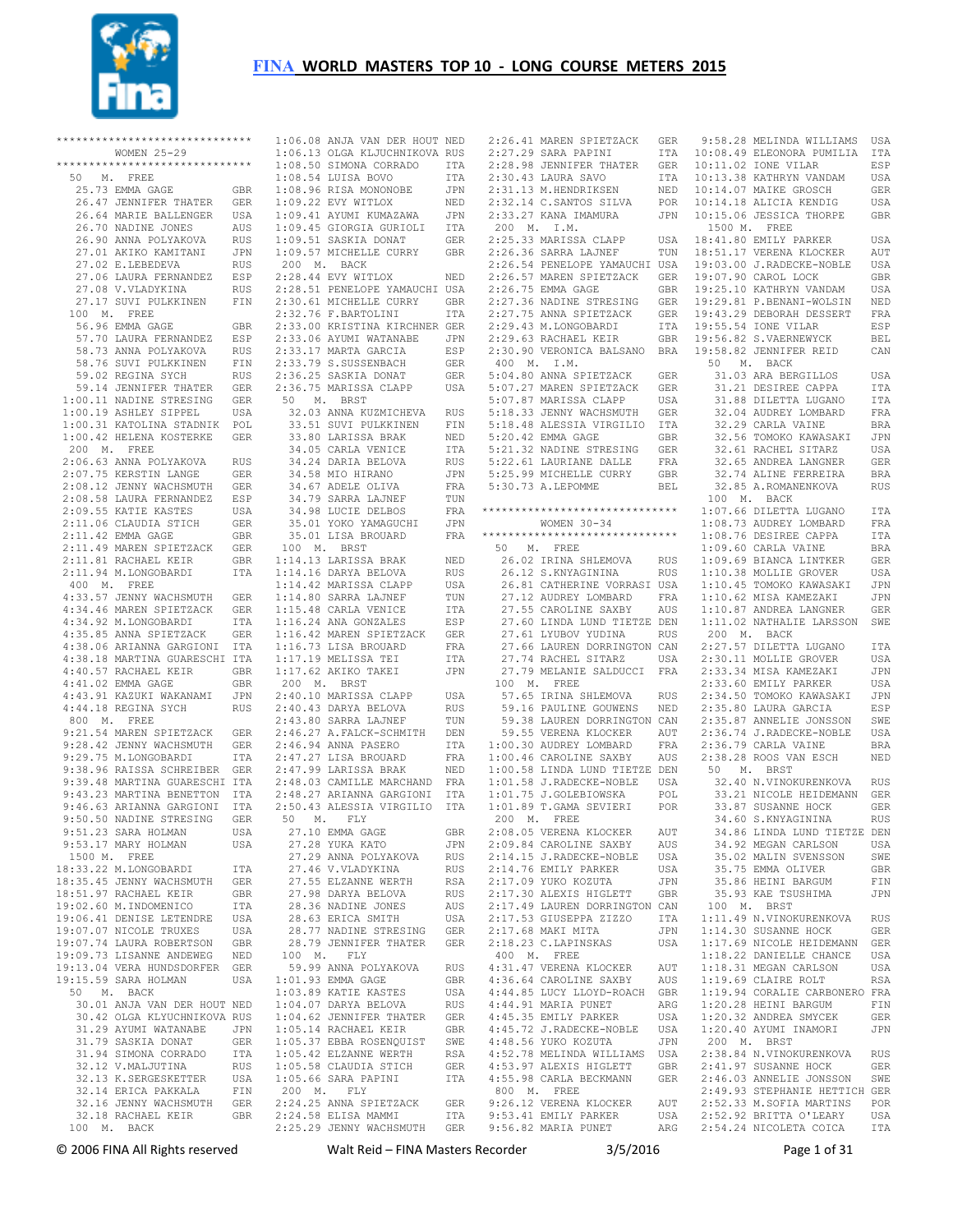

| 2:54.68 MEGAN CARLSON<br>2:55.85 YUKO KOZUTA<br>2:56.21 ANJA SCHULTE                                                                                                           |                         |
|--------------------------------------------------------------------------------------------------------------------------------------------------------------------------------|-------------------------|
|                                                                                                                                                                                |                         |
|                                                                                                                                                                                | USA<br>JPN              |
|                                                                                                                                                                                |                         |
|                                                                                                                                                                                | GER                     |
| 50 M. FLY                                                                                                                                                                      |                         |
|                                                                                                                                                                                |                         |
| 28.04 IRINA SHLEMOVA RUS<br>28.06 S.KNYAGININA RUS                                                                                                                             |                         |
|                                                                                                                                                                                | RUS                     |
|                                                                                                                                                                                |                         |
|                                                                                                                                                                                |                         |
|                                                                                                                                                                                |                         |
| 28.40 PAULINE GOUWENS NED<br>28.40 PAULINE GOUWENS NED<br>28.81 MELANIE SALDUCCI FRA<br>29.06 N.KHUDYAKOVA UKR                                                                 |                         |
| 29.06 N.KHUDYAKOVA UKR<br>29.12 CHIARA MAZZONI ITA<br>29.18 LINDA LUND TIETZE DEN                                                                                              |                         |
|                                                                                                                                                                                |                         |
|                                                                                                                                                                                |                         |
|                                                                                                                                                                                |                         |
| 29.24 REINA YOSHITANI JPN<br>29.43 SARA OLIVEIRA POR<br>29.62 RACHEL SITARZ USA                                                                                                |                         |
|                                                                                                                                                                                |                         |
|                                                                                                                                                                                |                         |
|                                                                                                                                                                                |                         |
| 100 M. FLY                                                                                                                                                                     |                         |
| 1:04.06 VERENA KLOCKER AUT<br>1:04.77 LUCY LLOYD-ROACH GBR                                                                                                                     | AUT                     |
|                                                                                                                                                                                |                         |
|                                                                                                                                                                                |                         |
| 1:06.37 CHARA MAZZONI UZAN<br>1:06.37 CHARA MAZZONI ITA<br>1:06.99 REINA YOSHITANI JPN<br>1:07.27 J.GOLEBIOWSKA POL<br>1:07.75 N.KHUDYAKOVA UKR                                |                         |
|                                                                                                                                                                                |                         |
|                                                                                                                                                                                |                         |
|                                                                                                                                                                                |                         |
|                                                                                                                                                                                |                         |
|                                                                                                                                                                                |                         |
|                                                                                                                                                                                |                         |
| 1:07.76 VALERIA VILLEGAS MEX                                                                                                                                                   |                         |
|                                                                                                                                                                                |                         |
| $1:08.04$ GRETA ROVETTA                                                                                                                                                        | ITA                     |
| 1:08.50 CARLA BECKMANN                                                                                                                                                         | GER                     |
| 200 M. FLY                                                                                                                                                                     |                         |
|                                                                                                                                                                                |                         |
| 2:25.29 LUCY LLOYD-ROACH GBR                                                                                                                                                   |                         |
| 2:32.03 CARLA BECKMANN                                                                                                                                                         | GER                     |
|                                                                                                                                                                                |                         |
|                                                                                                                                                                                |                         |
| 2:32.96 CHIARA PULVIRENTI ITA<br>2:33.68 SABINA MARTINEZ ESP<br>2:34.76 T.PROSVIRNINA RUS<br>2:35.91 SIMONA NOCERINO ITA<br>2:35.93 ROOS VAN ESCH NED<br>2:37.69 ANA RODAL MEX |                         |
|                                                                                                                                                                                |                         |
|                                                                                                                                                                                |                         |
|                                                                                                                                                                                |                         |
|                                                                                                                                                                                |                         |
|                                                                                                                                                                                |                         |
|                                                                                                                                                                                |                         |
| 2:38.19 J.RADECKE-NOBLE                                                                                                                                                        |                         |
| 2:39.40 MELINDA WILLIAMS                                                                                                                                                       | USA<br>USA              |
|                                                                                                                                                                                |                         |
| 200 M. I.M.                                                                                                                                                                    |                         |
| 2:22.12 N.VINOKURENKOVA RUS<br>2:28.80 AUDREY LOMBARD FRA                                                                                                                      |                         |
|                                                                                                                                                                                |                         |
|                                                                                                                                                                                |                         |
|                                                                                                                                                                                |                         |
| 2:29.16 LINDA LUND TIETZE DEN<br>2:31.55 DESIREE CAPPA ITA<br>2:32.39 SUSANNE HOCK GER<br>2:32.59 LORETO LORENZO ESP<br>2:32.97 MARIA FUNET ARG                                |                         |
|                                                                                                                                                                                |                         |
|                                                                                                                                                                                |                         |
|                                                                                                                                                                                |                         |
|                                                                                                                                                                                |                         |
|                                                                                                                                                                                |                         |
|                                                                                                                                                                                |                         |
|                                                                                                                                                                                | ESP<br>ARG<br>POL       |
|                                                                                                                                                                                | JPN                     |
|                                                                                                                                                                                |                         |
| 2:32.97 MARIA PUNET<br>2:33.93 J.GOLEBIOWSKA<br>2:33.93 J.GOLEBIOWSKA<br>2:33.99 T.GAMA SEVIERI                                                                                | POR                     |
| 400 M. I.M.                                                                                                                                                                    |                         |
|                                                                                                                                                                                | RUS                     |
|                                                                                                                                                                                |                         |
|                                                                                                                                                                                | ARG                     |
|                                                                                                                                                                                | USA                     |
| 5:06.27 N.VINOKURENKOVA<br>5:27.93 MARIA PUNET<br>5:34.44 EMILY PARKER                                                                                                         | ESP                     |
|                                                                                                                                                                                |                         |
| 5:34.66 LORETO LORENZO<br>5:36.15 NADYA PUTTER                                                                                                                                 | $\mathop{\mathtt{NED}}$ |
|                                                                                                                                                                                |                         |
|                                                                                                                                                                                |                         |
| 5:36.49 ROOS VAN ESCH NED<br>5:37.40 MELINDA WILLIAMS USA                                                                                                                      |                         |
| 5:38.41 CHIARA PULVIRENTI ITA                                                                                                                                                  |                         |
|                                                                                                                                                                                |                         |
| 5:39.44 NICOLETA COICA ITA                                                                                                                                                     |                         |
| 5:40.08 YUKA FURUKAWA                                                                                                                                                          | JPN                     |
|                                                                                                                                                                                |                         |
| ******************************                                                                                                                                                 |                         |
|                                                                                                                                                                                |                         |
| WOMEN 35-39                                                                                                                                                                    |                         |
| *****************************                                                                                                                                                  |                         |
| 50 M. FREE                                                                                                                                                                     |                         |
|                                                                                                                                                                                |                         |
| 27.08 NORIKO INADA                                                                                                                                                             | USA                     |
| 27.16 OLESYA BOUROVA                                                                                                                                                           | ITA                     |
|                                                                                                                                                                                | USA                     |
|                                                                                                                                                                                |                         |
| 27.21 ERICKA RICHARDS<br>27.51 LAURA ROCA                                                                                                                                      | ESP                     |
| 27.79 LYUDMILA GRAUR                                                                                                                                                           | <b>RUS</b>              |
|                                                                                                                                                                                | JPN                     |
| 28.20 YAYOI MUKAI                                                                                                                                                              |                         |
| 28.21 MALIN BORENSJO                                                                                                                                                           | SWE                     |
|                                                                                                                                                                                |                         |
|                                                                                                                                                                                |                         |
| 28.25 ELISABETH CHAMBON FRA<br>28.25 JENNIFER STRINGER USA                                                                                                                     |                         |
| 28.27 ROSALBA LETIZIA ESP                                                                                                                                                      |                         |
| 100 M. FREE                                                                                                                                                                    |                         |
| 58.22 LAURA ROCA                                                                                                                                                               | ESP                     |
|                                                                                                                                                                                |                         |
| 59.85 OLESYA BUROVA                                                                                                                                                            | ITA                     |
| 1:00.79 ERICKA RICHARDS                                                                                                                                                        | USA                     |
|                                                                                                                                                                                | USA                     |
| $1:01.05$ KATIE GLENN                                                                                                                                                          |                         |
| 1:01.43 ASHLEY WHITNEY                                                                                                                                                         | USA                     |
| 1:01.53 LYUDMILA GRAUR<br>1:01.54 KARINE BILSKI                                                                                                                                | RUS<br>FRA              |

| 1:01.90 ELISABETH CHAMBON FRA                                                               |            |
|---------------------------------------------------------------------------------------------|------------|
| 1:01.90 million=1<br>1:01.92 G.CHATZIGEORGIOU GRE<br>1:01.94 ALICIA UHL USA                 |            |
|                                                                                             |            |
| 200 M. FREE                                                                                 |            |
| 2:09.77 LAURA ROCA                                                                          | ESP        |
| 2:12.35 HITOMI MATSUDA                                                                      | JPN        |
| 2:13.04 MARINA SPOTTKE                                                                      | GER        |
| 2:13.10 KATIE GLENN                                                                         | USA        |
| 2:13.10 G.CHATZIGEORGIOU                                                                    | GRE        |
| 2:13.68 SARAH COLLINGS                                                                      | GBR        |
| 2:16.15 HEIDI GEORGE USA<br>2:16.97 ERICKA RICHARDS USA                                     |            |
|                                                                                             |            |
| 2:17.17 ELISABETH CHAMBON FRA                                                               |            |
| 2:17.63 KARINE BILSKI                                                                       | FRA        |
| 400 M. FREE                                                                                 |            |
| 4:34.95 HEIDI GEORGE                                                                        | USA        |
| 4:39.25 KATIE GLENN                                                                         | USA        |
| 4:42.74 ROBERTA MAGGIONI                                                                    | ITA<br>USA |
| 4:42.84 ASHLEY WHITNEY<br>4:45.09 MARINA SPOTTKE                                            |            |
| 4:45.65 G.CHATZIGEORGIOU                                                                    | GER<br>GRE |
| 4:46.30 ZIVIT MEIRI                                                                         | ISR        |
| 4:47.31 SARAH COLLINGS                                                                      | GBR        |
| 4:49.52 A.REKOWSKI                                                                          | GER        |
| 4:51.15 DAWN PALMER                                                                         | GBR        |
| 800 M. FREE                                                                                 |            |
| 9:14.67 HEIDI GEORGE                                                                        | USA        |
| 9:41.08 ROBERTA MAGGIONI<br>9:45.42 SARAH COLLINGS                                          | <b>ITA</b> |
|                                                                                             | GBR        |
| $9:46.51$ HITOMI MATSUDA                                                                    | <b>JPN</b> |
| 9:47.36 ZIVIT MEIRI                                                                         | ISR        |
| 10:01.67 A.REKOWSKI                                                                         | GER        |
| $10:05.57$ DAWN PALMER                                                                      | GBR        |
| 10:07.58 SATSUKI HIRUKAWA<br>10:09.92 VALERIA CASPRINI                                      | JPN        |
|                                                                                             | ITA        |
| 10:11.93 ASHLEY WHITNEY                                                                     | USA        |
| 1500 M. FREE<br>17:17.22 HEIDI GEORGE                                                       | USA        |
| 18:34.73 HITOMI MATSUDA                                                                     | JPN        |
| 18:53.70 ROBERTA MAGGIONI                                                                   | ITA        |
| 19:25.66 SATSUKI HIRUKAWA JPN                                                               |            |
| 19:31.19 A.REKOWSKI                                                                         | <b>GER</b> |
| 19:37.36 J.ZETTERSTROM                                                                      | SWE        |
| 19:38.73 ANGELA FOX                                                                         | SWE        |
| 19:45.06 CECILE CARPENTIER FRA                                                              |            |
| 19:59.28 VALERIA CORBINO<br>19:59 44 ERIN CONDON                                            | ITA        |
| 19:59.44 ERIN CONDON                                                                        | USA        |
| 50 M. BACK                                                                                  |            |
| 28.67 NORIKO INADA<br>32.02 KANA MORIHISA                                                   | USA        |
| 32.31 AKIKO MIZUTANI                                                                        | JPN<br>JPN |
| 32.36 MARI AARI                                                                             | FIN        |
| 32.46 ORIANA BURGIO                                                                         | ITA        |
| 32.48 YOSHIMI YOSHIMURA JPN                                                                 |            |
|                                                                                             | ESP        |
|                                                                                             | FRA        |
| 32.83 KARINE BILSKI<br>32.83 KARINE BILSKI<br>32.96 FIIONNET<br>32.96 ELISABETH CHAMBON FRA |            |
| 32.99 NAHOMI SHIRATA                                                                        | JPN        |
| 32.99 YUMI NAKAUKE                                                                          | JPN        |
| 100 M. BACK                                                                                 |            |
| 1:05.28 NORIKO INADA                                                                        | USA        |
| 1:10.22 ORIANA BURGIO                                                                       | ITA        |
| 1:10.41 YOSHIMI YOSHIMURA JPN                                                               |            |
| 1:10.95 MARI AARI                                                                           | FIN        |
| 1:11.63 KARINE BILSKI<br>1:11.99 R.PREVITERA                                                | FRA<br>ITA |
| 1:12.20 MACHIKO IWASHITA                                                                    | JPN        |
| 1:12.38 SARA CRACCO                                                                         | ITA        |
| 1:12.41 ALISON PEAKMAN                                                                      | GBR        |
| 1:12.45 E.VALL JAVOY                                                                        | FRA        |
| 200 M. BACK                                                                                 |            |
|                                                                                             |            |
| 2:29.82 NORIKO INADA                                                                        | USA        |
| 2:31.61 ORIANA BURGIO                                                                       | ITA        |
| 2:33.64 EBONY EBENWALDNER AUS                                                               |            |
| 2:35.09 MACHIKO IWASHITA JPN                                                                |            |
|                                                                                             |            |
| 2:35.51 P.CATHERINE-MEZER FRA<br>2:36.48 KAREN THIBODEAU CAN                                | CAN        |
| 2:38.19 YOSHIMI YOSHIMURA JPN                                                               |            |
| 2:38.83 SATSUKI<br>HIRUKAWA<br>2:38.91 A.REKOWSKI                                           | JPN<br>GER |

| 50<br>м.<br>BRST                                    |            |                    | 5:31.93 A.REKOWSKI                                   | GER        |
|-----------------------------------------------------|------------|--------------------|------------------------------------------------------|------------|
| 33.75 KATIE GLENN                                   | USA        |                    | 5:33.22 FRANZISKA FLECK                              | GER        |
| 33.79 LAURA ROCA                                    | ESP        |                    | 5:33.51 KAREN THIBODEAU                              | CAN        |
| 34.40 LAETITIA DUBOIS                               | FRA        |                    | 5:34.67 DAWN PALMER                                  | GBR        |
| 35.93 SATSUKI HIRUKAWA                              | JPN        |                    | 5:35.64 SATU RAHKONEN                                | FIN        |
| 36.01 CHARLOTTE REID                                | IRL        |                    | 5:37.66 VIOLA OERTEL                                 | GER        |
| 36.19 ERICKA RICHARDS<br>36.25 KATE WARWICK         | USA<br>GBR |                    | 5:38.17 MARI AARI                                    | FIN        |
| 36.41 ELENA MEKHTELEVA                              | RUS        |                    | ******************************                       |            |
| 36.68 LUCIA CORVO                                   | ITA        |                    | WOMEN $40 - 44$                                      |            |
| 36.84 FABIANA FAVALLI                               | ITA        |                    | ******************************                       |            |
| 100<br>М.<br>BRST                                   |            | 50<br>М.           | FREE                                                 |            |
| 1:15.05 KATIE GLENN                                 | USA        |                    | 26.53 ERIKA BRAUN                                    | USA        |
| 1:15.87 SATSUKI HIRUKAWA                            | <b>JPN</b> |                    | 27.29 KERRY LINDAUER                                 | USA        |
| 1:16.21 HITOMI MATSUDA                              | JPN        |                    | 27.44 LISA BLACKBURN                                 | USA        |
| 1:16.21 LAETITIA DUBOIS                             | FRA        |                    | 27.53 EKATERINA YUDINA                               | RUS        |
| 1:16.49 LAURA ROCA                                  | ESP        |                    | 27.60 JULIE COSKEY                                   | USA        |
| 1:17.81 CAROLINA BENEYTO                            | ESP        |                    | 27.67 RAAKEL LUOTO<br>28.23 MICHELLE WARE            | FIN        |
| 1:18.90 MEGUMI TOKUDA<br>1:19.26 SATU RAHKONEN      | JPN<br>FIN |                    | 28.23 SARAH FARRELLY                                 | GBR<br>IRL |
| 1:19.67 CHARLOTTE REID                              | IRL        |                    | 28.23 MARGARET CONZE                                 | USA        |
| 1:19.82 KATE WARWICK                                | GBR        |                    | 28.27 TRINA SCHAETZ                                  | USA        |
| 200<br><b>BRST</b><br>М.                            |            | 100<br>М.          | FREE                                                 |            |
| 2:40.90 HITOMI MATSUDA                              | JPN        |                    | 1:00.26 RAAKEL LUOTO                                 | FIN        |
| 2:43.74 CAROLINA BENEYTO                            | ESP        |                    | 1:00.78 KERRY LINDAUER                               | USA        |
| 2:45.79 SATSUKI HIRUKAWA                            | JPN        |                    | 1:01.05 MICHELLE WARE                                | GBR        |
| 2:48.99 LAETITIA DUBOIS                             | FRA        |                    | 1:01.25 ERIKA BRAUN                                  | USA        |
| 2:49.37 KATIE GLENN                                 | USA        |                    | 1:01.45 JANE KELSEY                                  | HKG        |
| 2:53.30 MEGUMI TOKUDA                               | JPN        |                    | 1:01.61 JULIE COSKEY                                 | USA        |
| 2:53.88 KATHLEEN MILLIKEN USA                       |            |                    | 1:01.65 A.FORTIN                                     | HON        |
| 2:55.28 PUZIRKOVA-UVAROVA UKR<br>2:57.15 CHIARA LUI | ITA        |                    | 1:01.92 MARGARET CONZE<br>1:02.07 SARAH FARRELLY     | USA<br>IRL |
| 2:57.44 SEIKO TAGUCHI                               | JPN        |                    | 1:02.68 OLGA POZDNYAKOVA                             | <b>RUS</b> |
| 50<br>М.<br>FLY                                     |            | 200<br>$M_{\odot}$ | FREE                                                 |            |
| 28.63 MABI TSUKIOKA                                 | JPN        |                    | 2:09.92 KIRSTEN CAMERON                              | GBR        |
| 29.19 LAURA ROCA                                    | ESP        |                    | 2:13.70 JANE KELSEY                                  | HKG        |
| 29.21 GABRIELA KOSTKOVA CZE                         |            |                    | 2:15.76 CYNTHIA LEWIS                                | USA        |
| 29.66 E.BELLINGER                                   | GBR        |                    | 2:15.87 JULIE COSKEY                                 | USA        |
| 29.73 OLESYA BOUROVA                                | ITA        |                    | 2:16.58 SARAH FARRELLY                               | IRL        |
| 29.87 NORIKO INADA                                  | USA        |                    | 2:17.72 ERIKA BRAUN                                  | USA        |
| 29.91 VANESA LOPEZ                                  | ESP        |                    | 2:18.13 DIANNA EVA SZOKOL HUN                        |            |
| 30.19 VALERIA CORBINO                               | ITA        |                    | 2:18.82 MARGARET CONZE                               | USA        |
| 30.44 ERICKA RICHARDS                               | USA        |                    | 2:19.54 KYLEE DE ROOY                                | AUS        |
| 30.45 ASHLEY WHITNEY                                | USA        |                    | 2:19.72 JACQUI ROBINSON                              | AUS        |
| Μ.<br>100<br>FLY<br>1:05.79 ILDIKO SZEKELY          | USA        | 400<br>М.          | FREE<br>4:28.24 KIRSTEN CAMERON                      | GBR        |
| 1:06.61 E.BELLINGER                                 | GBR        |                    | 4:44.60 JANE KELSEY                                  | HKG        |
| 1:06.82 GABRIELA KOSTKOVA CZE                       |            |                    | 4:44.91 DIANNA EVA SZOKOL HUN                        |            |
| 1:07.25 VALERIA CORBINO                             | ITA        |                    | 4:47.11 KYLEE DE ROOY                                | AUS        |
| 1:07.92 KATHRYN NURSE                               | RSA        |                    | 4:51.89 JESSICA WOODDISSE GBR                        |            |
| 1:08.33 ERICKA RICHARDS                             | USA        |                    | 4:53.87 DORA CERVA                                   | HUN        |
| 1:08.92 E.RAVIER                                    | BEL        |                    | 4:54.75 O.BRONITSKAYA                                | RUS        |
| 1:08.98 CAROLINA BENEYTO                            | ESP        |                    | 4:55.61 VERENA KROMEKE                               | GER        |
| 1:09.35 KAYO YOSHIMURA                              | JPN        |                    | 4:57.00 NICOLA LATTY                                 | GBR        |
| 1:09.77 SANDRA FELIP                                | ESP        |                    | 4:57.33 LISELOTTE JOLING                             | NED        |
| 200<br>Μ.<br>FLY                                    |            | 800<br>Μ.          | FREE                                                 |            |
| 2:24.44 ILDIKO SZEKELY<br>2:28.95 HITOMI MATSUDA    | USA<br>JPN |                    | 9:06.86 KIRSTEN CAMERON<br>9:42.82 JANE KELSEY       | GBR<br>HKG |
| 2:30.61 L. CARVALHO                                 | AUS        |                    | 9:49.01 DIANNA EVA SZOKOL HUN                        |            |
| 2:31.70 VALERIA CORBINO                             | ITA        |                    | 9:58.49 JESSICA WOODDISSE GBR                        |            |
| 2:35.14 VIOLA OERTEL                                | GER        |                    | 10:10.16 GRITH SIGSGAARD                             | DEN        |
| 2:37.71 ZIVIT MEIRI                                 | ISR        |                    | 10:22.19 CLAIRE THORN                                | GBR        |
| 2:37.84 KATHRYN NURSE                               | RSA        |                    | 10:29.90 MARGARET REECE                              | USA        |
| 2:38.51 A.REKOWSKI                                  | GER        |                    | 10:31.97 KARIN STEIN                                 | NED        |
| 2:39.51 ERIN MORO                                   | USA        |                    | 10:34.42 AMELIA FOX                                  | USA        |
| 2:39.90 CAROLINA BENEYTO                            | ESP        |                    | 10:35.33 STACEY BRUCE                                | USA        |
| I.M.<br>200 M.                                      |            | 1500 M.            | FREE                                                 |            |
| 2:26.58 LAURA ROCA                                  | ESP        |                    | 17:31.51 KIRSTEN CAMERON                             | GBR        |
| 2:27.89 HITOMI MATSUDA<br>2:31.92 LUCIA BUSSOTTI    | JPN<br>ITA |                    | 19:09.40 GRITH SIGSGAARD<br>19:24.25 JACQUI ROBINSON | DEN<br>AUS |
| 2:32.62 CAROLINA BENEYTO                            | ESP        |                    | 19:25.19 CECY COHEN AMKIE                            | MEX        |
| 2:32.70 E.VALL JAVOY                                | FRA        |                    | 19:41.94 VERENA KROMEKE                              | GER        |
| 2:32.76 SATSUKI HIRUKAWA                            | JPN        |                    | 19:42.01 AMELIA FOX                                  | USA        |
| 2:33.69 DAWN PALMER                                 | GBR        |                    | 19:57.00 KARIN STEIN                                 | NED        |
| 2:35.60 MACHIKO IWASHITA                            | JPN        |                    | 20:00.18 MARIBEL FERRO                               | ESP        |
| 2:35.76 ERICKA RICHARDS                             | USA        |                    | 20:03.41 VIKTORIA GADD                               | SWE        |
| 2:36.00 SATU RAHKONEN                               | FIN        |                    | 20:06.28 BARBARA CASELLA                             | ITA        |
| 400 M.<br>I.M.                                      |            | 50<br>Μ.           | BACK                                                 |            |
| 5:22.55 CAROLINA BENEYTO                            | ESP        |                    | 30.48 RAAKEL LUOTO                                   | FIN        |
| 5:28.59 LUCIA BUSSOTTI                              | ITA        |                    | 31.38 ERIKA BRAUN                                    | USA        |

© 2006 FINA All Rights reserved Walt Reid – FINA Masters Recorder 3/5/2016 Page 2 of 31

5:30.82 SATSUKI HIRUKAWA JPN

32.06 GISELI PEREIRA BRA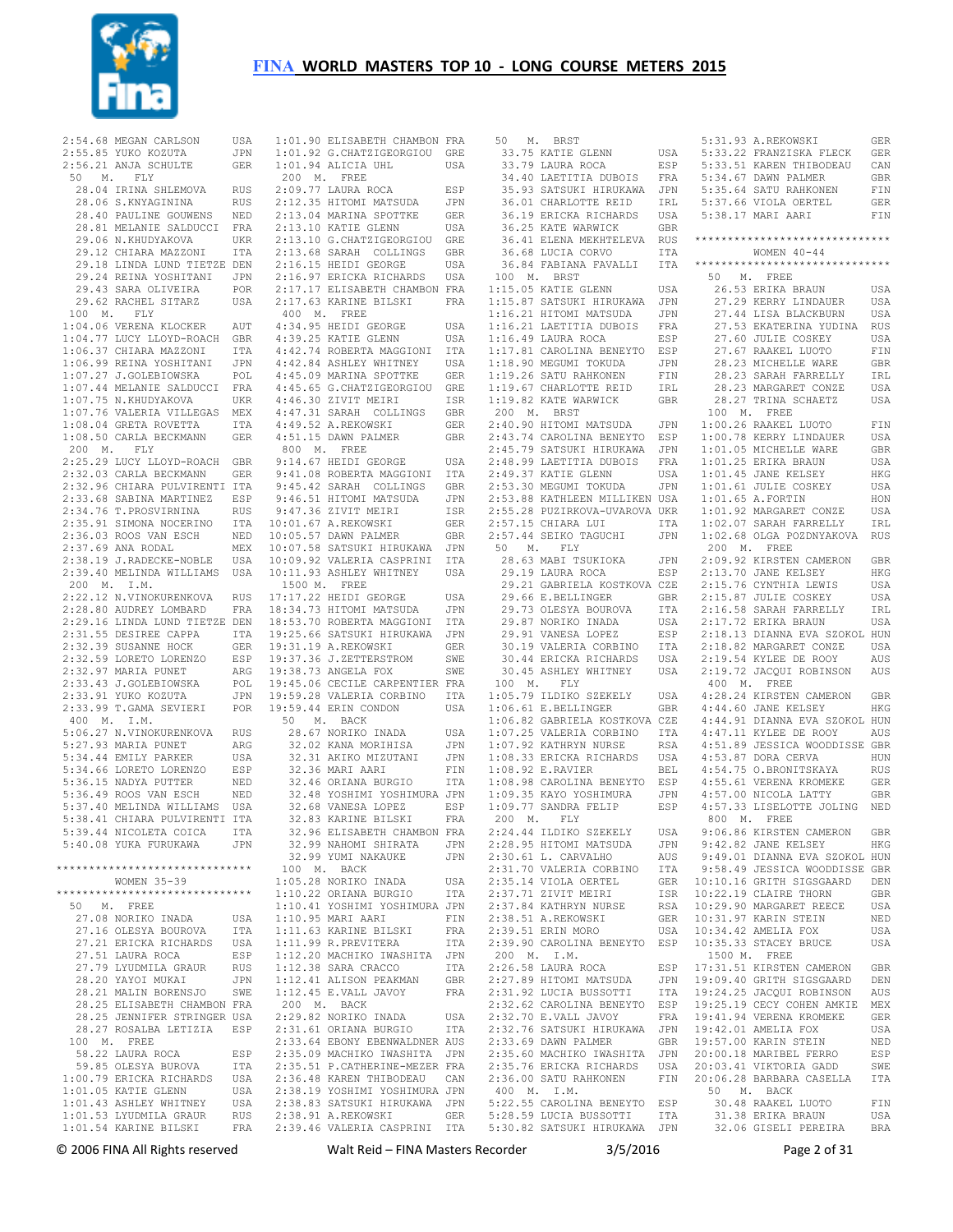

| 32.19 ANA TEJADA VALDEZ DOM                  |            |           | 1:11.00 CAROLA RUWOLDT                          | GER                |
|----------------------------------------------|------------|-----------|-------------------------------------------------|--------------------|
| 32.49 CAROLINA RIVERA                        | VEN        |           | 1:11.19 K.BEINHAUER                             | GER                |
| 32.50 MICHELLE WARE                          | GBR        |           | 1:11.39 A.FORTIN                                | HON                |
| 32.90 DARIA FAJKOWSKA                        |            | М.<br>200 | FLY                                             |                    |
|                                              | POL        |           |                                                 |                    |
| 33.15 TOMOMI NAGANO                          | JPN        |           | 2:32.30 NICOLA LATTY                            | GBR                |
| 33.41 F.HORNSCHUH                            | GER        |           | 2:37.64 JACQUI ROBINSON                         | AUS                |
|                                              | <b>JPN</b> |           | 2:40.18 CAROLA RUWOLDT                          |                    |
| 33.67 MIDORI IWASHITA                        |            |           |                                                 | GER                |
| 100<br>М.<br>BACK                            |            |           | 2:42.86 JESSICA WOODDISSE GBR                   |                    |
| 1:06.67 RAAKEL LUOTO                         | FIN        |           | 2:46.40 CAROLINE SUHR                           | DEN                |
|                                              |            |           |                                                 |                    |
| 1:08.74 GISELI PEREIRA                       | BRA        |           | 2:48.39 ANNAMARIA POSCA                         | ITA                |
| 1:08.81 ERIKA BRAUN                          | USA        |           | 2:49.38 NATHALIE BELAND                         | CAN                |
| 1:10.39 ANA TEJADA VALDEZ                    |            |           | 2:49.96 M.SCIBIOREK                             |                    |
|                                              | DOM        |           |                                                 | POL                |
| 1:11.00 CAROLINA RIVERA                      | VEN        |           | 2:50.48 YURIKA HIROSE                           | JPN                |
| 1:11.04 MICHELLE WARE                        | GBR        |           | 2:50.58 SILVIA CANAZZA                          | ITA                |
|                                              |            |           |                                                 |                    |
| 1:11.80 YULIYA FROLOVA                       | RUS        | 200 M.    | I.M.                                            |                    |
| 1:12.02 A.PLOTZ-SARIBALAS USA                |            |           | 2:25.81 LISA BLACKBURN                          | USA                |
| 1:12.60 F.HORNSCHUH                          |            |           | 2:33.90 O.BRONITSKAYA                           |                    |
|                                              | GER        |           |                                                 | RUS                |
| 1:12.61 DARIA FAJKOWSKA                      | POL        |           | 2:37.75 HIDEKO MAKINO                           | JPN                |
| 200 M. BACK                                  |            |           | 2:39.04 DARIA FAJKOWSKA                         | POL                |
|                                              |            |           |                                                 |                    |
| 2:31.85 GISELI PEREIRA                       | BRA        |           | 2:39.36 NICOLA LATTY                            | GBR                |
| 2:34.29 A.PLOTZ-SARIBALAS                    | USA        |           | 2:40.19 JANET MCLEAN                            | GBR                |
| 2:35.29 JANE KELSEY                          | HKG        |           | 2:40.57 NATALYA MUNENKO                         | RUS                |
|                                              |            |           |                                                 |                    |
| 2:38.02 MICHELLE WARE                        | GBR        |           | 2:40.68 JENNIFER HUFFMAN                        | USA                |
| 2:38.87 O.BRONITSKAYA                        | RUS        |           | 2:40.75 A.PLOTZ-SARIBALAS USA                   |                    |
| 2:39.36 MITSUKO AZEYANAGI JPN                |            |           | 2:41.60 YURIKO IKEDA                            | JPN                |
|                                              |            |           |                                                 |                    |
| 2:41.38 F.HORNSCHUH                          | GER        | 400<br>М. | I.M.                                            |                    |
| 2:41.88 GUDULE VD MEER                       | NED        |           | 5:30.43 NICOLA LATTY                            | GBR                |
|                                              |            |           |                                                 |                    |
| 2:42.22 EVELIEN KLAARBER                     | NED        |           | 5:31.08 O.BRONITSKAYA                           | RUS                |
| 2:42.29 DARIA FAJKOWSKA                      | POL        |           | 5:37.49 JANET MCLEAN                            | GBR                |
| 50<br>M. BRST                                |            |           |                                                 |                    |
|                                              |            |           | 5:38.66 GISELI PEREIRA                          | BRA                |
| 34.50 SARAH JAMES                            | AUS        |           | 5:39.77 S.BONDARENKO                            | UKR                |
| 34.64 LISA BLACKBURN                         | USA        |           | 5:42.47 JESSICA WOODDISSE GBR                   |                    |
|                                              |            |           |                                                 |                    |
| 34.78 LINLEY FRAME                           | AUS        |           | 5:49.28 LISELOTTE JOLING                        | NED                |
| 34.80 HELEN GORMAN                           | GBR        |           | 5:51.92 DARIA FAJKOWSKA                         | POL                |
| 35.05 S.BONDARENKO                           |            |           | 5:52.66 KAORI KONO                              |                    |
|                                              | UKR        |           |                                                 | JPN                |
| 35.39 MARCIA LIMA                            | <b>BRA</b> |           | 5:55.27 D DUQUE CORREA                          | COL                |
| 35.72 KERRY LINDAUER                         | USA        |           |                                                 |                    |
|                                              |            |           |                                                 |                    |
| 35.88 RAAKEL LUOTO                           | FIN        |           | ******************************                  |                    |
| 36.48 S.CONDOR-FISHER                        | USA        |           | WOMEN $45 - 49$                                 |                    |
| 36.68 JENNIFER CAMPBELL CAN                  |            |           | ******************************                  |                    |
|                                              |            |           |                                                 |                    |
| 100 M.<br>BRST                               |            | 50<br>М.  | FREE                                            |                    |
|                                              |            |           |                                                 |                    |
|                                              |            |           |                                                 |                    |
| 1:13.55 CYNTHIA LEWIS                        | USA        |           | 27.09 MELANIE THOMAS                            | USA                |
| 1:15.03 HELEN GORMAN                         | GBR        |           | 27.18 EDITH OTTERMANN                           | RSA                |
| 1:15.07 LISA BLACKBURN                       | USA        |           | 27.71 FALL WILLEBOORDSE USA                     |                    |
|                                              |            |           |                                                 |                    |
| 1:15.22 S.BONDARENKO                         | UKR        |           | 27.92 BARBARA KEHBEIN                           | GER                |
| 1:19.00 MARCIA LIMA                          | BRA        |           | 28.03 JENNIE BUCKNELL                           | AUS                |
| 1:19.41 RAAKEL LUOTO                         | FIN        |           | 28.28 MONICA SORO                               | ITA                |
|                                              |            |           |                                                 |                    |
| 1:19.70 SARAH JAMES                          | AUS        |           | 28.45 JUNKO NAKANO                              | JPN                |
| 1:20.22 YUKA KAWAI                           | JPN        |           | 28.51 OLGA BORISOVA                             | <b>RUS</b>         |
|                                              |            |           |                                                 |                    |
| 1:20.70 MIYUKI SAITO                         | JPN        |           | 28.55 ISABEL BENITO                             | ESP                |
| 1:21.88 KARIN STEIN                          | NED        |           | 28.59 NINA WILLIAMS                             | GBR                |
| 200<br>М.<br>BRST                            |            | 100<br>М. | FREE                                            |                    |
|                                              |            |           |                                                 |                    |
| 2:43.12 HELEN GORMAN                         | GBR        |           | 57.40 MELANIE THOMAS                            | USA                |
| 2:46.74 LISA BLACKBURN                       | USA        |           | 1:00.58 BARBARA KEHBEIN                         | GER                |
| 2:51.07 S.BONDARENKO                         | <b>UKR</b> |           | 1:01.20 JENNIE BUCKNELL                         | AUS                |
|                                              |            |           |                                                 |                    |
| 2:52.49 YUKA KAWAI                           | JPN        |           | 1:01.55 FALL WILLEBOORDSE USA                   |                    |
| 2:53.23 O.BRONITSKAYA                        | RUS        |           | $1:01.96$ MONICA SORO                           | ITA                |
| 2:58.93 AYAKA MIURA                          | JPN        |           | 1:02.64 MELINDA MAROSI                          | HUN                |
|                                              |            |           |                                                 |                    |
| 2:59.05 LUCY RYAN                            | GBR        |           | 1:03.10 ALI PHESSE                              | GBR                |
| 2:59.97 MARIA ALIKINA                        | <b>RUS</b> |           | 1:03.18 NINA WILLIAMS                           | GBR                |
|                                              |            |           |                                                 |                    |
| 3:00.14 CAROLINE SUHR                        | DEN        |           | 1:03.27 INA ZIEGLER                             | GER                |
| 3:01.59 KARIN STEIN                          | NED        |           | 1:03.28 OLGA BORISOVA                           | RUS                |
| Μ.<br>50<br>FLY                              |            | 200 M.    | FREE                                            |                    |
|                                              |            |           |                                                 |                    |
| 28.41 ERIKA BRAUN                            | USA        |           | 2:13.98 BARBARA KEHBEIN                         | <b>GER</b>         |
| 29.42 RAAKEL LUOTO                           | FIN        |           | 2:16.89 STEPHANIE STONE                         | USA                |
| 29.42 EKATERINA YUDINA RUS                   |            |           | 2:17.30 NADINE DAY                              | USA                |
|                                              |            |           |                                                 |                    |
| 29.72 OLGA POZDNYAKOVA                       | RUS        |           | 2:18.92 INA ZIEGLER                             | GER                |
| 30.03 MARCIA LIMA                            | BRA        |           | 2:19.36 CINTA VILANOVA                          | ESP                |
|                                              |            |           |                                                 |                    |
| 30.25 ANA TEJADA VALDEZ DOM                  |            |           | 2:21.03 MELINDA MAROSI                          | HUN                |
| 30.37 IRINA MERZLIKINA                       | RUS        |           | 2:22.28 T.TEDESCHINI                            | ITA                |
|                                              |            |           |                                                 | ITA                |
| 30.39 MARGARET CONZE                         | USA        |           | 2:22.64 GIULIA NOERA                            |                    |
| 30.45 CAROLINA RIVERA                        | VEN        |           | 2:22.97 KYOKO FUJIOKA                           | JPN                |
| 30.46 MICHELLE WARE                          | GBR        |           | 2:23.17 LAURA PALASCIANO                        | ITA                |
|                                              |            |           |                                                 |                    |
| 100 M.<br>FLY                                |            | 400<br>М. | FREE                                            |                    |
| 1:05.75 ERIKA BRAUN                          | USA        |           | 4:44.49 BARBARA KEHBEIN                         | GER                |
|                                              |            |           |                                                 |                    |
| 1:08.16 IRINA MERZLIKINA                     | RUS        |           | 4:50.53 STEPHANIE STONE                         | USA                |
| 1:09.05 YURIKO IKEDA                         | JPN        |           | 4:51.24 DANIELA SABATINI                        | ITA                |
| 1:09.50 PHILIPPA RICKARD                     | GBR        |           | 4:52.87 FRANCA BOSISIO                          | ITA                |
|                                              |            |           |                                                 |                    |
| 1:09.67 OLGA POZDNYAKOVA                     | RUS        |           | 4:53.69 T.TEDESCHINI                            | ITA                |
| 1:10.72 NICOLA LATTY<br>1:10.95 JANET MCLEAN | GBR<br>GBR |           | 4:54.53 VASILIKI KOUVELI<br>4:55.95 INA ZIEGLER | ${\tt GRE}$<br>GER |

|          | 4:56.51 C. THIELEMANN         | GER            | 2:53.6                                |
|----------|-------------------------------|----------------|---------------------------------------|
|          | 4:58.01 NADINE DAY            | USA            | 2:54.0                                |
| 4:58.81  | KYOKO FUJIOKA                 | JPN            | 2:54.2                                |
|          |                               |                |                                       |
|          | 800 M. FREE                   |                | 2:55.3                                |
|          | 9:58.42 STEPHANIE STONE       | USA            | 2:57.6                                |
|          |                               |                |                                       |
|          | 10:02.96 T.TEDESCHINI         | ITA            | 2:59.5                                |
|          | 10:05.77 VASILIKI KOUVELI     | GRE            | 3:01.0                                |
|          | 10:12.52 DANIELA SABATINI     | ITA            | 3:02.3                                |
|          |                               |                |                                       |
| 10:15.04 | INA ZIEGLER                   | <b>GER</b>     | 3:03.1                                |
|          | 10:15.75 DUNJA VOOS           | GER            | 3:03.2                                |
|          |                               |                |                                       |
| 10:22.68 | KATRIEN DELAENDER BEL         |                | į<br>50                               |
|          | 10:23.39 GALEN RINALDI        | USA            | 29.8                                  |
| 10:26.64 | LAURA PALASCIANO              | ITA            | 30.2                                  |
|          |                               |                |                                       |
| 10:29.19 | LUISA CABANERO                | ESP            | 30.3                                  |
| 1500 M.  | FREE                          |                | 30.5                                  |
|          | 19:24.50 DUNJA VOOS           |                |                                       |
|          |                               | GER            | 30.7                                  |
| 19:28.37 | STEPHANIE STONE               | USA            | 30.7                                  |
|          | 19:31.77 DANIELA SABATINI     | ITA            | 30.8                                  |
|          |                               |                |                                       |
| 19:33.00 | T.TEDESCHINI                  | ITA            | 31.1                                  |
| 19:34.95 | GALEN RINALDI                 | USA            | 31.2                                  |
|          |                               |                |                                       |
|          | 19:44.72 KYOKO FUJIOKA        | JPN            | 31.3                                  |
| 19:47.91 | DANA GIANNINY                 | USA            | 31.3                                  |
|          | 20:11.73 ANGELA DELISSEN      | GER            | 100                                   |
|          |                               |                |                                       |
|          | 20:16.97 ANJA FRIEDRICH       | GER            | 1:08.1                                |
| 20:24.57 | LAURA PALASCIANO              | ITA            | 1:08.4                                |
|          |                               |                |                                       |
| 50<br>М. | <b>BACK</b>                   |                | 1:09.1                                |
|          | 32.67 SYLVIE ALLERY           | FRA            | 1:10.6                                |
|          |                               |                |                                       |
| 32.80    | SUSAN WILLIAMS                | USA            | 1:10.7                                |
|          | 32.86 CINDY MABEE             | CAN            | 1:10.8                                |
|          | 33.14 FRANCA BOSISIO          | ITA            | 1:10.8                                |
|          |                               |                |                                       |
|          | 33.40 JUNKO NAKANO            | JPN            | 1:11.0                                |
|          | 33.48 CSILLA CSIKANY          | HUN            | 1:11.5                                |
|          |                               |                |                                       |
|          | 33.49 IARA SCARPELLI          | BRA            | 1:11.7                                |
| 33.52    | MONICA SORO                   | ITA            | 200                                   |
| 33.60    | ALI PHESSE                    | GBR            | 2:32.6                                |
|          |                               |                |                                       |
| 33.67    | JENNIE<br><b>BUCKNELL</b>     | AUS            | 2:40.9                                |
|          | 100 M. BACK                   |                | 2:44.6                                |
|          | 1:08.11 CINDY MABEE           |                | 2:46.0                                |
|          |                               | $_{\rm CAN}$   |                                       |
|          | 1:09.39 JOANNA CORBEN         | GBR            | 2:49.5                                |
|          | 1:10.85 SILVIA PAROCCHI       | ITA            | 2:50.1                                |
|          |                               |                |                                       |
|          | 1:11.64 STEPHANIE STONE       | USA            | 2:52.0                                |
|          | 1:11.79 SYLVIE ALLERY         | FRA            | 2:53.3                                |
|          | 1:12.03 IARA SCARPELLI        | <b>BRA</b>     | 2:54.1                                |
|          |                               |                |                                       |
| 1:12.60  | SUSAN WILLIAMS                | USA            | 2:54.5                                |
| 1:13.31  | FALL WILLEBOORDSE USA         |                | J.<br>200                             |
|          |                               |                |                                       |
|          | 1:13.73 MIKI NAMAI            | JPN            | 2:36.9                                |
| 1:13.80  | ELENA ROSSI MARIA ITA         |                | 2:37.5                                |
|          |                               |                |                                       |
| 200 M.   | <b>BACK</b>                   |                | 2:38.6                                |
|          | 2:27.86 JOANNA CORBEN         | GBR            | 2:38.7                                |
|          | 2:30.68 STEPHANIE STONE       | USA            | 2:40.8                                |
|          |                               |                |                                       |
|          | 2:33.40 SILVIA PAROCCHI       | ITA            | 2:42.9                                |
|          | 2:34.26 CINDY MABEE           | $\mathtt{CAN}$ | 2:44.3                                |
|          |                               |                |                                       |
|          | 2:40.12 LAURA PALASCIANO      | ITA            | 2:44.5                                |
|          | 2:41.27 ELENA ROSSI MARIA ITA |                | 2:44.8                                |
|          | 2:42.20 T. TEDESCHINI         | ITA            | 2:45.7                                |
|          |                               |                |                                       |
| 2:43.00  | MIKI NAMAI                    | JPN            | ļ<br>400                              |
|          | 2:43.41 GITTE RAAGAARD        | DEN            | 5:36.2                                |
|          |                               |                |                                       |
|          | 2:44.14 STEFANIA CORVO        | ITA            | 5:37.3                                |
| 50 M.    | BRST                          |                | 5:38.3                                |
|          | 35.64 SABINA VITALONI         | ITA            | 5:48.1                                |
|          |                               |                |                                       |
|          | 36.01 LAURA MOLINARI          | ITA            | 5:50.1                                |
|          | 36.30 DEIRDRE MORRIS          | IRL            | 5:50.9                                |
|          |                               |                |                                       |
|          | 36.32 M.GOELEMA-KOEK          | NED            | 5:52.4                                |
|          | 36.69 V.SCHLESINGER           | GER            | 5:52.6                                |
|          |                               |                | 5:53.1                                |
|          | 36.89 WANYA CARRARO           | ITA            |                                       |
|          | 36.95 CHRISTINA SCOLARO AUS   |                | 5:54.4                                |
|          |                               |                |                                       |
|          |                               |                |                                       |
|          | 36.95 MARIOLA KULIS           | POL            |                                       |
|          | 37.11 FALL WILLEBOORDSE USA   |                | $\star\star\star\star\star\star\star$ |
|          |                               |                |                                       |
|          | 37.12 KEIKO OKAMOTO           | JPN            |                                       |
|          | 100 M. BRST                   |                | *******                               |
|          | 1:19.07 LAURA MOLINARI        | ITA            | 50                                    |
|          |                               |                |                                       |
|          | 1:19.18 SABINA VITALONI       | ITA            | 27.0                                  |
|          | 1:20.48 DEIRDRE MORRIS        | IRL            | 27.7                                  |
|          |                               |                |                                       |
|          | 1:20.98 H.MORRIS-EYTON        | RSA            | 28.4                                  |
|          | 1:21.67 KEIKO OKAMOTO         | JPN            | 28.6                                  |
|          |                               |                |                                       |
|          | 1:22.08 M.GOELEMA-KOEK        | NED            | 28.9                                  |
|          | 1:22.79 EMI KAGAYA            | JPN            | 29.2                                  |
|          | 1:23.09 CHRISTINA SCOLARO AUS |                | 29.4                                  |
|          |                               |                |                                       |
|          | 1:24.19 SVETLANA KUZMINA RUS  |                | 29.4                                  |
|          | 1:24.19 ANTJE PRAEFCKE GER    |                | 29.5                                  |
|          | 200 M. BRST                   |                | 29.5                                  |

59 LAURA MOLINARI ITA<br>17 SABINA VITALONI ITA 7 SABINA VITALONI 2:54.27 KEIKO OKAMOTO JPN 2:55.35 H.MORRIS-EYTON RSA 0 DEIRDRE MORRIS IRL .<br>16 ANGELA DELISSEN USA<br>16 ANGELA DELISSEN GER 6 ANGELA DELISSEN 31 CHIE MIYAMOTO JPN<br>6 LOU ANN DIXON USA 6 LOU ANN DIXON 3:03.21 SVETLANA KUZMINA RUS M. FLY 2 SUSAN WILLIAMS USA 3 MONTCA SORO ITA 30.31 BARBARA KEHBEIN GER 30.53 EDITH OTTERMANN RSA 30.76 PETRA THODIN FIN 8 IARA SCARPELLI BRA 0. FRANCA BOSISIO ITA 31.16 DEIRDRE MORRIS IRL 31.20 SILVIA PAROCCHI ITA 31.31 ILARIA TOCCHINI ITA 31.31 DEBBIE YOUNGER CAN M. FLY 9 FRANCA BOSISIO ITA 1:08.47 BARBARA KEHBEIN GER 9 FALL WILLEBOORDSE USA 1:10.65 SILVIA PAROCCHI ITA 1:10.73 DEBBIE YOUNGER CAN 10.5 BEBELLE PARD FRA 16 NADINE DAY USA<br>14 GIULIA NOERA 1TA 14 GIULIA NOERA 5 PETRA THODIN FIN 2 I.BOOT-DE GROOT NED M. FLY 9 FRANCA BOSISIO ITA <sup>21</sup> C.THIELEMANN GER 3 NADINE DAY USA 2:46.00 NORA TOLEDANO MEX <sup>1</sup> PHILIPPA O'GRADY GBR .<br>4 MICHIYO HIKAGE JPN 2:52.09 MISA HATTORI JPN <sup>31</sup> SUSAN DOMBKOWSKI USA 2:54.17 PINAR IDEL TUR 2:54.56 SUSANNE TANNO SUI M. I.M. 2:36.97 SILVIA PAROCCHI ITA 2:37.57 FRANCA BOSISIO ITA <sup>26</sup> NADINE DAY USA 2 C. THIELEMANN GER 2:40.80 VLADA BOUROVA ITA 2:42.96 ANGELA DELISSEN GER 2 EMI KAGAYA JPN 2:44.57 SUSANNE TANNO SUI 2:44.83 KYOKO FUJIOKA JPN <sup>7</sup>1 SYLVIE ALLERY FRA M T. M. 5:36.22 C.THIELEMANN GER 3 NADINE DAY USA .<br>33 STEPHANIE STONE USA 5:48.17 CLAUDIA RADICE ITA 5:50.18 EMI KAGAYA JPN 5:50.95 ANGELA DELISSEN GER 1 KYOKO FUJIOKA JPN 5:52.68 PETRA DUDA GER 1 ELEONORA FERRANDO ITA 5:54.47 E.KRAKOWIAK POL \*\*\*\*\*\*\*\*\*\*\*\*\*\*\*\*\*\*\*\*\*\*\*\*\*\*\*\*\*\* WOMEN 50-54 \*\*\*\*\*\*\*\*\*\*\*\*\*\*\*\*\*\*\*\*\*\*\*\*\*\*\*\*\*\* 50 M. FREE 27.09 M.FUZZATI FRA 27.79 ANETTE PHILIPSSON SWE 28.46 DANIELA DE PONTI ITA 28.67 MARIA NORBERG SWE 28.94 LIZ DILLMANN USA 29.22 UTE HASSE ESP 29.41 REGINA FRISCHHOLZ GER 29.45 AI MEKATA JPN 29.55 MARIA UBERTI ITA <sup>59</sup> SUSANNE HORST GER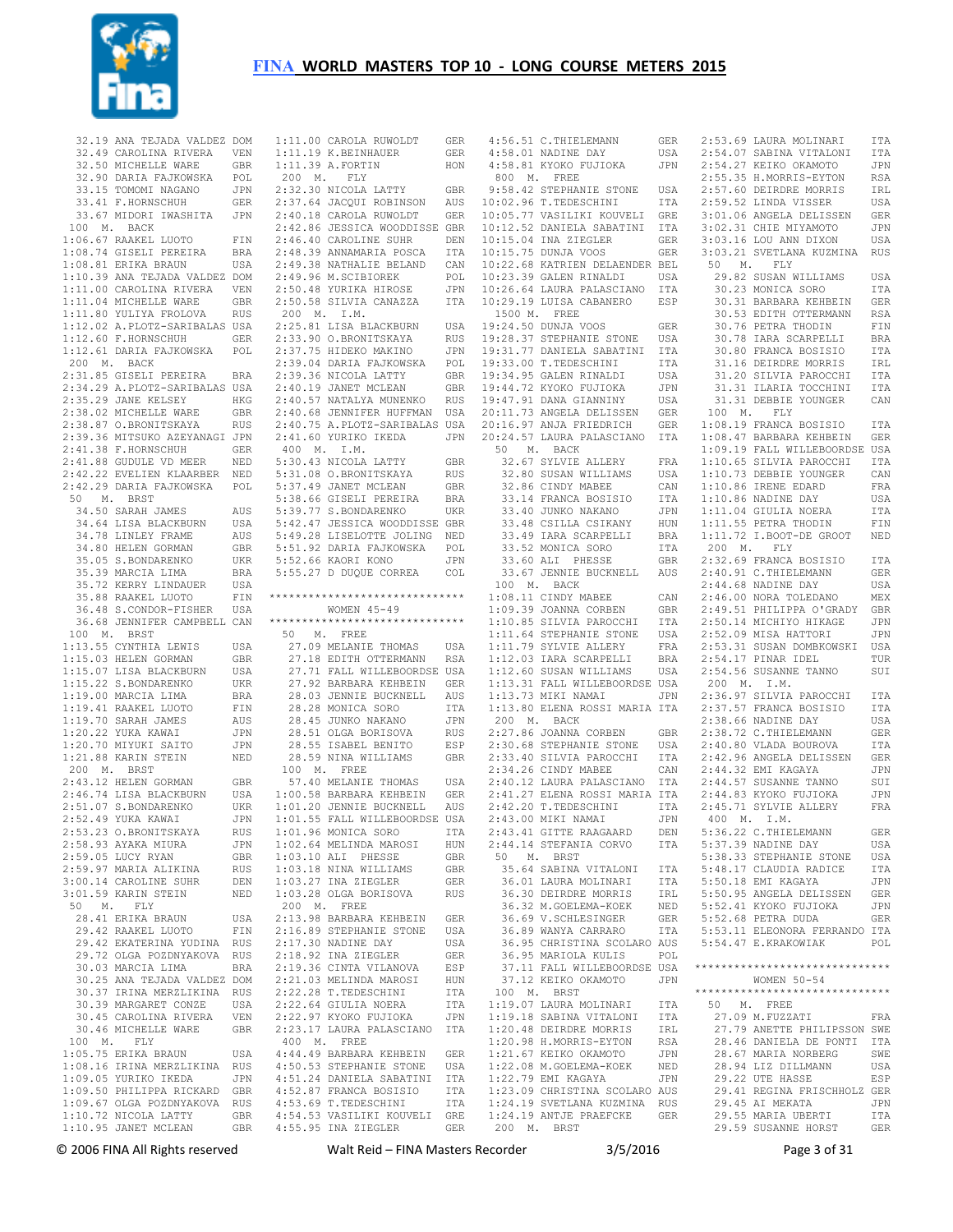

| 100 M.  | FREE                                                                                         |            |             | 2:41.88 C.PETERSEN                                 | USA        |                  | 2:42.96 CECILIA STANFORD                                        | RSA        |
|---------|----------------------------------------------------------------------------------------------|------------|-------------|----------------------------------------------------|------------|------------------|-----------------------------------------------------------------|------------|
|         | $1:00.42$ M. FUZZATI                                                                         | FRA        |             | 2:43.18 JULIE HOYLE                                | GBR        |                  | 2:44.95 ULLA HURULA                                             | FIN        |
|         | 1:01.51 ANETTE PHILIPSSON SWE                                                                |            |             | 2:44.88 JUDITH CROMJONGH                           | NED        |                  | 2:44.99 ALLIE PRICE                                             | GBR        |
|         | $1:02.08$ LIZ DILLMANN                                                                       | USA        |             | 2:45.82 LISA WARD                                  | USA        |                  | 2:46.72 CORRIN BUCK                                             | USA        |
|         | 1:02.49 DANIELA DE PONTI                                                                     | ITA        |             | 2:46.23 ULLA HURULA                                | FIN        | 400 M.           | I.M.                                                            |            |
|         | 1:04.70 AI MEKATA                                                                            | JPN        |             | 2:46.50 ALLIE PRICE                                | GBR        |                  | 5:35.15 LYNN MARSHALL                                           | CAN        |
|         | 1:04.74 BARBARA GELLRICH                                                                     | <b>GER</b> |             | 2:46.59 ALWINE EDER MARIA ITA                      |            |                  | 5:46.16 SHANNON MCINTYRE                                        | USA        |
|         | 1:04.79 C. PETERSEN                                                                          | USA        | 50          | 2:47.14 CAROLYNN CURTIS<br><b>BRST</b>             | <b>GBR</b> |                  | 5:55.61 SUSIE SHUCK<br>5:56.41 ULLA HURULA                      | USA        |
|         | 1:04.86 MARIA NORBERG<br>1:04.95 CARMEN NAVARRO                                              | SWE<br>ESP | Μ.          | 35.70 UTE HASSE                                    | ESP        |                  | 5:57.39 LAURIE HUG                                              | FIN<br>USA |
|         | 1:05.27 MAITE GARCIA                                                                         | ESP        |             | 36.74 MONICA CORO                                  | ITA        |                  | 6:00.73 MARTINA HOMEYER                                         | GER        |
|         | 200 M. FREE                                                                                  |            |             | 37.02 ELKE SCHMITZ                                 | GER        |                  | 6:01.10 GABRIELE BRKOWSKI GER                                   |            |
|         | 2:15.06 LIZ DILLMANN                                                                         | USA        |             | 37.25 ANETTE PHILIPSSON SWE                        |            |                  | 6:01.68 JUNE FALCONER                                           | <b>GBR</b> |
|         | 2:16.01 MAITE GARCIA                                                                         | ESP        |             | 37.31 CAROLINE KRATTLI                             | USA        |                  | 6:03.07 PASCALE PARLIER                                         | FRA        |
|         | 2:17.74 M. FUZZATI                                                                           | FRA        |             | 37.56 TOSHIKO ITAGAKI                              | JPN        |                  | 6:03.78 GIORDANA LIVERINI ITA                                   |            |
|         | 2:19.76 LYNN MARSHALL                                                                        | CAN        |             | 38.20 ROBIN TRACY                                  | USA        |                  |                                                                 |            |
|         | 2:20.36 ANETTE PHILIPSSON SWE                                                                |            |             | 38.42 T. PROKOFIEVA                                | RUS        |                  | ******************************                                  |            |
|         | 2:21.75 BARBARA GELLRICH                                                                     | GER        |             | 38.56 MARJA BLOEMZAAD                              | NED        |                  | <b>WOMEN 55-59</b>                                              |            |
|         | 2:21.87 CARMEN NAVARRO                                                                       | ESP        |             | 38.57 ANNIKA ASPHOLM                               | FIN        |                  | ******************************                                  |            |
|         | 2:23.05 KAREN GRAHAM                                                                         | <b>GBR</b> | 100<br>М.   | <b>BRST</b>                                        |            | 50<br>Μ.         | FREE                                                            |            |
|         | 2:23.39 S.REIBEL-OBERLE                                                                      | <b>GER</b> |             | 1:18.73 UTE HASSE                                  | ESP        |                  | 29.62 CHRIS WENZEL                                              | USA        |
|         | 2:23.80 SUSANNE HORST                                                                        | GER        |             | 1:20.87 MARZENA KULIS                              | ITA        |                  | 29.65 SARAH MACDONALD                                           | CAN        |
|         | 2:23.80 S.SPIKERMANN<br>400 M. FREE                                                          | GER        |             | 1:22.13 T.PROKOFIEVA<br>1:24.20 CORRIN BUCK        | RUS<br>USA |                  | 29.91 KRISTIN HENDERSON USA<br>30.27 KATHY GARNIER              | USA        |
|         | 4:47.34 MAITE GARCIA                                                                         | ESP        |             | 1:24.42 JOHANNA KARA                               | FIN        |                  | 30.54 VERONICA HIBBEN                                           | USA        |
|         | 4:48.83 LYNN MARSHALL                                                                        | CAN        |             | 1:24.47 ELKE SCHMITZ                               | GER        |                  | 30.74 JENNY WHITELEY                                            | AUS        |
|         | 4:50.61 C.PETERSEN                                                                           | USA        |             | 1:24.56 MICHELE SCHNEIDER FRA                      |            |                  | 30.84 EDITH MOREAU                                              | FRA        |
|         | 4:57.73 NORMA CAHILL                                                                         | IRL        |             | 1:25.78 SUSANNE HORST                              | GER        |                  | 31.19 ALYSON FORDHAM                                            | GBR        |
|         | 4:58.41 SHANNON MCINTYRE                                                                     | USA        |             | 1:25.78 SHANNON MCINTYRE                           | USA        |                  | 31.30 CHANTAL ROCHAT                                            | SUI        |
|         | 5:00.53 M. FUZZATI                                                                           | FRA        |             | 1:25.95 S.SPIKERMANN                               | <b>GER</b> |                  | 31.44 H.KULA-PRZEZWANSK GBR                                     |            |
|         | 5:00.88 LAURIE HUG                                                                           | USA        | 200         | M. BRST                                            |            | 100<br>М.        | FREE                                                            |            |
|         | 5:01.50 BARBARA GELLRICH                                                                     | GER        |             | 2:58.15 MONICA CORO                                | ITA        |                  | 1:02.70 JILL HERNANDEZ                                          | USA        |
|         | 5:02.94 KAREN GRAHAM                                                                         | GBR        |             | 2:59.29 UTE HASSE                                  | ESP        |                  | 1:06.41 KATHY GARNIER                                           | USA        |
|         | 5:04.89 TRIN CAMPBELL                                                                        | USA        |             | 3:02.29 T.PROKOFIEVA                               | RUS        |                  | 1:07.04 CHRIS WENZEL                                            | USA        |
| 800 M.  | FREE                                                                                         |            |             | 3:02.84 SHANNON MCINTYRE                           | USA        |                  | 1:07.31 JENNY WHITELEY                                          | AUS        |
|         | 9:53.06 LYNN MARSHALL<br>9:54.50 MAITE GARCIA                                                | CAN<br>ESP |             | 3:05.60 SUSANNE HORST<br>3:05.60 S.SPIKERMANN      | GER<br>GER |                  | 1:07.55 VERONICA HIBBEN<br>1:07.57 KRISTIN HENDERSON USA        | USA        |
|         | 9:59.85 NORMA CAHILL                                                                         | IRL        |             | 3:05.87 JOHANNA KARA                               | FIN        |                  | 1:07.84 SALLY WINTER                                            | <b>GBR</b> |
|         | 10:01.61 LAURIE HUG                                                                          | USA        |             | 3:06.04 CORRIN BUCK                                | USA        |                  | 1:08.96 KARIN EDDELBUTTEL GER                                   |            |
|         | 10:05.05 SHANNON MCINTYRE                                                                    | USA        |             | 3:07.53 SVETLANA KOZLOVA                           | RUS        |                  | 1:09.38 SUSAN INGRAHAM                                          | USA        |
|         | 10:27.48 BARBARA GELLRICH                                                                    | GER        |             | 3:07.80 DEENA ESPARZA                              | USA        |                  | 1:09.54 H.KULA-PRZEZWANSK GBR                                   |            |
|         | 10:29.38 M.COUNTRYMAN                                                                        | USA        | 50<br>Μ.    | FLY                                                |            | 200<br><b>M.</b> | FREE                                                            |            |
|         | 10:31.21 SUSIE SHUCK                                                                         | USA        |             | 30.16 DANIELA DE PONTI                             | ITA        |                  | 2:16.89 JILL HERNANDEZ                                          | USA        |
|         | 10:38.57 DYMPHNA MORRIS                                                                      | IRL        |             | 30.29 ANETTE PHILIPSSON SWE                        |            |                  | 2:27.90 SALLY WINTER                                            | <b>GBR</b> |
|         | 10:39.00 JUNE FALCONER                                                                       | <b>GBR</b> |             | 30.48 NATALIYA MATVEEVA RUS                        |            |                  | 2:28.32 VERONICA HIBBEN                                         | USA        |
| 1500 M. | FREE                                                                                         |            |             | 30.89 MARIA NORBERG                                | SWE        |                  | 2:29.76 KATHY GARNIER                                           | USA        |
|         | 18:33.06 LYNN MARSHALL                                                                       | CAN        |             | 31.00 M.FUZZATI                                    | FRA        |                  | 2:30.20 SUSAN RITTER                                            | USA        |
|         | 19:03.05 NORMA CAHILL                                                                        | IRL        |             | 31.48 LISA ANN DAHL                                | USA        |                  | 2:31.38 GAIL MC CARNEY                                          | <b>RSA</b> |
|         | 19:15.10 LAURIE HUG                                                                          | USA        |             | 31.90 CARMEN NAVARRO                               | ESP        |                  | 2:31.67 JENNY COOK                                              | USA        |
|         | 19:46.56 M.COUNTRYMAN                                                                        |            |             |                                                    |            |                  |                                                                 |            |
|         |                                                                                              | USA        |             | 32.23 SYLVIA BUXTON                                | USA        |                  | 2:31.80 AMANDA DUGGAN                                           | AUS        |
|         | 20:21.54 ELLIE NAJJAR                                                                        | USA        |             | 32.37 CAROLYNN CURTIS                              | GBR        |                  | 2:32.29 SUSAN INGRAHAM                                          | USA        |
|         | 20:22.52 JUNE FALCONER                                                                       | <b>GBR</b> |             | 32.40 CECILIA STANFORD                             | RSA        |                  | 2:32.47 M HUNG OLEKSIUK                                         | VEN        |
|         | 20:25.06 KARIN ELMBERG                                                                       | SWE        | 100<br>М.   | FLY                                                |            | 400<br>м.        | FREE                                                            |            |
|         | 20:32.70 TAIT MICHAEL<br>20:40.55 VALERIE SOUVERAIN FRA                                      | USA        |             | 1:08.63 DANIELA DE PONTI<br>1:11.57 MAITE GARCIA   | ITA<br>ESP |                  | 4:46.69 JILL HERNANDEZ<br>5:09.77 SUSAN RITTER                  | USA<br>USA |
|         | 20:41.39 LISA WARD                                                                           | USA        |             | 1:11.59 NATALIYA MATVEEVA RUS                      |            |                  | 5:19.61 AMANDA DUGGAN                                           | AUS        |
|         | 50 M. BACK                                                                                   |            |             |                                                    |            |                  | 1:12.50 CARMEN NAVARRO ESP 5:19.70 CINDY CIAMPA-WISE USA        |            |
|         |                                                                                              | FRA        |             | 1:12.62 CECILIA STANFORD RSA                       |            |                  | 5:19.96 NAOKO SHIDE                                             | JPN        |
|         | 32.02 M.FUZZATI<br>33.01 S.ZHIGUNOVA                                                         | <b>RUS</b> |             | 1:13.14 S.REIBEL-OBERLE GER 5:21.98 GAIL MC CARNEY |            |                  |                                                                 | RSA        |
|         | 33.30 HIROKO NOGUCHI JPN                                                                     |            |             | 1:13.74 LYNN MARSHALL                              |            |                  | CAN 5:22.51 M HUNG OLEKSIUK                                     | VEN        |
|         | 34.48 JULIE HOYLE                                                                            |            |             | GBR 1:14.20 ALLIE PRICE                            | GBR        |                  | 5:22.81 VERONICA HIBBEN                                         | USA        |
|         | 34.61 NOZOMI MATSUTANI JPN                                                                   |            |             | 1:14.30 ARLENE DELMAGE                             | USA        |                  | 5:23.09 B.KUTSCHBACH                                            | AUT        |
|         | 34.77 CAROLYNN CURTIS GBR                                                                    |            |             | 1:14.50 MARIA UBERTI                               | ITA        |                  | 5:23.31 K.PIEPER-KOHLER                                         | GER        |
|         | 34.77 SYLVIA BUXTON                                                                          | USA        | 200 M. FLY  |                                                    |            | 800 M. FREE      |                                                                 |            |
|         | 35.04 MARIA NORBERG                                                                          | SWE        |             | 2:36.40 MAITE GARCIA                               |            |                  | ESP 9:46.56 JILL HERNANDEZ                                      | USA        |
|         | 35.26 KAZUE MAETOGE                                                                          | JPN        |             | 2:36.81 S. PALMER-WHITE                            |            |                  | AUS 10:56.66 CINDY CIAMPA-WISE USA<br>CAN 10:57.92 SUSAN RITTER |            |
|         | 35.46 GIORDANA LIVERINI ITA<br>100 M. BACK                                                   |            |             | 2:37.86 LYNN MARSHALL<br>2:47.76 ARLENE DELMAGE    |            |                  | USA 10:58.18 MARY SWEAT                                         | USA<br>USA |
|         | $1:11.00$ M. FUZZATI                                                                         | <b>FRA</b> |             | 2:51.03 LAURIE HUG                                 |            |                  | USA 10:59.96 B.KUTSCHBACH                                       | AUT        |
|         | 1:12.69 ANETTE PHILIPSSON SWE                                                                |            |             | 2:51.20 SUSIE SHUCK                                |            |                  | USA 11:07.13 K.PIEPER-KOHLER GER                                |            |
|         | 1:14.27 KAZUE MAETOGE                                                                        | JPN        |             | 2:51.82 JUNE FALCONER                              |            |                  | GBR 11:08.73 SUSANNA SORDELLI ITA                               |            |
|         | $1:14.51$ S.ZHIGUNOVA                                                                        | RUS        |             | 2:51.83 JUTTA SCHICKORE USA 11:10.25 L CASTRO NERI |            |                  |                                                                 | MEX        |
|         | 1:14.53 JULIE HOYLE                                                                          | GBR        |             | 2:52.08 D.PEDACCHIOLA                              |            |                  | ITA    11:12.97 ENEY JONES                                      | USA        |
|         | $1:16.86$ ULLA HURULA                                                                        | FIN        |             | 2:52.31 M.COUNTRYMAN                               | USA        |                  | 11:13.60 CHARLENE O'BRIEN USA                                   |            |
|         | 1:17.03 MAITE GARCIA                                                                         | ESP        | 200 M. I.M. |                                                    |            | 1500 M. FREE     |                                                                 |            |
|         | 1:17.18 BETH D'ARCY USA 2:37.94 DANIELA DE PONTI ITA 20:37.27 MARY SWEAT                     |            |             |                                                    |            |                  |                                                                 | USA        |
|         | 1:17.20 NOZOMI MATSUTANI JPN                                                                 |            |             | 2:38.18 ANETTE PHILIPSSON SWE 21:01.79 NAOKO SHIDE |            |                  |                                                                 | JPN        |
|         | 1:17.33 ALWINE EDER MARIA ITA 2:40.27 ILKA LOWENSTEYN CAN 21:06.65 ENEY JONES<br>200 M. BACK |            |             |                                                    |            |                  | 2:40.49 LYNN MARSHALL CAN 21:11.71 K.PIEPER-KOHLER GER          | USA        |
|         | 2:39.22 LYNN MARSHALL CAN 2:40.61 SHANNON MCINTYRE USA 21:20.12 RIEKO SHOJI                  |            |             |                                                    |            |                  |                                                                 | JPN        |

| $2:41.88$ C.PETERSEN<br>2.41.00 C.PETERSEN<br>2:43.18 JULIE HOYLE<br>2.44.00 ********                                                                                                      | USA        |
|--------------------------------------------------------------------------------------------------------------------------------------------------------------------------------------------|------------|
|                                                                                                                                                                                            | GBR        |
|                                                                                                                                                                                            |            |
| 2:44.88 JUDITH CROMJONGH NED                                                                                                                                                               |            |
| 2:45.82 LISA WARD                                                                                                                                                                          | USA        |
|                                                                                                                                                                                            |            |
| 2:46.23 ULLA HURULA                                                                                                                                                                        | FIN        |
| 2:46.50 ALLIE PRICE                                                                                                                                                                        | GBR        |
|                                                                                                                                                                                            |            |
| 2:46.59 ALWINE EDER MARIA ITA                                                                                                                                                              |            |
| 2:47.14 CAROLYNN CURTIS GBR                                                                                                                                                                |            |
|                                                                                                                                                                                            |            |
| 50 M. BRST<br>35.70 UTE HASSE                                                                                                                                                              |            |
|                                                                                                                                                                                            | ESP        |
| 36.74 MONICA CORO                                                                                                                                                                          |            |
|                                                                                                                                                                                            | ITA        |
|                                                                                                                                                                                            | GER        |
| ----- HONICA CORO<br>37.02 ELKE SCHMITZ<br>37.05.111                                                                                                                                       |            |
| 37.25 ANETTE PHILIPSSON SWE                                                                                                                                                                |            |
| 37.31 CAROLINE KRATTLI USA<br>37.56 TOSHIKO ITAGAKI JPN                                                                                                                                    |            |
|                                                                                                                                                                                            |            |
|                                                                                                                                                                                            |            |
| 38.20 ROBIN TRACY<br>38.42 T.PROKOFIEVA                                                                                                                                                    | USA        |
|                                                                                                                                                                                            | RUS        |
|                                                                                                                                                                                            |            |
| 38.56 MARJA BLOEMZAAD NED<br>38.57 ANNIKA ASPHOLM FIN                                                                                                                                      |            |
|                                                                                                                                                                                            |            |
|                                                                                                                                                                                            |            |
| 100 M. BRST                                                                                                                                                                                |            |
|                                                                                                                                                                                            | ESP        |
|                                                                                                                                                                                            |            |
|                                                                                                                                                                                            | ITA        |
| 1:0.<br>1:20.87 MARZENA KULIS<br>1:22.13 T.PROKOFIEVA<br>1:24.20 CORRIN BUCK<br>1:24.42 JOHANNA KARA                                                                                       | RUS        |
|                                                                                                                                                                                            |            |
|                                                                                                                                                                                            | USA        |
|                                                                                                                                                                                            | FIN        |
|                                                                                                                                                                                            |            |
| 1:24.47 ELKE SCHMITZ                                                                                                                                                                       | <b>GER</b> |
| 1:24.56 MICHELE SCHNEIDER FRA                                                                                                                                                              |            |
|                                                                                                                                                                                            |            |
| 1:25.78 SUSANNE HORST                                                                                                                                                                      | GER        |
| 1:25.78 SHANNON MCINTYRE                                                                                                                                                                   | USA        |
|                                                                                                                                                                                            |            |
| 1:25.95 S.SPIKERMANN                                                                                                                                                                       | GER        |
| 200 M. BRST                                                                                                                                                                                |            |
|                                                                                                                                                                                            |            |
| 2:58.15 MONICA CORO                                                                                                                                                                        | ITA        |
|                                                                                                                                                                                            | ESP        |
|                                                                                                                                                                                            |            |
|                                                                                                                                                                                            | <b>RUS</b> |
| 2:59.29 UTE HASSE<br>3:02.29 T.PROKOFIEVA<br>3:02.84 SUANNOTE<br>3:02.84 SHANNON MCINTYRE                                                                                                  | USA        |
|                                                                                                                                                                                            |            |
|                                                                                                                                                                                            |            |
|                                                                                                                                                                                            |            |
|                                                                                                                                                                                            |            |
|                                                                                                                                                                                            |            |
|                                                                                                                                                                                            |            |
|                                                                                                                                                                                            |            |
|                                                                                                                                                                                            |            |
|                                                                                                                                                                                            |            |
| 3:05.60 SUSANNE HORST<br>3:05.60 SUSANNE HORST<br>3:05.60 S.SPIKERMANN GER<br>3:05.87 JOHANNA KARA FIN<br>3:06.04 CORRIN BUCK USA<br>3:07.53 SVETLANA KOZLOVA RUS<br>3:07.80 DEENA ESPARZA | USA        |
|                                                                                                                                                                                            |            |
| 50 M. FLY                                                                                                                                                                                  |            |
|                                                                                                                                                                                            |            |
| 30.16 DANIELA DE PONTI ITA                                                                                                                                                                 |            |
| 30.29 ANETTE PHILIPSSON SWE                                                                                                                                                                |            |
| 30.48 NATALIYA MATVEEVA RUS                                                                                                                                                                |            |
|                                                                                                                                                                                            |            |
|                                                                                                                                                                                            | SWE        |
| 30.89 MARIA NORBERG<br>31.00 M.FUZZATI                                                                                                                                                     | FRA        |
|                                                                                                                                                                                            |            |
|                                                                                                                                                                                            |            |
|                                                                                                                                                                                            |            |
|                                                                                                                                                                                            |            |
| 31.00 m.rosamii<br>31.48 LISA ANN DAHL USA<br>31.90 CARMEN NAVARRO ESP<br>32.23 SYLVIA BUXTON USA                                                                                          |            |
| 32.37 CAROLYNN CURTIS                                                                                                                                                                      | GBR        |
|                                                                                                                                                                                            |            |
| 32.40 CECILIA STANFORD RSA                                                                                                                                                                 |            |
| 100 M. FLY                                                                                                                                                                                 |            |
|                                                                                                                                                                                            |            |
|                                                                                                                                                                                            |            |
| 1:08.63 DANIELA DE PONTI ITA<br>1:11.57 MAITE GARCIA ESP                                                                                                                                   |            |
| 1:11.59 NATALIYA MATVEEVA RUS                                                                                                                                                              |            |
|                                                                                                                                                                                            |            |
| 1:12.50 CARMEN NAVARRO                                                                                                                                                                     | ESP        |
|                                                                                                                                                                                            |            |
|                                                                                                                                                                                            | GER        |
| 1:12.62 CECILIA STANFORD RSA<br>1:13.14 S.REIBEL-OBERLE GER                                                                                                                                |            |
|                                                                                                                                                                                            | CAN        |
|                                                                                                                                                                                            | GBR        |
| 1:13.74 LYNN MARSHALL<br>1:14.20 ALLIE PRICE<br>$1:14.20$ ALLIE PRICE                                                                                                                      |            |
| 1:14.30 ARLENE DELMAGE                                                                                                                                                                     | USA        |
| $1:14.50$ MARIA UBERTI                                                                                                                                                                     | ITA        |
|                                                                                                                                                                                            |            |
| $200$ M. FLY                                                                                                                                                                               |            |
|                                                                                                                                                                                            |            |
|                                                                                                                                                                                            |            |
|                                                                                                                                                                                            | ESP<br>AUS |
|                                                                                                                                                                                            | CAN        |
|                                                                                                                                                                                            |            |
| 2:36.40 MAITE GARCIA<br>2:36.81 S. PALMER-WHITE<br>2:37.86 LYNN MARSHALL<br>2:47.76 ARLENE DELMAGE                                                                                         | USA        |
| 2:51.03 LAURIE HUG                                                                                                                                                                         | USA        |
|                                                                                                                                                                                            | USA        |
|                                                                                                                                                                                            |            |
|                                                                                                                                                                                            | GBR        |
|                                                                                                                                                                                            |            |
|                                                                                                                                                                                            | USA        |
|                                                                                                                                                                                            | ITA        |
|                                                                                                                                                                                            | USA        |
| 2:51.03 LAURIE HUG<br>2:51.20 SUSIE SHUCK<br>2:51.82 JUNE FALCONER<br>2:51.83 JUTTA SCHICKORE<br>2:52.08 D.PEDACCHIOLA<br>2:52.31 M.COUNTRYMAN                                             |            |
|                                                                                                                                                                                            |            |
| 200 M. I.M.<br>2:37.94 DANIELA DE PONTI ITA                                                                                                                                                |            |
|                                                                                                                                                                                            |            |
|                                                                                                                                                                                            |            |
| 2:38.18 ANETTE PHILIPSSON SWE<br>2:40.27 ILKA LOWENSTEYN CAN<br>$2:40.49$ LYNN MARSHALL CAN                                                                                                |            |

|             | 2:41.88 C.PETERSEN                                     | USA          |         | 2:42.96 CECILIA STANFORD                                | RSA        | 21               |
|-------------|--------------------------------------------------------|--------------|---------|---------------------------------------------------------|------------|------------------|
|             | 2:43.18 JULIE HOYLE                                    | GBR          |         | 2:44.95 ULLA HURULA                                     | FIN        | 21               |
|             | 2:44.88 JUDITH CROMJONGH NED<br>2:45.82 LISA WARD      |              |         | 2:44.99 ALLIE PRICE<br>2:46.72 CORRIN BUCK              | GBR        | 21               |
|             | 2:46.23 ULLA HURULA                                    | USA<br>FIN   | 400 M.  | I.M.                                                    | USA        | $\overline{2}$ : |
|             | 2:46.50 ALLIE PRICE                                    | GBR          |         | 5:35.15 LYNN MARSHALL                                   | CAN        |                  |
|             | 2:46.59 ALWINE EDER MARIA ITA                          |              |         | 5:46.16 SHANNON MCINTYRE                                | USA        |                  |
|             | 2:47.14 CAROLYNN CURTIS                                | GBR          |         | 5:55.61 SUSIE SHUCK                                     | USA        |                  |
| 50<br>М.    | BRST                                                   |              |         | 5:56.41 ULLA HURULA                                     | FIN        |                  |
|             | 35.70 UTE HASSE                                        | ESP          |         | 5:57.39 LAURIE HUG                                      | USA        |                  |
|             | 36.74 MONICA CORO                                      | ITA          |         | 6:00.73 MARTINA HOMEYER                                 | GER        |                  |
|             | 37.02 ELKE SCHMITZ                                     | GER          |         | 6:01.10 GABRIELE BRKOWSKI GER                           |            |                  |
|             | 37.25 ANETTE PHILIPSSON SWE                            |              |         | 6:01.68 JUNE FALCONER                                   | GBR        |                  |
|             | 37.31 CAROLINE KRATTLI                                 | USA          |         | 6:03.07 PASCALE PARLIER                                 | FRA        |                  |
|             | 37.56 TOSHIKO ITAGAKI                                  | JPN          |         | 6:03.78 GIORDANA LIVERINI ITA                           |            |                  |
|             | 38.20 ROBIN TRACY<br>38.42 T.PROKOFIEVA                | USA<br>RUS   |         | ******************************                          |            |                  |
|             | 38.56 MARJA BLOEMZAAD                                  | NED          |         | WOMEN 55-59                                             |            |                  |
|             | 38.57 ANNIKA ASPHOLM                                   | FIN          |         | ******************************                          |            |                  |
|             | 100 M. BRST                                            |              | 50      | M. FREE                                                 |            |                  |
|             | 1:18.73 UTE HASSE                                      | ESP          |         | 29.62 CHRIS WENZEL                                      | USA        |                  |
|             | 1:20.87 MARZENA KULIS                                  | ITA          |         | 29.65 SARAH MACDONALD                                   | CAN        |                  |
|             | 1:22.13 T.PROKOFIEVA                                   | RUS          |         | 29.91 KRISTIN HENDERSON USA                             |            |                  |
|             | 1:24.20 CORRIN BUCK                                    | USA          |         | 30.27 KATHY GARNIER                                     | USA        |                  |
|             | 1:24.42 JOHANNA KARA                                   | FIN          |         | 30.54 VERONICA HIBBEN                                   | USA        |                  |
|             | 1:24.47 ELKE SCHMITZ                                   | GER          |         | 30.74 JENNY WHITELEY                                    | AUS        |                  |
|             | 1:24.56 MICHELE SCHNEIDER FRA<br>1:25.78 SUSANNE HORST |              |         | 30.84 EDITH MOREAU<br>31.19 ALYSON FORDHAM              | FRA<br>GBR |                  |
|             | 1:25.78 SHANNON MCINTYRE                               | GER<br>USA   |         | 31.30 CHANTAL ROCHAT                                    | SUI        |                  |
|             | 1:25.95 S.SPIKERMANN                                   | GER          |         | 31.44 H.KULA-PRZEZWANSK GBR                             |            |                  |
| 200 M. BRST |                                                        |              |         | 100 M. FREE                                             |            |                  |
|             | 2:58.15 MONICA CORO                                    | ITA          |         | 1:02.70 JILL HERNANDEZ                                  | USA        |                  |
|             | 2:59.29 UTE HASSE                                      | ESP          |         | 1:06.41 KATHY GARNIER                                   | USA        |                  |
|             | 3:02.29 T.PROKOFIEVA                                   | RUS          |         | 1:07.04 CHRIS WENZEL                                    | USA        |                  |
|             | 3:02.84 SHANNON MCINTYRE                               | USA          |         | 1:07.31 JENNY WHITELEY                                  | AUS        |                  |
|             | 3:05.60 SUSANNE HORST                                  | GER          |         | 1:07.55 VERONICA HIBBEN                                 | USA        |                  |
|             | 3:05.60 S.SPIKERMANN                                   | GER          |         | 1:07.57 KRISTIN HENDERSON USA                           |            |                  |
|             | 3:05.87 JOHANNA KARA                                   | FIN          |         | 1:07.84 SALLY WINTER                                    | GBR        |                  |
|             | 3:06.04 CORRIN BUCK<br>3:07.53 SVETLANA KOZLOVA        | USA<br>RUS   |         | 1:08.96 KARIN EDDELBUTTEL GER<br>1:09.38 SUSAN INGRAHAM | USA        |                  |
|             | 3:07.80 DEENA ESPARZA                                  | USA          |         | 1:09.54 H.KULA-PRZEZWANSK GBR                           |            |                  |
| 50<br>М.    | FLY                                                    |              | 200     | M. FREE                                                 |            |                  |
|             | 30.16 DANIELA DE PONTI                                 | ITA          |         | 2:16.89 JILL HERNANDEZ                                  | USA        |                  |
|             | 30.29 ANETTE PHILIPSSON SWE                            |              |         | 2:27.90 SALLY WINTER                                    | GBR        |                  |
|             | 30.48 NATALIYA MATVEEVA RUS                            |              |         | 2:28.32 VERONICA HIBBEN                                 | USA        |                  |
|             | 30.89 MARIA NORBERG                                    | SWE          |         | 2:29.76 KATHY GARNIER                                   | USA        |                  |
|             | 31.00 M.FUZZATI                                        | FRA          |         | 2:30.20 SUSAN RITTER                                    | USA        |                  |
|             | 31.48 LISA ANN DAHL<br>31.90 CARMEN NAVARRO            | USA<br>ESP   |         | 2:31.38 GAIL MC CARNEY<br>2:31.67 JENNY COOK            | RSA        |                  |
|             | 32.23 SYLVIA BUXTON                                    | USA          |         | 2:31.80 AMANDA DUGGAN                                   | USA<br>AUS |                  |
|             | 32.37 CAROLYNN CURTIS                                  | GBR          |         | 2:32.29 SUSAN INGRAHAM                                  | USA        |                  |
|             | 32.40 CECILIA STANFORD                                 | RSA          |         | 2:32.47 M HUNG OLEKSIUK                                 | VEN        |                  |
| 100 M.      | FLY                                                    |              | 400 M.  | FREE                                                    |            |                  |
|             | 1:08.63 DANIELA DE PONTI                               | ITA          |         | 4:46.69 JILL HERNANDEZ                                  | USA        |                  |
|             | 1:11.57 MAITE GARCIA                                   | ESP          |         | 5:09.77 SUSAN RITTER                                    | USA        |                  |
|             | 1:11.59 NATALIYA MATVEEVA RUS                          |              |         | 5:19.61 AMANDA DUGGAN                                   | AUS        |                  |
|             | 1:12.50 CARMEN NAVARRO                                 | ESP          |         | 5:19.70 CINDY CIAMPA-WISE USA                           |            |                  |
|             | 1:12.62 CECILIA STANFORD<br>1:13.14 S.REIBEL-OBERLE    | RSA          |         | 5:19.96 NAOKO SHIDE<br>5:21.98 GAIL MC CARNEY           | JPN        |                  |
|             | 1:13.74 LYNN MARSHALL                                  | GER<br>CAN   |         | 5:22.51 M HUNG OLEKSIUK                                 | RSA<br>VEN |                  |
|             | 1:14.20 ALLIE PRICE                                    | $_{\rm GBR}$ |         | 5:22.81 VERONICA HIBBEN                                 | USA        |                  |
|             | 1:14.30 ARLENE DELMAGE                                 | USA          |         | 5:23.09 B.KUTSCHBACH                                    | AUT        |                  |
|             | 1:14.50 MARIA UBERTI                                   | ITA          |         | 5:23.31 K.PIEPER-KOHLER                                 | GER        |                  |
| 200 M.      | FLY                                                    |              | 800 M.  | FREE                                                    |            |                  |
|             | 2:36.40 MAITE GARCIA                                   | ESP          |         | 9:46.56 JILL HERNANDEZ                                  | USA        |                  |
|             | 2:36.81 S. PALMER-WHITE                                | AUS          |         | 10:56.66 CINDY CIAMPA-WISE USA                          |            |                  |
|             | 2:37.86 LYNN MARSHALL                                  | CAN          |         | 10:57.92 SUSAN RITTER                                   | USA        |                  |
|             | 2:47.76 ARLENE DELMAGE                                 | USA          |         | 10:58.18 MARY SWEAT<br>10:59.96 B.KUTSCHBACH            | USA        |                  |
|             | 2:51.03 LAURIE HUG<br>2:51.20 SUSIE SHUCK              | USA<br>USA   |         | 11:07.13 K.PIEPER-KOHLER                                | AUT<br>GER |                  |
|             | 2:51.82 JUNE FALCONER                                  | GBR          |         | 11:08.73 SUSANNA SORDELLI                               | ITA        |                  |
|             | 2:51.83 JUTTA SCHICKORE                                | USA          |         | 11:10.25 L CASTRO NERI                                  | MEX        |                  |
|             | 2:52.08 D.PEDACCHIOLA                                  | ITA          |         | 11:12.97 ENEY JONES                                     | USA        |                  |
|             | 2:52.31 M.COUNTRYMAN                                   | USA          |         | 11:13.60 CHARLENE O'BRIEN                               | USA        |                  |
| 200 M.      | I.M.                                                   |              | 1500 M. | FREE                                                    |            |                  |
|             | 2:37.94 DANIELA DE PONTI                               | ITA          |         | 20:37.27 MARY SWEAT                                     | USA        |                  |
|             | 2:38.18 ANETTE PHILIPSSON SWE                          |              |         | 21:01.79 NAOKO SHIDE                                    | JPN        |                  |
|             | 2:40.27 ILKA LOWENSTEYN                                | CAN          |         | 21:06.65 ENEY JONES                                     | USA        |                  |
|             | 2:40.49 LYNN MARSHALL<br>2:40.61 SHANNON MCINTYRE      | CAN<br>USA   |         | 21:11.71 K.PIEPER-KOHLER<br>21:20.12 RIEKO SHOJI        | GER<br>JPN |                  |
|             |                                                        |              |         |                                                         |            |                  |

.<br>2020 - The B.KUTSCHBACH AUT<br>2021:32.68 PATTY VERHAGEN ANED 1:32.68 PATTY VERHAGEN 21:33.20 TRACY GRILLI USA 21:36.42 CHARLENE O'BRIEN USA 50 M. BACK 34.91 CATHY SHEEHAN CAN<br>35.67 LIZ COSGRAVE TRL 35.67 LIZ COSGRAVE 35.77 KIM BRIGHTWELL USA<br>35.90 NAOKO SHIDE JPN 35.90 NAOKO SHIDE 35.98 K.ANDRUS-HUGHES USA 36.36 H.KULA-PRZEZWANSK GBR 36.46 KARIN EDDELBUTTEL GER 36.64 ANNICK VALIBOUZE FRA 36.70 AROMA MARTORELL BRA 36.88 ZENA COURTNEY USA 100 M. BACK 1:16.78 CATHY SHEEHAN CAN 1:17.84 NAOKO SHIDE JPN 1:18.56 H.KULA-PRZEZWANSK GBR 1:18.71 ZENA COURTNEY USA 1:19.38 JANET MCDONOUGH USA 1:19.75 KIM BRIGHTWELL USA 1:20.12 K.PIEPER-KOHLER GER 1:20.23 K.ANDRUS-HUGHES USA 1:20.82 KARIN EDDELBUTTEL GER 1:21.16 LIZ COSGRAVE IRL 200 M. BACK 2:46.69 NAOKO SHIDE JPN 2:50.01 JANET MCDONOUGH USA 2:50.80 K.PIEPER-KOHLER GER 2:54.93 ZENA COURTNEY USA 2:56.34 H.KULA-PRZEZWANSK GBR 2:56.86 KIM BRIGHTWELL USA 2:57.21 SUSANNA SORDELLI ITA 2:57.88 COLETTE CRABBE USA 2:58.21 KARIN EDDELBUTTEL GER 2:58.22 MERRIE WALTS USA 50 M. BRST 38.29 DAGMAR FRESE GER 38.33 SARAH MACDONALD CAN 38.56 JENNY WHITELEY AUS 38.81 SETSUKO MATSUI JPN 39.26 REISS-ABDULRAHMAN GER 39.40 MELINDA MANN USA 39.62 TOMOKO OKADA JPN 39.88 CHRIS WENZEL USA 39.93 PATRICIA REILLY IRL 40.00 LOLI BALBUENA ESP 100 M. BRST 1:25.96 DAGMAR FRESE GER 1:26.38 JENNY COOK USA 1:27.65 TOMOKO OKADA JPN 1:28.87 CHRIS WENZEL USA 1:29.56 ESTHER ISEPPI GBR 1:30.00 LIANA CORNIANI ITA 1:30.08 AMANDA HEATH GBR 1:30.09 MELINDA MANN USA 1:30.20 SETSUKO MATSUI JPN 1:30.85 LOLA BALBUENA ESP 200 M. BRST 3:10.60 DAGMAR FRESE GER 3:11.55 JENNY COOK USA 3:13.98 AMANDA HEATH GBR 3:14.55 ESTHER ISEPPI GBR 3:14.68 TOMOKO OKADA JIPN 3:17.51 GAIL MC CARNEY RSA 3:17.60 CINDY CIAMPA-WISE USA 3:18.20 RENATE CHRIST GER 3:18.49 MARTA WYSOCKA POL 3:18.92 HIROKO ISHII JPN 50 M. FLY 32.43 M HUNG OLEKSIUK VEN 32.73 SARAH MACDONALD CAN 33.04 KRISTIN HENDERSON USA 33.36 MELINDA MANN USA 33.44 HARUMI SUGINUMA JPN 33.56 SUSAN INGRAHAM USA 33.70 LOLI BALBUENA ESP 33.71 VERONICA HIBBEN USA 33.99 CHANTAL ROCHAT SUI 34.03 LIZ COSGRAVE IRL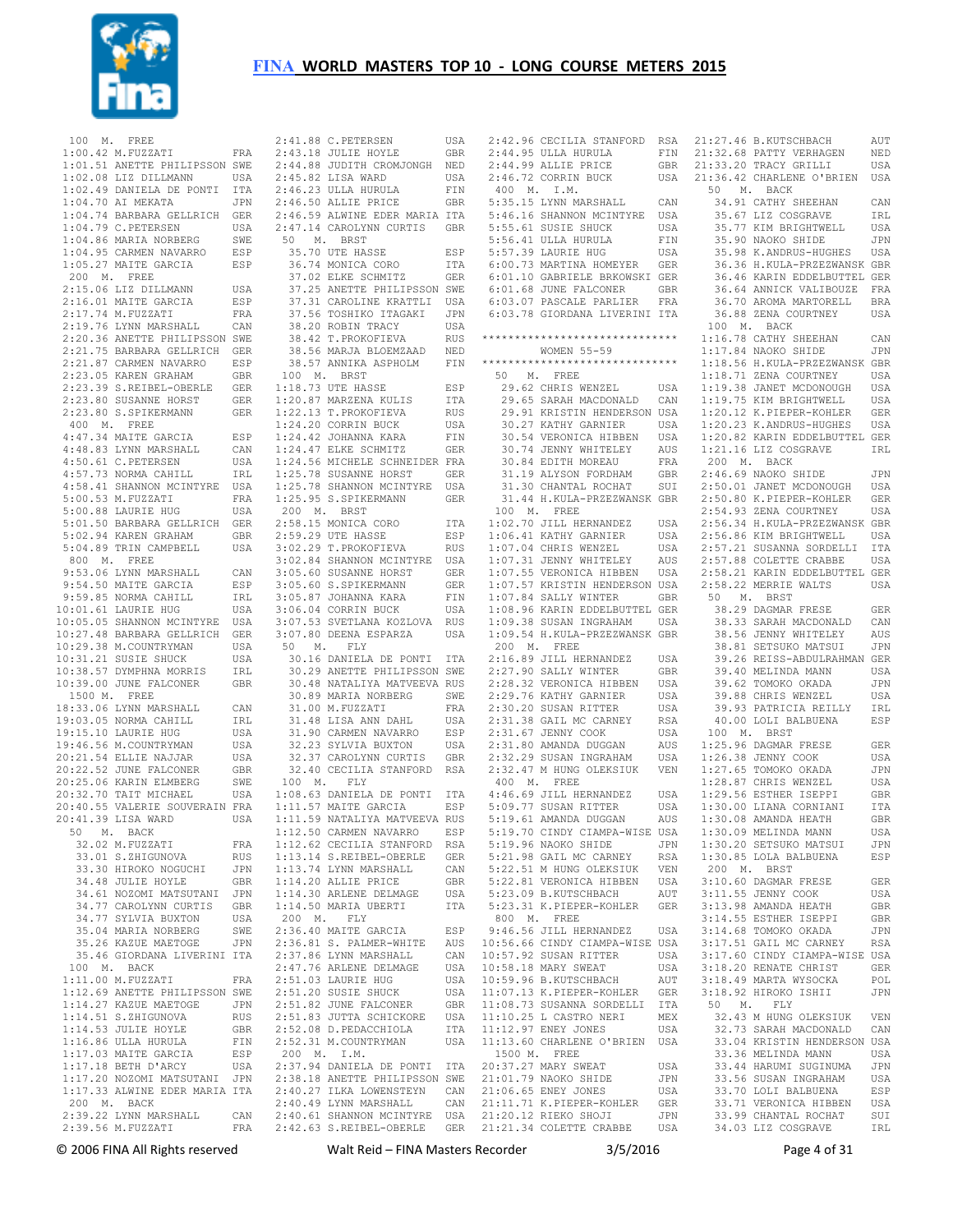

 100 M. FLY 1:10.27 JILL HERNANDEZ USA 5:19.86 DIANE COETZEE RSA 1:14.46 M HUNG OLEKSIUK VEN 1:15.86 JENNY WHITELEY AUS 1:16.54 CINDY CIAMPA-WISE USA 1:17.27 L.NAGOVITSYNA RUS 1:17.88 HARUMI SUGINUMA JPN 1:19.51 MATHILDE VINK NED<br>1:21.19 VERONICA HIBBEN USA 1:21.19 VERONICA HIBBEN 1:22.20 MICHELLE HERMS AUS 1:22.30 ESTHER ISEPPI GBR 200 M. FLY 2:51.48 L.NAGOVITSYNA RUS 2:51.94 M HUNG OLEKSIUK VEN 11:02.30 CHRISTIE CIRAULO USA 2:52.67 CINDY CIAMPA-WISE USA 2:57.24 COLETTE CRABBE USA 3:01.02 MICHELLE HERMS AUS 3:04.73 RIEKO SHOJI JPN 3:07.35 ESTHER ISEPPI GBR 3:11.83 L CASTRO NERI MEX  $3:12.31$  DENISE BROWN  $3:13.24$  KIM FOSTER 200 M. I.M. 2:38.74 JILL HERNANDEZ  $2:49.97$  JENNY COOK 2:52.03 JANET MCDONOUGH USA 21:23.48 LAURIE SAMUELSON USA 2:53.48 NAOKO SHIDE JPN 2:55.18 L.NAGOVITSYNA RUS 2:55.95 RIEKO SHOJI JPN 2:55.99 ANNICK VALIBOUZE FRA 2:56.55 CINDY CIAMPA-WISE USA 2:56.56 JEAN DEGENAAR RSA 2:56.82 SUSANNA SORDELLI ITA 400 M. I.M. 5:55.18 NAOKO SHIDE JPN 6:07.86 JENNY COOK USA 6:10.65 L.NAGOVITSYNA RUS 6:11.03 CINDY CIAMPA-WISE USA  $6:14.43$  RIEKO SHOJI 6:17.38 C.GROOT-HEDLIN USA 6:21.35 ESTHER ISEPPI GBR 6:23.22 JEAN DEGENAAR RSA 6:26.97 LAURA INES CONTI ARG 6:27.72 DAGMAR DILLING GER \*\*\*\*\*\*\*\*\*\*\*\*\*\*\*\*\*\*\*\*\*\*\*\*\*\*\*\*\*\* WOMEN 60-64 \*\*\*\*\*\*\*\*\*\*\*\*\*\*\*\*\*\*\*\*\*\*\*\*\*\*\*\*\*\* 50 M. FREE 29.63 LAURA VAL USA 30.71 LYNN MORRISON USA 31.17 HEATHER CAMPBELL RSA 31.56 DIANE COETZEE RSA 31.64 LEIGH RODGERS AUS 31.75 JANIE COLE USA 31.92 CAROLE SMITH ITA 32.31 NANCY KRYKA USA 32.39 BESS HILPERT USA 32.49 PEGGY MCDONNELL USA 100 M. FREE 1:04.50 LAURA VAL USA 1:08.42 LYNN MORRISON USA 1:10.28 DIANE COETZEE RSA 1:10.92 HEATHER CAMPBELL RSA 1:12.09 BESS HILPERT USA 1:12.47 ELENA NAUMENKO RUS 1:13.27 NANCY KRYKA USA 1:13.27 C.MCKELVEY USA 1:13.87 PEGGY MCDONNELL USA 1:14.02 C.NIEUWENHUIS NED 200 M. FREE 2:24.22 LAURA VAL USA 2:29.93 DIANE COETZEE RSA 2:35.44 HEATHER CAMPBELL RSA 2:39.53 LAURA VACA MEX<br>2:39.53 LAURA VACA MEX<br>2:39.74 SHSAN SKIFF USA  $2.39$  74 SUSAN SKIFF 2:40.57 CHRISTIE CIRAULO USA 2:41.69 JUNKO SATO JPN<br>2:42.51 LYNN MORRISON USA 2:42.51 LYNN MORRISON USA 2:42.61 STEPHANIE JONES AUS 1:29.53 IRINA SHANGINA RUS 1:31.43 SALLY SHIELDS GBR

 2:43.44 HEIDI ERNST USA 1:33.15 PEGGY MCDONNELL USA 400 M. FREE 5:22.20 LAURA VACA MEX 5:22.60 C.TARANTINO ITA 5:23.55 CHRISTIE CIRAULO USA 5:28.96 SUSAN SKIFF USA 5:33.98 AUDREY COOPER GBR 5:37.66 JUNKO SATO JPN 5:39.81 LAURIE SAMUELSON USA 5:41.50 DARCY LAFOUNTAIN USA 5:45.31 STEPHANIE JONES AUS 800 M. FREE 11:01.63 LAURA VACA MEX 11:05.92 SUSAN SKIFF USA 11:10.84 C.TARANTINO ITA 11:11.82 DIANE COETZEE RSA 11:22.93 LAURIE SAMUELSON USA 11:25.61 AUDREY COOPER GBR 11:36.65 HEIDI ERNST USA 11:44.86 JUNKO SATO JPN 11:47.02 JAYNE BALL GBR 1500 M. FREE 20:52.70 CHRISTIE CIRAULO USA 21:09.44 LAURA VACA MEX 21:27.17 AUDREY COOPER GBR 22:03.13 JUNKO SATO JPN 22:13.73 MARY ANNE MYERS CAN 22:25.72 JAYNE BALL GBR 22:40.64 DARCY LAFOUNTAIN USA 22:48.98 MARTINE VINCENT FRA 22:52.82 ELEANOR PARSONS AUS 50 M. BACK 33.86 LAURA VAL USA 36.41 LEIGH RODGERS AUS 36.50 DIANE COETZEE RSA 37.38 KIRKPATRICK-RENO USA 37.58 BARBARA CHURCH USA 38.04 HEATHER CAMPBELL RSA 38.43 JOAN PFINSGRAFF USA 38.79 THERESE SHARKEY RSA 39.21 BENEDICTE DUPREZ FRA 39.25 RUMIKO MIYANO JPN 100 M. BACK 1:14.76 LAURA VAL USA 1:17.34 LEIGH RODGERS AUS 1:21.04 DIANE COETZEE RSA 1:21.20 BARBARA CHURCH USA 1:21.98 JOAN PFINSGRAFF USA 1:22.25 HEATHER CAMPBELL RSA 1:26.11 LINDA LARSON USA 1:26.29 KATHY BIDNALL GBR 1:26.89 KIRKPATRICK-RENO USA 1:26.91 ANDRA JAUNZEME USA 200 M. BACK  $2 \cdot 50.83$  LAURA VAL USA 2:52.05 DIANE COETZEE RSA 2:55.72 BARBARA CHURCH USA 2:56.43 JOAN PFINSGRAFF USA 3:00.41 LINDA LARSON USA 3:02.28 THERESE SHARKEY RSA 3:04.31 CHRISTIE CIRAULO USA 3:04.77 JOAN CRAFFEY USA 3:07.79 LAURA VACA MEX 3:08.30 KATHY BIDNALL GBR 50 M. BRST 40.46 IRINA SHANGINA RUS 41.06 SALLY SHIELDS GBR 41.80 LYUBOV RUSANOVA RUS 42.52 CORNELIA NEUBERT GER<br>42.52 N.MACAIRE FRA  $42.52$  N.MACAIRE 42.61 DEB WALKER USA 42.83 PEGGY MCDONNELL USA 42.93 I.KURTEN-SCHWABE GER 42.94 JANE CHARUBA AUS 43.12 ULRIKE URBANIAK GER 100 M. BRST

 1:33.22 JANET BRIGHT USA 1:34.58 ULRIKE URBANIAK GER 1:34.70 DEB WALKER USA 1:34.78 N.MACAIRE FRA 1:35.31 NIKKI HOLBROOK USA 1:35.47 I.KURTEN-SCHWABE GER 1:36.13 KRISSY MACCURDY USA 200 M. BRST 3:16.51 IRINA SHANGINA RUS 3:24.32 JANET BRIGHT 3:24.99 FRANCES PENWARDEN GBR 3:26.88 DEB WALKER USA 3:27.16 I.KURTEN-SCHWABE GER 3:27.89 ULRIKE URBANIAK GER 3:28.38 SUSANNE OSTGATHE GER 3:29.11 NIKKI HOLBROOK USA 3:29.73 MARGOT MILNE AUS 3:29.79 NICOLE BRANCHAUD CAN 50 M. FLY 33.20 LEIGH RODGERS AUS 33.79 LAURA VAL USA 34.74 HEATHER CAMPBELL RSA 34.83 LYNN MORRISON USA 35.05 JANIE COLE USA<br>36.27 PEGGY MCDONNELL USA 36.27 PEGGY MCDONNELL 36.30 OLANO DE ABUCHAIB COL 36.34 CHRISTIE CIRAULO USA 36.43 BESS HILPERT USA 36.46 NANCY KRYKA USA 100 M. FLY 1:12.99 LAURA VAL USA 1:14.49 LEIGH RODGERS AUS 1:22.89 CHRISTIE CIRAULO USA 1:24.19 LAURA VACA MEX 1:24.57 KYOKO SHIMOYAMA JPN 1:24.79 SUSAN SKIFF USA 1:27.51 JUNKO SATO JPN  $1:28$  17 BESS HILPERT 1:31.25 ORIETTA NEGRI ITA 1:31.57 CLAUDIA KOCH GER 200 M. FLY  $3:02.05$  LAURA VACA 3:09.96 ANDRA JAUNZEME 3:13.70 SUSAN SKIFF 3:16.98 JUNKO SATO 3:18.73 CHRISTIE CIRAULO 3:18.84 M.NEUMEISTER GER 3:25.06 PAMELA FALCIGNO 3:26.22 BESS HILPERT USA 13:00.21 SALLY GUTHRIE<br>3:26.22 BESS HILPERT USA 13:02.21 SALLY GUTHRIE 3:26.56 CLAUDIA KOCH GER 3:28.31 JOANNE WAINWRIGHT USA 200 M. I.M.  $2:59.34$  LAURA VACA 3:01.71 AUDREY COOPER GBR 3:03.91 ANDRA JAUNZEME 3:04.28 PEGGY MCDONNELL 3:05.94 CLARE WILLISON GBR 3:07.98 NANCY KRYKA USA 3:08.64 IRINA SHANGINA RUS 3:08.78 NATIVIDAD IRAIZOZ ESP 3:08.81 CATHY MERRITT CAN 3:08.82 JANET BRIGHT USA 25:12.64 KAZUYO IWANAGA JPN 25:26.40 CHRISTINE JOLLY ITA 400 M. I.M. 6:18.55 LAURA VACA MEX 6:27.26 ANDRA JAUNZEME USA 6:27.74 AUDREY COOPER GBR 6:38.12 BESS HILPERT USA 6:46.07 IRINA SHANGINA RUS 6:46.63 THERESE SHARKEY RSA<br>6:46.68 JAYNE BALL GBR<br>6:46.68 JUNKO SATO JPN<br>7:00.78 NANCY KRYKA USA 7:00.78 NANCY KRYKA USA<br>7:00.85 PHYLLIS QUINN USA \*\*\*\*\*\*\*\*\*\*\*\*\*\*\*\*\*\*\*\*\*\*\*\*\*\*\*\*\*\* 1:20.95 CECILIA MCCLOSKEY USA WOMEN 65-69 \*\*\*\*\*\*\*\*\*\*\*\*\*\*\*\*\*\*\*\*\*\*\*\*\*\*\*\*\*\* 50 M. FREE 30.72 SANDERINA KRUGER RSA 30.88 CHARLOTTE DAVIS USA 32.07 JANETTE JEFFREY AUS 33.26 YOSHIKO KADOSAKA JPN 33.82 JUNE CARSON USA 34.10 CECILIA MCCLOSKEY USA 34.42 BITTE AXLING SWE 34.54 AKIKO IWAMIZU JPN 34.79 NOBUKO SATA JPN 34.80 MARTHA ALEXANDER USA 100 M. FREE 1:09.23 SANDERINA KRUGER RSA USA 1:09.52 CHARLOTTE DAVIS USA 1:14.09 CONNY BOER-BUYS NED 1:16.29 BRIGITTE MERTEN GER 1:16.76 CELESTE MILLER USA 1:16.85 AKIKO IWAMIZU JPN 1:17.83 AIDA DAVIS PER 1:18.02 JUNE CARSON USA 1:18.27 ALISON GWYNN GBR 1:18.39 NOBUKO SATA JPN 200 M. FREE 2:35.36 CHARLOTTE DAVIS USA 2:37.63 SANDERINA KRUGER RSA 2:43.92 CELESTE MILLER USA 2:48.49 CONNY BOER-BUYS NED 2:49.18 BARBARA DUNBAR USA 2:51.33 MARTHA ALEXANDER USA 2:51.51 BRIGITTE MERTEN GER 2:53.88 NOBUKO SATA JPN 2:54.13 SUSIE WHITE USA 2:54.78 MARGARETA RAINER SWE 400 M. FREE 5:27.79 CHARLOTTE DAVIS USA 5:45.43 CELESTE MILLER USA 5:51.64 BARBARA DUNBAR USA 5:56.77 JANETTE JEFFREY AUS 6:02.75 CONNY BOER-BUYS NED 6:06.31 ELEANOR PINFOLD NZL 6:09.28 MARCIA BARRY USA 6:09.88 ROSA SEGARRA ESP 6:11.98 SALLY GUTHRIE USA 6:12.07 TRACY CLARKSON AUS 800 M. FREE 11:31.53 CHARLOTTE DAVIS USA 11:48.60 CELESTE MILLER USA 11:58.39 BARBARA DUNBAR USA 12:22.67 CONNY BOER-BUYS NED 12:23.61 MARCIA BARRY USA GER 12:33.36 LILLIA VACA MEX USA 12:54.81 TRACY CLARKSON AUS 13:02.21 SALLY GUTHRIE USA 13:03.97 VALENTINA LUKINA RUS 13:10.67 JOANNE MENARD USA 1500 M. FREE 23:13.44 BARBARA DUNBAR USA 23:17.71 MARCIA BARRY USA 23:59.99 CONNY BOER-BUYS NED 24:18.70 MARGARETA RAINER SWE 24:34.13 LILIA VACA MEX 24:40.82 SALLY GUTHRIE USA 25:05.02 JOANNE MENARD USA 25:06.17 LINDA SHOENBERGER USA 50 M. BACK 36.79 CECILIA MCCLOSKEY USA 39.41 JANETTE JEFFREY AUS 39.46 SANDERINA KRUGER RSA 40.40 YOKO NAKAMURA JPN 41.26 TAKAKO NAKAMORI JPN 41.68 ATSUKO TSUZUKI JPN 42.05 BITTE AXLING SWE 42.14 TAKAKO OKUBO JPN 42.26 KEIKO MURAMOTO JPN 42.27 ANKE KLATT GER 100 M. BACK 1:27.47 SANDERINA KRUGER RSA 1:29.09 TAKAKO NAKAMORI JPN 1:31.03 ANKE KLATT GER 1:31.90 JULIE GUNTHORP NZL 1:32.35 N.MIKHAYLOVA RUS 1:33.07 LILIA VACA MEX

© 2006 FINA All Rights reserved Walt Reid – FINA Masters Recorder 3/5/2016 Page 5 of 31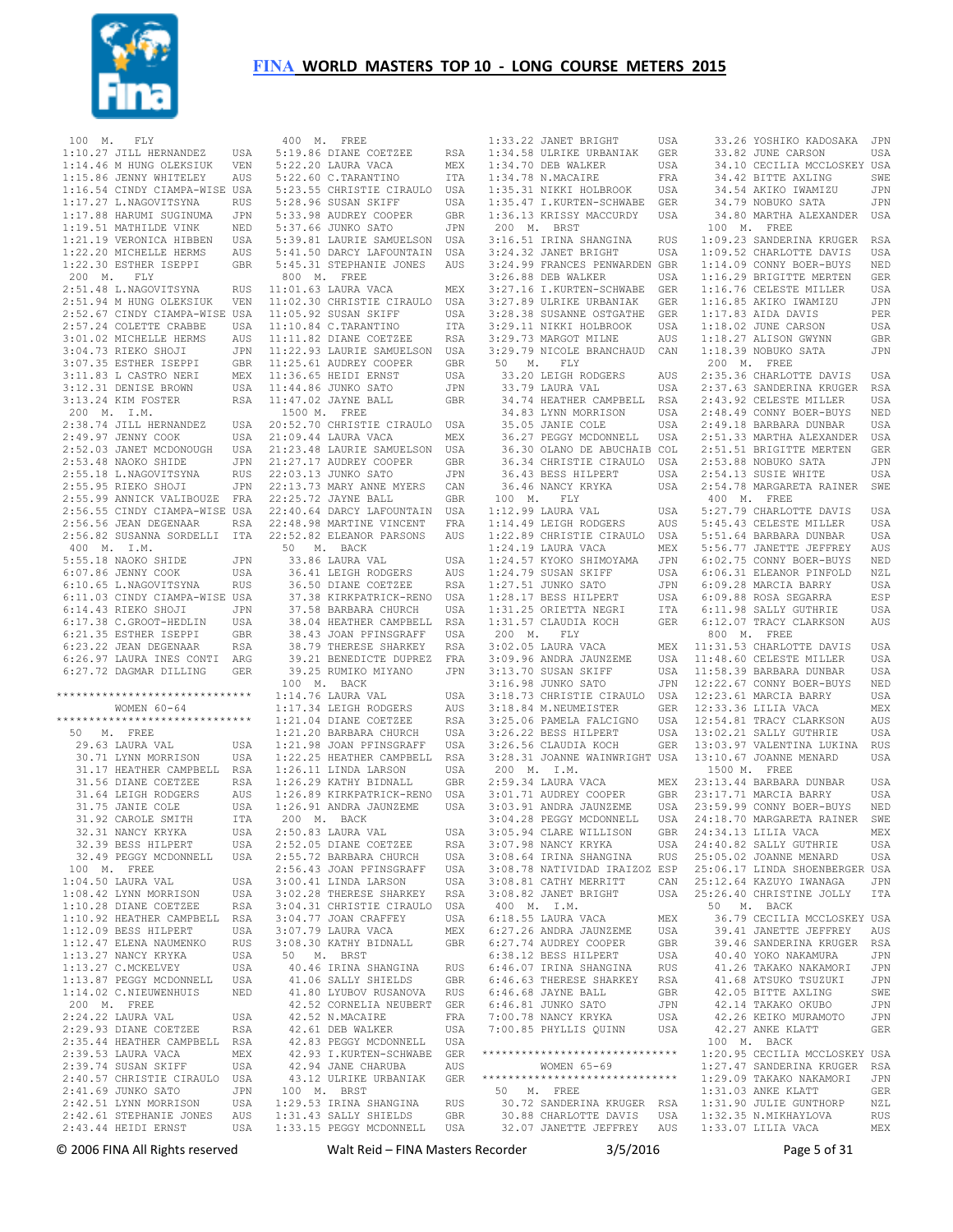

|        | 1:33.31 KOTOE MATSUMOTO                                                                                           | JPN            |                |
|--------|-------------------------------------------------------------------------------------------------------------------|----------------|----------------|
|        | 1:34.27 ATSUKO TSUZUKI                                                                                            | JPN            | $\overline{c}$ |
|        | 1:34.61 BARBARA LANG                                                                                              | ITA            | $\overline{c}$ |
|        |                                                                                                                   |                |                |
|        | 200 M. BACK                                                                                                       |                | 3              |
|        | 2:57.78 CECILIA MCCLOSKEY USA                                                                                     |                | 3              |
|        | 3:14.72 TAKAKO NAKAMORI JPN                                                                                       |                | 3              |
|        | 3:15.18 ANKE KLATT                                                                                                | GER            | 3              |
|        |                                                                                                                   |                |                |
|        | 3:20.09 JULIE GUNTHORP NZL                                                                                        |                | 3              |
|        | $3:21.67$ N.MIKHAYLOVA                                                                                            | RUS            | 3              |
|        | 3:23.10 MARCIA BARRY                                                                                              | USA            | 3              |
|        |                                                                                                                   | ITA            | 3              |
|        | 3:24.10 BARBARA LANG<br>3:24.64 IRENE NESTOR                                                                      | SUI            |                |
|        |                                                                                                                   |                |                |
|        | 3:26.15 LILIA VACA                                                                                                | MEX            | $\overline{7}$ |
|        | 3:26.32 M. JANNEKEYN                                                                                              | FRA            | $\overline{7}$ |
|        | 50 M. BRST                                                                                                        |                | $\overline{7}$ |
|        |                                                                                                                   | AUS            | $\overline{7}$ |
|        | 42.15 JANETTE JEFFREY<br>44.19 KAYAKO HIROSE                                                                      |                | $\overline{7}$ |
|        |                                                                                                                   | JPN            |                |
|        | 44.28 ANNEROSE TROBISCH GER                                                                                       |                | $\overline{7}$ |
|        | 44.66 SHIZUKA HATTORI JPN                                                                                         |                | $\overline{7}$ |
|        | 45.22 JANET GETTLING                                                                                              |                | $\overline{7}$ |
|        |                                                                                                                   | USA<br>GER     | $\overline{7}$ |
|        | 45.31 DIETLIND WEISE<br>45.43 TOTH CSANADINE                                                                      |                |                |
|        |                                                                                                                   | HUN            | $\overline{7}$ |
|        | 45.44 MARTHA ALEXANDER USA<br>45.52 BEA SWIJNENBERG NED                                                           |                |                |
|        |                                                                                                                   |                |                |
|        | 45.85 DANA BROWN                                                                                                  | USA            |                |
|        |                                                                                                                   |                |                |
|        | 100 M. BRST                                                                                                       |                | * *            |
|        | 1:32.66 JANETTE JEFFREY AUS                                                                                       |                |                |
|        | 1:39.93 KAYAKO HIROSE                                                                                             | JPN            |                |
|        | 1:40.75 TOTH CSANADINE                                                                                            |                |                |
|        |                                                                                                                   |                |                |
|        | 1:40.75 TOTH CSANADINE HUN<br>1:40.83 KAZUKO HIRATSUKA JPN                                                        |                |                |
|        | 1:41.25 FUMIKO NAGUMO                                                                                             | JPN            |                |
|        | 1:41.79 MARTHA ALEXANDER                                                                                          | USA            |                |
|        | 1:42.36 CHRISTA SIMMEN GER                                                                                        |                |                |
|        |                                                                                                                   |                |                |
|        | 1:42.40 ANNEROSE TROBISCH GER                                                                                     |                |                |
|        | 1:42.41 MACHIKO OGATA                                                                                             | JPN            |                |
|        | 1:42.58 KEIKO TSUJI                                                                                               | JPN            |                |
|        |                                                                                                                   |                |                |
|        | 200 M. BRST                                                                                                       |                |                |
|        | 3:21.27 JANETTE JEFFREY                                                                                           | AUS            |                |
|        | 3:40.20 DANA BROWN                                                                                                | USA            | 1              |
|        | 3:40.23 TOTH CSANADINE                                                                                            | HUN            | 1              |
|        |                                                                                                                   |                | $1\,$          |
|        | 3:41.38 CHRISTA SIMMEN                                                                                            | GER            |                |
|        | 3:42.93 MARTHA ALEXANDER USA<br>3:43.59 S.MORCHE-BLOCH GER                                                        |                | $\mathbf{1}$   |
|        |                                                                                                                   |                | $1\,$          |
|        | 3:43.71 ELISABETH REINEKE GER                                                                                     |                | $1\,$          |
|        |                                                                                                                   |                |                |
|        | 3:45.86 SUMIYO KURIMOTO JPN                                                                                       |                | 1              |
|        | 3:46.46 BEA SWIJNENBERG                                                                                           | NED            | 1              |
|        | 3:47.70 ERIKA MRAZOVA                                                                                             | SVK            | 1              |
|        | 3:47.70 JANET GETTLING                                                                                            | <b>USA</b>     | 1              |
|        |                                                                                                                   |                |                |
| 50 M.  | FLY                                                                                                               |                |                |
|        | 34.19 CHARLOTTE DAVIS                                                                                             | USA            | $\overline{c}$ |
|        | 35.63 SUMIKO KOBAYASHI                                                                                            | JPN            | $\overline{c}$ |
|        | 36.62 YOSHIKO KADOSAKA JPN                                                                                        |                | 3              |
|        | 37.62 BRIGITTE MERTEN                                                                                             | GER            | $\overline{3}$ |
|        |                                                                                                                   |                |                |
|        | 37.69 CECILIA MCCLOSKEY USA                                                                                       |                | 3              |
|        | 38.23 A SUSAN TYLER<br>38.23 A SUSAN TYLER USA<br>38.89 KOTOE MATSUMOTO JPN                                       |                | $\overline{3}$ |
|        |                                                                                                                   |                | 3              |
|        | 38.93 JOANNE MENARD                                                                                               | USA            | 3              |
|        |                                                                                                                   |                |                |
|        | 39.80 HARUE OZAWA                                                                                                 | JPN            | 3              |
|        | 40.16 BITTE AXLING                                                                                                | SWE            | 3              |
|        | 100 M. FLY                                                                                                        |                |                |
|        | 1:20.09 CHARLOTTE DAVIS USA                                                                                       |                | 6              |
|        |                                                                                                                   |                |                |
|        |                                                                                                                   |                | 6              |
|        |                                                                                                                   |                | 6              |
|        | 1:21.86 CECILIA MCCLOSKEY USA<br>1:27.65 BRIGITTE MERTEN GER<br>1:31.49 SUMIKO KOBAYASHI JPN                      |                | 6              |
|        | 1:31.89 KIRA MAKAROVA<br>1:35.95 BARBARA DUNBAR USA<br>1:37.63 YUMIKO YAMAZAKI JPN<br>1:37.63 YUMIKO YAMAZAKI JPN |                | 6              |
|        |                                                                                                                   |                |                |
|        |                                                                                                                   |                | 6              |
|        |                                                                                                                   |                | 6              |
|        |                                                                                                                   |                | 6              |
|        | 1:38.08 DANA BROWN                                                                                                | USA            | 6              |
|        | 1:39.04 KOTOE MATSUMOTO JPN                                                                                       |                |                |
|        |                                                                                                                   |                | 6              |
| 200 M. | FLY                                                                                                               |                |                |
|        | 3:30.95 BARBARA DUNBAR                                                                                            | USA            | 13             |
|        |                                                                                                                   | GER            | 13             |
|        | 3:34.51 S.MORCHE-BLOCH<br>3:35.36 KIRA MAKAROVA                                                                   |                | 14             |
|        |                                                                                                                   | RUS            |                |
|        | 3:38.04 SUMIKO KOBAYASHI                                                                                          | $\mathtt{JPN}$ | 14             |
|        | 3:46.88 L.PORUBAYKO<br>3:47.08 SALLY GUTHRIE                                                                      | RUS            | 14             |
|        |                                                                                                                   |                | 14             |
|        |                                                                                                                   | USA<br>JPN     |                |
|        | 3:47.52 KOTOE MATSUMOTO                                                                                           |                | 14             |
|        | 3:47.75 SUMIYO KURIMOTO                                                                                           | $\mathtt{JPN}$ | 14             |
|        | 3:48.93 ANETE MONTEIRO                                                                                            | $_{\rm BRA}$   | 14             |
|        | 3:49.76 MARGOT PETTIJOHN                                                                                          | USA            | $14$           |
|        |                                                                                                                   |                |                |

|  |  |  | 200 M. I.M.                                                                                                                                                                                            |                             |
|--|--|--|--------------------------------------------------------------------------------------------------------------------------------------------------------------------------------------------------------|-----------------------------|
|  |  |  | 2:55.88 CHARLOTTE DAVIS USA                                                                                                                                                                            |                             |
|  |  |  | 2:59.89 CECILIA MCCLOSKEY USA                                                                                                                                                                          |                             |
|  |  |  |                                                                                                                                                                                                        |                             |
|  |  |  |                                                                                                                                                                                                        |                             |
|  |  |  | 2.3.12.18 BRIGITTE MERTEN GER<br>3:12.18 BRIGITTE MERTEN GER<br>3:18.16 CELESTE MILLER USA<br>3:21.26 SUMIYO KURIMOTO JPN                                                                              |                             |
|  |  |  |                                                                                                                                                                                                        | JPN<br>USA                  |
|  |  |  | 3:23.66 KOTOE MATSUMOTO<br>3:23.66 KOTOE MATSUMOTO<br>3:24.35 MARTHA ALEXANDER                                                                                                                         |                             |
|  |  |  |                                                                                                                                                                                                        | USA                         |
|  |  |  |                                                                                                                                                                                                        | USA                         |
|  |  |  | 3:25.53 BARBARA DUNBAR<br>3:25.53 BARBARA DUNBAR<br>3:26.82 DANA BROWN<br>3:27.04 TOTH CSANADINE                                                                                                       | HUN                         |
|  |  |  | 400 M. I.M.                                                                                                                                                                                            |                             |
|  |  |  | 7:01.37 BRIGITTE MERTEN<br>7:17.85 MARTHA ALEXANDER                                                                                                                                                    |                             |
|  |  |  |                                                                                                                                                                                                        | GER<br>USA                  |
|  |  |  |                                                                                                                                                                                                        |                             |
|  |  |  |                                                                                                                                                                                                        |                             |
|  |  |  |                                                                                                                                                                                                        |                             |
|  |  |  |                                                                                                                                                                                                        |                             |
|  |  |  |                                                                                                                                                                                                        |                             |
|  |  |  |                                                                                                                                                                                                        |                             |
|  |  |  |                                                                                                                                                                                                        |                             |
|  |  |  | 7:31.95 S.MORCHE-BLOCH GER                                                                                                                                                                             |                             |
|  |  |  |                                                                                                                                                                                                        |                             |
|  |  |  | ******************************                                                                                                                                                                         |                             |
|  |  |  | WOMEN 70-74                                                                                                                                                                                            |                             |
|  |  |  | ******************************                                                                                                                                                                         |                             |
|  |  |  | 50 M. FREE                                                                                                                                                                                             |                             |
|  |  |  | 34.68 IKUKO OKADO<br>34.78 CLARY MUNNS<br>35.36 JUDY WILSON                                                                                                                                            | JPN                         |
|  |  |  |                                                                                                                                                                                                        | AUS                         |
|  |  |  |                                                                                                                                                                                                        | GBR                         |
|  |  |  | 36.11 JEAN HOWARD-JONES GBR                                                                                                                                                                            |                             |
|  |  |  |                                                                                                                                                                                                        |                             |
|  |  |  |                                                                                                                                                                                                        |                             |
|  |  |  |                                                                                                                                                                                                        |                             |
|  |  |  |                                                                                                                                                                                                        |                             |
|  |  |  | 36.33 JEN THOMASSON<br>36.33 JEN THOMASSON<br>36.44 ANNE JONES<br>36.64 TOSHIE NODA<br>36.78 ELIZABETH CRAIG<br>37.17 LINDA WEBB<br>37.59 NANCY RIDOUT<br>37.59 NANCY RIDOUT<br>USA                    |                             |
|  |  |  |                                                                                                                                                                                                        |                             |
|  |  |  | $100$ M. FREE                                                                                                                                                                                          |                             |
|  |  |  | 1:18.87 JUDY WILSON<br>1:19.45 CAROLYN BOAK                                                                                                                                                            | GBR                         |
|  |  |  |                                                                                                                                                                                                        | USA                         |
|  |  |  | 1:20.46 JEN THOMASSON                                                                                                                                                                                  | AUS                         |
|  |  |  | 1:22.55 E.KETELSEN<br>1.23 80 ANNE JONES                                                                                                                                                               | DEN                         |
|  |  |  | 1:23.80 ANNE JONES                                                                                                                                                                                     | RSA                         |
|  |  |  | 1:24.06 JEAN HOWARD-JONES GBR<br>1:24.12 IKUKO OKADO JPN<br>1:24.13 NOBUKO YASUDA JPN<br>1:25.20 LINDA WEBB USA<br>1:25.45 FUSARO ONO JPN<br>1:25.45 FUSARO ONO JPN                                    |                             |
|  |  |  |                                                                                                                                                                                                        |                             |
|  |  |  |                                                                                                                                                                                                        |                             |
|  |  |  |                                                                                                                                                                                                        |                             |
|  |  |  |                                                                                                                                                                                                        |                             |
|  |  |  | 200 M. FREE                                                                                                                                                                                            |                             |
|  |  |  |                                                                                                                                                                                                        |                             |
|  |  |  |                                                                                                                                                                                                        |                             |
|  |  |  |                                                                                                                                                                                                        |                             |
|  |  |  |                                                                                                                                                                                                        |                             |
|  |  |  |                                                                                                                                                                                                        |                             |
|  |  |  |                                                                                                                                                                                                        |                             |
|  |  |  | 2.53.32 CAROLYN BOAK USA<br>2.53.32 CAROLYN BOAK USA<br>3.00.59 E.KETELSEN DEN<br>3.07.95 MARY CHRISTENSEN USA<br>3.09.31 RITSUKO SUGIMURA JPN<br>3.09.71 HEATHER MORGAN AUS<br>3.10.37 ANNE JONES RSA |                             |
|  |  |  | 3:10.76 JEAN HOWARD-JONES GBR                                                                                                                                                                          |                             |
|  |  |  | 3:11.44 FUSAKO ONO                                                                                                                                                                                     | JPN                         |
|  |  |  | 3:11.76 IKUKO OKADO                                                                                                                                                                                    | JPN                         |
|  |  |  | 400 M. FREE                                                                                                                                                                                            |                             |
|  |  |  | 6:09.66 CAROLYN BOAK                                                                                                                                                                                   | USA                         |
|  |  |  | 6:16.09 JEN THOMASSON                                                                                                                                                                                  | AUS                         |
|  |  |  | 6:31.46 RITSUKO SUGIMURA                                                                                                                                                                               | JPN                         |
|  |  |  |                                                                                                                                                                                                        | DEN                         |
|  |  |  | 6:31.51 E.KETELSEN<br>6:32.24 JUDY WILSON                                                                                                                                                              | <b>GBR</b>                  |
|  |  |  |                                                                                                                                                                                                        |                             |
|  |  |  | 6:39.74 MARY CHRISTENSEN USA<br>6:40.47 JAN CROFT AUS                                                                                                                                                  |                             |
|  |  |  | 6:44.56 NORIKO YOSHIDA                                                                                                                                                                                 | JPN                         |
|  |  |  | 6:48.50 LINDA WEBB                                                                                                                                                                                     | USA                         |
|  |  |  | 6:55.43 ANNE JONES                                                                                                                                                                                     | RSA                         |
|  |  |  | 800 M. FREE                                                                                                                                                                                            |                             |
|  |  |  | 13:28.72 E.KETELSEN                                                                                                                                                                                    | $\mathop{\rm DEN}\nolimits$ |
|  |  |  | 13:42.72 MARY CHRISTENSEN USA                                                                                                                                                                          |                             |
|  |  |  |                                                                                                                                                                                                        |                             |
|  |  |  |                                                                                                                                                                                                        |                             |
|  |  |  | 14:09.18 SUE CALNEK-MORRIS USA<br>14:13.47 LINDA WEBB USA<br>14:18.43 ANNE JONES RSA                                                                                                                   |                             |
|  |  |  | 14:32.01 KEIKO NAKAO                                                                                                                                                                                   | JPN                         |
|  |  |  | 14:36.99 TOYOKO WADA                                                                                                                                                                                   | JPN                         |
|  |  |  | 14:39.83 PENNY WEBSTER                                                                                                                                                                                 | GBR                         |
|  |  |  | 14:42.78 KATSUE NOMURA                                                                                                                                                                                 | JPN                         |
|  |  |  | 14:43.74 HERILENE FREITAS BRA                                                                                                                                                                          |                             |

|             | 1500 M. FREE                                              |            |             | 41.23 ELIZABETH CRAIG                            | RSA         |
|-------------|-----------------------------------------------------------|------------|-------------|--------------------------------------------------|-------------|
|             | 26:01.28 E.KETELSEN                                       | DEN        |             | 42.36 DANIELA BARNEA                             | USA         |
|             | 26:23.69 NORIKO YOSHIDA<br>26:38.65 SUE CALNEK-MORRIS USA | JPN        |             | 42.50 IKUKO OKADO<br>43.98 NOBUKO YASUDA         | JPN<br>JPN  |
|             | 27:03.16 MARY CHRISTENSEN                                 | USA        |             | 45.14 KIYOKO YONEDA                              | JPN         |
|             | 27:22.71 JOSETTE GROPAIZ                                  | FRA        |             | 47.01 EIKO MATSUKAWA                             | JPN         |
|             | 27:22.89 LINDA WEBB                                       | USA        |             | 47.56 MICHIKO MASUDA                             | JPN         |
|             | 27:41.22 KUMIKO GOTO                                      | JPN        | 100 M.      | FLY                                              |             |
|             | 28:01.74 JACKIE MARR                                      | USA        |             | 1:26.69 JUDY WILSON                              | GBR         |
|             | 28:07.77 KATSUE NOMURA                                    | JPN        |             | 1:49.65 SEIKO HASEBE                             | JPN         |
| 50          | 28:17.75 BERYL ALTABAS<br>M. BACK                         | ESP        |             | 1:50.50 KATSUKO SAITO<br>1:53.61 ELIZABETH CRAIG | JPN<br>RSA  |
|             | 38.69 MARGIT OHLSSON                                      | SWE        |             | 1:55.03 KEIKO NAKAO                              | JPN         |
|             | 40.14 CLARY MUNNS                                         | AUS        |             | 1:56.79 JAN CROFT                                | AUS         |
|             | 40.61 SATOKO TAKEUJI                                      | JPN        |             | 1:57.10 KAZUKO YAMADA                            | JPN         |
|             | 41.79 PENNY STEELE                                        | AUS        |             | 1:57.38 NOBUKO TAKENAKA                          | JPN         |
|             | 43.50 NORIKO YOSHIDA<br>43.88 RENATE ZSCHOCKELT GER       | JPN        |             | 1:58.94 KIYOKO YONEDA<br>1:59.86 KIYOKO KIKKAWA  | JPN<br>JPN  |
|             | 44.05 HIROMI SATO                                         | JPN        | 200 M.      | FLY                                              |             |
|             | 44.61 ELAINE BLOWER                                       | GBR        |             | 3:47.73 DANIELA BARNEA                           | USA         |
|             | 45.13 TAKAKO KAJITA                                       | JPN        |             | 3:59.38 SEIKO HASEBE                             | JPN         |
|             | 45.41 JANET BROWN                                         | GBR        |             | 4:08.01 NOBUKO TAKENAKA                          | JPN         |
|             | 100 M. BACK                                               |            |             | 4:10.59 KATSUKO SAITO                            | JPN         |
|             | 1:25.20 MARGIT OHLSSON<br>1:28.60 CLARY MUNNS             | SWE<br>AUS |             | 4:20.95 SUSAN MEYERS<br>4:22.77 ELIZABETH CRAIG  | USA<br>RSA  |
|             | 1:30.08 E.KETELSEN                                        | DEN        |             | 4:24.18 KEIKO NAKAO                              | JPN         |
|             | 1:33.63 NORIKO YOSHIDA                                    | JPN        |             | 4:25.50 KAZUKO YAMADA                            | JPN         |
|             | 1:36.54 PENNY STEELE                                      | AUS        |             | 4:35.17 MARIA COSTA                              | BRA         |
|             | 1:37.53 RENATE ZSCHOCKELT GER                             |            |             | 4:54.30 ANITA SAVIANE                            | AUS         |
|             | 1:37.60 ELAINE BLOWER                                     | GBR        | 200 M.      | I.M.                                             |             |
|             | 1:38.31 FUSAKO ONO<br>1:39.17 KAZUKO ITO                  | JPN<br>JPN |             | 3:16.45 MARGIT OHLSSON<br>3:22.05 CLARY MUNNS    | SWE<br>AUS  |
|             | 1:39.89 JEN THOMASSON                                     | AUS        |             | 3:27.49 NOBUKO YASUDA                            | JPN         |
| 200 M.      | BACK                                                      |            |             | 3:36.12 TAMAE FURUYA                             | JPN         |
|             | 3:06.24 MARGIT OHLSSON                                    | SWE        |             | 3:37.86 DANIELA BARNEA                           | USA         |
|             | 3:17.87 CLARY MUNNS                                       | AUS        |             | 3:40.22 RENATE ZSCHOCKELT GER                    |             |
|             | 3:18.34 NORIKO YOSHIDA                                    | JPN        |             | 3:45.51 SEIKO HASEBE                             | JPN         |
|             | 3:32.83 KAZUKO ITO<br>3:32.90 JEN THOMASSON               | JPN<br>AUS |             | 3:48.10 ELIZABETH CRAIG<br>3:51.29 KAZUKO ITO    | RSA<br>JPN  |
|             | 3:35.04 RENATE ZSCHOCKELT GER                             |            |             | 3:52.31 CAROLE SIMPSON                           | AUS         |
|             | 3:37.98 PENNY STEELE                                      | AUS        | 400 M. I.M. |                                                  |             |
|             | 3:41.24 SEIKO HASEBE                                      | JPN        |             | 7:36.14 TAMAE FURUYA                             | JPN         |
|             | 3:43.65 YOKO ARAI                                         | JPN        |             | 7:58.16 SEIKO HASEBE                             | JPN         |
|             | 3:45.48 MARY POHLMANN                                     | USA        |             | 8:00.05 ELIZABETH CRAIG                          | RSA         |
| 50          | M. BRST<br>44.92 NOBUKO YASUDA                            | JPN        |             | 8:24.87 KUMIKO GOTO<br>8:25.52 JAN CROFT         | JPN<br>AUS  |
|             | 45.48 DIANE FORD                                          | GBR        |             | 8:27.73 SUSAN MEYERS                             | USA         |
|             | 45.88 CLARY MUNNS                                         | AUS        |             | 8:43.17 HIROKO IKEDA                             | JPN         |
|             | 46.31 TAMAE FURUYA                                        | JPN        |             | 8:54.28 MARIA COSTA                              | BRA         |
|             | 47.11 DANIELA BARNEA                                      | USA        |             | 8:55.98 NOBUKO TAKENAKA                          | JPN         |
|             | 48.04 SEIKO HASEBE<br>48.13 HEATHER MORGAN                | JPN<br>AUS |             | 9:03.97 AAGJE CARON                              | USA         |
|             | 48.57 VLASTA OEHL                                         | GER        |             | ******************************                   |             |
|             | 48.58 VERA SASSE                                          | BRA        |             | WOMEN 75-79                                      |             |
|             | 48.65 M.TOMASI                                            | FRA        |             | *******************************                  |             |
| 100 M.      | <b>BRST</b>                                               |            | 50          | M. FREE                                          |             |
|             | 1:37.89 NOBUKO YASUDA                                     | JPN        |             | 35.48 CHRISTEL SCHULZ                            | ${\tt GER}$ |
|             | $1:39.61$ DIANE FORD<br>1:42.73 TAMAE FURUYA              | GBR<br>JPN |             | 36.56 YOSHIKO OSAKI<br>37.74 MASAKO KOHA         | JPN<br>JPN  |
|             | 1:46.44 HEATHER MORGAN                                    | AUS        |             | 38.31 JILL COMPLIN                               | GBR         |
|             | 1:46.47 CLARY MUNNS                                       | AUS        |             | 40.12 KUMIE TOKUDA                               | JPN         |
|             | 1:48.22 ERDA DILLINGER                                    | CAN        |             | 40.20 SONOKO HASEGAWA                            | JPN         |
|             | 1:48.51 JEN THOMASSON                                     | AUS        |             | 40.51 KAZU KOYAMA                                | JPN         |
|             | 1:49.29 M.TOMASI                                          | FRA        |             | 40.84 FUMIKO NAKAMURA                            | JPN         |
|             | 1:49.86 SEIKO HASEBE<br>1:49.94 LINDA WEBB                | JPN<br>USA |             | 41.08 HARU TSUKINO<br>41.09 SUSAN LEUNER         | JPN<br>RSA  |
| 200 M. BRST |                                                           |            |             | 100 M. FREE                                      |             |
|             | 3:36.13 NOBUKO YASUDA                                     | JPN        |             | 1:20.10 CHRISTEL SCHULZ                          | GER         |
|             | 3:38.89 TAMAE FURUYA                                      | JPN        |             | 1:24.02 YOSHIKO OSAKI                            | JPN         |
|             | 3:43.89 DIANE FORD                                        | GBR        |             | 1:27.20 JILL COMPLIN                             | GBR         |
|             | 3:43.90 CLARY MUNNS<br>3:46.33 DANIELA BARNEA             | AUS<br>USA |             | 1:29.98 MARIA PENNA<br>1:30.53 MASAKO KOHA       | BRA<br>JPN  |
|             | 3:48.11 HEATHER MORGAN                                    | AUS        |             | 1:33.82 SUSAN LEUNER                             | <b>RSA</b>  |
|             | 3:58.57 ELSBETH FLICK                                     | GER        |             | 1:33.86 KUMIE TOKUDA                             | JPN         |
|             | 3:59.25 JEN THOMASSON                                     | AUS        |             | 1:34.34 HISAKO KITAYAMA                          | JPN         |
|             | 3:59.52 M.TOMASI                                          | FRA        |             | 1:35.03 FUSAKO HIROOKA                           | JPN         |
|             | 3:59.78 MONIKA WARNUSZ                                    | GER        |             | 1:35.80 TAYO FUJIEDA                             | JPN         |
|             | 50 M. FLY<br>36.55 JUDY WILSON                            | GBR        | 200 M. FREE | 2:58.51 YOSHIKO OSAKI                            | JPN         |
|             | 40.14 MARGIT OHLSSON                                      | SWE        |             | $3:00.89$ CHRISTEL SCHULZ                        | GER         |
|             | 40.43 CLARY MUNNS                                         | AUS        |             | 3:15.68 JILL COMPLIN                             | GBR         |
|             |                                                           |            |             |                                                  |             |

© 2006 FINA All Rights reserved Walt Reid – FINA Masters Recorder 3/5/2016 Page 6 of 31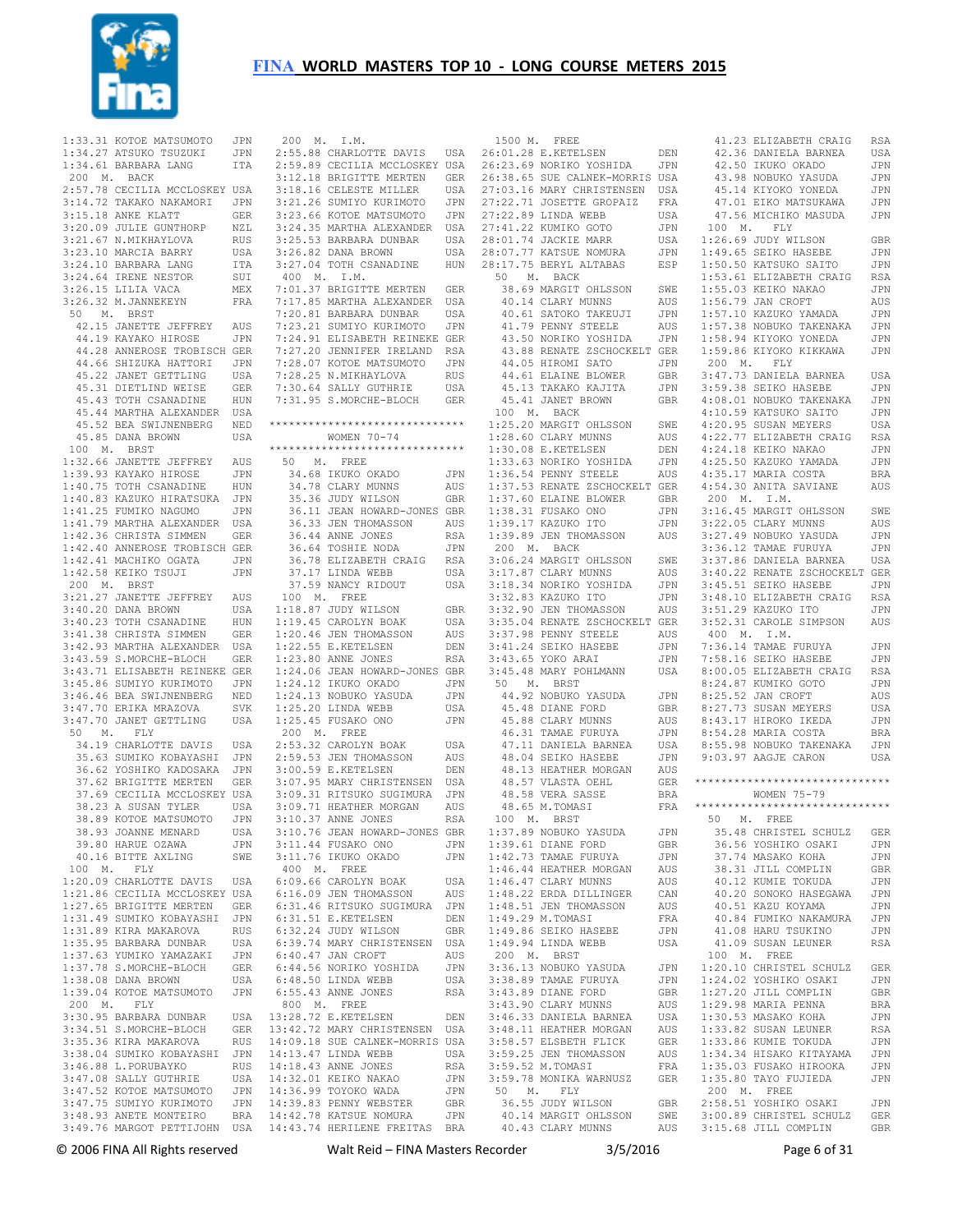

| 3:20.57 MARIA PENNA            | BRA        |                          |
|--------------------------------|------------|--------------------------|
|                                |            |                          |
| 3:24.30 HELGA REICH            | GER        |                          |
| 3:27.45 KUMIE TOKUDA           | JPN        | $1 - 1 - 1 = 1 - 1$      |
| 3:29.57 PATRICIA BOND          | USA        |                          |
| 3:30.57 ROBIN HENZE            | AUS        | 1(                       |
|                                |            |                          |
| 3:31.59 SUSAN LEUNER           | RSA        | 1:4                      |
| 3:31.72 TOSHIKO TANABE         | JPN        | 1:4                      |
| 400 M. FREE                    |            | 1:5                      |
|                                |            |                          |
| 6:29.37 CHRISTEL SCHULZ        | GER        | 1:5                      |
| 6:51.62 JILL COMPLIN           | GBR        | 1:3                      |
| 6:58.02 MARIA PENNA            | BRA        | 1:5                      |
|                                |            |                          |
| 7:06.74 KUMIE TOKUDA           | JPN        | 1:5                      |
| 7:14.05 HELGA REICH            | GER        | 1:3                      |
| 7:20.17 TAYO FUJIEDA           | JPN        | 1:5                      |
|                                |            |                          |
| 7:30.32 TOSHIKO TANABE         | JPN        | 1:5                      |
| 7:32.13 SUSAN LEUNER           | RSA        | 2(                       |
| 7:33.85 ESZTER GRAFFJODY       | HUN        | 3:4                      |
|                                |            |                          |
| 7:36.63 RINKO SAKAI            | JPN        | 3:5                      |
| 800 M. FREE                    |            | 4:0                      |
| 13:58.84 JILL COMPLIN          | GBR        | 4:0                      |
|                                |            |                          |
| 14:09.85 MARIA PENNA           | BRA        | 4:0                      |
| 14:45.99 HELGA REICH           | GER        | 4:                       |
| 15:14.61 LYNNE LUND            | USA        | 4:1                      |
|                                |            |                          |
| 15:29.70 ESZTER GRAFFJODY      | HUN        | 4:                       |
| 15:38.48 TERUKO MURAKAMI       | JPN        | 4:2                      |
| 15:49.84 SUSAN LEUNER          | RSA        | 4:2                      |
|                                |            |                          |
| 15:52.40 HIROKO KOBAYASHI      | JPN        | 5                        |
| 16:06.10 CHIEKO HATAMIYA       | JPN        | $\overline{\phantom{a}}$ |
| 16:10.32 ANNEMARIE LUDICKE GER |            | $\overline{\phantom{a}}$ |
|                                |            |                          |
| 1500 M. FREE                   |            | $\overline{\phantom{a}}$ |
| 27:28.06 MARIA PENNA           | BRA        | $\overline{\phantom{a}}$ |
| 28:40.15 HELGA REICH           | GER        | $\overline{\phantom{a}}$ |
|                                |            |                          |
| 29:43.87 NORIKO MIKI           | JPN        |                          |
| 29:48.38 PATRICIA BOND         | USA        |                          |
| 30:09.88 HIROKO OTSUBO         | JPN        | 10.10.10.10              |
| 30:16.36 LYNNE LUND            |            |                          |
|                                | USA        |                          |
| 30:34.46 EDNA DE SARACHO       | MEX        |                          |
| 30:57.57 RINKO SAKAI           | JPN        | 1(                       |
|                                |            |                          |
| 31:12.01 HIROKO KOBAYASHI      | JPN        | 1:5                      |
| 31:37.21 JENNY BALL            | GBR        | 1:5                      |
| 50 M. BACK                     |            | 1:5                      |
| 44.33 YOSHIKO OSAKI            |            | 2:0                      |
|                                | JPN        |                          |
| 44.54 CHRISTEL SCHULZ          | GER        | 2:0                      |
| 46.93 HELEN BIRD               | AUS        | 2:0                      |
| 47.69 HAIDE LORBERG            | GER        | 2:0                      |
|                                |            |                          |
| 47.82 U.MEYER-TONNDORF         | GER        | 2:0                      |
| 48.04 NORIKO TAKEDA            | JPN        | 2:0                      |
| 48.42 EVA JAROSOVA             | CZE        | 2:1                      |
|                                |            |                          |
| 48.92 KAZU KOYAMA              | JPN        | 2(                       |
| 49.30 TOMIE SAITO              | JPN        | 4:2                      |
| 49.85 SACHIKO HASEGAWA JPN     |            | 4:2                      |
|                                |            |                          |
| 100 M. BACK                    |            | 4:2                      |
| 1:35.14 CHRISTEL SCHULZ        | GER        | 4:5                      |
| 1:37.81 YOSHIKO OSAKI          | JPN        | 5:0                      |
| 1:45.06 HELEN BIRD             | AUS        | 5:0                      |
|                                |            |                          |
| 1:46.45 EVA JAROSOVA           | CZE        | 5:                       |
| 1:46.48 JANET MASTERS          | GBR        | 5:3                      |
| 1:47.28 KAZU KOYAMA            | JPN        | 5:4                      |
|                                |            |                          |
| 1:48.41 TOMIE SAITO            | JPN        | 6:0                      |
| 1:50.62 NORIKO TAKEDA          | JPN        | 2(                       |
| 1:51.08 SACHIKO HASEGAWA       | JPN        | 3:3                      |
|                                |            |                          |
| 1:51.96 MARGIT JEBE            | USA        | 3:5                      |
| 200 M.<br>BACK                 |            | 4:0                      |
| 3:28.42 CHRISTEL SCHULZ        | <b>GER</b> | 4:0                      |
|                                |            |                          |
| 3:31.81 YOSHIKO OSAKI          | JPN        | 4:0                      |
| 3:48.31 EVA JAROSOVA           | CZE        | 4:0                      |
| 3:49.92 HELEN BIRD             | AUS        | 4:0                      |
| 3:50.68 KAZU KOYAMA            | JPN        | 4:                       |
|                                |            |                          |
| 3:53.46 JANET MASTERS          | <b>GBR</b> | 4:1                      |
| 3:58.35 TOMIE SAITO            | JPN        | 4:1                      |
| 3:58.81 NORIKO TAKEDA          | JPN        | 4(                       |
|                                |            |                          |
| 4:00.06 HIROKO OBAYASHI        | JPN        | 8:3                      |
| 4:02.89 PATRICIA BOND          | USA        | 8:4                      |
| 50 M. BRST                     |            | 8:4                      |
|                                |            |                          |
| 48.10 JOANN LEILICH            | USA        | 9:0                      |
| 48.14 LUISE KNOPFLE            | GER        | 9:0                      |
| 48.90 GISELA GRUNER            | GER        | 9:0                      |
|                                |            |                          |
| 50.41 TAYO FUJIEDA             | JPN        | 9:1                      |
| 51.60 GABRIELLA TUCCI          | ITA        | 9:2                      |
| 51.87 KAZUKO KAJIWARA          | JPN        | 9:2                      |
|                                |            |                          |
| 52.00 INGRID LUNING            | GER        | 9:3                      |

| 52.08 NORIKO TAKEDA                                                                                                                                                                                                                                             | JPN            |
|-----------------------------------------------------------------------------------------------------------------------------------------------------------------------------------------------------------------------------------------------------------------|----------------|
| 52.60 CYNTHIA ANDRADE BRA                                                                                                                                                                                                                                       |                |
| 52.60 A.MAZONI                                                                                                                                                                                                                                                  | BRA            |
| 100 M. BRST                                                                                                                                                                                                                                                     |                |
| $1:44.54$ LUISE KNOPFLE                                                                                                                                                                                                                                         | GER            |
| 1:45.99 JOANN LEILICH                                                                                                                                                                                                                                           | USA            |
| 1:50.58 YOSHIKO OSAKI<br>1:51.36 TAYO FUJIEDA<br>1:53.16 KAZUKO KAJUKARA                                                                                                                                                                                        | JPN            |
|                                                                                                                                                                                                                                                                 | JPN            |
|                                                                                                                                                                                                                                                                 | JPN            |
|                                                                                                                                                                                                                                                                 |                |
| 1:56.79 MARCELA STASTNA CZE<br>1:57.01 CYNTHIA ANDRADE BRA<br>1:57.12 INGRID LUNING GER<br>1:57.31 MARGIT JEBE USA                                                                                                                                              |                |
|                                                                                                                                                                                                                                                                 |                |
| 1:57.31 MARGIT JEBE                                                                                                                                                                                                                                             | USA            |
| 1:59.10 GABRIELLA TUCCI                                                                                                                                                                                                                                         | ITA            |
| 200 M. BRST                                                                                                                                                                                                                                                     |                |
| 3:46.55 JOANN DELLED<br>3:59.44 TAYO FUJIEDA JPN<br>4:07.26 KAZUKO KAJIWARA JPN<br>10 CANTA JAARSVELD RSA                                                                                                                                                       |                |
|                                                                                                                                                                                                                                                                 |                |
|                                                                                                                                                                                                                                                                 |                |
|                                                                                                                                                                                                                                                                 |                |
| $\begin{tabular}{llllll} 4:08.10 & \texttt{SANTA} & \texttt{JAARSVELD} & \texttt{RSA} \\ 4:09.18 & \texttt{INGRID LUNING} & \texttt{GER} \\ 4:12.12 & \texttt{NORIKO TAKEDA} & \texttt{JPN} \\ 4:14.65 & \texttt{CYNTHIA ANDRADE} & \texttt{BRA} \end{tabular}$ |                |
|                                                                                                                                                                                                                                                                 |                |
| 4:16.08 ANNEMARIE LUDICKE GER                                                                                                                                                                                                                                   |                |
| 4:20.70 HIROKO OTANI                                                                                                                                                                                                                                            | JPN            |
| 4:23.09 YUKIKO FUJIMOTO JPN                                                                                                                                                                                                                                     |                |
| 50 M. FLY                                                                                                                                                                                                                                                       |                |
|                                                                                                                                                                                                                                                                 |                |
| 40.06 CHRISTEL SCHULZ GER<br>46.27 HARU TSUKINO JPN                                                                                                                                                                                                             |                |
|                                                                                                                                                                                                                                                                 | CZE            |
|                                                                                                                                                                                                                                                                 | GER            |
| 46.82 MARCELA STASTNA<br>46.89 LUISE KNOPFLE<br>47.73 HISAKO KITAYAMA                                                                                                                                                                                           | JPN            |
|                                                                                                                                                                                                                                                                 | GBR            |
| 50.46 JANET MASTERS<br>51.35 YUKIKO YOSHIOKA<br>51.92 GABRIELLA TUCCI                                                                                                                                                                                           | $_{\rm JPN}$   |
|                                                                                                                                                                                                                                                                 | <b>ITA</b>     |
|                                                                                                                                                                                                                                                                 | JPN            |
|                                                                                                                                                                                                                                                                 | JPN            |
| 53.12 SAGAMI KAMIJO<br>100 M. FLY                                                                                                                                                                                                                               |                |
| 1:54.16 MARCELA STASTNA CZE<br>1:56.15 HELGA REICH GER                                                                                                                                                                                                          |                |
|                                                                                                                                                                                                                                                                 |                |
| 1:57.02 HARU TSUKINO                                                                                                                                                                                                                                            | JPN            |
| 2:00.98 JANET MASTERS<br>2:06.23 MARION VALDEZ                                                                                                                                                                                                                  | GBR            |
|                                                                                                                                                                                                                                                                 | ARG            |
| 2:06.90 HIROKO KOBAYASHI JPN                                                                                                                                                                                                                                    |                |
| 2:08.20 MIDORI USUI                                                                                                                                                                                                                                             | JPN            |
| 2:09.06 YUKIKO YOSHIOKA<br>2:09.98 KAZU KOYAMA                                                                                                                                                                                                                  | JPN            |
|                                                                                                                                                                                                                                                                 | JPN            |
| 2:13.26 ANNEMARIE LUDICKE GER                                                                                                                                                                                                                                   |                |
| 200 M. FLY                                                                                                                                                                                                                                                      |                |
| 4:22.15 HELGA REICH                                                                                                                                                                                                                                             | GER            |
| 4:27.99 HIROKO KOBAYASHI                                                                                                                                                                                                                                        | JPN            |
| 4:29.26 HARU TSUKINO JPN<br>4:56.53 LYNNE LUND USA<br>5:07.43 SACHIKO HASEGAWA JPN                                                                                                                                                                              |                |
|                                                                                                                                                                                                                                                                 |                |
|                                                                                                                                                                                                                                                                 |                |
| 5:09.95 ESZTER GRAFFJODY HUN<br>5:11.76 KAYO MONDA JPN<br>5:37.34 KAZUKO HIRATA JPN                                                                                                                                                                             |                |
|                                                                                                                                                                                                                                                                 |                |
| 5:43.00 HELENE JACQUES                                                                                                                                                                                                                                          | $_{\rm CAN}$   |
| $6:06.74$ MARILIA MELO                                                                                                                                                                                                                                          | BRA            |
| 200 M. I.M.                                                                                                                                                                                                                                                     |                |
| 3:33.71 CHRISTEL SCHULZ                                                                                                                                                                                                                                         | GER            |
| 3:53.46 JOANN LEILICH<br>3:53.46 JOANN LEILICH                                                                                                                                                                                                                  | USA            |
| 4:00.28 JANET MASTERS                                                                                                                                                                                                                                           | GBR            |
| 4:04.66 KAZU KOYAMA                                                                                                                                                                                                                                             | JPN            |
| 4:05.08 HELGA REICH                                                                                                                                                                                                                                             | GER            |
| $4:05.52$ TAYO FUJIEDA                                                                                                                                                                                                                                          | JPN            |
| 4:07.89 HELI PAALOSALO                                                                                                                                                                                                                                          | FIN            |
| 4:11.76 ANNEMARIE LUDICKE GER                                                                                                                                                                                                                                   |                |
| 4:14.08 SACHIKO HASEGAWA JPN                                                                                                                                                                                                                                    |                |
| 4:18.44 SUE MAYNE                                                                                                                                                                                                                                               | AUS            |
| 400 M. I.M.                                                                                                                                                                                                                                                     |                |
| 8:35.09 HELGA REICH                                                                                                                                                                                                                                             | GER            |
| 8:41.75 KAZU KOYAMA                                                                                                                                                                                                                                             | JPN            |
| 8:46.12 ANNEMARIE LUDICKE GER                                                                                                                                                                                                                                   |                |
| 9:00.63 HIROKO KOBAYASHI JPN                                                                                                                                                                                                                                    |                |
| 9:06.24 RINKO SAKAI<br>9:07.02 SACHIKO HASEGAWA                                                                                                                                                                                                                 | $\mathtt{JPN}$ |
|                                                                                                                                                                                                                                                                 | JPN            |
| 9:15.77 LYNNE LUND                                                                                                                                                                                                                                              | USA            |
| 9:24.78 DOROTHY BURKE                                                                                                                                                                                                                                           | USA            |
| 9:26.38 ESZTER GRAFFJODY<br>9:31.92 TERUKO MURAKAMI JPN                                                                                                                                                                                                         | HUN            |
|                                                                                                                                                                                                                                                                 |                |

52.03 KUMIE TOKUDA JPN

 \*\*\*\*\*\*\*\*\*\*\*\*\*\*\*\*\*\*\*\*\*\*\*\*\*\*\*\*\*\* 1:51.66 JANE ASHER GBR WOMEN 80-84 \*\*\*\*\*\*\*\*\*\*\*\*\*\*\*\*\*\*\*\*\*\*\*\*\*\*\*\*\*\* 50 M. FREE 42.86 DENISE ROBERTSON AUS 42.92 URSULA FROHLICH GER 43.16 SATOKO MIYOSHI JPN 43.26 YURIKO NAGAMATSU JPN 44.61 LOTTIE GEURTS NED 100 M. FREE 1:28.08 JANE ASHER GBR 1:34.96 DENISE ROBERTSON AUS 1:36.56 LOTTIE GEURTS NED 1:37.04 JOHNNIE DETRICK USA 1:40.75 URSULA FROHLICH GER 1:43.35 SATOKO MIYOSHI JPN 1:44.74 MAE WALDIE CAN 1:47.37 KASUMI ISHIKAWA JPN<br>1:47.37 KASUMI ISHIKAWA JPN<br>1:49.47 MARCIA DIDIT 1:49.47 MARCIA RIBEIRO BRA 1:49.61 SACHIKO MINETA JPN 200 M. FREE 3:18.67 JANE ASHER GBR 3:47.84 SATOKO MIYOSHI 3:50.97 KASUMI ISHIKAWA<br>3:54.62 LOTTIE GEURTS 3:54.62 LOTTIE GEURTS NED 3:56.48 MIEK MC CUBBIN USA 3:57.39 JOHNNIE DETRICK USA 4:00.63 HARUE FUJISAWA JPN 4:01.63 MAE WALDIE CAN 400 M. FREE 8:09.94 LOTTIE GEURTS NED 8:13.22 TSUYAKO WATANABE JPN 8:15.16 HIROKO ORUI JPN 8:19.03 HARUE FUJISAWA JPN 800 M. FREE 18:04.05 YOSHIKO KINOSHITA JPN 18:14.06 G.KAWABATA USA 18:19.06 ADRIENNE PIPES USA 18:36.36 REIKO KATAYAMA JPN 19:02.15 EULAH VARTY CAN 19:04.20 ROSAURA HERNANDEZ MEX 1500 M. FREE<br>
27:38.18 JANE ASHER GBR<br>
32:11.82 MIEK MC CUBBIN USA<br>
33:32.19 YOSHIE YUZAWA JPN<br>
33:32.19 YOSHIKO KINOSHITA JPN<br>
33:32.43 MAE WALDIE CAN<br>
34:53.38 G.KAWABATA USA 50 M. BACK 47.94 SHOKO YONEZAWA JPN<br>49.43 JANE ASHER GBR<br>52.59 TSUYAKO YAHATA JPN<br>52.86 TAMAE KABURAGI JPN<br>54.11 KEIKO FUJIMOTO JPN 54.32 ITSUKO KATSUBE JPN 54.48 DENISE ROBERTSON AUS 54.51 ALICE LINDHOUT NED

 40.71 JOHNNIE DETRICK USA 2:02.66 DENISE ROBERTSON AUS 44.02 ITSUKO KATSUBE JPN 2:06.40 MARCIA RIBEIRO BRA 44.68 REIKO YAMAGUCHI JPN 44.90 ULLA-BRITT OBERG SWE 4:06.42 JANE ASHER GBR 4:17.86 URSULA FROHLICH GER 45.29 KASUMI ISHIKAWA JPN 4:28.02 ALICE LINDHOUT NED 3:26.58 DENISE ROBERTSON AUS 3:38.32 URSULA FROHLICH GER 58.48 JOHNNIE DETRICK USA 59.81 URSULA FROHLICH GER 6:52.96 JANE ASHER GBR 7:12.90 DENISE ROBERTSON AUS 2:10.10 JOHNNIE DETRICK USA 2:13.15 JANE ASHER GBR 7:39.84 URSULA FROHLICH GER 7:58.43 SATOKO MIYOSHI JPN 2:17.51 ANN HIRSCH USA 2:17.69 DENISE ROBERTSON AUS 8:22.05 YOSHIKO KINOSHITA JPN 4:21.11 AGNES OBBERGHEN BEL 8:25.87 HIDEKO MARUOKA JPN 4:57.21 STEFANIA NOETZEL POL 15:10.28 DENISE ROBERTSON AUS 5:00.73 NORIKO KIMURA JPN 16:15.33 LOTTIE GEURTS NED 17:39.64 MAE WALDIE CAN 5:08.12 MAE WALDIE CAN 5:13.56 SETSUKO OKUBO JPN 19:31.92 AIKO GOTO JPN 1:03.08 KYOKO HIGURASHI JPN 34:56.99 ADRIENNE PIPES USA 100 M. FLY<br>35:13.59 EULAH VARTY CAN 2:22.05 DENISE ROBERTSON AUS 36:32.10 REIKO KATAYAMA JPN 37:30.72 SETSUKO MORINOBU JPN 2:34.71 HISAE FUJINO JPN 2:40.40 AYA HIRANO JPN 54.22 MARCIA RIBEIRO BRA 3:28.77 KAYO OKADA JPN 55.97 LOIS DENNINGTON AUS 7:47.51 CHIYO FUKUSHIMA JPN 1:58.78 ITSUKO KATSUBE JPN 1:59.29 URSULA FROHLICH GER 2:01.95 KEIKO FUJIMOTO JPN 2:02.78 LOTTIE GEURTS<br>2:03.84 ALICE LINDHOUT NED<br>2:05.30 TSUYAKO YAHATA<br>2:06.05 LOIS DENNINGTON AUS 200 M. BACK 4:30.67 MIEK MC CUBBIN USA 4:34.20 I.KEUSCH-RENNER GER 4:34.29 DENISE ROBERTSON AUS 4:36.13 AIKO GOTO JPN 4:37.74 MARCIA RIBEIRO BRA 4:37.99 MAE WALDIE CAN 4:38.59 MICHIKO TOKANO JPN 50 M. BRST 47.59 SHOKO YONEZAWA JPN 51.51 AGNES OBBERGHEN BEL 51.75 MASAYO AZUMA JPN 53.44 ELIANE PELLIS BEL 57.49 ULLA-BRITT OBERG SWE 1:01.05 JANE ASHER GBR 1:01.58 JOAN BIDWELL NZL 1:03.42 ANN HIRSCH USA 100 M. BRST<br>1:45.71 SHOKO YONEZAWA JPN<br>1:49.34 MASAYO AZUMA JPN<br>1:56.66 AGNES OBBERGHEN BEL<br>1:59.52 ELIANE PELLIS BEL 2:18.43 NORIKO KIMURA JPN 2:20.31 MICHIKO SAKASHITA JPN 200 M. BRST 3:59.60 MASAYO AZUMA JPN 5:00.47 ANN HIRSCH USA 5:14.64 JOAN BIDWELL NZL<br>5:29.03 NAOE NOGUCHI JPN<br>5:32.71 MAREN PISKORA GER<br>50 M. FLY 52.88 JANE ASHER GBR 59.43 DENISE ROBERTSON AUS 1:04.03 BARBARA CALLISON USA<br>
1:05.17 BOBBIE LEA AUS<br>
1:05.43 HISAE FUJINO JPN<br>
1:05.43 HISAE FUJINO JPN<br>
1:05.43 HISAE FUJINO JPN<br>
1:05.97 MICHIKO OKADA JPN<br>
1:06.95 KII SAITO JPN 2:52.77 NADIR TAUBERT BRA<br>JPN 3:01.86 MAE WALDIE CAN 3:01.86 MAE WALDIE CAN 3:08.08 CHIYO FUKUSHIMA JPN 3:12.28 JANET MOELLER USA 3:15.97 EULAH VARTY CAN 3:28.56 ELENA PLACCI ARG 200 M. FLY 6:23.00 AYA HIRANO JPN 6:48.94 HARUKO SASAKI JPN

100 M. BACK

© 2006 FINA All Rights reserved Walt Reid – FINA Masters Recorder 3/5/2016 Page 7 of 31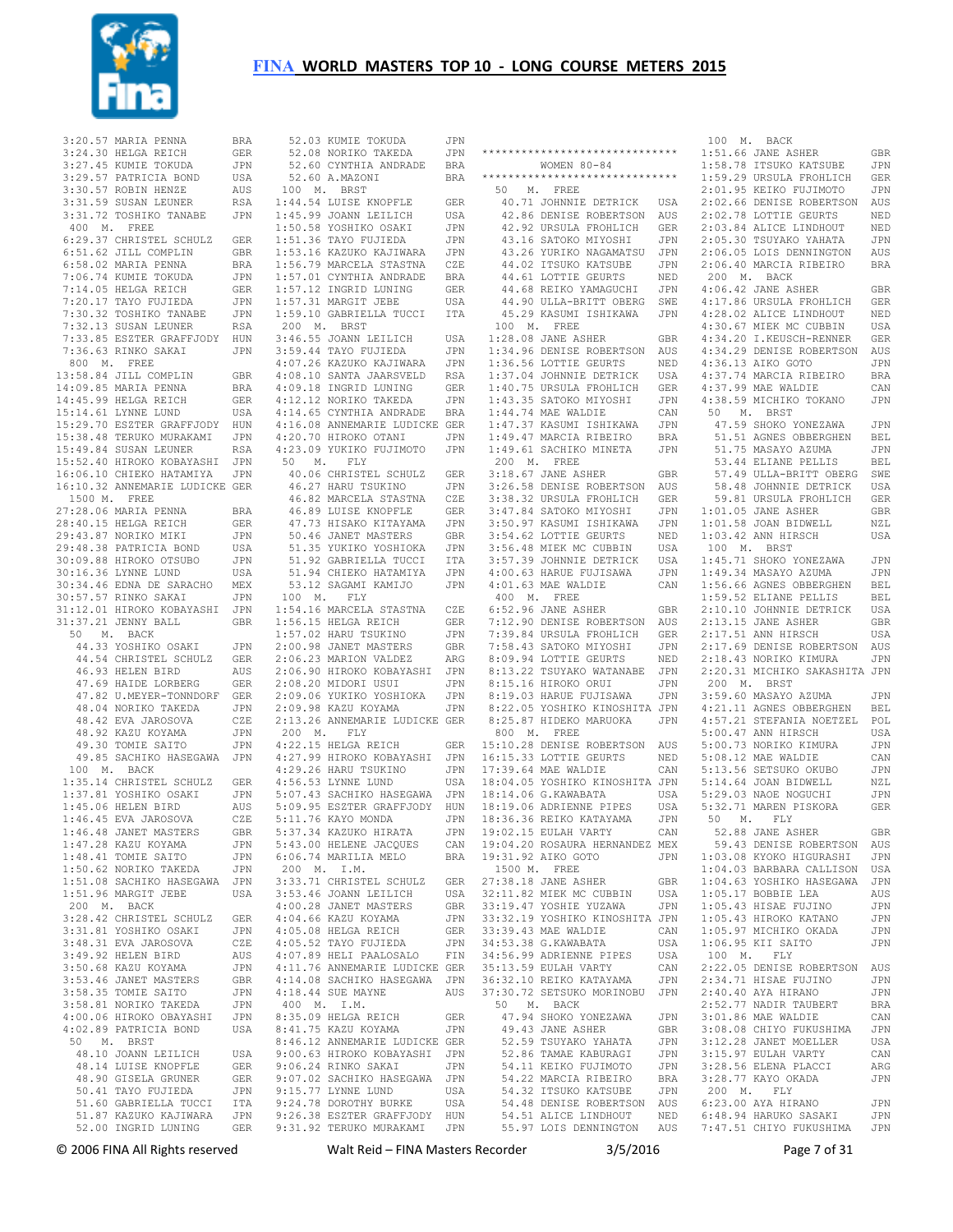

| 200 M. I.M.  |                                                                                                        |            |
|--------------|--------------------------------------------------------------------------------------------------------|------------|
|              | $4:08.86$ JANE ASHER                                                                                   | GBR        |
|              |                                                                                                        | AUS        |
|              |                                                                                                        | GER        |
|              | 4:19.58 DENISE ROBERTSON<br>4:20.00 URSULA FROHLICH<br>4:27.25 JOHNNIE DETRICK                         | USA        |
|              | 4:58.33 ANN HIRSCH                                                                                     | USA        |
|              |                                                                                                        |            |
|              | 5:01.91 MAE WALDIE CAN<br>5:02.82 BARBARA CALLISON USA                                                 |            |
|              | 5:09.85 TSUYAKO WATANABE                                                                               | JPN        |
|              |                                                                                                        | CAN        |
|              | 5:20.24 EULAH VARTY CAN<br>5:27.07 MICHIKO TOKANO JPN                                                  |            |
| 400 M. I.M.  |                                                                                                        |            |
|              | 9:22.68 DENISE ROBERTSON AUS                                                                           |            |
|              | 10:38.61 YOSHIE YUZAWA                                                                                 | JPN        |
|              | 10:48.82 TSUYAKO WATANABE                                                                              | JPN        |
|              | $11:01.00$ MAE WALDIE                                                                                  | CAN        |
|              |                                                                                                        | CAN        |
|              | 11:26.43 EULAH VARTY<br>11:26.43 EULAH VARTY<br>11:31.27 JANET MOELLER                                 | USA        |
|              | 11:46.91 AYA HIRANO                                                                                    | JPN        |
|              | 12:00.16 MICHIKO TOKANO                                                                                | JPN        |
|              | 13:50.48 ELENA PLACCI                                                                                  | ARG        |
|              |                                                                                                        |            |
|              | *******************************                                                                        |            |
|              | WOMEN 85-89                                                                                            |            |
|              | ******************************                                                                         |            |
|              | 50 M. FREE                                                                                             |            |
|              | 47.04 MIEKO KAMOSHITA                                                                                  | JPN        |
|              | 48.04 AIKO HORII                                                                                       | JPN        |
|              | 10.112 DOROTHY DICKEY<br>48.77 AKIYO YAJIMA<br>49.73 THELMA BRYAN<br>49.73 NAN BOHL<br>50.55 JEAN TROY | AUS        |
|              |                                                                                                        | JPN        |
|              |                                                                                                        | AUS        |
|              |                                                                                                        | USA        |
|              |                                                                                                        | USA        |
|              |                                                                                                        |            |
|              |                                                                                                        |            |
|              |                                                                                                        |            |
|              | 100 M. FREE                                                                                            |            |
|              | 1:46.78 DOROTHY DICKEY<br>1:46.78 DUROIN<br>1:49.76 AIKO HORII<br>1:49.76 AIKO HORII                   | AUS<br>JPN |
|              | 1:50.56 NAN BOHL                                                                                       | USA        |
|              | $1:55.26$ BETTY RUSS                                                                                   | USA        |
|              | $2:00.83$ LIZ WALLIS                                                                                   | AUS        |
|              | 2:01.86 JEAN TROY                                                                                      | USA        |
|              | 2:02.20 G. MCKENZIE-HICKS AUS                                                                          |            |
|              |                                                                                                        | JPN        |
|              | 2:02.55 TAMIKO UEMURA<br>2:07.09 NAMCY KINNEY<br>2:07.99 NANCY KINNEY                                  | USA        |
|              | 2:10.48 JOAN CAMPBELL                                                                                  | USA        |
|              | $200$ M. FREE                                                                                          |            |
|              | 3:52.97 DOROTHY DICKEY<br>4:00.92 AIKO HORII<br>4:17 03 JEAN TROY                                      | AUS        |
|              |                                                                                                        | JPN        |
|              | 4:17.03 JEAN TROY                                                                                      | USA        |
|              | 4:17.45 BETTY RUSS                                                                                     | USA        |
|              | 4:25.73 LIZ WALLIS                                                                                     | AUS        |
|              | 4:26.82 G. MCKENZIE-HICKS AUS                                                                          |            |
|              | 4:30.46 JOAN CAMPBELL<br>4·42 91 E LOBSIGER                                                            | USA        |
|              | 4:42.91 E.LOBSIGER                                                                                     | <b>ESP</b> |
|              | 4:43.67 TSURUYO TANAKA                                                                                 | JPN        |
|              | 4:51.20 SHEILA NAIMAN                                                                                  | CAN        |
|              | $400$ $\,$ M. $\,$ FREE                                                                                |            |
|              | 8:18.58 DOROTHY DICKEY                                                                                 | AUS        |
|              | 8:35.33 AIKO HORII                                                                                     | JPN        |
|              | 8:42.82 NAN BOHL                                                                                       | USA        |
|              | 8:51.76 JEAN TROY                                                                                      | USA        |
|              | 9:14.23 JOAN CAMPBELL                                                                                  | USA        |
|              | 9:39.71 G. MCKENZIE-HICKS AUS<br>9:45.71 TSURUYO TANAKA JPN<br>9:47.26 SHEILA NAIMAN CAN               |            |
|              |                                                                                                        |            |
|              |                                                                                                        |            |
|              | 11:02.41 EDNA GORDON                                                                                   | USA        |
|              | 11:10.99 CHIEKO MORIKANE                                                                               | JPN        |
| 800 M. FREE  | 16:45.59 DOROTHY DICKEY                                                                                | AUS        |
|              | 18:12.09 AIKO HORII                                                                                    | JPN        |
|              |                                                                                                        | USA        |
|              | 19:28.04 JOAN CAMPBELL<br>19:43.80 SHEILA NAIMAN                                                       | CAN        |
|              | 23:14.87 CHIEKO MORIKANE                                                                               | JPN        |
| 1500 M. FREE |                                                                                                        |            |
|              | 35:43.52 AIKO HORII                                                                                    | JPN        |
|              | 36:42.79 JOAN CAMPBELL                                                                                 | USA        |
|              | 37:00.32 SHEILA NAIMAN CAN                                                                             |            |
|              | 39:51.22 G. MCKENZIE-HICKS AUS                                                                         |            |
|              | 47:51.62 ANN LAMBERTSON USA                                                                            |            |

| 48:16.47 CHIEKO MORIKANE JPN                                                                                                                            |                       | 1              |
|---------------------------------------------------------------------------------------------------------------------------------------------------------|-----------------------|----------------|
| 50 M. BACK                                                                                                                                              |                       | $\mathbf{1}$   |
| 58.27 NANCY KINNEY                                                                                                                                      | USA                   | $\mathbf{1}$   |
| $1:00.03$ THELMA BRYAN                                                                                                                                  | AUS                   |                |
| 1:02.98 DOROTHY DICKEY                                                                                                                                  | AUS                   | $\star$        |
| $1:04.65$ LIZ WALLIS                                                                                                                                    | AUS                   |                |
| 1:05.23 MITSUKO KOMURO<br>1:05.89 CHIEKO AIBA<br>1:06.00 DIANA MOORE<br>1:06.18 AGNES KIS                                                               | JPN                   | $\star$        |
|                                                                                                                                                         | JPN                   |                |
|                                                                                                                                                         | AUS                   |                |
|                                                                                                                                                         | HUN<br>JPN            |                |
| 1:07.75 YUKIE KITAMURA<br>1:07.75 YOSHIKO AKATAKI                                                                                                       | JPN                   |                |
| $100$ M. BACK                                                                                                                                           |                       |                |
| 2:09.37 NANCY KINNEY                                                                                                                                    | USA                   |                |
| 2:09.37 NANCY KINNEI<br>2:11.38 DOROTHY DICKEY                                                                                                          | AUS                   |                |
| 2:17.77 THELMA BRYAN<br>2:25.26 DIANA MOORE<br>2:28.77 CHIEKO AIBA                                                                                      | AUS                   |                |
|                                                                                                                                                         | AUS                   |                |
| 2:28.77 CHIEKO AIBA JPN<br>2:30.98 YUKIE KITAMURA JPN<br>2:31.07 SATO OHASHI JPN<br>2:35.49 CHIEKO MORIKANE JPN                                         | JPN                   |                |
|                                                                                                                                                         |                       |                |
|                                                                                                                                                         |                       |                |
|                                                                                                                                                         |                       |                |
| 2:35.83 E.LOBSIGER                                                                                                                                      | ESP                   |                |
| 2:36.64 KAZUKO SASAMOTO JPN                                                                                                                             |                       |                |
| 200 M. BACK                                                                                                                                             | AUS                   |                |
| 4:42.52 DOROTHY DICKEY<br>4:43.85 NANCY KINNEY<br>4:48.21 KIMIKO OOKA                                                                                   | USA                   |                |
|                                                                                                                                                         | JPN                   |                |
|                                                                                                                                                         | AUS                   |                |
| 5:10.63 DIANA MOORE<br>5:19.71 SATO OHASHI                                                                                                              | JPN                   |                |
| 911777 SAND URASHI<br>5:24.78 G.SCHOBEL-GRASS GER<br>5:29.57 YOSHIKO MASUDA JPN<br>5:30.08 JOAN CAMPBELL USA                                            |                       |                |
|                                                                                                                                                         |                       |                |
|                                                                                                                                                         |                       |                |
| 5:30.70 G. MCKENZIE-HICKS AUS                                                                                                                           |                       |                |
| 5:32.20 CHIEKO AIBA                                                                                                                                     | JPN                   |                |
| 50 M. BRST                                                                                                                                              |                       |                |
| 1:03.77 ETSUKO KIMURA<br>1:07.47 M.KAPCAROVA<br>1:08.26 NAN BOHL                                                                                        | JPN                   |                |
|                                                                                                                                                         | SVK                   |                |
|                                                                                                                                                         | USA<br>JPN            |                |
| 1:11.76 MARAKO SHOJI<br>1:11.76 MASAKO SHOJI<br>1:12.11 MARIA SAMPAIO                                                                                   | BRA                   | í              |
| 1:12.33 GWENDOLEN KASPAR ITA                                                                                                                            |                       | $\mathbf{1}$   |
|                                                                                                                                                         | USA                   | $\mathbf{1}$   |
| 1:12.37 JEAN TROY<br>1:17.49 E.LOBSIGER                                                                                                                 | ESP                   | $\mathbf{1}$   |
|                                                                                                                                                         |                       |                |
| 1:20.82 B. VICKERS-BAKER AUS<br>1:28.31 STEFANENA KYSOR USA                                                                                             |                       | $\mathbf{2}$   |
| 100 M. BRST                                                                                                                                             |                       | $\mathbf{2}$   |
| $2:21.10$ ETSUKO KIMURA                                                                                                                                 | JPN                   |                |
| 2:27.77 NAN BOHL                                                                                                                                        | USA                   | $\overline{4}$ |
| 2:37.29 MASAKO SHOJI                                                                                                                                    | JPN                   | $\overline{5}$ |
| 2:43.19 MARIA SAMPAIO<br>2:46.39 JEAN TROY<br>2:48.83 TERUKO ONO                                                                                        | BRA                   |                |
|                                                                                                                                                         | USA<br>$\mathtt{JPN}$ |                |
| 2:53.02 GWENDOLEN KASPAR                                                                                                                                | ITA                   |                |
| 3:05.33 EDNA GORDON                                                                                                                                     | USA                   |                |
| 3:06.35 B. VICKERS-BAKER AUS                                                                                                                            |                       |                |
| 3:25.80 JOAN CAMPBELL                                                                                                                                   | USA                   |                |
| 200 M. BRST                                                                                                                                             |                       |                |
|                                                                                                                                                         |                       |                |
| 200 F. DIN.<br>6:03.73 MARIA SAMPAIO BRA<br>6:37.60 B. VICKERS-BAKER AUS                                                                                |                       |                |
| 7:55.82 BARBARA EISELE                                                                                                                                  | USA                   |                |
| 50 M. FLY                                                                                                                                               |                       |                |
| 1:12.55 E.LOBSIGER<br>1:17.20 BETTY RUSS                                                                                                                | ESP                   |                |
|                                                                                                                                                         | USA<br>USA            |                |
| 1:12.55 E.LOBSIGER<br>1:17.20 BETTY RUSS<br>1:22.61 JEAN TROY<br>1:23.71 THELMA BRYAN<br>1:42.97 JOAN CAMPBELL<br>100 M ETV                             | AUS                   |                |
|                                                                                                                                                         | USA                   |                |
|                                                                                                                                                         |                       |                |
| 100 M. FLY<br>2:43.95 BETTY RUSS                                                                                                                        | USA                   |                |
|                                                                                                                                                         |                       |                |
|                                                                                                                                                         |                       |                |
|                                                                                                                                                         |                       |                |
| 200 M. FLY                                                                                                                                              |                       |                |
| 5:52.57 BETTY RUSS                                                                                                                                      | USA                   |                |
| $6:21.16$ THELMA BRYAN                                                                                                                                  | AUS                   |                |
| 200 M. I.M.                                                                                                                                             |                       |                |
|                                                                                                                                                         | $USA$ 1               |                |
|                                                                                                                                                         |                       |                |
|                                                                                                                                                         |                       |                |
| 200 m. 1.<br>5:10.11 Y.KAPLAN-BADER FRA<br>5:30.30 JEAN TROY USA<br>5:48.87 THELMA BRYAN AUS<br>6:35.14 JOAN CAMPBELL USA<br>6:44.99 BARBARA EISELE USA |                       |                |
| 400 M. I.M.                                                                                                                                             |                       |                |
|                                                                                                                                                         |                       |                |

| 12:10.25 THELMA BRYAN                                                                | AUS        |
|--------------------------------------------------------------------------------------|------------|
| 12.10.23 INEERA BRIAN<br>13:26.91 JOAN CAMPBELL<br>14:20.65 BARBARA EISELE           | USA        |
|                                                                                      | USA        |
|                                                                                      |            |
| ******************************                                                       |            |
| WOMEN 90-94                                                                          |            |
| ******************************                                                       |            |
| 50 M. FREE<br>55.93 OLGA KOKORINA                                                    | <b>RUS</b> |
| $1:00.88$ M. CUNNINGHAM                                                              | AUS        |
| $1:03.56$ NORA RONAI                                                                 | <b>BRA</b> |
| 1:06.68 TSUNEKO ISOBE                                                                | JPN        |
| 1:06.75 MAURINE KORNFELD                                                             | USA        |
| $1:09.64$ HANA ENATSU                                                                | JPN        |
| 1:11.28 MARJORIE STONE                                                               | USA        |
| $1:15.41$ GUDRUN KLOOS                                                               | RSA        |
| 1:16.79 VALERIE LINCOLN<br>1:21.17 INGEBORG FRITZE                                   | AUS        |
|                                                                                      | GER        |
| 100 M. FREE                                                                          |            |
| 2:20.01 MAURINE KORNFELD USA                                                         |            |
| 2:25.29 M. CUNNINGHAM                                                                | AUS        |
| 2:36.07 MARJORIE STONE USA<br>2:45.11 KIKUE ISHII JPN<br>2:45.59 VALERIE LINCOLN AUS |            |
|                                                                                      |            |
| 2:45.62 GUDRUN KLOOS                                                                 | RSA        |
| 2:51.83 KALIS RASMUSSEN                                                              | CAN        |
| 3:06.48 L.GENOULAZ                                                                   | FRA        |
| 3:59.69 ELLEN BROWN                                                                  | USA        |
| 4:42.04 MARIA IZQUIERDO                                                              | <b>BRA</b> |
| $200$ M. FREE                                                                        |            |
| 5:10.46 MAURINE KORNFELD                                                             | USA        |
| 5:39.50 CHIYOKO TAKIZAWA                                                             | JPN        |
| 5:46.05 M. CUNNINGHAM<br>5:46.67 MARJORIE STONE                                      | AUS        |
|                                                                                      | USA        |
| -<br>5:49.79 VALERIE LINCOLN AUS<br>5:53.33 KALIS RASMUSSEN CAN                      |            |
| 6:01.96 GUDRUN KLOOS                                                                 | RSA        |
| 6:55.23 ALBA CAFFARENA                                                               | ITA        |
| 8:59.59 ELLEN BROWN                                                                  | USA        |
| 400 M. FREE                                                                          |            |
| 10:26.42 MAURINE KORNFELD                                                            | USA        |
| 11:48.61 KALIS RASMUSSEN                                                             | CAN        |
| 12:38.74 GUDRUN KLOOS                                                                | RSA        |
| 800 M. FREE                                                                          |            |
| 24:21.14 KALIS RASMUSSEN                                                             | CAN        |
| 26:56.99 GUDRUN KLOOS                                                                | <b>RSA</b> |
| 1500 M. FREE                                                                         |            |
| 48:16.73 KALIS RASMUSSEN<br>53:43.10 GUDRUN KLOOS                                    | CAN        |
| 50 M. BACK                                                                           | <b>RSA</b> |
| $1:17.46$ HANA ENATSU                                                                | JPN        |
| 1:18.11 SUGAKO KUWAYAMA                                                              | JPN        |
| 1:18.54 OLGA KOKORINA                                                                | <b>RUS</b> |
| 1:20.31 MAURINE KORNFELD                                                             | USA        |
| 1:25.13 R SEGURA FLORES MEX                                                          |            |
| 1:25.29 L.GENOULAZ                                                                   | FRA        |
| 1:28.69 KIKUE ISHII                                                                  | JPN        |
| 1:31.62 GUDRUN KLOOS                                                                 | RSA        |
| 2:06.19 MURIEL CARLYLE                                                               | CAN        |
| 2:09.88 MASAKO OTSUKA                                                                | JPN        |
| $100$ $\,$ M. $\,$ BACK<br>2:50.66 MAURINE KORNFELD                                  |            |
| $2:51.26$ HANA ENATSU                                                                | USA<br>JPN |
|                                                                                      |            |
|                                                                                      |            |
| 3:05.42 R SEGURA FLORES MEX<br>3:10.91 L.GENOULAZ FRA<br>3:16.64 GUDRUN KLOOS RSA    |            |
|                                                                                      | AUS        |
| 3:26.15 VALERIE LINCOLN<br>4:46.53 MARIA IZQUIERDO                                   | BRA        |
| $6:06.37$ ALBA CAFFARENA                                                             | ITA        |
| 200 M. BACK<br>5:59.58 MAURINE KORNFELD USA                                          |            |
|                                                                                      |            |
| 6:01.94 HANA ENATSU JPN<br>6:34.67 R SEGURA FLORES MEX                               |            |
| 6:36.18 L.GENOULAZ                                                                   | FRA        |
| $6:49.91$ GUDRUN KLOOS                                                               | RSA        |
|                                                                                      | AUS        |
| 7:08.20 VALERIE LINCOLN<br>10:51.00 MARIA IZQUIERDO                                  | BRA        |
| 50 M. BRST                                                                           |            |
| 1:18.96 NORA RONAI                                                                   | BRA        |
| 1:19.68 MARJORIE STONE                                                               | USA        |
| 1:30.56 TAZUKO YASUOKA                                                               | JPN        |

| $1:34.64$ M. CUNNINGHAM                                                                                                                                                                                                       | AUS               |
|-------------------------------------------------------------------------------------------------------------------------------------------------------------------------------------------------------------------------------|-------------------|
| 1:43.37 R SEGURA FLORES MEX                                                                                                                                                                                                   |                   |
| 1:43.90 GUDRUN KLOOS<br>2:09.25 ELLEN BROWN<br>$2:09.25$ ELLEN BROWN                                                                                                                                                          | RSA<br>USA        |
| 100 M. BRST                                                                                                                                                                                                                   |                   |
| 2:59.91 MARJORIE STONE USA                                                                                                                                                                                                    |                   |
| 3:06.14 NORA RONAI<br>3:45.03 M. CUNNINGHAM<br>3:46.71 GUDRUN KLOOS                                                                                                                                                           | <b>BRA</b>        |
|                                                                                                                                                                                                                               | AUS<br><b>RSA</b> |
| 3:58.21 R SEGURA FLORES                                                                                                                                                                                                       | MEX               |
| 200 M. BRST                                                                                                                                                                                                                   |                   |
| 6:34.01 MARJORIE STONE                                                                                                                                                                                                        | USA               |
|                                                                                                                                                                                                                               |                   |
| 7:59.99 M. CUNNINGHAM AUS<br>8:00.51 GUDRUN KLOOS RSA<br>8:29.35 R SEGURA FLORES MEX                                                                                                                                          |                   |
| $10:03.53$ ELLEN BROWN<br>50 M. FLY                                                                                                                                                                                           | USA               |
| 1:35.62 NORA RONAI                                                                                                                                                                                                            | <b>BRA</b>        |
| 100 M. FLY                                                                                                                                                                                                                    |                   |
| 3:52.67 NORA RONAI                                                                                                                                                                                                            | <b>BRA</b>        |
| 200 M. FLY<br>10:14.76 NORA RONAI                                                                                                                                                                                             | <b>BRA</b>        |
| 200 M. I.M.                                                                                                                                                                                                                   |                   |
| 6:55.31 NORA RONAI<br>400 M. I.M.                                                                                                                                                                                             | <b>BRA</b>        |
| 14:59.91 NORA RONAI                                                                                                                                                                                                           | BRA               |
| *****************************                                                                                                                                                                                                 |                   |
| WOMEN 95-99                                                                                                                                                                                                                   |                   |
| *****************************                                                                                                                                                                                                 |                   |
| 800 M. FREE                                                                                                                                                                                                                   |                   |
| 40:20.29 KATH JOHNSTONE<br>1500 M. FREE                                                                                                                                                                                       | NZL               |
| 85:21.95 KATH JOHNSTONE NZL                                                                                                                                                                                                   |                   |
| *****************************                                                                                                                                                                                                 |                   |
| WOMEN 100-104                                                                                                                                                                                                                 |                   |
| *****************************                                                                                                                                                                                                 |                   |
| 50 M. FREE<br>2:03.81 MIEKO NAGAOKA                                                                                                                                                                                           | JPN               |
| 400 M. FREE                                                                                                                                                                                                                   |                   |
| 20:22.81 MIEKO NAGAOKA                                                                                                                                                                                                        |                   |
|                                                                                                                                                                                                                               | JPN               |
| ******************************                                                                                                                                                                                                |                   |
| M E N 25-29                                                                                                                                                                                                                   |                   |
| *****************************                                                                                                                                                                                                 |                   |
| 50 M. FREE<br>22.94 PAVEL ZINKEVICH BLR                                                                                                                                                                                       |                   |
| 23.12 ALEXANDRE AGOSTIN POR                                                                                                                                                                                                   |                   |
|                                                                                                                                                                                                                               |                   |
|                                                                                                                                                                                                                               |                   |
|                                                                                                                                                                                                                               |                   |
|                                                                                                                                                                                                                               |                   |
|                                                                                                                                                                                                                               |                   |
| 23.37 STRASSER SANKAR HOUSE<br>23.37 STRASSER SANKAR TRI<br>23.49 IGOR GOLOVIN RUS<br>23.50 SERGEY ANSHUKOV RUS<br>23.62 MARKUS SCHWARZE GER<br>23.75 FLORIAN BAMBL GER<br>23.75 FLORIAN BAMBL GER<br>23.75 FLORIAN BAMBL GER |                   |
| 23.84 A.SATANOVSKIY                                                                                                                                                                                                           | RUS               |
| 100 M. FREE<br>50.75 KOSUKE MAEDA                                                                                                                                                                                             | <b>JPN</b>        |
| 52.14 SERGEY ANSHUKOV                                                                                                                                                                                                         | <b>RUS</b>        |
| 52.22 LUIS PINTO                                                                                                                                                                                                              | POR               |
| 52.37 HISAYOSHI SATO                                                                                                                                                                                                          | JPN               |
| 52.80 MARKUS SCHWARZE                                                                                                                                                                                                         | <b>GER</b><br>ITA |
| 53.00 NICCOLO' CESERI<br>53.13 WILLIAM BENSON                                                                                                                                                                                 | AUS               |
| 53.15 MAXIME REYNAUD                                                                                                                                                                                                          | FRA               |
| 53.20 RODRIGO LACERDA                                                                                                                                                                                                         | BRA               |
| 53.27 LUIGI CALECA                                                                                                                                                                                                            | ITA               |
| 53.27 V.SEMGAIKIN                                                                                                                                                                                                             | UKR               |
| 200 M. FREE<br>1:54.81 KOSUKE MAEDA                                                                                                                                                                                           | JPN               |
| 1:56.22 ADRIANO NIZ                                                                                                                                                                                                           | POR               |
| 1:57.38 FEDERICO FILOSI                                                                                                                                                                                                       | ITA               |
|                                                                                                                                                                                                                               | ITA               |
| 1:57.57 LUIGI CALECA<br>1:57.57 LEONIR MARINO                                                                                                                                                                                 | BRA               |
| 1:57.95 LUDOVIC FACCHINI FRA                                                                                                                                                                                                  | GBR               |
| 1:57.96 GREGORY BIRD<br>1:59.46 VLADIMIR MALGIN RUS                                                                                                                                                                           |                   |
| 1:59.59 RAFAEL CABANILLAS ESP                                                                                                                                                                                                 |                   |
| 1:59.73 BRENT HITCHCOCK USA<br>400 M. FREE                                                                                                                                                                                    |                   |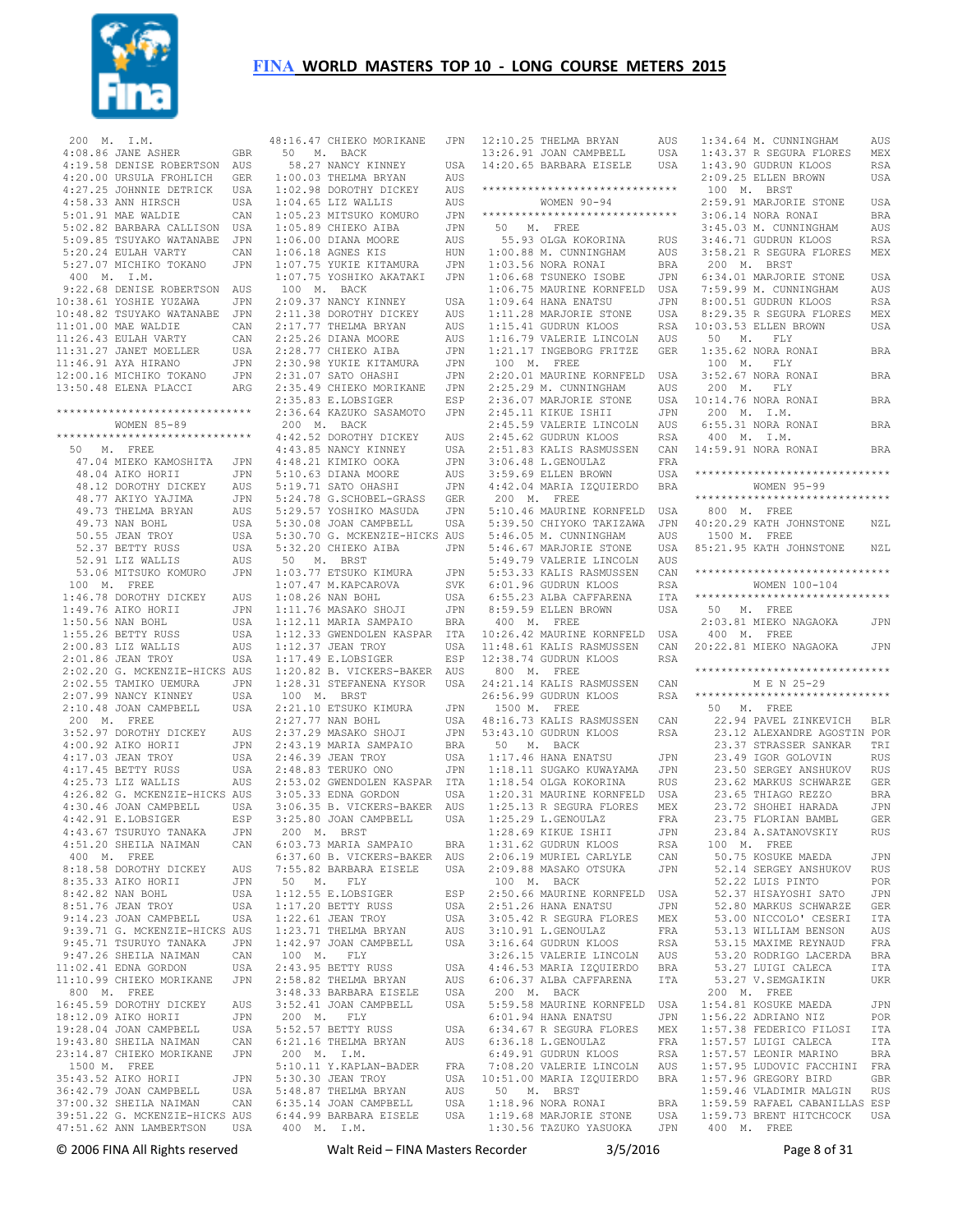

| 4:08.53 RAFAEL CABANILLAS ESP                                                                                                                                                                                                     |            |  |
|-----------------------------------------------------------------------------------------------------------------------------------------------------------------------------------------------------------------------------------|------------|--|
| 4:08.68 FEDERICO FILOSI ITA<br>4:09.06 BRENT HITCHCOCK USA<br>4:09.10 ALEXANDR SHIMIN RUS                                                                                                                                         |            |  |
|                                                                                                                                                                                                                                   |            |  |
|                                                                                                                                                                                                                                   |            |  |
| 4:09.70 MATTHEW BRECKON GBR<br>4:12.44 ADRIANO NIZ POR                                                                                                                                                                            |            |  |
|                                                                                                                                                                                                                                   |            |  |
| 4:12.44 ADRIANO NIZ<br>4:13.50 LUDOVIC FACCHINI FRA                                                                                                                                                                               |            |  |
| 4:13.76 VLADIMIR MALGIN RUS<br>4:13.77 KAZUKI OKANO JPN<br>4:16.72 JAIME MARQUES ESP                                                                                                                                              |            |  |
|                                                                                                                                                                                                                                   |            |  |
|                                                                                                                                                                                                                                   |            |  |
| 800 $M$ . FREE                                                                                                                                                                                                                    |            |  |
| 8:36.83 ALEXANDR SHIMIN RUS                                                                                                                                                                                                       |            |  |
| 8:38.73 RAFAEL CABANILLAS ESP                                                                                                                                                                                                     |            |  |
|                                                                                                                                                                                                                                   |            |  |
|                                                                                                                                                                                                                                   |            |  |
| 8:42.18 MATEG MONTANARI ITA<br>8:50.77 MARCO URBANI ITA<br>8:50.77 MARCO URBANI ITA<br>8:54.30 KOSHIRO IKEYA JPN<br>8:55.48 LUDOVIC FACCHINI FRA<br>8:56.75 A.MIGUEL NIZ POR                                                      |            |  |
|                                                                                                                                                                                                                                   |            |  |
|                                                                                                                                                                                                                                   |            |  |
| 8:56.75 A.MIGUEL NIZ<br>8:56.75 A.MIGUEL NIZ POR<br>8:56.86 JENS ROTH GER<br>8:57.67 VLADIMIR_MALGIN RUS                                                                                                                          |            |  |
|                                                                                                                                                                                                                                   |            |  |
|                                                                                                                                                                                                                                   |            |  |
| $9:02.91$ T.DALLOUR                                                                                                                                                                                                               | LUX        |  |
| 1500 M. FREE                                                                                                                                                                                                                      |            |  |
| 16:13.78 RAFAEL CABANILLAS ESP                                                                                                                                                                                                    |            |  |
| 17:02.34 T.YAMASHITA<br>17:02.34 T.YAMASHITA<br>17:02.54 JENS ROTH<br>17:10.10 MARCO URBANI                                                                                                                                       | JPN        |  |
|                                                                                                                                                                                                                                   | GER        |  |
|                                                                                                                                                                                                                                   | ITA        |  |
|                                                                                                                                                                                                                                   |            |  |
|                                                                                                                                                                                                                                   |            |  |
|                                                                                                                                                                                                                                   |            |  |
|                                                                                                                                                                                                                                   |            |  |
|                                                                                                                                                                                                                                   |            |  |
| 17.13.73 JAIME MARQUES ESP<br>17:13.73 JAIME MARQUES ESP<br>17:28.73 THIBAUT DALLOUR LUX<br>17:36.85 ANDREAS SUCK GER<br>17:37.73 A.ALEONSO GER<br>17:37.73 A.ALEONSO ITA<br>18:08.22 VONATAN COCO<br>18:08.22 YONATAN CASTET ESP |            |  |
| 50 M. BACK                                                                                                                                                                                                                        |            |  |
| 0 M. BACK<br>26.12 VITALIY BORISOV RUS<br>26.40 TOMOYA FUKUI JPN<br>26.44 LEONARDO SUMIDA BRA<br>27.17 YOHANN ESTACHY FRA<br>27.17 YOHANN ESTACHY FRA                                                                             |            |  |
|                                                                                                                                                                                                                                   |            |  |
|                                                                                                                                                                                                                                   |            |  |
|                                                                                                                                                                                                                                   |            |  |
|                                                                                                                                                                                                                                   |            |  |
| 27.26 RAFAEL COSTA                                                                                                                                                                                                                | <b>BRA</b> |  |
| 27.20 KAPAEL COSIA<br>27.26 FLORIAN BAMBL<br>27.52 LEONIR MARINO<br>27.58 JOHN MOLYNEAUX                                                                                                                                          | GER        |  |
|                                                                                                                                                                                                                                   | BRA        |  |
|                                                                                                                                                                                                                                   | GBR        |  |
| 27.60 ENTONI CANTELLO<br>27.66 ADRIANO NIZ                                                                                                                                                                                        | ITA        |  |
| 27.66 ADRIANO NIZ                                                                                                                                                                                                                 | POR        |  |
| 100 M. BACK                                                                                                                                                                                                                       |            |  |
| 56.20 VITALIY BORISOV RUS<br>57.39 HISAYOSHI SATO JPN<br>57.53 LEONARDO SUMIDA BRA<br>57.53 LEONARDO SUMIDA BRA                                                                                                                   |            |  |
|                                                                                                                                                                                                                                   |            |  |
|                                                                                                                                                                                                                                   |            |  |
| 58.23 ADRIANO NIZ POR<br>59.61 MASAYA KANEKO JPN<br>59.61 YOHANN ESTACHY FRA<br>1:00.09 BUGRA KORAHAN TUR                                                                                                                         |            |  |
|                                                                                                                                                                                                                                   |            |  |
|                                                                                                                                                                                                                                   |            |  |
|                                                                                                                                                                                                                                   |            |  |
| 1:00.11 JOHN MOLYNEAUX<br>1:00.11 JOHN MOLYNEAUX GBR<br>1:00.12 ENTONI CANTELLO ITA<br>1:00.35 JUNICHI MORITA JPN                                                                                                                 |            |  |
|                                                                                                                                                                                                                                   |            |  |
|                                                                                                                                                                                                                                   |            |  |
| 200 M. BACK                                                                                                                                                                                                                       |            |  |
| 2:06.30 ADRIANO NIZ                                                                                                                                                                                                               |            |  |
| POR<br>TA JPN<br>2:11.17 JUNICHI MORITA                                                                                                                                                                                           |            |  |
|                                                                                                                                                                                                                                   | JPN        |  |
| $2:12.20$ ARNAUD RONDAN                                                                                                                                                                                                           | FRA        |  |
| 2:14.61 JOHN MOLYNEAUX<br>2:15.11 YUICHI YANAGA                                                                                                                                                                                   | GBR        |  |
|                                                                                                                                                                                                                                   | JPN        |  |
| 2:15.40 REMUS DAVID                                                                                                                                                                                                               | ROU        |  |
| 2:15.76 LUCA CORAZZI                                                                                                                                                                                                              | ITA        |  |
| 2:16.46 JAIME MARQUES                                                                                                                                                                                                             | ESP        |  |
| 2:16.67 ROBERTO TUCCILLO                                                                                                                                                                                                          | ITA        |  |
| 2:17.74 HAYATO TAKI                                                                                                                                                                                                               | JPN        |  |
| 50 M. BRST                                                                                                                                                                                                                        |            |  |
| 27.84 IGOR GOLOVIN                                                                                                                                                                                                                | <b>RUS</b> |  |
| 28.13 A.VLADIMIROV                                                                                                                                                                                                                | <b>RUS</b> |  |
| 28.18 OSSI OKSA                                                                                                                                                                                                                   | FIN        |  |
| 29.34 TAKURO OSAKI                                                                                                                                                                                                                | JPN        |  |
| 29.37 RAPHAEL SAMUEL                                                                                                                                                                                                              | FRA        |  |
| 29.44 MIRKO CECCHIN                                                                                                                                                                                                               | ITA        |  |
| 29.66 TULIO SANTOS                                                                                                                                                                                                                | <b>BRA</b> |  |
| 29.74 OLIVER HEINIMANN                                                                                                                                                                                                            | SUI        |  |
| 29.88 PIOTR SAFRONCZYK                                                                                                                                                                                                            | POL        |  |
| 29.88 YUICHI SAKAI                                                                                                                                                                                                                | JPN        |  |
| 100 M. BRST                                                                                                                                                                                                                       |            |  |
| $1:03.16$ A.VLADIMIROV                                                                                                                                                                                                            | RUS        |  |
| 1:05.10 JONATHAN LEOPOLD                                                                                                                                                                                                          | USA        |  |
| $1:05.45$ RAPHAEL SAMUEL                                                                                                                                                                                                          |            |  |
|                                                                                                                                                                                                                                   | FRA        |  |
| 1:05.48 ROBERT LOVELACE                                                                                                                                                                                                           | USA        |  |

| 23.71 RICARDO SALCEDO                                                                                                                                                                                                                                                                                    | ESP                 |
|----------------------------------------------------------------------------------------------------------------------------------------------------------------------------------------------------------------------------------------------------------------------------------------------------------|---------------------|
| 23.68 JOSE JUNIOR                                                                                                                                                                                                                                                                                        | BRA                 |
| 23.12 SERVICE<br>23.48 ADAM RITTER<br>23.48 ADAM JUNIOR                                                                                                                                                                                                                                                  | USA                 |
| 23.12 SERGEY MUKHIN                                                                                                                                                                                                                                                                                      | RUS                 |
| 50 M. FREE                                                                                                                                                                                                                                                                                               |                     |
| ******************************                                                                                                                                                                                                                                                                           |                     |
| M E N 30-34                                                                                                                                                                                                                                                                                              |                     |
| ******************************                                                                                                                                                                                                                                                                           |                     |
| 5:00.43 JOHN MOLYNEAUX                                                                                                                                                                                                                                                                                   | GBR                 |
| 4:59.98 JUAN ORTIZ                                                                                                                                                                                                                                                                                       | MEX                 |
| $4:56.21$ LEONIR MARINO                                                                                                                                                                                                                                                                                  | <b>BRA</b>          |
| $4:56.10$ MARCO URBANI                                                                                                                                                                                                                                                                                   | ITA                 |
| 4:54.58 SO KURANUKI<br>4:54.93 L.GIOVANNINI                                                                                                                                                                                                                                                              | ITA                 |
|                                                                                                                                                                                                                                                                                                          | JPN                 |
| 4:50.65 TIMO WIESEMANN<br>4:52.11 IVAN NECHUNAEV                                                                                                                                                                                                                                                         | GBR                 |
|                                                                                                                                                                                                                                                                                                          | GER                 |
| $4:47.39$ A.BRAS GONCALVES                                                                                                                                                                                                                                                                               | POR                 |
| 400 M. I.M.<br>4:44.73 KOSHIRO IKEYA                                                                                                                                                                                                                                                                     | JPN                 |
| 2:15.59 M.MIKOLAJEWSKI                                                                                                                                                                                                                                                                                   | POL                 |
|                                                                                                                                                                                                                                                                                                          | ROU                 |
| 2:15.08 KATSUYA HAYASAKA<br>2:15.22 REMUS DAVID                                                                                                                                                                                                                                                          | JPN                 |
| 2:14.78 SHOGO MASE                                                                                                                                                                                                                                                                                       | JPN                 |
| 2:14.25 BRENT HITCHCOCK                                                                                                                                                                                                                                                                                  | USA                 |
| 2:14.15 A.BRAS GONCALVES POR                                                                                                                                                                                                                                                                             |                     |
|                                                                                                                                                                                                                                                                                                          | BRA                 |
| 2:10.86 ANDREY DENISKO RUS<br>2:12.51 KOSHIRO IKEYA JPN<br>2:13.15 LEONIR MARINO BRA                                                                                                                                                                                                                     |                     |
|                                                                                                                                                                                                                                                                                                          |                     |
| $2:09.68$ A.MIGUEL NIZ                                                                                                                                                                                                                                                                                   | POR                 |
| 200 M. I.M.                                                                                                                                                                                                                                                                                              |                     |
| 2:18.13 YUGO HIHARA                                                                                                                                                                                                                                                                                      | JPN                 |
| 2:15.80 ALEJANDRO PANTONI<br>2:17.31 CLAUDIO FANTONI                                                                                                                                                                                                                                                     | ITA                 |
| 2:15.80 ALEJANDRO MADDE                                                                                                                                                                                                                                                                                  | BOL                 |
| 2:14.74 TIMO WIESEMANN                                                                                                                                                                                                                                                                                   | GER                 |
| $\begin{tabular}{llllll} 2:07.92 & \texttt{FEDERICO FILOSI} & \texttt{ITA} \\ 2:10.30 & \texttt{THBAUT DALLOUR} & \texttt{LUX} \\ 2:13.06 & \texttt{PHIL GOLDBERG} & \texttt{GER} \\ 2:13.64 & \texttt{KOSHIRO IKEYA} & \texttt{JPN} \\ 2:13.75 & \texttt{GARETH COCKS} & \texttt{GBR} \\ \end{tabular}$ |                     |
|                                                                                                                                                                                                                                                                                                          |                     |
|                                                                                                                                                                                                                                                                                                          |                     |
|                                                                                                                                                                                                                                                                                                          |                     |
|                                                                                                                                                                                                                                                                                                          |                     |
| 200 M. F.J.<br>2:06.28 FREDERICO CASTRO BRA<br>200 PEREPERICO FILOSI ITA                                                                                                                                                                                                                                 |                     |
| 200 M. FLY                                                                                                                                                                                                                                                                                               |                     |
| 57.40 NICCOLO' BENI                                                                                                                                                                                                                                                                                      | ITA                 |
| 57.30 JUN TAKAGIWA                                                                                                                                                                                                                                                                                       | JPN                 |
|                                                                                                                                                                                                                                                                                                          | USA                 |
| 57.09 FEDERICO FILOSI<br>57.28 ROB NEWELL                                                                                                                                                                                                                                                                |                     |
|                                                                                                                                                                                                                                                                                                          | USA<br>ITA          |
|                                                                                                                                                                                                                                                                                                          | GBR                 |
| 56.23 ILYA TRUBNIKOV<br>56.35 IVAN NECHUNAEV<br>56.52 ERIC CHIU                                                                                                                                                                                                                                          | <b>RUS</b>          |
|                                                                                                                                                                                                                                                                                                          |                     |
| 54.07 GLAUBER SILVA BRA<br>55.34 ANDREY DENISKO RUS<br>55.91 FREDERICO CASTRO BRA                                                                                                                                                                                                                        |                     |
| 54.07 GLAUBER SILVA                                                                                                                                                                                                                                                                                      |                     |
| 100 M. FLY                                                                                                                                                                                                                                                                                               |                     |
|                                                                                                                                                                                                                                                                                                          | GBR                 |
| 25.30 PONTUS FLODQVIST<br>25.32 IVAN NECHUNAEV                                                                                                                                                                                                                                                           | SWE                 |
|                                                                                                                                                                                                                                                                                                          |                     |
| 25.11 FREDERICO CASTRO BRA<br>25.28 PAVEL ZINKEVICH BLR                                                                                                                                                                                                                                                  |                     |
| 25.08 KYLE VEATCH                                                                                                                                                                                                                                                                                        | USA                 |
|                                                                                                                                                                                                                                                                                                          | RUS                 |
|                                                                                                                                                                                                                                                                                                          | JPN                 |
| 24.65 Y.MURAMAISU<br>24.99 JUN TAKAGIWA<br>25.07 ANDREY DENISKO                                                                                                                                                                                                                                          | JPN                 |
| 0 M.<br>24.01 RYO ISHII<br>24.46 HISAYOSHI SATO<br>^^ v MURAMATSU                                                                                                                                                                                                                                        | JPN                 |
|                                                                                                                                                                                                                                                                                                          | JPN                 |
| 50 M. FLY                                                                                                                                                                                                                                                                                                |                     |
|                                                                                                                                                                                                                                                                                                          | BRA                 |
| -----<br>2:30.26 MATHIEU THOMAS<br>2:30.55 LEONIR MARINO                                                                                                                                                                                                                                                 | $_{\rm FRA}$        |
| 2:26.84 YUICHI SAKAI JPN<br>2:27.57 MATEO GHILARDI ITA<br>2:27.75 MICHELE ZITO ITA<br>2:28.28 SHIMPEI TOYODOME JPN<br>2:29.46 DAVIDE VERDECCHIA ITA                                                                                                                                                      |                     |
|                                                                                                                                                                                                                                                                                                          |                     |
|                                                                                                                                                                                                                                                                                                          |                     |
|                                                                                                                                                                                                                                                                                                          |                     |
|                                                                                                                                                                                                                                                                                                          | RUS<br>FRA<br>JPN   |
| 2:22.58 CHIKAHIDE ENDO<br>2:22.97 ARTEM BABIKHIN<br>2:25.43 RAPHAEL SAMUEL                                                                                                                                                                                                                               |                     |
|                                                                                                                                                                                                                                                                                                          |                     |
|                                                                                                                                                                                                                                                                                                          | JPN                 |
| 200 M. BRST                                                                                                                                                                                                                                                                                              |                     |
| $1:06.81$ IAN SURRAGE<br>1:06.94 OLIVER HEINIMANN SUI                                                                                                                                                                                                                                                    | GBR                 |
| $1:06.04$ YUICHI SAKAI                                                                                                                                                                                                                                                                                   |                     |
|                                                                                                                                                                                                                                                                                                          | $_{\tt ITA}$<br>JPN |
| 1:05.95 SAVIA IVA<br>1:05.97 ARTEM BABIKHIN<br>1:06.04 MARCO SURIANI                                                                                                                                                                                                                                     | RUS                 |
| 1:05.93 SHOTA FUKUTA                                                                                                                                                                                                                                                                                     | JPN                 |
|                                                                                                                                                                                                                                                                                                          |                     |

|                       | 23.80 GIL PANCHOO              | FRA        |                        | 1:00.43 MARCO MACCIANTI       | ITA        |
|-----------------------|--------------------------------|------------|------------------------|-------------------------------|------------|
|                       | 23.83 ALEXANDR KADUKHIN RUS    |            |                        | 1:00.89 J.LERCKE SKYTTE       | DEN        |
|                       | 23.86 YOSHIHIRO ASO            | JPN        |                        | 1:01.28 YURIY PROZOROV        | RUS        |
|                       | 23.90 PETTER STYMME            | SWE        | 200 M.                 | BACK                          |            |
|                       | 23.95 MATTEO SALOMONI          | ITA        |                        | 2:10.49 EDUARDO SEVIERI       | POR        |
|                       |                                |            |                        |                               |            |
|                       | 23.96 A.M.BILDOSOLA            | ESP        |                        | 2:11.75 ALEXEY ZATSEPIN       | RUS        |
|                       | 23.96 TAKUYA HASEGAWA          | JPN        |                        | 2:12.41 MARCO MACCIANTI       | ITA        |
| 100                   | M. FREE                        |            |                        | 2:13.17 J.LERCKE SKYTTE       | DEN        |
|                       | 50.34 ADAM RITTER              | USA        |                        | 2:13.29 YURIY PROZOROV        | <b>RUS</b> |
|                       |                                |            |                        |                               |            |
|                       | 50.81 DARIAN TOWNSEND          | USA        |                        | 2:14.92 RALF PFEFFERKORN      | GER        |
|                       | 51.32 SERGEY MUKHIN            | RUS        |                        | 2:15.67 A.BEZUGLIY            | USA        |
|                       | 51.53 JOSE JUNIOR              | BRA        |                        | 2:16.15 RUDY BERTRAND         | FRA        |
|                       | 51.75 ALEXEY ZATSEPIN          | RUS        |                        | 2:16.55 SVEN WOCKE            | GER        |
|                       |                                |            |                        |                               |            |
|                       | 51.96 RICARDO SALCEDO          | ESP        |                        | 2:17.51 C.GIOVANNI            | ITA        |
|                       | 52.19 A.M.BILDOSOLA            | ESP        | 50                     | M. BRST                       |            |
|                       | 52.83 DAISUKE HOSOKAWA         | JPN        |                        | 27.97 RYO KOBAYASHI           | JPN        |
|                       | 52.85 GIL PANCHOO              | FRA        |                        | 28.24 SERGEY GEYBEL           | RUS        |
|                       |                                |            |                        |                               |            |
|                       | 53.01 MARIO MARSHALL           | USA        |                        | 29.15 DMITRIY BYCHKOV         | RUS        |
|                       | 200 M. FREE                    |            |                        | 29.50 YUKI HONDA              | JPN        |
|                       | 1:51.91 DARIAN TOWNSEND        | USA        |                        | 29.67 ADAM RITTER             | USA        |
|                       | 1:52.13 ADAM RITTER            | USA        |                        | 29.77 ALEXANDR KADUKHIN RUS   |            |
|                       |                                |            |                        |                               |            |
|                       | 1:56.30 ALEXEY ZATSEPIN        | RUS        |                        | 29.83 WOLFGANG MAIER          | GER        |
|                       | 1:58.09 RICARDO SALCEDO        | ESP        |                        | 29.84 SAUL SANTANA            | ESP        |
|                       | 1:59.07 FELIX STEINHAUER       | SUI        |                        | 29.93 KYLE DEERY              | USA        |
|                       | 1:59.36 J.LERCKE SKYTTE        | DEN        |                        | 30.04 GEOFF WELLS             | USA        |
|                       |                                |            |                        |                               |            |
|                       | 1:59.96 JULIEN DESCHAMPS       | FRA        | М.<br>100              | BRST                          |            |
|                       | 2:00.01 STUART CLARKE          | GBR        |                        | 1:02.39 RYO KOBAYASHI         | JPN        |
|                       | 2:00.27 A.DE COSTA             | FRA        |                        | 1:03.16 ADAM RITTER           | USA        |
|                       |                                |            |                        |                               |            |
|                       | 2:00.45 DANIEL KATZIR          | ISR        |                        | 1:03.92 WOLFGANG MAIER        | GER        |
| 400 M. FREE           |                                |            |                        | 1:04.38 TAKAHIRO NETSU        | JPN        |
|                       | 4:16.55 DAVID GENET            | FRA        |                        | 1:05.29 CHRISTOPHER JONES GBR |            |
|                       | 4:17.96 DANIEL KATZIR          | ISR        |                        | 1:05.68 SERGEY GOGOL          | <b>RUS</b> |
|                       |                                |            |                        |                               |            |
|                       | 4:18.71 ERIK SCHRODER          | NED        |                        | 1:06.35 KAZUHIKO SUEMATSU JPN |            |
|                       | 4:21.65 A.BEZUGLIY             | USA        |                        | 1:06.44 MICHAEL KARGBO        | FRA        |
|                       | 4:22.40 RUDY BERTRAND          | FRA        |                        | 1:06.52 GEOFF WELLS           | USA        |
|                       | 4:23.25 JULIEN CODEVELLE       | FRA        |                        | 1:06.71 MIKHAIL MATSYNIN      | RUS        |
|                       |                                |            |                        |                               |            |
|                       | 4:23.28 K. BOGDANOV            | RUS        | 200 M.                 | <b>BRST</b>                   |            |
|                       | 4:23.40 ALESSIO MORELLATO ITA  |            |                        | 2:22.79 ADAM RITTER           | USA        |
|                       | 4:24.99 YURI GOTTI             | ITA        |                        | 2:23.24 TAKAHIRO NETSU        | JPN        |
|                       | 4:25.05 FILIPPO ZOCCARATO ITA  |            |                        | 2:23.48 WOLFGANG MAIER        | GER        |
|                       |                                |            |                        |                               |            |
|                       | 800 M. FREE                    |            |                        | 2:24.18 ANDREA CAVALLETTI ITA |            |
|                       | 8:51.62 DANIEL KATZIR          | ISR        |                        | 2:24.64 SIMON SMITH           | GBR        |
|                       | 8:54.91 CESARE FLORIS          | ITA        |                        | 2:26.00 CHRISTOPHER JONES GBR |            |
|                       | 8:57.13 ALBERTO GALLARDO       | ESP        |                        | 2:26.83 SERGEY GOGOL          | RUS        |
|                       |                                |            |                        |                               |            |
|                       |                                |            |                        |                               |            |
| 8:59.02 ERIK SCHRODER |                                | NED        | 2:28.06 MICHAEL KARGBO |                               | FRA        |
|                       | 9:03.54 ROMAN EVGRAFOV         | RUS        |                        | 2:28.45 ANDREY VAGNER         | RUS        |
|                       |                                |            |                        |                               |            |
|                       | 9:10.98 NICOLAS MULLER         | ESP        |                        | 2:28.45 MIKHAIL MATSYNIN      | RUS        |
|                       | 9:13.49 DAVID HERSH            | USA        |                        | 2:28.45 ANDRIY ZURGALIDZE UKR |            |
|                       | 9:16.64 JOSEPH ANDERSON        | USA        | 50<br>Μ.               | FLY                           |            |
|                       | 9:17.05 C.GIOVANNI             | ITA        |                        | 24.80 SERGEY MUKHIN           | <b>RUS</b> |
|                       |                                |            |                        |                               |            |
|                       | 9:17.98 ALESSIO MORELLATO ITA  |            |                        | 25.03 MATTEO SALOMONI         | ITA        |
| 1500 M.               | FREE                           |            |                        | 25.06 A.M.BILDOSOLA           | ESP        |
|                       | 16:53.07 DAVID GENET           | FRA        |                        | 25.07 MARIO MARSHALL          | USA        |
|                       | 16:57.04 ALBERTO GALLARDO      | ESP        |                        | 25.08 TAKUYA HASEGAWA         | JPN        |
|                       |                                |            |                        |                               |            |
|                       | 17:17.26 ERIK SCHRODER         | NED        |                        | 25.17 YOSHIHIRO ASO           | JPN        |
|                       | 17:32.43 ROMAN EVGRAFOV        | <b>RUS</b> |                        | 25.30 MOSTAFA MOSTAFA         | EGY        |
|                       | 17:45.40 ALESSIO MORELLATO ITA |            |                        | 25.34 ENRICO CATALANO         | ITA        |
|                       |                                |            |                        |                               |            |
|                       | 17:57.25 SVEN WOCKE            | GER        |                        | 25.41 ALEXEY GULAKOV          | RUS        |
|                       | 18:04.41 ALEXANDER SCHAFER GER |            |                        | 25.57 GIL PANCHOO             | FRA        |
|                       | 18:08.95 TAKASHI OKUZONO       | JPN        | 100 M. FLY             |                               |            |
|                       | 18:25.47 JORG WITTAG           | GER        |                        | 53.84 DARIAN TOWNSEND         | USA        |
|                       |                                |            |                        |                               |            |
|                       | 18:25.81 N.FRANGVILLE          | FRA        |                        | 55.92 MARIO MARSHALL          | USA        |
| 50                    | M. BACK                        |            |                        | 56.43 MOSTAFA MOSTAFA         | EGY        |
|                       | 26.77 RODRIGO TRIVINO          | BRA        |                        | 57.00 A.M.BILDOSOLA           | ESP        |
|                       | 26.99 ALEXEY ZATSEPIN          | RUS        |                        | 57.29 ALEXEY GULAKOV          | RUS        |
|                       |                                |            |                        | 57.42 TAKASHI TOMIYAMA        | JPN        |
|                       | 27.02 NAOYUKI WATANABE         | JPN        |                        |                               |            |
|                       | 27.63 ENRICO CATALANO          | ITA        |                        | 57.46 ENRICO CATALANO         | ITA        |
|                       | 27.74 JOSE JUNIOR              | BRA        |                        | 57.74 MARCO MACCIANTI         | ITA        |
|                       | 27.78 MARCO MACCIANTI          | ITA        |                        | 57.75 DENIS KUZHMAN           | RUS        |
|                       |                                |            |                        |                               |            |
|                       | 28.02 J.SKYTTE                 | DEN        |                        | 57.80 KEI NAKASHIMA           | JPN        |
|                       | 28.09 ALEXEY GULAKOV           | RUS        | 200 M.                 | FLY                           |            |
|                       | 28.13 MASAHIRO INABA           | JPN        |                        | 2:12.05 DANIEL KATZIR         | ISR        |
|                       | 28.21 E.SEVIERI                | POR        |                        | 2:12.40 ILYA SKRYDLOV         | RUS        |
|                       |                                |            |                        |                               |            |
| 100                   | M. BACK                        |            |                        | 2:15.06 EDUARDO SEVIERI       | BRA        |
|                       | 57.67 ENRICO CATALANO          | ITA        |                        | 2:15.82 FRANCESCO VIOLA       | ITA        |
|                       | 58.13 ALEXEY ZATSEPIN          | RUS        |                        | 2:15.83 FAUSTO MATTOS         | BRA        |
|                       |                                |            |                        |                               |            |
|                       | 58.66 NAOYUKI WATANABE         | JPN        |                        | 2:16.58 DENIS KUZHMAN         | RUS        |
|                       | 59.07 RODRIGO TRIVINO          | BRA        |                        | 2:16.70 ALEXEY GULAKOV        | RUS        |
|                       | 59.25 FELIX STEINHAUER SUI     |            |                        | 2:17.29 C.VANDERKAAY          | USA        |
|                       | 59.68 EDUARDO SEVIERI POR      |            |                        | 2:17.72 MICHELE MODOLO        | ITA        |

© 2006 FINA All Rights reserved Walt Reid – FINA Masters Recorder 3/5/2016 Page 9 of 31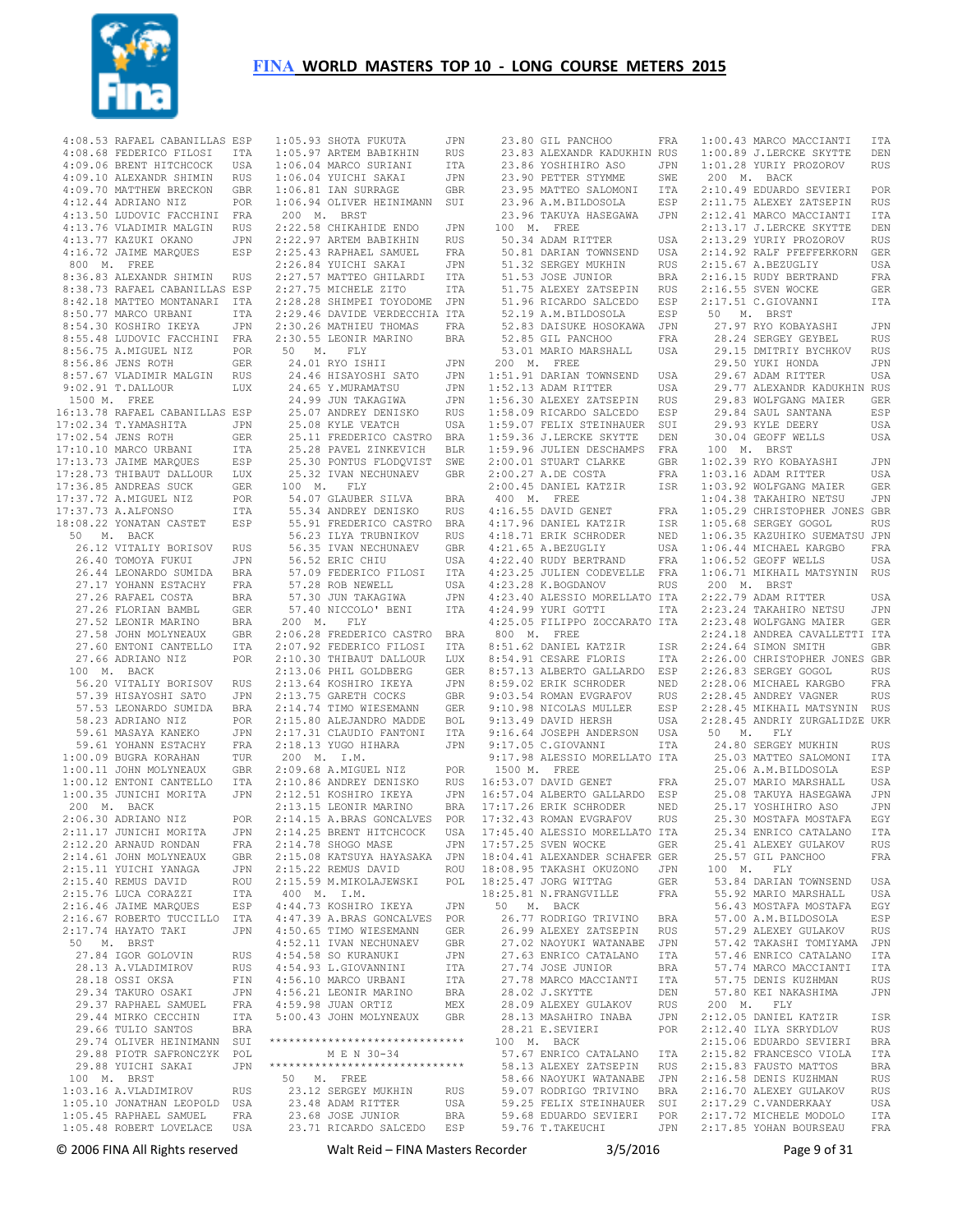

 200 M. I.M. 2:07.83 ALEXEY ZATSEPIN RUS 2:07.96 ADAM RITTER USA 2:09.53 ANDREY KRYLOV RUS 2:11.27 A.BEZUGLIY USA 2:12.04 J.LERCKE SKYTTE DEN 2:12.90 IGOR KUZNETSOV RUS 2:14.15 ANDREA MANIERO ITA 2:15.42 ENRICO CATALANO ITA 2:16.34 EDUARDO SEVIERI POR 2:17.37 KOJI YAMAMOTO JPN 400 M. I.M. 4:38.92 ANDREY KRYLOV RUS 4:45.50 A.BEZUGLIY USA 4:49.67 ANDREA MANIERO ITA 4:54.80 SVEN WOCKE GER 4:59.08 ADAM BARLEY USA 4:59.80 ALVARO ARROYO ESP 5:01.04 DAVID GENET FRA 5:01.19 CLAUDIO MONTANO ITA 5:01.31 MIKHAIL GVOZDEV RUS 5:02.04 NICK VALENTINE GBR \*\*\*\*\*\*\*\*\*\*\*\*\*\*\*\*\*\*\*\*\*\*\*\*\*\*\*\*\*\* M E N 35-39 \*\*\*\*\*\*\*\*\*\*\*\*\*\*\*\*\*\*\*\*\*\*\* 50 M. FREE 23.43 RYK NEETHLING RSA 23.59 ALEKSEI MANZHULA RUS 23.98 OLIVER PLANES ESP 24.19 STEFANO GARZONIO ITA 24.26 RAFAEL AQUINO BRA 24.44 PAVEL LAGOUN BLR 24.51 TAMAS KEREKJARTO USA 24.52 IOAN GHERGHEL ROU 24.62 FLAVIO MILDEMBERG BRA 24.67 ADRIAN VISINESCU FRA 100 M. FREE 52.36 TAMAS KEREKJARTO USA 52.55 CLAUS IVERSON DEN 52.74 IOAN GHERGHEL ROU 52.85 ALEXEY MANZHULA RUS 53.27 MAXIM KORSHUNOV RUS 53.37 BEN HARKIN GBR 53.40 OLIVER PLANES ESP 53.61 BRADLEY REEN RSA 53.89 NOL VAN THULL NED 54.25 MIKA VARIS FIN 200 M. FREE 1:55.63 IOAN GHERGHEL ROU 1:55.77 CLAUS IVERSON DEN 1:57.09 TAMAS KEREKJARTO USA 1:58.14 GUSTAVO HELENO BRA 1:58.82 SAMUELE PAMPANA ITA 1:59.09 LOIC LEROY FRA 1:59.94 LUIS DENIS MEX 2:00.28 ANTONINO TRIPPODO ITA 2:01.32 HAKON KARLSEN NOR 2:02.17 OLIVIER MEURANT FRA 400 M. FREE 4:08.88 GUSTAVO HELENO BRA 4:12.44 SAMUELE PAMPANA ITA 4:14.00 JULIEN BAILLOD SUI 4:16.79 LOIC LEROY FRA 4:17.44 ANDREY ROMASHKIN RUS 4:20.38 LUIS DENIS MEX 4:21.89 HAKON KARLSEN NOR 4:22.50 R SEAN JUSTICE USA 4:23.65 JOHN CALNAN CAN 4:23.81 MANUEL ZUGNO ITA 4:23.81 CHRISTIAN GARTNER GER 800 M. FREE 8:42.82 SAMUELE PAMPANA ITA 8:43.21 JULIEN BAILLOD SUI 8:53.40 ANDREY ROMASHKIN RUS 8:55.72 LOIC LEROY FRA 8:56.40 R SEAN JUSTICE USA 8:57.67 LUIS DENIS MEX 9:02.23 NICKY LANGE GER 9:06.94 HAKON KARLSEN NOR 9:10.20 ANTONINO TRIPPODO ITA

| $9:17.47$ JOHN CALNAN                                                                                                                                                                                                                                                                                                                      | CAN               |
|--------------------------------------------------------------------------------------------------------------------------------------------------------------------------------------------------------------------------------------------------------------------------------------------------------------------------------------------|-------------------|
| 1500 M. FREE<br>1500 M. FREE<br>16:59.50 GUSTAVO HELENO<br>17:01.87 R SEAN JUSTICE<br>17:05.20 SAMUELE PAMPANA<br>17:05.20 SAMUELE PAMPANA                                                                                                                                                                                                 | BRA               |
|                                                                                                                                                                                                                                                                                                                                            | USA               |
|                                                                                                                                                                                                                                                                                                                                            | ITA               |
|                                                                                                                                                                                                                                                                                                                                            | GER               |
| 17:27.89 JOHN CALNAN<br>17:27.89 JOHN CALNAN<br>17:31 40 AMERICAL                                                                                                                                                                                                                                                                          | CAN               |
| 17:31.40 ANTONINO TRIPPODO ITA                                                                                                                                                                                                                                                                                                             |                   |
| 17:52.95 BO SIMPSON                                                                                                                                                                                                                                                                                                                        | CAN               |
| 17:53.50 GILBERT DUPLESSIS CAN                                                                                                                                                                                                                                                                                                             |                   |
| 17:58.64 GERGELY MOLNAR HUN<br>17:58.76 FREDERIC ROMERA FRA                                                                                                                                                                                                                                                                                |                   |
| 50 M. BACK                                                                                                                                                                                                                                                                                                                                 |                   |
| 27.44 ALEKSANDR SHILIN RUS                                                                                                                                                                                                                                                                                                                 |                   |
| 27.45 KENICHI KANEKO                                                                                                                                                                                                                                                                                                                       | JPN               |
| 27.70 KENTARO KITADA<br>27.79 MAURIZIO TERSAR<br>27.96 MASAI ZEBE-CHAKA                                                                                                                                                                                                                                                                    | $_{\rm JPN}$      |
|                                                                                                                                                                                                                                                                                                                                            | ITA<br>GBR        |
|                                                                                                                                                                                                                                                                                                                                            | RSA               |
|                                                                                                                                                                                                                                                                                                                                            | GBR               |
| 28.04 SIMON THIRST<br>28.35 BEN HARKIN<br>28.49 ILYA LARIONOV<br>28.85 RYAN PAPA                                                                                                                                                                                                                                                           | RUS               |
| 28.85 RYAN PAPA                                                                                                                                                                                                                                                                                                                            | USA               |
| 28.97 FABIAN RIESS                                                                                                                                                                                                                                                                                                                         | GER               |
| 100 M. BACK                                                                                                                                                                                                                                                                                                                                |                   |
|                                                                                                                                                                                                                                                                                                                                            | ROU               |
| $1:00.76$ SIMON THIRST                                                                                                                                                                                                                                                                                                                     | ITA<br><b>RSA</b> |
| 1120 IOAN GHERGHEL<br>59.53 MAURIZIO TERSAR<br>00.76 SIMON THIRST<br>01.08 ALEVANT                                                                                                                                                                                                                                                         | RUS               |
| 1:01.08 ALEXANDR SHILIN<br>1:01.33 TAKUMA YAMAOKA<br>1:01.57 PEN UAPKIN                                                                                                                                                                                                                                                                    | JPN               |
| $1:01.57$ BEN HARKIN                                                                                                                                                                                                                                                                                                                       | <b>GBR</b>        |
|                                                                                                                                                                                                                                                                                                                                            | USA               |
|                                                                                                                                                                                                                                                                                                                                            | ITA               |
| 1:01.64 RYAN PAPA<br>1:02.41 N.DELL'ANDREA<br>1:02.41 N.DELL'ANDREA<br>1:03.43 NET-VIINN CITES                                                                                                                                                                                                                                             | ${\tt GER}$       |
| 1:03.43 NEI-KUAN CHIA                                                                                                                                                                                                                                                                                                                      | USA               |
| 200 M. BACK                                                                                                                                                                                                                                                                                                                                |                   |
| 2:10.99 MAURIZIO TERSAR ITA<br>2:14.09 SIMON THIRST RSA                                                                                                                                                                                                                                                                                    |                   |
| 2:11:00 JULIEN BAILLOD                                                                                                                                                                                                                                                                                                                     | SUI               |
| 2:17.30 RYAN PAPA                                                                                                                                                                                                                                                                                                                          | USA               |
|                                                                                                                                                                                                                                                                                                                                            | <b>BEL</b>        |
| 2:18.75 ERIC RICHELLE<br>2:20.56 ANTONIO RUS                                                                                                                                                                                                                                                                                               | ESP               |
| 2:20.56 ANTONIO RUS<br>2:21.19 ALESSANDRO FAMA                                                                                                                                                                                                                                                                                             | ITA               |
| 2:21.23 MARTIN KLEIN<br>2:22.49 DAVID WEBSTER                                                                                                                                                                                                                                                                                              | GER               |
| 2:22.52 FRANCK DUDOUET                                                                                                                                                                                                                                                                                                                     | <b>GBR</b><br>FRA |
| 50 M. BRST                                                                                                                                                                                                                                                                                                                                 |                   |
| 29.67 SATORU UMEZAKI<br>29.67 SATORU UMEZAKI<br>29.98 OLIVER PLANES<br>30.08 ANDREY IVANOV<br>30.09 JAMES SHEEHAN<br>30.12 FIDEL GONFAUS                                                                                                                                                                                                   | JPN               |
|                                                                                                                                                                                                                                                                                                                                            | JPN               |
|                                                                                                                                                                                                                                                                                                                                            | ESP               |
|                                                                                                                                                                                                                                                                                                                                            | <b>RUS</b>        |
|                                                                                                                                                                                                                                                                                                                                            | USA               |
|                                                                                                                                                                                                                                                                                                                                            | ESP<br>RUS        |
|                                                                                                                                                                                                                                                                                                                                            | JPN               |
|                                                                                                                                                                                                                                                                                                                                            | USA               |
| 30.28 VLADIMIR BORTSOV<br>30.36 TOMONORI TSUJI<br>30.37 BLAKE HOLDEN<br>30.40 ROSS TURNER                                                                                                                                                                                                                                                  | GBR               |
| 100 M. BRST                                                                                                                                                                                                                                                                                                                                |                   |
| 1:05.58 ANDREY IVANOV<br>1:05.77 BLAKE HOLDEN                                                                                                                                                                                                                                                                                              | RUS               |
|                                                                                                                                                                                                                                                                                                                                            |                   |
|                                                                                                                                                                                                                                                                                                                                            |                   |
| $\begin{tabular}{lllllllll} 1:05.50 & \dots & & & & & & \dots \\ 1:05.77 & BLARE HOLDEN & & & & \dots \\ 1:06.68 & VLADIMIR BORTSOV & RUS \\ 1:06.77 & STEPHAN PERROT & FRA \\ & & & & & \dots \\ & & & & & & \dots \\ & & & & & & & \dots \\ \end{tabular}$<br>1:06.77 STEPHAN PERROT<br>1:06.85 HIROYUKI KOSAKA<br>1:07.29 RODRIGO BARDI |                   |
|                                                                                                                                                                                                                                                                                                                                            | <b>BRA</b>        |
|                                                                                                                                                                                                                                                                                                                                            |                   |
|                                                                                                                                                                                                                                                                                                                                            |                   |
| 1:07.52 GUSTAVO VOLKART BRA<br>1:07.79 OLIVER PLANES ESP<br>1:08.08 KENJI KOJIMA JPN<br>1:08.25 BJORN GOPEL GER                                                                                                                                                                                                                            |                   |
| $200$ M. BRST                                                                                                                                                                                                                                                                                                                              |                   |
| 2:23.03 ANDREY IVANOV                                                                                                                                                                                                                                                                                                                      | RUS               |
|                                                                                                                                                                                                                                                                                                                                            | FRA               |
|                                                                                                                                                                                                                                                                                                                                            | JPN               |
| 2:24.44 STEPHAN PERROT<br>2:25.94 KAZUYA KOIKE<br>2:26.36 BLAKE HOLDEN                                                                                                                                                                                                                                                                     | USA               |
| 2:26.52 RODRIGO BARDI<br>2:27.91 BEN HARKIN<br>2:29.66 YOSUKE NOSE                                                                                                                                                                                                                                                                         | BRA               |
|                                                                                                                                                                                                                                                                                                                                            | GBR               |
|                                                                                                                                                                                                                                                                                                                                            | JPN               |
| 2:30.36 RICHARD CLAUS<br>2:31.80 MATTIA MASPERI                                                                                                                                                                                                                                                                                            | NED<br>ITA        |
| 2:32.41 ANDREA BENEDETTI ITA                                                                                                                                                                                                                                                                                                               |                   |
|                                                                                                                                                                                                                                                                                                                                            |                   |
| 50 M. FLY<br>24.14 KOHEI KAWAMOTO                                                                                                                                                                                                                                                                                                          | USA               |
| 25.44 ALEXEY MANZHULA                                                                                                                                                                                                                                                                                                                      | ${\tt RUS}$       |

 25.57 MASAI ZEBE-CHAKA GBR 25.97 PAVEL LAGOUN BLR 2:00.54 FRANCO POZZI ITA 2:02.25 DAVID WARREN GBR 26.15 JAMIE KENDIG USA<br>26.20 FREDRIK WENG SWE 26.20 FREDRIK WENG 26.24 IOAN GHERGHEL ROU 26.25 ADRIAN VISINESCU FRA<br>26.28 S.OKEMOTO JPN 26.28 S.OKEMOTO 26.42 L URIOSTE DENIS MEX 2:04.75 CEDRIC GRAMUSSET FRA 100 M. FLY 55.35 IOAN GHERGHEL ROU 55.43 TAMAS KEREKJARTO USA 55.62 BRENT CREAGER USA 4:25.28 J.LUCCANI VEN 56.72 CLAUS IVERSEN DEN 57.92 ADRIAN VISINESCU FRA 4:25.76 A.CHAMBERLAIN GBR 4:26.07 RICHARD STANNARD GBR 57.93 S.OKEMOTO JPN<br>58.00 KOHEI KAWAMOTO USA 58.00 KOHEI KAWAMOTO 58.02 LOIC LEROY FRA<br>58.34 L URIOSTE DENIS MEX 58.34 L URIOSTE DENIS 58.41 JOCHEN HANZ 200 M. FLY 2:04.76 BRENT CREAGER USA 2:05.98 TAMAS KEREKJARTO USA 2:09.18 LOIC LEROY FRA<br>2:10.14 JULIEN BAILLOD SUI  $2 \cdot 10$  14 JULIEN BAILLOD 2:12.21 L URIOSTE DENIS MEX 2:13.33 GUSTAVO HELENO BRA  $2:13.93$  OLIVIER MEURANT FRA<br> $2:13.93$  OLIVIER MEURANT FRA 2:14.52 IGOR MOROZOV RUS<br>2:16.76 ASUKA KOIZUMI JPN 2:16.76 ASUKA KOIZUMI JPN 2:18.86 STEPHEN CRONK AUS 9:19.94 ANDREA PEDRAZZOLI ITA 9:27.08 JUAN MARTINEZ VEN 200 M. I.M. 2:11.54 ANTONINO TRIPPODO ITA 16:59.57 DAVID MECA ESP 2:12.11 JOCHEN HANZ GER 2:13.49 JULIEN BAILLOD SUI 2:13.50 HIROYUKI KOSAKA JPN 2:13.98 BEN HARKIN GBR 2:14.76 MASANORI TAKEGAWA JPN 17:53.89 RYAN COX USA 17:59.85 VICTOR MORENO ESP 2:15.77 STEPHAN PERROT FRA 18:05.65 CHRISTOPH HAGELE GER 2:15.89 ASUKA KOIZUMI JPN 2:17.85 SATORU OKI JPN 18:11.32 ROMAIN MARTY FRA 18:24.64 RAMSES RODRIGUEZ USA 2:18.46 HAKON KARLSEN NOR 18:25.01 DAMIEN EYRE AUS 400 M. I.M. 4:38.50 JULIEN BAILLOD SUI 4:42.19 ANTONINO TRIPPODO ITA 4:44.98 JOCHEN HANZ GER 4:56.97 IGOR MOROZOV RUS 4:59.67 STEPHAN PERROT FRA 4:59.78 ASUKA KOIZUMI JPN<br>
5:01.85 ERIC RICHELLE BEL<br>
5:03.72 JONAY PEREZ ESP<br>
5:03.79 JONAY PEREZ ESP<br>
5:04.90 NICKY LANGE GER \*\*\*\*\*\*\*\*\*\*\*\*\*\*\*\*\*\*\*\*\*\*\*\*\*\*\*\*\*\* 1:02.35 ADRIAN O'CONNOR IRL M E N 40-44 \*\*\*\*\*\*\*\*\*\*\*\*\*\*\*\*\*\*\*\*\*\*\*\*\*\*\*\*\*\* 50 M. FREE 23.47 LARS FROLANDER SWE 23.89 BRIAN JACOBSON USA 24.02 ISAMU TSUZUKI JPN 24.25 JUAN BENAVIDES ESP 24.35 RAVIL NAGAEV RUS<br>24.59 LEONARDO GOMES BRA 24.59 LEONARDO GOMES 24.65 HARALD MAISCH GER 24.68 RYAN WILLIAMS USA 24.70 MATA SANGUINETTY VEN 24.75 PETR GREGOR CZE 2:20.92 RICHARD STANNARD GBR 100 M. FREE<br>51.59 HIDEAKI HARA 51.59 HIDEAKI HARA JPN 53.80 MATA SANGUINETTY VEN 53.88 ISAMU TSUZUKI JPN 54.12 PETR GREGOR CZE 54.60 JUAN BENAVIDES ESP 54.96 MAURI ROSOLEN BRA 55.09 DAVID WARREN GBR 55.11 KAZUAKI OGASAWARA JPN 55.45 RYAN WILLIAMS USA 55.65 MASATERU IKEDA JPN 200 M. FREE 1:59.07 HIDEAKI HARA JPN 2:00.32 A.BORGIALLI ITA 30.63 STEFAN SCHERLING SWE 2:02.95 ANDREA MARCATO ITA 2:03.38 JEROEN VD BOSCH BEL 2:04.50 HIROFUMI NAKAGAWA JPN 2:04.66 MAURI ROSOLEN BRA<br>2:04.67 MICHAEL SCHMITZ GER 2:04.67 MICHAEL SCHMITZ 400 M. FREE 4:16.67 ANDREA MARCATO ITA 4:20.18 DAVID MECA ESP 4:26.69 PATRICE RECORBET FRA 4:28.46 CEDRIC GRAMUSSET FRA 4:28.87 CARLOS BAEZ ESP 4:29.89 ANDREA PEDRAZZOLI ITA GER 4:30.59 JAN GRAFE GER 800 M. FREE 8:53.40 ANDREA MARCATO ITA 9:01.87 DAVID MECA ESP 9:02.46 A.CHAMBERLAIN GBR 9:06.77 RYAN COX USA 9:07.19 J.LUCCANI VEN 9:11.50 YANN DE FABRIQUE USA 9:13.25 RICHARD STANNARD GBR 9:17.04 JAN GRAFE GER 1500 M. FREE 17:09.10 ANDREA MARCATO ITA 17:38.95 PATRICE RECORBET FRA 17:49.25 ANDREA PEDRAZZOLI ITA 50 M. BACK 27.81 ALEXEY KHOVRIN RUS 27.84 TAKATOSHI NUMATA JPN 27.88 OSAMII TTOT JPN 28.15 DANIEL LONNBERG SWE 28.24 NUNO LAURENTINO POR 28.29 LEONARDO GOMES BRA 28.37 T BISONO LOPEZ DOM 28.40 HARALD MAISCH GER 28.99 ADRIAN O'CONNOR IRL 29.03 YOSHINORI IWASAKI JPN 100 M. BACK 1:02.45 LEONARDO GOMES BRA 1:02.80 YOSHINORI IWASAKI JPN 1:02.91 T BISONO LOPEZ DOM 1:03.20 R.LOCOCCIOLO ITA 1:03.66 HARALD MAISCH GER 1:03.97 BRUNO NOPPONEN EST 1:04.15 NUNO LAURENTINO POR 1:04.60 JAVIER SANTOS ESP 1:05.08 TOMOHIRO MUSHA JPN 200 M. BACK 2:18.82 ADRIAN O'CONNOR IRL 2:20.03 R.LOCOCCIOLO ITA 2:21.24 T BISONO LOPEZ DOM 2:21.44 BRUNO NOPPONEN EST 2:22.63 TOMOHIRO MUSHA JPN 2:23.24 JESPER WATERVAL DEN 2:23.71 LIZANDRO CARVALHO BRA 2:25.04 EMILIANO ASSANDRI ITA 2:25.05 CHRISTOF GROH GER 50 M. BRST 29.32 SERGEY FIRICHENKO RUS 29.38 VLADISLAV BRAGIN RUS 30.00 HIDEAKI TOGO JPN 30.31 YASUHIRO KOMORI JPN 30.59 P.EMILIANO ITA

© 2006 FINA All Rights reserved Walt Reid – FINA Masters Recorder 3/5/2016 Page 10 of 31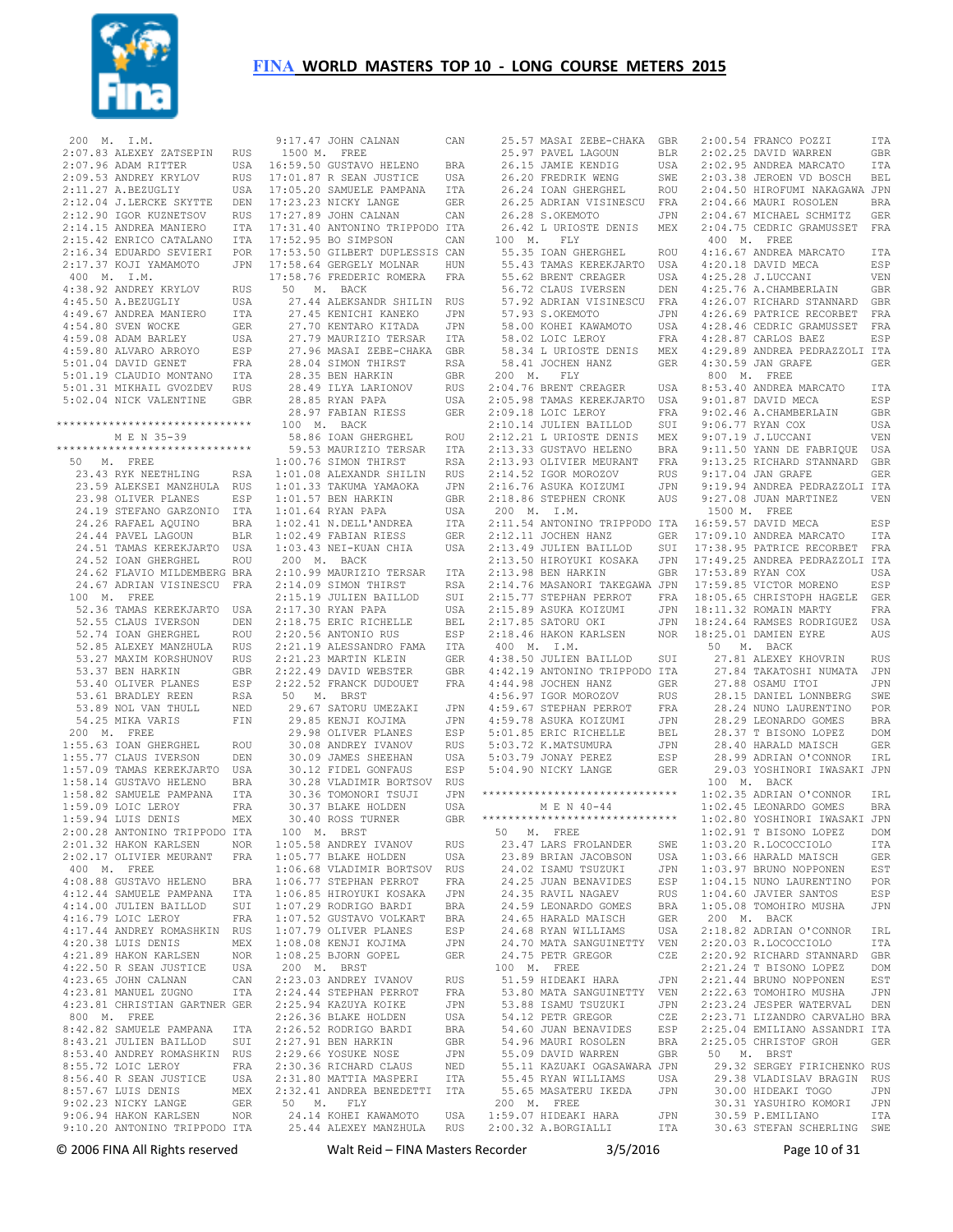

|             | 30.78 DAISUKE MIYASAKA JPN<br>30.98 RALF DOMSCHKE GER<br>31.01 RYUTARO MORITA JPN<br>31.02 MARCELLO TONELLI AUS                                                                                                                                                 |            |
|-------------|-----------------------------------------------------------------------------------------------------------------------------------------------------------------------------------------------------------------------------------------------------------------|------------|
|             |                                                                                                                                                                                                                                                                 |            |
|             |                                                                                                                                                                                                                                                                 |            |
|             |                                                                                                                                                                                                                                                                 |            |
|             | 100 M. BRST                                                                                                                                                                                                                                                     |            |
|             | 100 M. BRST TRICHENNO RUS<br>1:04.87 VLADISLAV BRAGIN RUS<br>1:06.21 SERGEY FIRICHENNO RUS<br>1:06.37 VAL BAGRI USA<br>1:08.09 DAISUKE MIYASAKA JPN<br>1:08.11 HIDEAKI TOGO JPN<br>1:09.73 ROB CHARLAND BRA<br>1:09.73 ROB CHARLAND CAN<br>1:09.73 ROB          |            |
|             |                                                                                                                                                                                                                                                                 |            |
|             |                                                                                                                                                                                                                                                                 |            |
|             |                                                                                                                                                                                                                                                                 |            |
|             |                                                                                                                                                                                                                                                                 |            |
|             |                                                                                                                                                                                                                                                                 |            |
|             |                                                                                                                                                                                                                                                                 |            |
|             |                                                                                                                                                                                                                                                                 |            |
|             | 1:09.73 CHRISTIAN FRICK                                                                                                                                                                                                                                         | GER        |
|             |                                                                                                                                                                                                                                                                 |            |
|             | 1:09.74 STEFAN SCHERLING SWE<br>200 M. BRST                                                                                                                                                                                                                     |            |
|             | 2:27.67 VAL BAGRI                                                                                                                                                                                                                                               |            |
|             |                                                                                                                                                                                                                                                                 | USA        |
|             | 2:28.25 DAISUKE MIYASAKA<br>2:31.16 SIMONE BATTISTON                                                                                                                                                                                                            | JPN        |
|             |                                                                                                                                                                                                                                                                 | ITA        |
|             |                                                                                                                                                                                                                                                                 | USA        |
|             |                                                                                                                                                                                                                                                                 |            |
|             | 2:33.46 CAMERON ROSE USA<br>2:33.46 CAMERON ROSE USA<br>2:34.34 HUGO MORAIS BRA<br>2:35.48 JAN GRAFE GER<br>2:35.52 ROB CHARLAND CAN<br>2:35.92 GREGORY MAZERIS FRA<br>2:35.97 SERGEY SITDIKOV RUS<br>2:35.11 SERGEY SITDIKOV RUS                               |            |
|             |                                                                                                                                                                                                                                                                 |            |
|             |                                                                                                                                                                                                                                                                 |            |
|             |                                                                                                                                                                                                                                                                 |            |
|             | 2:36.11 DAVID MECA                                                                                                                                                                                                                                              | ESP        |
|             | 50 M. FLY                                                                                                                                                                                                                                                       |            |
|             | % M. FLY<br>25.06 EIJI NOMURA<br>25.68 MASATO SAKAI<br>25.63 PETR GREGOR<br>25.63 PETR GREGOR<br>25.95 BOHUMIR SRAUT<br>26.00 RAVIL NAGAEV<br>26.00 RAVIL NAGAEV<br>26.16 MATA SANGUINETTY<br>26.28 MIKHAIL GROMOV<br>26.29 JUAN BENAVIDES<br>26.29 JUAN BENAVI | JPN        |
|             |                                                                                                                                                                                                                                                                 | JPN        |
|             |                                                                                                                                                                                                                                                                 | CZE        |
|             |                                                                                                                                                                                                                                                                 | JPN        |
|             |                                                                                                                                                                                                                                                                 | CZE        |
|             |                                                                                                                                                                                                                                                                 | <b>RUS</b> |
|             |                                                                                                                                                                                                                                                                 | VEN        |
|             |                                                                                                                                                                                                                                                                 | <b>RUS</b> |
|             |                                                                                                                                                                                                                                                                 | ESP        |
|             | 26.36 FRANK SMARDO                                                                                                                                                                                                                                              | USA        |
|             | $100 \quad \, \mathrm{M} \, . \qquad \, \mathrm{FLY}$                                                                                                                                                                                                           |            |
|             | 56.98 EIJI NOMURA                                                                                                                                                                                                                                               | JPN        |
|             | 57.22 MATA SANGUINETTY                                                                                                                                                                                                                                          | VEN        |
|             |                                                                                                                                                                                                                                                                 | CZE        |
|             |                                                                                                                                                                                                                                                                 |            |
|             | 57.30 PETR GREGOR                                                                                                                                                                                                                                               |            |
|             |                                                                                                                                                                                                                                                                 | JPN        |
|             |                                                                                                                                                                                                                                                                 | ITA        |
|             |                                                                                                                                                                                                                                                                 | JPN        |
|             |                                                                                                                                                                                                                                                                 | CZE        |
|             |                                                                                                                                                                                                                                                                 | ITA        |
|             | 97.68 HIDEAKI HARA<br>58.60 FRANCO POZZI<br>58.74 MASATERU IKEDA<br>58.87 BOHUMIR SRAUT<br>58.91 ANDREA TALEVI<br>59.26 MIKHAIL GROMOV                                                                                                                          | <b>RUS</b> |
|             | 59.42 ANDREA MARCATO                                                                                                                                                                                                                                            | ITA        |
|             | 200 M. FLY                                                                                                                                                                                                                                                      |            |
|             | 2:12.04 ANDREA MARCATO                                                                                                                                                                                                                                          | ITA        |
|             |                                                                                                                                                                                                                                                                 |            |
|             |                                                                                                                                                                                                                                                                 | FRA<br>ITA |
|             |                                                                                                                                                                                                                                                                 | FRA        |
|             |                                                                                                                                                                                                                                                                 | ESP        |
|             |                                                                                                                                                                                                                                                                 |            |
|             |                                                                                                                                                                                                                                                                 | ITA<br>JPN |
|             | 2:16.92 CEDRIC GRAMUSSET<br>2:16.92 CEDRIC GRAMUSSET<br>2:18.64 VANES TERZIARI<br>2:18.70 PIERRE RABAT<br>2:19.95 DAVID MECA<br>2:21.27 ALBERTO ROTA<br>2:22.07 EIJI NOMURA<br>2:23.43 RAMSES RODRIGUEZ                                                         | USA        |
|             | 2:23.88 VICTOR MORENO                                                                                                                                                                                                                                           | ESP        |
|             | 2:24.14 J.LUCCANI                                                                                                                                                                                                                                               | VEN        |
|             |                                                                                                                                                                                                                                                                 |            |
|             |                                                                                                                                                                                                                                                                 | GBR        |
|             | 200 M. I.M.<br>2:15.77 DAVID WARREN<br>2:15.95 ISAMU TSUZUKI                                                                                                                                                                                                    | JPN        |
|             | 2:16.44 MAURI ROSOLEN                                                                                                                                                                                                                                           | <b>BRA</b> |
|             | 2:16.53 MARCELLO TONELLI AUS                                                                                                                                                                                                                                    |            |
|             |                                                                                                                                                                                                                                                                 | ITA        |
|             | 2:16.84 FRANCO POZZI<br>2:18.18 DAVID MECA                                                                                                                                                                                                                      | ESP        |
|             | 2:18.46 NUNO LAURENTINO                                                                                                                                                                                                                                         | POR        |
|             |                                                                                                                                                                                                                                                                 |            |
|             | 2:19.01 ATSUSHI MATSUMURA JPN<br>2:19.14 SERGEY FIRICHENKO RUS                                                                                                                                                                                                  |            |
|             | 2:19.33 CHRISTOF GROH                                                                                                                                                                                                                                           | GER        |
|             |                                                                                                                                                                                                                                                                 |            |
| 400 M. I.M. | 4:55.80 A.CHAMBERLAIN                                                                                                                                                                                                                                           | GBR        |
|             |                                                                                                                                                                                                                                                                 | <b>BRA</b> |
|             | 4:57.50 MAURI ROSOLEN                                                                                                                                                                                                                                           |            |
|             | 4:59.08 YOSHINORI IWASAKI JPN                                                                                                                                                                                                                                   |            |
|             | 5:01.86 MARCELLO TONELLI AUS                                                                                                                                                                                                                                    |            |
|             |                                                                                                                                                                                                                                                                 | FRA        |
|             |                                                                                                                                                                                                                                                                 | DEN        |
|             | 5:03.14 PIERRE RABAT<br>5:04.24 JESPER WATERVAL<br>5:05.40 KEVIN DOHERTY                                                                                                                                                                                        | USA        |
|             |                                                                                                                                                                                                                                                                 | ITA        |
|             | 5:08.08 DIEGO TADDEI<br>5:08.16 L.RAMIREZ<br>5:09.36 FABIO PIOVESAN                                                                                                                                                                                             | COL<br>ITA |

| ******************************                                                                              |                   |
|-------------------------------------------------------------------------------------------------------------|-------------------|
| M E N 45-49                                                                                                 |                   |
| *****************************                                                                               |                   |
| 50 M. FREE                                                                                                  |                   |
| 24.15 VLADIMIR PREDKIN                                                                                      | RUS               |
| 24.65 M.GIALDI                                                                                              | ITA               |
| 24.84 DARYL MASON                                                                                           | GBR<br>FRA        |
| 24.98 DAMIEN CUCUMEL<br>25.11 FRANK STUWE<br>25.20 MARK WEBER                                               | <b>GER</b>        |
|                                                                                                             | USA               |
| 25.22 TOMMY RUNDGREN                                                                                        | FIN               |
| 25.38 ARON PARKER                                                                                           | JPN               |
| 25.38 PAVEL LEBEDEV                                                                                         | <b>RUS</b>        |
| 25.39 STEWART CARROLL                                                                                       | USA               |
| 100 M. FREE                                                                                                 |                   |
| 53.93 NICOLAS GRANGER FRA                                                                                   |                   |
| 55.17 MARK THOMPSON                                                                                         | AUS               |
| 55.21 VLADIMIR PREDKIN                                                                                      | RUS               |
| 55.25 M.GIALDI                                                                                              | <b>ITA</b>        |
| 55.76 TOMMY RUNDGREN                                                                                        | FIN               |
| 56.00 DMYTRO SHEREMET                                                                                       | <b>UKR</b>        |
| 56.15 DINO SCHORN<br>56.26 BOLESLAW SZUTER                                                                  | ITA<br>POL        |
| 56.30 LAWRENCE LEE                                                                                          | USA               |
| 56.39 STEWART CARROLL                                                                                       | USA               |
| 200 M. FREE                                                                                                 |                   |
| 1:58.06 NICOLAS GRANGER<br>2:01.87 MARK THOMPSON                                                            | FRA               |
|                                                                                                             | AUS               |
| 2:04.15 DINO SCHORN                                                                                         | ITA               |
|                                                                                                             | CAN               |
| 2:04.78 GREG STREPPEL<br>2:05.19 STEVEN UNRUH                                                               | USA               |
| 2:06.06 BOLESLAW SZUTER                                                                                     | $_{\rm POL}$      |
| 2:06.21 STEWART CARROLL                                                                                     | USA               |
| 2:06.36 LIONEL CHALENDAR FRA<br>2:06.71 F.SPINADIN ITA                                                      |                   |
|                                                                                                             |                   |
| 2:07.03 GARY ALBERTYN                                                                                       | RSA               |
| 400 M. FREE                                                                                                 |                   |
| 4:20.19 NICOLAS GRANGER FRA                                                                                 |                   |
| 4:20.47 FABIO CALMASINI<br>4:23.90 DINO SCHORN                                                              | ITA               |
| 4:28.05 STEWART CARROLL                                                                                     | ITA<br>USA        |
|                                                                                                             | USA               |
|                                                                                                             | RSA               |
| 4:28.94 STEVEN UNIVERSITYN<br>4:29.51 GARY ALBERTYN                                                         | USA               |
| 4:32.55 NEIL BOWERS                                                                                         | GBR               |
| 4:34.12 MARCO TENDERINI                                                                                     | ITA               |
| 4:34.30 LIONEL CHALENDAR                                                                                    | FRA               |
| 800 $M$ . FREE                                                                                              |                   |
| 8:40.79 FABIO CALMASINI                                                                                     | ITA               |
| 9:07.05 NICOLAS GRANGER FRA                                                                                 |                   |
| 9:07.96 DINO SCHORN<br>9:07.96 DINO SCHORN ITA<br>9:14.64 BARTON WELLS USA<br>9:17.97 ALESSANDRO GESINI ITA |                   |
|                                                                                                             |                   |
|                                                                                                             |                   |
| 9:18.79 STEWART CARROLL                                                                                     | USA               |
| 9:18.89 GREG STREPPEL<br>9:20.22 KURT DICKSON<br>0.04.35 CADY ALDERTYN                                      | CAN<br>USA        |
| 9:24.75 GARY ALBERTYN                                                                                       | RSA               |
| 9:31.78 MILOS AISMAN                                                                                        | GER               |
| 1500 M. FREE                                                                                                |                   |
| 17:16.00 FABIO CALMASINI                                                                                    | ITA               |
|                                                                                                             | CAN               |
| 17:26.41 GREG STREPPEL<br>17:31.07 BARTON WELLS                                                             | USA               |
| 17:47.71 NICOLAS GRANGER                                                                                    | FRA               |
| 18:17.18 KENTON JONES                                                                                       | USA               |
| 18:18.99 LIONEL CASANOVA                                                                                    | FRA               |
| 18:27.50 GARY ALBERTYN                                                                                      | RSA               |
| 18:39.04 JOAQUIN ROMACHO                                                                                    | ESP               |
| 18:39.70 ROBERTO VENIER                                                                                     | ITA               |
| 18:40.71 R.KLEIN-BOLTING GER                                                                                |                   |
| 50 M. BACK                                                                                                  |                   |
| 28.47 NICOLAS GRANGER<br>28.59 EDILSON JUNIOR                                                               | FRA<br><b>BRA</b> |
| 28.82 Y.NAKAHARA                                                                                            | JPN               |
| 28.89 VLADIMIR PREDKIN                                                                                      | RUS               |
| 28.92 TODD DREITZLER                                                                                        | USA               |
| 29.42 GREG KAHN                                                                                             | RSA               |
| 29.46 MICHAEL ROSS                                                                                          | USA               |
| 29.57 GIUSEPPE TIANO                                                                                        | ITA               |
| 29.72 TORSTEN KAISER                                                                                        | GER               |
| 29.81 RENATO RAMALHO                                                                                        | <b>BRA</b>        |
|                                                                                                             |                   |

| 100 M. BACK                                                                                                                                                                                                                                                   |                   |
|---------------------------------------------------------------------------------------------------------------------------------------------------------------------------------------------------------------------------------------------------------------|-------------------|
| $1:01.40$ RICK GOULD                                                                                                                                                                                                                                          | USA               |
| 1:01.40 RICK GOULD USA<br>1:02.59 Y.NAKAHARA JPN<br>1:02.95 NICOLAS GRANGER FRA                                                                                                                                                                               | JPN               |
|                                                                                                                                                                                                                                                               |                   |
|                                                                                                                                                                                                                                                               |                   |
|                                                                                                                                                                                                                                                               | ITA               |
| 1.02.00 CREG KAHN RSA<br>1.04.27 LUCA VIGNERI ITA<br>1.04.92 STEWART CARROLL USA                                                                                                                                                                              |                   |
|                                                                                                                                                                                                                                                               | BEL<br>ITA<br>ITA |
|                                                                                                                                                                                                                                                               |                   |
|                                                                                                                                                                                                                                                               |                   |
| 1:04.96 MARC VERBEECK<br>1:05.03 GIUSEPPE TIANO<br>1:05.25 GUIDO COCCI<br>1:05.38 KURT DICKSON                                                                                                                                                                | USA               |
| $200$ M. BACK                                                                                                                                                                                                                                                 |                   |
| 2:14.32 NICOLAS GRANGER FRA                                                                                                                                                                                                                                   |                   |
| 2:17.13 MARK VOGEL<br>2:17.54 Y.NAKAHARA<br>2:17.90 KURT DICKSON                                                                                                                                                                                              | DEN               |
|                                                                                                                                                                                                                                                               | JPN               |
|                                                                                                                                                                                                                                                               | USA               |
|                                                                                                                                                                                                                                                               | ITA               |
|                                                                                                                                                                                                                                                               |                   |
|                                                                                                                                                                                                                                                               |                   |
|                                                                                                                                                                                                                                                               |                   |
| 172 38 LUCA VIGNERI ITA 2:21.11 STEWART CARROLL USA 2:22.26 RENATO RAMALHO BRA<br>2:22.26 RENATO RAMALHO BRA<br>2:22.26 RENATO RAMALHO BRA<br>2:22.35 MARC VERBEECK BEL<br>2:22.40 PATRICK BALDELLI FRA                                                       |                   |
| 50 M. BRST                                                                                                                                                                                                                                                    |                   |
| 30.06 NICOLAS GRANGER                                                                                                                                                                                                                                         | FRA               |
|                                                                                                                                                                                                                                                               | $_{\rm JPN}$      |
| 30.88 MAKOTO ONODERA<br>30.93 MICHAEL HODGSON                                                                                                                                                                                                                 | GBR               |
|                                                                                                                                                                                                                                                               | JPN               |
| 30.97 EITA TSUMURA<br>31.05 F.SPINADIN<br>31.09 TODD DREITZLER                                                                                                                                                                                                | ITA               |
|                                                                                                                                                                                                                                                               | USA               |
|                                                                                                                                                                                                                                                               | ${\tt RUS}$       |
|                                                                                                                                                                                                                                                               | ARG               |
| 31.11 PAVEL LEBEDEV<br>31.17 ROBERTO DOBIE<br>31.26 DARYL MASON                                                                                                                                                                                               | GBR               |
| 31.28 JOHN CUNNINGHAM                                                                                                                                                                                                                                         | IRL               |
| $100$ M. BRST                                                                                                                                                                                                                                                 |                   |
| 1:05.95 NICOLAS GRANGER FRA                                                                                                                                                                                                                                   |                   |
| 1:07.94 ALBERTO MONTINI ITA<br>1:08.50 HAJIME MORIMOTO JPN<br>1:09.16 ANDRé WRASSE GER<br>1:09.77 F.SPINADIN ITA                                                                                                                                              |                   |
|                                                                                                                                                                                                                                                               |                   |
|                                                                                                                                                                                                                                                               |                   |
|                                                                                                                                                                                                                                                               |                   |
| 1:09.77 F.SPINADIN<br>1:10.04 ROBERTO DOBIE<br>1:10.24 MAKOTO ONODERA                                                                                                                                                                                         | ARG               |
|                                                                                                                                                                                                                                                               | JPN               |
| 1:10.51 ANDREA CABIDDU<br>1:10.53 PAVEL LEBEDEV<br>1:11.31 DIRK HOFMANN                                                                                                                                                                                       | ITA               |
|                                                                                                                                                                                                                                                               | RUS               |
|                                                                                                                                                                                                                                                               | GER               |
| 200 M. BRST<br>200 M. BRST<br>2:27.40 ALBERTO MONTINI ITA<br>2:35.60 NICOLAS GRANGER FRA<br>2:37.15 ALEXEY PLEKHANOV RUS<br>2:38.35 MAKOTO ONODERA JPN<br>2:38.81 GRAEME FISER RSA<br>2:39.01 DIRK HOFMANN GER<br>2:39.30 F.SPINADIN ITA<br>2:39.99 G.WILLINS | ITA               |
|                                                                                                                                                                                                                                                               |                   |
|                                                                                                                                                                                                                                                               |                   |
|                                                                                                                                                                                                                                                               | JPN               |
|                                                                                                                                                                                                                                                               |                   |
|                                                                                                                                                                                                                                                               |                   |
|                                                                                                                                                                                                                                                               |                   |
| 2:39.99 G.WILLINSKY                                                                                                                                                                                                                                           | GER               |
| 2:40.20 ROBERTO DOBIE                                                                                                                                                                                                                                         | ARG               |
| 2:40.24 GUSTAVO PINTO                                                                                                                                                                                                                                         | <b>BRA</b>        |
| 50 M. FLY                                                                                                                                                                                                                                                     |                   |
| 26.09 JOHN CUNNINGHAM                                                                                                                                                                                                                                         | IRL               |
| 26.34 JOHN BATES                                                                                                                                                                                                                                              | AUS               |
| 26.34 VLADIMIR PREDKIN RUS                                                                                                                                                                                                                                    |                   |
| 26.38 TODD DREITZLER                                                                                                                                                                                                                                          | USA               |
| 26.62 STEVEN UNRUH                                                                                                                                                                                                                                            | USA               |
| 26.80 DARYL MASON<br>26.86 EDILSON JUNIOR                                                                                                                                                                                                                     | GBR               |
|                                                                                                                                                                                                                                                               | <b>BRA</b>        |
| 27.03 NICOLAS GRANGER                                                                                                                                                                                                                                         | FRA               |
| 27.06 HIROSHI MIURA                                                                                                                                                                                                                                           | JPN               |
| 27.14 A. PROKURATOV<br>100 M. FLY                                                                                                                                                                                                                             | <b>RUS</b>        |
| 58.35 NICOLAS GRANGER                                                                                                                                                                                                                                         | FRA               |
| $1:00.12$ ANDREA TOJA                                                                                                                                                                                                                                         | ITA               |
| $1:00.16$ STEVEN UNRUH                                                                                                                                                                                                                                        | USA               |
| 1:00.30 JOHN CUNNINGHAM<br>1:00.70 TOSHIYUKI IBE                                                                                                                                                                                                              | IRL               |
|                                                                                                                                                                                                                                                               | JPN               |
| 1:01.10 ANDRE WRASSE<br>1:01.50 LUIS CARCHEDI                                                                                                                                                                                                                 | GER               |
|                                                                                                                                                                                                                                                               | BRA               |
| $1:01.58$ MARK VOGEL                                                                                                                                                                                                                                          | DEN               |
| 1:01.70 OLEG PLUTOK                                                                                                                                                                                                                                           | RUS               |
| 1:01.73 EDSON SILVA                                                                                                                                                                                                                                           | <b>BRA</b>        |
| 200 M. FLY<br>2:13.45 TOSHIYUKI IBE                                                                                                                                                                                                                           | JPN               |
| 2:18.34 ANDREY KREMLEVSKY RUS                                                                                                                                                                                                                                 |                   |
| 2:18.36 JOHN RUBOCKI                                                                                                                                                                                                                                          | USA               |
|                                                                                                                                                                                                                                                               |                   |

| 2:19.17 ANDREA TOJA                                                                     | ITA            |
|-----------------------------------------------------------------------------------------|----------------|
| $2:21.27$ A.LAVEGLIA                                                                    | ITA            |
| 2:21.53 OLEG PLUTOK                                                                     | RUS            |
| 2:22.83 NICOLAS GRANGER                                                                 | FRA            |
|                                                                                         | USA            |
| 2:23.02 STEVEN UNRUH<br>2:25.88 LUIS CARCHEDI                                           | BRA            |
| 2:25.92 MILOS AISMAN                                                                    | GER            |
| 200 M. I.M.                                                                             |                |
|                                                                                         |                |
| 2:10.24 NICOLAS GRANGER FRA<br>2:17.16 ALBERTO MONTINI ITA                              | ITA            |
|                                                                                         |                |
| 2:19.33 ANDREY KREMLEVSKY RUS<br>2:20.08 SERGEY MARINIUK USA                            |                |
| 2:21.45 GUIDO COCCI                                                                     | ITA            |
| 2:21.72 ANDRé WRASSE                                                                    | GER            |
| 2:21.72 ANDRE WRADOW<br>2:21.86 MARK THOMPSON                                           | AUS            |
|                                                                                         |                |
|                                                                                         |                |
| 2:22.42 ANDREA CABIDDU ITA<br>2:22.42 RENATO RAMALHO BRA<br>2:22.96 MICHAEL HODGSON GBR |                |
| $400$ M. I.M.                                                                           |                |
| 4:47.49 NICOLAS GRANGER                                                                 | FRA            |
|                                                                                         |                |
| 5:01.86 SERGEY MARINIUK USA<br>5:03.43 RENATO RAMALHO BRA                               |                |
| 5:04.35 ANDREY KREMLEVSKY RUS                                                           |                |
| 5:06.48 LAWRENCE LEE<br>5:09.47 JOHN RUBOCKI                                            | USA            |
|                                                                                         | USA            |
| 5:10.42 MATTHIAS MILLERS                                                                | GER            |
| 5:12.11 MARCO TENDERINI                                                                 | ITA            |
| 5:12.29 GUIDO COCCI                                                                     | <b>ITA</b>     |
| 5:13.03 PATRICK BRUNDAGE USA                                                            |                |
| *******************************                                                         |                |
| M E N 50-54                                                                             |                |
| ******************************                                                          |                |
| 50 M. FREE                                                                              |                |
| 24.34 CALVIN MAUGHAN                                                                    | RSA            |
| 25.19 RICO ROLLI                                                                        | ITA            |
|                                                                                         | TUR            |
| 25.35 AHMET NAKKAS<br>25.37 KORKUT OMUR                                                 | TUR            |
|                                                                                         | USA            |
| 25.44 CARLOS JIMENEZ<br>25.59 JANNE VIRTANEN                                            | FIN            |
|                                                                                         | FRA            |
|                                                                                         |                |
|                                                                                         | ITA            |
|                                                                                         | ITA            |
| 25.71 PIERRE BLANC<br>25.77 LUCA LISTANTI<br>26.01 G.GIGLIETTI<br>26.07 BRYAN TATTERSON | USA            |
| 100 M. FREE                                                                             |                |
| 54.80 CALVIN MAUGHAN                                                                    | RSA            |
|                                                                                         | TUR            |
|                                                                                         | USA            |
|                                                                                         | <b>ITA</b>     |
|                                                                                         | FRA            |
| 55.68 AHMET NAKKAS<br>56.26 DAVID SIMS<br>56.53 RICO ROLLI<br>57.32 PIERRE BLANC        | AUS            |
|                                                                                         | ITA            |
| 57.64 BRETT WOODS<br>57.76 A.SALVATORI<br>57.87 YURIY LOGVIN                            | RUS            |
| 57.90 MARK REYNOLDS                                                                     | GBR            |
|                                                                                         | RUS            |
| 57.94 ALEXEY FILONOV<br>57.94 TONY ANDERSON                                             | USA            |
| 200<br>M. FREE                                                                          |                |
|                                                                                         | <b>USA</b>     |
| 2:03.31 RICH SAEGER<br>2:07.27 MICHAEL PRUFERT                                          | GER            |
| 2:07.77 TONY ANDERSON                                                                   | USA            |
| 2:07.95 ROBERTO BRUNORI                                                                 | ITA            |
| 2:08.04 JOSE FREITAS                                                                    | POR            |
| 2:08.53 A.BELOSLUDTSEV                                                                  | RUS            |
| 2:08.74 B.SOUVIRAA-LABAST FRA                                                           |                |
| 2:09.21 MARCO LEONE                                                                     | <b>ITA</b>     |
| 2:09.66 FABIAN FERRARI                                                                  | ESP            |
| 2:09.82 ARNALDO PEREZ                                                                   | PUR            |
| $400$ M. FREE                                                                           | GER            |
| 4:27.18 MICHAEL PRUFERT<br>4:28.97 JOSE FREITAS                                         | $\mathtt{POR}$ |
| 4:31.23 MARCO LEONE                                                                     | ITA            |
| $4:33.06$ ARNALDO PEREZ                                                                 | PUR            |
|                                                                                         | RUS            |
|                                                                                         | USA            |
| 4:35.40 A.BELOSLUDTSEV<br>4:35.43 ERWIN KRATZ<br>4:36.16 TONY ANDERSON                  | USA            |
| 4:37.89 TERRY DEBIASE                                                                   | USA            |
| 4:39.00 B.SOUVIRAA-LABAST FRA                                                           |                |
| 4:39.10 ROBERTO BRUNORI                                                                 | ITA            |
| 800 M. FREE                                                                             |                |
| 9:14.12 MICHAEL PRUFERT<br>9:17.15 JOSE FREITAS                                         | GER<br>POR     |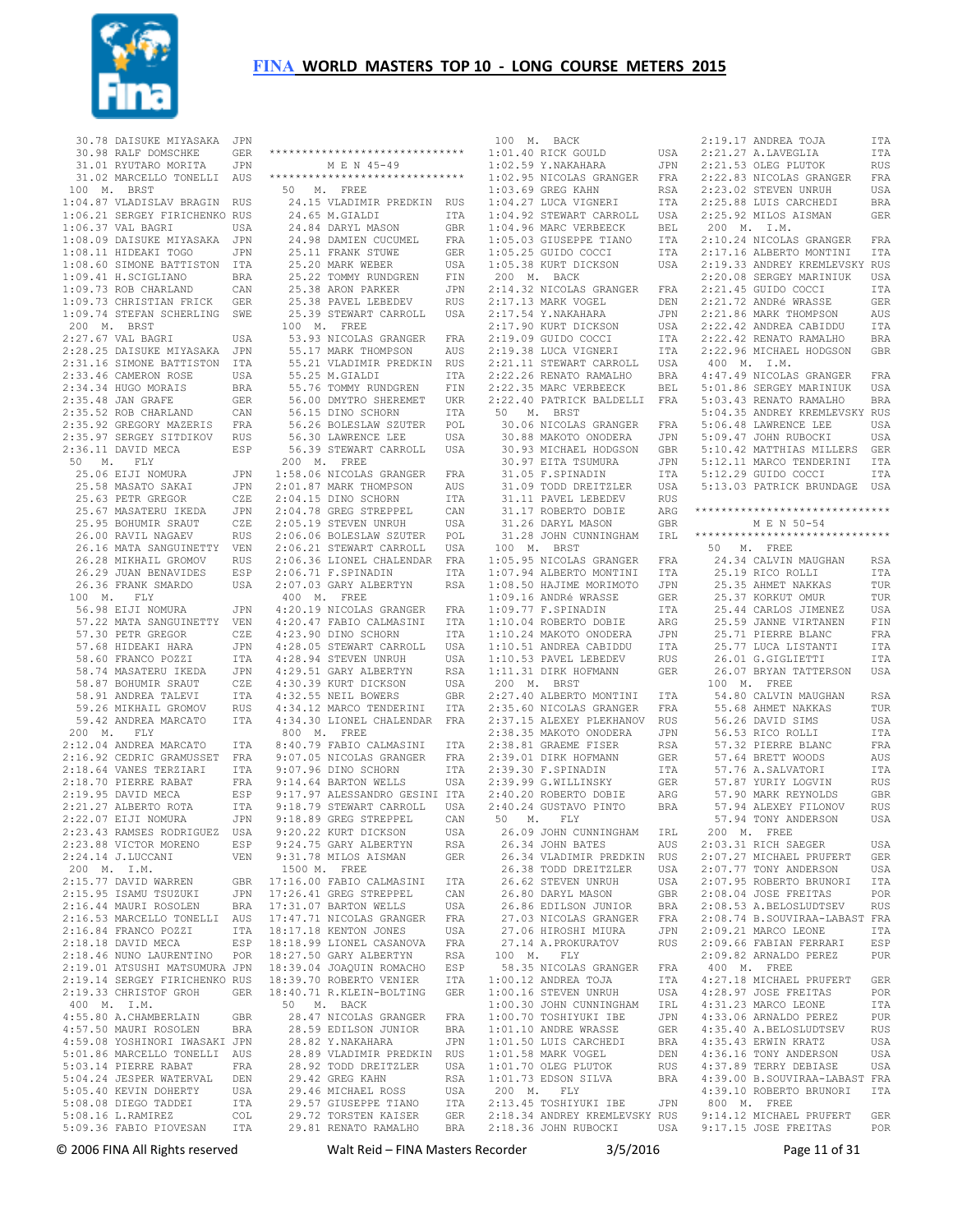

| 9:17.73 ARNALDO PEREZ                                                                                                                                                                                    | PUR        |
|----------------------------------------------------------------------------------------------------------------------------------------------------------------------------------------------------------|------------|
| 9:29.48 MIKE SHAFFER                                                                                                                                                                                     | USA        |
| 9:30.91 A.BELOSLUDTSEV                                                                                                                                                                                   | RUS        |
| 9:40.83 ROBBIE ALLEN                                                                                                                                                                                     | USA        |
| 9:50.15 ROBERTO BRUNORI                                                                                                                                                                                  | ITA        |
| 9:51.08 M. CACCIAMANI                                                                                                                                                                                    | ITA        |
| 9:53.91 VALERIY TYRIN                                                                                                                                                                                    | RUS        |
| 9:54.11 LUCA MONOLO                                                                                                                                                                                      | ITA        |
| 1500 M. FREE                                                                                                                                                                                             |            |
| 17:44.07 ARNALDO PEREZ                                                                                                                                                                                   | PUR        |
| 17:51.93 J.CARLOS FREITAS                                                                                                                                                                                | POR        |
| 18:19.25 K.DELLBRUGGE                                                                                                                                                                                    | GER        |
| 18:20.29 A.BELOSLUDTSEV                                                                                                                                                                                  | RUS        |
| 18:25.05 ROBBIE ALLEN<br>18:48.57 MARK TIMO VEIT<br>18:49.48 PETER FISCHER                                                                                                                               | USA        |
|                                                                                                                                                                                                          | GER        |
|                                                                                                                                                                                                          | GER        |
| 18:53.62 SYLVAIN BARALE                                                                                                                                                                                  | FRA        |
| 18:54.03 SHINICHI SENOO                                                                                                                                                                                  | JPN        |
| 18:55.71 ANDY REUL                                                                                                                                                                                       | USA        |
| 50 M. BACK                                                                                                                                                                                               |            |
|                                                                                                                                                                                                          |            |
| 29.16 HIROYOSHI MAETOGE JPN<br>29.77 JIM TUCHLER USA                                                                                                                                                     |            |
| 29.77 JIM TUCHLER<br>29.77 JIM TUCHLER<br>29.95 RICARDO ALDABE ESP<br>29.97 ANDERS RASMUSSEN USA<br>29.97 JANNE VIRTANEN FIN<br>30.19 HARALD RUCK RSA<br>30.33 MASASHI TANIKAWA JPN<br>30.34 CRAIG NOREY |            |
|                                                                                                                                                                                                          |            |
|                                                                                                                                                                                                          |            |
|                                                                                                                                                                                                          |            |
|                                                                                                                                                                                                          |            |
| 30.34 CRAIG NORREY                                                                                                                                                                                       | SUI        |
| 30.50 DIRK SZYMKOWIAK                                                                                                                                                                                    | GER        |
| 30.62 THEODORE COLLINS                                                                                                                                                                                   | USA        |
| 100 M. BACK                                                                                                                                                                                              |            |
| 1:03.48 HIROYOSHI MAETOGE JPN<br>1:05.14 JIM TUCHLER USA                                                                                                                                                 |            |
|                                                                                                                                                                                                          | USA        |
|                                                                                                                                                                                                          | USA        |
|                                                                                                                                                                                                          | PUR        |
| 1:05.18 MATTHEW NANCE<br>1:06.81 RAFAEL SEGARRA<br>1:06.91 MASASHI TANIKAWA                                                                                                                              | JPN        |
| 1:07.05 FRANCESCO PETTINI ITA<br>1:07.07 THOMAS DOCKHORN GER                                                                                                                                             |            |
|                                                                                                                                                                                                          |            |
| 1:07.16 JANNE VIRTANEN<br>1:07.74 ERWIN KRATZ                                                                                                                                                            | FIN        |
|                                                                                                                                                                                                          | USA        |
| 1:07.76 GLENN DIXON                                                                                                                                                                                      | USA        |
| 200 M. BACK                                                                                                                                                                                              |            |
| 2:20.04 MATTHEW NANCE                                                                                                                                                                                    | USA        |
| 2:21.78 ERWIN KRATZ                                                                                                                                                                                      | USA        |
| 2:22.02 JIM TUCHLER                                                                                                                                                                                      | USA        |
| 2:26.19 IGNACIO JIMENEZ<br>2:27.08 GLENN DIXON                                                                                                                                                           | USA        |
|                                                                                                                                                                                                          | USA        |
| 2:27.46 FRANCESCO PETTINI ITA<br>2:27.87 MASASHI TANIKAWA JPN<br>2:28.67 EDWIN VAN NORDEN NED                                                                                                            |            |
|                                                                                                                                                                                                          |            |
|                                                                                                                                                                                                          |            |
| 2:28.76 G.CIPRESSO                                                                                                                                                                                       | ITA        |
| 2:30.19 YURIY PERIN<br>50 M. BRST                                                                                                                                                                        | <b>RUS</b> |
| 30.93 S.TAKAHASHI                                                                                                                                                                                        | JPN        |
| 31.52 ANDREY BARZHAK RUS                                                                                                                                                                                 |            |
| 31.64 ALEXANDR DERYABIN RUS                                                                                                                                                                              |            |
| 31.69 TOMAS VAVERKA                                                                                                                                                                                      | CZE        |
| 31.96 FABIO SERVADIO                                                                                                                                                                                     | ITA        |
| 31.98 AHMET NAKKAS                                                                                                                                                                                       | TUR        |
| 32.15 C.COVENEY                                                                                                                                                                                          | USA        |
| 32.26 STEPHEN PANZARINO USA                                                                                                                                                                              |            |
| 32.27 A.CARLO                                                                                                                                                                                            | ITA        |
| 32.29 BERNHARD AUNER                                                                                                                                                                                     | AUT        |
| 100 M. BRST                                                                                                                                                                                              |            |
| 1:09.57 JIM TUCHLER                                                                                                                                                                                      | USA        |
| 1:09.85 S.TAKAHASHI                                                                                                                                                                                      | JPN        |
| 1:10.96 C.COVENEY                                                                                                                                                                                        | USA        |
| 1:12.41 NEWTON KAMINSKI                                                                                                                                                                                  | BRA        |
| 1:12.59 FABIO SERVADIO                                                                                                                                                                                   | <b>ITA</b> |
| 1:12.76 BERNHARD AUNER                                                                                                                                                                                   | AUT        |
| 1:12.80 ALEXANDR DERYABIN RUS<br>1:13.46 THOMAS LIGL GER                                                                                                                                                 |            |
|                                                                                                                                                                                                          |            |
| 1:13.62 A.CARLO                                                                                                                                                                                          | ITA        |
| 1:14.26 ANDREY BARZHAK                                                                                                                                                                                   | <b>RUS</b> |
| 200 M. BRST                                                                                                                                                                                              |            |
| 2:34.62 JIM TUCHLER                                                                                                                                                                                      | USA        |
| 2:39.35 NEWTON KAMINSKI                                                                                                                                                                                  | BRA        |
| 2:39.46 C.COVENEY                                                                                                                                                                                        | USA        |
| 2:42.38 IGNACIO JIMENEZ<br>2:43.22 BERNHARD AUNER                                                                                                                                                        | USA        |
| $2:44.67$ A.CARLO                                                                                                                                                                                        | AUT<br>ITA |
|                                                                                                                                                                                                          |            |

| 2:45.66 DANIEL PHILLIPS<br>2:45.67 YASUO NARUSHIMA JPN<br>2:46.18 CRAIG MAGNUSSON AUS                                                                                                                                                                  |            |
|--------------------------------------------------------------------------------------------------------------------------------------------------------------------------------------------------------------------------------------------------------|------------|
|                                                                                                                                                                                                                                                        |            |
| 2:46.28 THOMAS LIGL                                                                                                                                                                                                                                    | GER        |
| 50 M. FLY                                                                                                                                                                                                                                              |            |
| 27.08 CALVIN MAUGHAN RSA                                                                                                                                                                                                                               |            |
|                                                                                                                                                                                                                                                        |            |
|                                                                                                                                                                                                                                                        |            |
|                                                                                                                                                                                                                                                        |            |
|                                                                                                                                                                                                                                                        |            |
| 27.11 TAIHEI SAKA – DON<br>27.11 TAIHEI SAKA – JPN<br>27.16 RICO ROLLI – ITA<br>27.55 J.EDUARDO FARIA – POR<br>27.79 STEWART MCCAUSIAN COL<br>27.79 STEWART MCCAUSIAN COR<br>27.95 DRK SZYMKOWIAK – GER<br>27.95 DRK SZYMKOWIAK – GER<br>27.95 DRK SZY |            |
|                                                                                                                                                                                                                                                        |            |
| 28.02 MAURO CAPPELLETTI ITA                                                                                                                                                                                                                            |            |
| 100 M. FLY                                                                                                                                                                                                                                             |            |
| 100 F. LE.<br>1:00.66 MAURO CAPPELLETTI ITA<br>1.01.20 MIKE SHAFFER USA                                                                                                                                                                                |            |
| $1:01.20$ MIKE SHAFFER                                                                                                                                                                                                                                 |            |
|                                                                                                                                                                                                                                                        |            |
|                                                                                                                                                                                                                                                        |            |
| 1:01.20 MIKE SHAFFER USA<br>1:02.57 PIERRE BLANC FRAIR<br>1:02.59 GLENN DIXON USA<br>1:02.59 GLENN DIXON USA<br>1:02.79 DARREN PHELAN USA<br>1:02.83 ALEXEY FILONOV RUS<br>1:03.66 STEWART MCCAUSLAN COL<br>1:04.04 HENRY STEWART USA                  |            |
|                                                                                                                                                                                                                                                        |            |
|                                                                                                                                                                                                                                                        |            |
|                                                                                                                                                                                                                                                        |            |
| 1:04.32 ROBERT STROKUN RUS                                                                                                                                                                                                                             |            |
| $200$ $\,$ M, $\,$ $\,$ FLY<br>2:14.63 MAURO CAPPELLETTI ITA                                                                                                                                                                                           |            |
|                                                                                                                                                                                                                                                        |            |
|                                                                                                                                                                                                                                                        |            |
|                                                                                                                                                                                                                                                        |            |
| 2:14.03 MAUNO CAPPELLETTI ITA<br>2:24.32 PIERRE BIARC USA<br>2:24.32 PIERRE BIARC FRA<br>2:24.61 ARNALDO PEREZ PUR<br>2:29.08 SYLVAIN BARALE FRA<br>2:29.63 PABLO CONDE CAN<br>2:30.61 TIM BONESS AUS<br>2:31.15 ROBERT STROKUN RUS<br>2:31.15 MARCO U |            |
|                                                                                                                                                                                                                                                        |            |
|                                                                                                                                                                                                                                                        |            |
| 2:31.15 ROBERT STROKUN RUS<br>2:31.25 MARCO VAN DIJK GER<br>2:31.60 P.PAULA CARVALHO POR                                                                                                                                                               |            |
|                                                                                                                                                                                                                                                        |            |
| 200 M. I.M.                                                                                                                                                                                                                                            |            |
|                                                                                                                                                                                                                                                        |            |
|                                                                                                                                                                                                                                                        |            |
| 2:20.48 JEROME FRENTSOS USA<br>2:20.60 TAIHEI SAKA JPN<br>2:23.23 AHMET NAKKAS TUR<br>2:23.23 AHMET NAKKAS TUR                                                                                                                                         |            |
| 2:23.99 ERMIN NARTZ<br>2:23.99 ERMIN KRATZ<br>2:24.24 DANIEL PHILLIPS<br>2:24.94 IGNACIO JIMENEZ<br>2:26.17 RAFAEL SEGARRA<br>2:26.26 PIERRE BLANC<br>2:26.56 GREGORY HARRIS                                                                           | USA<br>USA |
|                                                                                                                                                                                                                                                        | USA        |
|                                                                                                                                                                                                                                                        | PUR<br>FRA |
|                                                                                                                                                                                                                                                        |            |
|                                                                                                                                                                                                                                                        | USA        |
| 2:27.21 NEWTON KAMINSKI BRA                                                                                                                                                                                                                            |            |
| $400$ M. I.M.                                                                                                                                                                                                                                          | USA        |
| 5:06.27 IGNACIO JIMENEZ<br>5:09.20 ERWIN KRATZ                                                                                                                                                                                                         | USA        |
|                                                                                                                                                                                                                                                        |            |
|                                                                                                                                                                                                                                                        |            |
|                                                                                                                                                                                                                                                        |            |
|                                                                                                                                                                                                                                                        |            |
| 951922 MARIN MARIN 1981<br>5:11.76 DANIEL PHILLIPS USA<br>5:20.52 SYLVAIN BARALE FRA<br>5:22.66 ALEXANDER MRUZEK CZE<br>5:23.00 CRAIG MAGNUSSON AUS<br>5:23.00 CRAIG MAGNUSSON AUS                                                                     |            |
| 5:23.47 STEFANO DE VITO<br>5:25.04 HENRIK PEDERSEN                                                                                                                                                                                                     | ITA<br>DEN |
| 5:25.32 JEAN-LUC ROLLAND                                                                                                                                                                                                                               | FRA        |
|                                                                                                                                                                                                                                                        |            |
| *****************************<br>M E N 55-59                                                                                                                                                                                                           |            |
| ******************************                                                                                                                                                                                                                         |            |
| 50 M. FREE                                                                                                                                                                                                                                             |            |
| 24.45 BRENT BARNES                                                                                                                                                                                                                                     | JPN        |
| 25.77 STEVE WOOD                                                                                                                                                                                                                                       | USA        |
| 26.28 ALEXEY MARKOVSKIY RUS<br>26.40 BRIAN SAYLOR USA                                                                                                                                                                                                  |            |
| 26.48 JOHN FIELDS                                                                                                                                                                                                                                      | USA        |
|                                                                                                                                                                                                                                                        | BEL        |
| 26.50 LIONEL GODEAUX<br>26.52 MINORU TOYOTA                                                                                                                                                                                                            | JPN        |
|                                                                                                                                                                                                                                                        | BRA        |
| 26.57 LUIZ MARTINS<br>26.63 BRUCE KONE<br>26.75 PAUL BLACKBEARD                                                                                                                                                                                        | USA        |
|                                                                                                                                                                                                                                                        | AUS        |
| 100 M. FREE<br>58.45 JAMES RITTER                                                                                                                                                                                                                      |            |
|                                                                                                                                                                                                                                                        |            |
| 58.55 CRAIG PETERSEN                                                                                                                                                                                                                                   | USA<br>USA |
|                                                                                                                                                                                                                                                        | POL        |
|                                                                                                                                                                                                                                                        | FRA        |
| 58.91 LESZEK MADEJ<br>59.07 BRUNO SOULAS<br>59.27 DAN STEPHENSON<br>59.27 DAN STEPHENSON<br>59.45 JOHN FIELDS                                                                                                                                          | USA<br>USA |

© 2006 FINA All Rights reserved Walt Reid – FINA Masters Recorder 3/5/2016

|              | 59.55 BRIAN SAYLOR<br>59.65 BRUCE YOUNG                                                                                                                 | USA        |
|--------------|---------------------------------------------------------------------------------------------------------------------------------------------------------|------------|
|              |                                                                                                                                                         | USA        |
|              |                                                                                                                                                         |            |
|              | 59.88 LARRY GOLDEN<br>00.09 MADWIG --                                                                                                                   | USA        |
|              | 1:00.09 MARKUS REINHARDT GER                                                                                                                            |            |
| 200 M. FREE  |                                                                                                                                                         |            |
|              | 2:04.02 MARCUS MATTIOLI                                                                                                                                 | BRA        |
|              |                                                                                                                                                         |            |
|              | $2:09.62$ CRAIG PETERSEN                                                                                                                                | USA        |
|              |                                                                                                                                                         | POL        |
|              | 2:11.03 LESZEK MADEJ<br>2:11.14 GREG SCOTT                                                                                                              | USA        |
|              |                                                                                                                                                         | USA        |
|              | 2:13.06 DAN STEPHENSON<br>2:14.34 SERGE GUERIN                                                                                                          |            |
|              |                                                                                                                                                         | FRA        |
|              | 2:14.39 MARKUS REINHARDT                                                                                                                                | GER        |
|              | 2:14.49 BRUCE YOUNG                                                                                                                                     | USA        |
|              | 2:15.00 MARTEN DE GROOT NED                                                                                                                             |            |
|              |                                                                                                                                                         |            |
|              | 2:15.58 GILLES LAFFICHE                                                                                                                                 | FRA        |
| 400 M. FREE  |                                                                                                                                                         |            |
|              | 4:25.65 MARCUS MATTIOLI BRA<br>4:36.73 CRAIG PETERSEN USA                                                                                               |            |
|              |                                                                                                                                                         |            |
|              | 4:39.33 VLADLEN NESVETAEV RUS                                                                                                                           |            |
|              | 4:40.73 BRUCE THOMAS                                                                                                                                    |            |
|              |                                                                                                                                                         | USA        |
|              |                                                                                                                                                         | ITA        |
|              |                                                                                                                                                         | USA        |
|              |                                                                                                                                                         | USA        |
|              |                                                                                                                                                         | USA        |
|              |                                                                                                                                                         |            |
|              |                                                                                                                                                         | FRA        |
|              |                                                                                                                                                         | USA        |
| 800 M. FREE  | 4:47.82 A.MARCO<br>4:47.89 JIM CALLAHAN<br>4:48.01 JAMES RITTER<br>4:48.33 DAN STEPHENSON<br>4:48.67 SERGE GUERIN<br>4:49.25 SCOTT SHAKE<br>800 M. FREE |            |
|              | 9:37.39 CRAIG PETERSEN USA<br>9:39.82 BRUCE THOMAS USA                                                                                                  |            |
|              |                                                                                                                                                         |            |
|              | 9:45.36 VLADLEN NESVETAEV RUS                                                                                                                           |            |
|              |                                                                                                                                                         |            |
|              | 9:45.42 A.MARCO                                                                                                                                         | ITA        |
|              | 9:52.38 JIM CALLAHAN<br>9:53.99 RINAT GILYAZOV                                                                                                          | USA        |
|              |                                                                                                                                                         | RUS        |
|              |                                                                                                                                                         |            |
|              | 9:54.95 GILLES LAFFICHE                                                                                                                                 | FRA        |
|              |                                                                                                                                                         |            |
|              | 10:00.74 MARKUS REINHARDT GER<br>10:02.24 ROBERT BUTCHER AUS<br>10:02.68 MARK JONES GBR                                                                 |            |
|              |                                                                                                                                                         |            |
| 1500 M. FREE |                                                                                                                                                         |            |
|              |                                                                                                                                                         |            |
|              | 18:31.80 BRUCE THOMAS                                                                                                                                   | USA        |
|              |                                                                                                                                                         | FRA        |
|              | 18:31.80 BRUCE THOMAS<br>18:55.44 MARC JOUANDON<br>19:00.03 GLENN CARLSEN                                                                               | CAN        |
|              | 19:00.81 MARTEN DE GROOT NED                                                                                                                            |            |
|              |                                                                                                                                                         | USA        |
|              | 19:04.38 JAMES RITTER<br>19:11.54 HOWARD JAY<br>19:27.40 TITO MORALES                                                                                   |            |
|              |                                                                                                                                                         | USA        |
|              |                                                                                                                                                         | USA        |
|              | 19:38.95 C.GIBSON                                                                                                                                       | USA        |
|              | 19:38.95 C.GIBSON<br>19:44.10 MARK JONES                                                                                                                | GBR        |
|              | 19:49.21 DAMON KENDRICK AUS                                                                                                                             |            |
|              |                                                                                                                                                         |            |
| 50 M. BACK   |                                                                                                                                                         |            |
|              | 29.07 STEVE WOOD                                                                                                                                        | USA        |
|              |                                                                                                                                                         | USA        |
|              |                                                                                                                                                         | RUS        |
|              |                                                                                                                                                         |            |
|              |                                                                                                                                                         |            |
|              |                                                                                                                                                         | JPN        |
|              |                                                                                                                                                         | ISR        |
|              |                                                                                                                                                         | USA        |
|              | 2000 GLEND NOUD<br>30.88 SERGEY KOROTAEV<br>30.99 HIROSHI SHIBUYA<br>31.11 IGOR KRAVKOV<br>31.14 LARRY GOLDEN<br>31.22 ANDRE STEYNBERG                  | USA        |
|              |                                                                                                                                                         |            |
|              | 31.24 RASTISLAV PAVLIK SVK                                                                                                                              |            |
|              | 31.39 BRUCE KONE                                                                                                                                        | USA        |
|              | 31.46 JONATHAN KLEIN                                                                                                                                    | USA        |
|              | 100 M. BACK                                                                                                                                             |            |
|              | 1:03.50 STEVE WOOD                                                                                                                                      | USA        |
|              |                                                                                                                                                         |            |
|              | 1:07.77 RASTISLAV PAVLIK                                                                                                                                | SVK        |
|              |                                                                                                                                                         |            |
|              | 1:07.90 IGOR KRAVKOV ISR<br>1:08.20 SERGEY KOROTAEV RUS                                                                                                 |            |
|              | $1:08.51$ JONATHAN KLEIN                                                                                                                                | USA        |
|              |                                                                                                                                                         | RUS        |
|              |                                                                                                                                                         |            |
|              | 1:08.59 VLADIMIR GORKOV<br>1:08.71 HIROSHI SHIBUYA                                                                                                      | JPN        |
|              | 1:09.43 VIVIAN MONGEY                                                                                                                                   | IRL        |
|              | $1:09.54$ ACHIM REIF                                                                                                                                    | GER        |
|              | 1:10.02 SCOTT SHAKE                                                                                                                                     | USA        |
|              | 200 M. BACK                                                                                                                                             |            |
|              |                                                                                                                                                         | USA        |
|              | 2:22.68 CRAIG PETERSEN                                                                                                                                  |            |
|              | 2:30.22 VLADIMIR GORKOV                                                                                                                                 | RUS        |
|              | 2:30.32 SCOTT SHAKE                                                                                                                                     | USA        |
|              | 2:30.99 ACHIM REIF                                                                                                                                      | GER        |
|              | 2:31.14 JONATHAN KLEIN                                                                                                                                  | USA        |
|              |                                                                                                                                                         |            |
|              |                                                                                                                                                         | BRA        |
|              | 2:32.19 DJAN MADRUGA<br>2:34.30 DAN STEPHENSON                                                                                                          | USA        |
|              | 2:35.26 RASTISLAV PAVLIK SVK                                                                                                                            |            |
|              | 2:36.24 ANDREY MONIN<br>2:36.26 TOM BARTON                                                                                                              | RUS<br>USA |

|             | 50 M. BRST                                                                                                                                                                                                                                     |              |
|-------------|------------------------------------------------------------------------------------------------------------------------------------------------------------------------------------------------------------------------------------------------|--------------|
|             | 31.10 DAVID GUTHRIE<br>32.43 LARRY GOLDEN<br>32.68 J.KOCHENDORFER                                                                                                                                                                              | USA<br>USA   |
|             |                                                                                                                                                                                                                                                |              |
|             | 32.43 LAKKI GULDEN USA<br>32.68 J.KOCHENDORFER USA<br>32.78 SERGEY PAKHOMOV RUS<br>33.17 BRUCE KONE USA                                                                                                                                        |              |
|             |                                                                                                                                                                                                                                                |              |
|             | 33.47 GREG SCOTT                                                                                                                                                                                                                               |              |
|             | SCOTT توسيق<br>33.59 TAKUMU TADA<br>33.60 PACTI                                                                                                                                                                                                | USA          |
|             | 33.60 RASTISLAV PAVLIK SVK                                                                                                                                                                                                                     | JPN          |
|             | 33.64 STEVE WOOD                                                                                                                                                                                                                               | USA          |
|             | 33.70 GREGORY OXLEY                                                                                                                                                                                                                            | USA          |
|             | 100 M. BRST                                                                                                                                                                                                                                    |              |
|             | 1:07.97 DAVID GUTHRIE                                                                                                                                                                                                                          | USA          |
|             | 1:12.15 TIMUR PODMARYOV                                                                                                                                                                                                                        |              |
|             | 1:13.69 GREG SCOTT                                                                                                                                                                                                                             | RUS<br>USA   |
|             | 1:14.00 SERGEY PAKHOMOV RUS<br>1:14.11 SERGEY MOLODIN RUS<br>1:14.12 LARRY GOLDEN USA                                                                                                                                                          |              |
|             |                                                                                                                                                                                                                                                |              |
|             |                                                                                                                                                                                                                                                |              |
|             | 1:15.15 ANDREY KOMISSAROV USA<br>1:15.43 ANDREA FLORIT ITA<br>1:15.47 FRANCOIS CHARLES FRA                                                                                                                                                     |              |
|             |                                                                                                                                                                                                                                                |              |
|             |                                                                                                                                                                                                                                                |              |
|             | 1:15.73 RASTISLAV PAVLIK                                                                                                                                                                                                                       | SVK          |
|             | 200 M. BRST                                                                                                                                                                                                                                    |              |
|             | 2:31.10 DAVID GUTHRIE USA<br>2:39.52 TIMUR PODMARYOV RUS                                                                                                                                                                                       |              |
|             |                                                                                                                                                                                                                                                |              |
|             |                                                                                                                                                                                                                                                |              |
|             |                                                                                                                                                                                                                                                |              |
|             |                                                                                                                                                                                                                                                |              |
|             |                                                                                                                                                                                                                                                |              |
|             |                                                                                                                                                                                                                                                |              |
|             |                                                                                                                                                                                                                                                |              |
|             |                                                                                                                                                                                                                                                |              |
|             | 2:39.52 TIMUR PODMARYOV RUS<br>2:44.38 SERGEY MOMISSAROV USA<br>2:45.20 ANDREY MOLODIN RUS<br>2:45.20 ANDREA FLORIT ITA<br>2:49.09 FRANCOIS CARLES FRA<br>2:50.57 PETER KAUCH GUS<br>2:50.57 PETER KAUCH GER<br>2:51.02 BENN DOYLE USA<br>2:51 |              |
|             | 50 M. FLY<br>27.52 BRUCE KONE                                                                                                                                                                                                                  | USA          |
|             | 27.62 LARRY GOLDEN<br>27.81 HUGO BREGMAN                                                                                                                                                                                                       | USA          |
|             |                                                                                                                                                                                                                                                |              |
|             | 27.81 HUGO BREGMAN NED<br>27.90 MARCUS MATTIOLI BRA<br>27.95 ALEXEY MARKOVSKIY RUS                                                                                                                                                             |              |
|             |                                                                                                                                                                                                                                                |              |
|             | 27.95 JOHN FIELDS                                                                                                                                                                                                                              |              |
|             |                                                                                                                                                                                                                                                |              |
|             | 27.95 JOHN FIELDS USA<br>28.16 IGOR KRAVKOV ISR<br>28.37 R VOLCAN GAMBOA VEN                                                                                                                                                                   |              |
|             | 28.59 L.GODEAUX                                                                                                                                                                                                                                | BEL          |
|             | 28.85 PAUL BLACKBEARD                                                                                                                                                                                                                          | AUS          |
|             | 100 M. FLY                                                                                                                                                                                                                                     |              |
|             | 1:01.31 MARCUS MATTIOLI BRA                                                                                                                                                                                                                    |              |
|             | 1:03.37 HUGO BREGMAN USA<br>1:03.37 HUGO BREGMAN NED<br>1:04.45 LARRY GOLDEN USA<br>1:04.98 FRANCOIS CARLES FRA<br>1:05.07 JAMES MCFARLAND USA<br>1:05.53 IGOR KRAVKOV ISR<br>1:05.56 BRUCE KONE USA<br>1:05.56 BRUCE KONE USA<br>1:05.97 JOHN |              |
|             |                                                                                                                                                                                                                                                |              |
|             |                                                                                                                                                                                                                                                |              |
|             |                                                                                                                                                                                                                                                |              |
|             |                                                                                                                                                                                                                                                |              |
|             |                                                                                                                                                                                                                                                |              |
|             |                                                                                                                                                                                                                                                | $_{\rm USA}$ |
|             | 1:06.18 FRANCO OLIVETTI ITA                                                                                                                                                                                                                    |              |
| 200 M. FLY  |                                                                                                                                                                                                                                                |              |
|             | 2:16.78 MARCUS MATTIOLI                                                                                                                                                                                                                        | <b>BRA</b>   |
|             | 2:28.00 JIM SAUER                                                                                                                                                                                                                              | USA          |
|             | 2:29.93 RINAT GILYAZOV                                                                                                                                                                                                                         | RUS          |
|             |                                                                                                                                                                                                                                                |              |
|             | 2:32.04 TIMUR PODMARYOV RUS<br>2:35.17 SCOTT RICHARDS USA<br>2:35.77 VLADLEN NESVETAEV RUS                                                                                                                                                     |              |
|             |                                                                                                                                                                                                                                                |              |
|             | 2:38.68 BRANCH ARCHER                                                                                                                                                                                                                          | USA          |
|             | 2:38.89 F.CHEVALLOT<br>2:39.30 LENNART MENTOR                                                                                                                                                                                                  | FRA          |
|             |                                                                                                                                                                                                                                                | SWE          |
| 200 M. I.M. | 2:42.92 STEVE WATERS                                                                                                                                                                                                                           | USA          |
|             | 2:24.65 MARCUS MATTIOLI BRA                                                                                                                                                                                                                    |              |
|             | 2:25.78 JIM SAUER                                                                                                                                                                                                                              | USA          |
|             |                                                                                                                                                                                                                                                |              |
|             | 2:26.93 ANDREY KOMISSAROV USA<br>2:27.46 SERGEY MOLODIN RUS                                                                                                                                                                                    |              |
|             | 2:29.17 HUGO BREGMAN<br>2:29.17 HUGO BREGMAN<br>2:29.31 GREG SCOTT<br>2:30.90 TIMUR PODMARYOV<br>2:31.32 FRANCOIS CARLES<br>2:32.19 SCOTT SHAKE                                                                                                | NED          |
|             |                                                                                                                                                                                                                                                | USA          |
|             |                                                                                                                                                                                                                                                | RUS          |
|             |                                                                                                                                                                                                                                                | FRA          |
|             |                                                                                                                                                                                                                                                | USA          |
|             | 2:32.56 BRIAN DAY                                                                                                                                                                                                                              | USA          |
|             | 400 M. I.M.<br>5:01.81 MARCUS MATTIOLI<br>5:14.93 JIM SAUER                                                                                                                                                                                    |              |
|             |                                                                                                                                                                                                                                                | <b>BRA</b>   |
|             |                                                                                                                                                                                                                                                | USA          |
|             | 5:22.27 HUGO BREGMAN                                                                                                                                                                                                                           | NED          |
|             | Page 12 of 31                                                                                                                                                                                                                                  |              |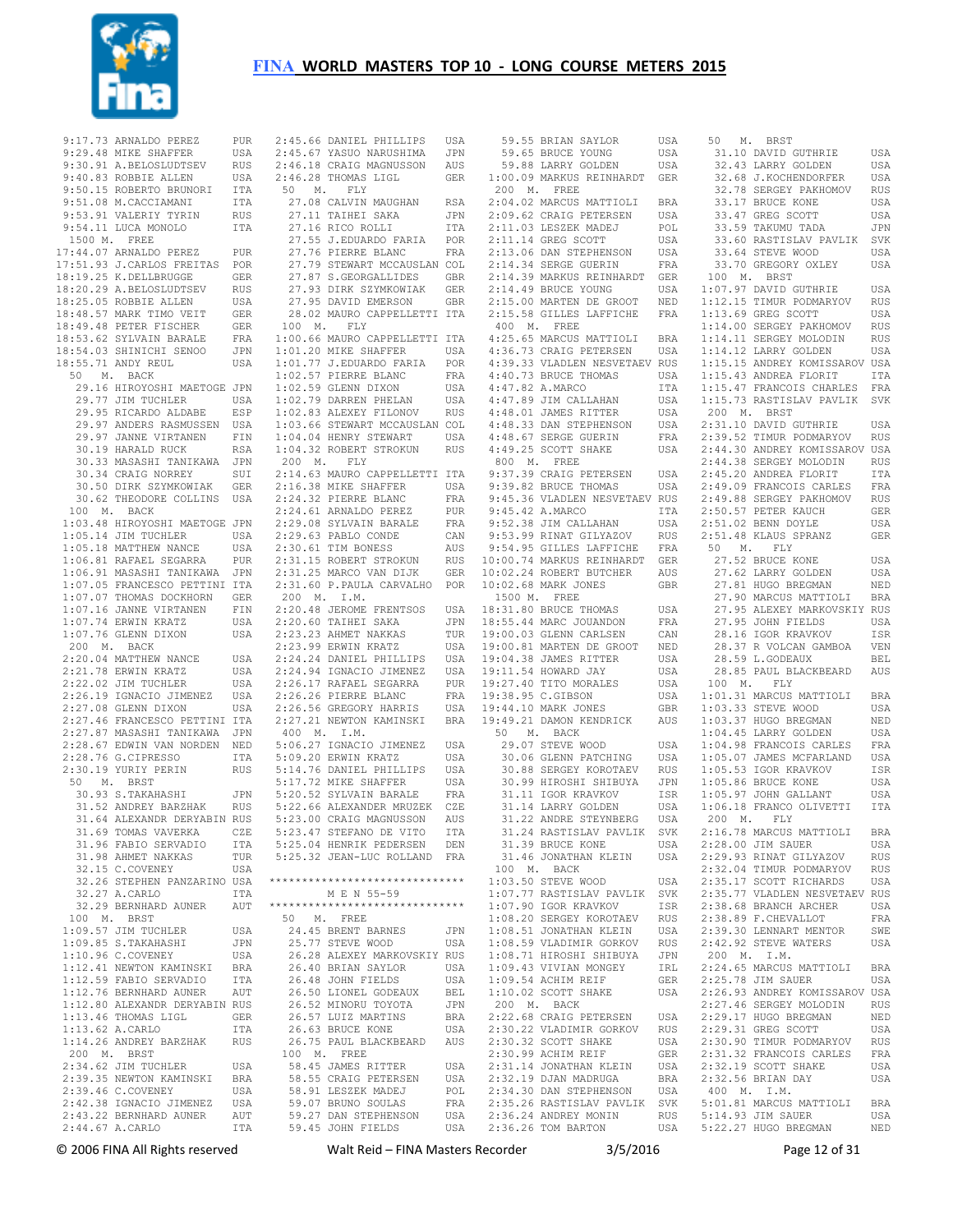

| 5:24.00 SERGEY MOLODIN RUS                                                           |            |
|--------------------------------------------------------------------------------------|------------|
| 5:27.88 VLADLEN NESVETAEV RUS                                                        |            |
| 5:28.88 SCOTT SHAKE                                                                  | USA        |
| 5:31.13 MASSIMO GIARDINO ITA                                                         |            |
| 5:31.45 DJAN MADRUGA                                                                 | <b>BRA</b> |
| 5:32.10 RINAT GILYAZOV RUS<br>5:35.32 STEVE WATERS                                   |            |
|                                                                                      | USA        |
| *******************************                                                      |            |
| M E N 60-64                                                                          |            |
| ******************************                                                       |            |
| 50 M. FREE                                                                           |            |
| 25.63 DOUG MARTIN<br>26.45 JACK GROSELLE                                             | USA        |
|                                                                                      | USA        |
| 26.88 BRUCE WILLIAMS                                                                 | USA        |
| 26.93 MICHAEL BLATT                                                                  | USA        |
| 27.45 DONALD GRAHAM<br>27.47 AKIRA IIDA                                              | USA        |
| 27.47 AKIRA IIDA<br>27.49 PETER NOCKE                                                | JPN        |
|                                                                                      | GER        |
| 27.64 KRASSIMIR ENTCHEV GER<br>27.70 LARRY KRAUSER                                   | USA        |
| 27.73 CHARLES LEMAISTRE USA                                                          |            |
| 100 M. FREE                                                                          |            |
| 58.36 JACK GROSELLE                                                                  | USA        |
| 59.64 RICK COLELLA<br>1:00.43 BRUCE WILLIAMS                                         | USA        |
|                                                                                      | USA        |
| $1:00.57$ MICHAEL BLATT                                                              | USA        |
| 1:01.60 RICHARD HARTMAN<br>1:01.73 LARRY KRAUSER                                     | USA        |
|                                                                                      | USA        |
| 1:01.93 CHARLES LEMAISTRE USA                                                        |            |
| 1:02.02 AKIRA IIDA JPN<br>1:02.41 KRASSIMIR ENTCHEV GER                              |            |
| 1:02.46 BRUCE ROBERTSON CAN                                                          |            |
| 200 M. FREE                                                                          |            |
| 2:12.01 JACK GROSELLE                                                                | USA        |
|                                                                                      | USA        |
|                                                                                      | USA        |
| 2:19.03 MICHAEL BLATT<br>2:19.27 LARRY KRAUSER<br>2:19.60 AKIRA IIDA                 | JPN        |
|                                                                                      |            |
| 2:20.01 KRASSIMIR ENTCHEV GER<br>2:20.06 DAVE HALE USA<br>2:20.87 JAMES THORNTON USA |            |
| 2:21.10 TOM REUDY                                                                    | USA        |
| 2:21.91 LARRY WOOD<br>2:21.91 LARRY WOOD<br>2:22.01 J CHATARR                        | USA        |
| 2:22.01 J. CHATARD                                                                   | <b>FRA</b> |
| 400 M. FREE                                                                          |            |
| 4:44.68 JACK GROSELLE<br>4:57.95 MICHAEL BLATT                                       | USA        |
|                                                                                      | USA        |
| 5:00.52 LARRY KRAUSER<br>5:01.20 IZAK SPIES                                          | USA        |
|                                                                                      | RSA        |
| $5:01.99$ DAVE HALE<br>5:04.09 JAMES THORNTON                                        | USA<br>USA |
| 5:04.32 PATRICK MOREAU                                                               | FRA        |
| 5:04.93 LARRY WOOD                                                                   | USA        |
| 5:05.28 KRASSIMIR ENTCHEV GER                                                        |            |
| 5:07.20 J. CHATARD                                                                   | FRA        |
| 800 M. FREE                                                                          |            |
| 10:20.87 JACK GROSELLE                                                               | USA        |
| 10:25.96 LARRY KRAUSER                                                               | USA        |
| 10:27.28 DAVE HALE                                                                   | USA        |
| 10:28.88 JAMES THORNTON<br>10:29.14 IZAK SPIES                                       | USA<br>RSA |
| 10:29.84 LARRY WOOD                                                                  | USA        |
| 10:33.98 PATRICK MOREAU                                                              | FRA        |
| 10:35.83 CLAUDIO BERRINI                                                             | <b>ITA</b> |
| 10:37.01 STEPHEN SPONAGLE                                                            | USA        |
| 10:37.38 TONY MORRIS                                                                 | IRL        |
| 1500 M. FREE                                                                         |            |
| 19:50.99 PATRICK MOREAU                                                              | FRA        |
| 19:54.52 DAVE HALE<br>20:05.20 NEIL WASSERMAN                                        | USA        |
| 20:08.00 KERN DAVIS                                                                  | USA        |
| 20:11.24 TONY MORRIS                                                                 |            |
|                                                                                      | USA        |
|                                                                                      | IRL        |
| 20:21.00 DEAN FOCHIOS<br>20:24.53 J.CHATARD                                          | USA<br>FRA |
| 20:25.28 SCOTT COLLIER                                                               | USA        |
| 20:33.11 MICHAEL BLATT                                                               | USA        |
| 20:34.67 PETER GUADAGNI                                                              | USA        |
|                                                                                      |            |
| 50 M. BACK<br>31.73 DONALD GRAHAM<br>31.88 BRUCE WILLIAMS                            | USA<br>USA |

33.28 PIERRE BAEHR 33.45 JEFFREY PEROUT USA 33.61 MIKE WINFIELD RSA 33.82 ERIC VAN BOER USA 33.87 TIMOTHY SHEAD USA 34.04 DAVID HILDEBRANDT USA 100 M. BACK 1:11.11 BRUCE WILLIAMS USA 1:12.47 GEOFF MYKLEBY USA 1:12.85 JEFF OCKERMAN USA 1:13.06 ALAIN VANACKER FRA 1:13.22 DONALD GRAHAM USA 1:13.73 JEFFREY PEROUT USA 1:13.83 PIERRE BAEHR FRA 1:14.36 ERIC VAN BOER USA 1:15.06 PHILIPP DJANG AUS 1:15.26 WES EDWARDS USA 200 M. BACK 2:40.84 TODD KEIL USA<br>2:41.30 JEFF OCKERMAN USA  $2:41.30$  JEFF OCKERMAN 2:41.36 TIM SHEAD RSA<br>2:41.38 BRUCE WILLIAMS USA 2:41.38 BRUCE WILLIAMS 2:41.75 PHILIPP DJANG AUS 2:44.03 MIROSLAW WARCHOL POL 2:45.16 ROBERT WEYHENKE NED 2:45.83 EDDIE RIACH GBR 2:46.24 DONALD GRAHAM USA 2:47.32 ALAIN VANACKER FRA 50 M. BRST 33.67 WALTER KUSCH GER 33.71 STUART ELLICOTT AUS 34.13 RICK COLELLA USA 34.17 RANDY PARKER USA 34.48 CARLOS SILVA BRA 34.58 TIM SHEAD RSA 34.76 CARLOS CUE MEX 34.99 TORU HANYA JPN 35.10 NEAL VESTAL USA 100 M. BRST 1:15.29 RICK COLELLA USA<br>1:15.46 TIMOTHY SHEAD USA  $1:15.46$  TIMOTHY SHEAD 1:17.21 RANDY PARKER USA 1:18.07 STUART ELLICOTT AUS 1:18.56 VLADIMIR GETMAN RUS<br>1:19.16 RALPH SCHALLON GER  $1:19.16$  RALPH SCHALLON 1:19.63 UWE KUSSATZ GER 1:20.10 A.BATISTSEV EST 1:20.28 CARLOS SILVA BRA 1:20.90 MIKHAIL KHRYUKIN RUS 200 M. BRST 2:43.34 RICK COLELLA USA  $2:53.26$  TIMOTHY SHEAD 2:55.59 RALPH SCHALLON 2:56.65 STUART ELLICOTT AUS 2:59.39 UWE KUSSATZ GER 3:01.09 PETER GUADAGNI 3:01.73 NEIL WASSERMAN 3:02.60 A.BATISTSEV EST 3:02.78 RANDY PARKER USA 3:02.96 GRAHAM PEARSON GBR 50 M. FLY 28.45 DOUG MARTIN USA 28.53 DONALD GRAHAM USA 29.40 PETER NOCKE GER 29.60 MARK FITZ-WALTER AUS 29.66 GRAEME MILNE GBR 29.71 JACK GROSELLE USA 29.75 KEVIN MCCORMACK USA 29.76 STEVEN WALL GBR 29.79 RENE PLAESCHKE GER 29.99 DAN GOLDEN IRL 100 M. FLY<br>
1:06.76 JACK GROSELLE USA<br>
1:07.47 DONALD GRAHAM USA<br>
1:07.89 UWE KUSSATZ GER<br>
1:08.37 GRAEME MILNE GBR<br>
1:08.37 STEVEN WALL GBR<br>
1:08.76 JOHN CRAIG USA<br>
1:09.23 JACK GOODING USA

33.19 PHILIPP DJANG AUS<br>33.28 PIERRE BAEHR FRA

 1:09.43 JEFF OCKERMAN USA 1:10.53 STEVEN FOLSOM GBR 200 M. FLY 2:39.90 PATRICK BERGER 2:44.34 PETER GUADAGNI USA 2:47.19 DAVID VANDAM USA 2:50.32 DOV NISMAN ISR 2:50.61 JEFF OCKERMAN USA 2:50.98 GAETANO CARBONI ITA  $2:51.08$  NEIL WASSERMAN  $2:52.77$  ROBERT WRIGHT 200 M. I.M. 2:39.16 TOM REUDY USA 2:40.07 DONALD GRAHAM USA 2:40.11 NEAL VESTAL USA 2:40.64 JACK GROSELLE USA 2:40.90 PATRICK MOREAU FRA<br>2:41.31 AKIRA IIDA JPN<br>2:42.15 PETER GUADAGNI USA<br>2:42.25 DOV NISMAN ISR 400 M. I.M. 5:44.34 NEIL WASSERMAN USA 5:48.32 PETER GUADAGNI USA<br>5:49.42 DOV NISMAN ISR<br>5:50.72 PATRICK MOREAU FRA 5:49.42 DOV NISMAN ISR 5:50.72 PATRICK MOREAU FRA 5:54.11 SCOTT COLLIER USA 5:55.38 TONY MORRIS IRL 6:01.72 KERN DAVIS USA 6:02.05 TREVOR CLARK GBR 6:07.87 LARRY WOOD USA \*\*\*\*\*\*\*\*\*\*\*\*\*\*\*\*\*\*\*\*\*\*\*\*\*\*\*\*\*\* 50 M. FREE 28.21 FUMIO SHIGENO JPN 28.38 GERHARD SCHILLER GER 28.52 GLENN GRUBER USA 28.62 JOHN LIRON GBR USA 28.62 PETER O'KEEFFE USA 28.71 LEE CHILDS USA 28.95 CHUCK OLSON USA 28.95 GARY RYAN USA 29.00 LUIZ FAGUNDES BRA 200 LUIZ FAGUNDES BRA 200 M. FREE 1:02.79 GERHARD SCHILLER GER 1:03.32 GLENN GRUBER USA 1:03.91 LEE CHILDS USA 1:04.47 CHUCK OLSON USA 1:04.85 MARC ANDERSON USA 1:04.86 RICK WALKER USA 1:05.25 CHRIS DUNN GBR USA 1:05.33 HUGH WILDER USA 1:05.98 PETER O'KEEFFE USA 200 M. FREE 2:23.01 GLENN GRUBER USA 2:23.32 RICK WALKER USA 2:23.35 JIM MC CONICA USA 2:24.85 ALAN BERNARD USA 2:24.97 CHUCK OLSON USA 2:27.32 CHRIS DUNN GBR 2:27.94 BOB COUCH USA 2:28.60 GERHARD SCHILLER GER 2:29.59 LEE CHILDS USA 2:30.80 TERENCE DOWNES RSA 400 M. FREE<br>
4:56.47 JIM MC CONICA USA<br>
5:10.84 DAN KIRKLAND USA<br>
5:12.09 JOEL WILSON USA<br>
5:14.42 HUBIE KERNS USA<br>
5:16.62 CHRIS DUNN GBR<br>
5:16.65 BOB COUCH USA

 34.83 MARCO STENTELLA ITA \*\*\*\*\*\*\*\*\*\*\*\*\*\*\*\*\*\*\*\*\*\*\*\*\*\*\*\*\*\* 1:14.64 HUGH WILDER USA 1:10.69 LEONARD BIELICZ SWE 5:23.54 JIM CLEMMONS USA 2:53.46 STEVEN FOLSOM GBR 2:53.69 NIGEL CONES RSA 11:20.78 WALDYR RAMOS BRA 11:25.25 J-C LESTIDEAU ESP 2:42.93 DONALD GILCHRIST USA 22:21.46 ROB GENEST IRL 2:44.63 VLADIMIR GETMAN RUS 22:27.21 WES ASHFORD USA M E N 65-69 1:15.74 JOSE LORO BRA 5:19.11 CHUCK OLSON USA 5:19.53 J-C LESTIDEAU ESP 800 M. FREE FRA 10:11.30 JIM MC CONICA USA 10:24.48 RICK WALKER USA 10:41.49 DAN KIRKLAND USA<br>10:47.27 HUBIE KERNS USA<br>10:48.95 CHRIS DUNN GBR<br>10:54.76 JIM CLEMMONS USA 11:11.58 BOB COUCH USA<br>11:17.26 GERRY TUCKER AUS 1500 M. FREE USA 19:33.36 JIM MC CONICA USA 19:52.62 RICK WALKER USA 20:30.05 JOEL WILSON USA 20:36.66 DAN KIRKLAND USA 20:47.30 HUBIE KERNS USA 21:54.77 MARC ANDERSON USA 22:04.89 GLENN GRUBER USA 22:11.24 CHUCK OLSON USA 50 M. BACK 33.75 TAKEO HIRAMOTO JPN 33.98 JOSE LORO BRA 34.03 HUGH WILDER USA 34.75 PETER O'KEEFFE USA 35.06 J-C LESTIDEAU ESP 35.23 CLAUDIO TOMASI ITA 35.26 DIETER SEIFERT GER 35.40 GEORGE SCHMIDT USA 35.54 STEPHEN LAMY AUS 35.55 LEE CHILDS USA 100 M. BACK 1:16.80 DIETER SEIFERT GER<br>1:17.78 J.LESTIDEAU FRA<br>1:18.00 PETER O'KEEFFE USA<br>1:18.25 CLAUDIO TOMASI ITA 1:18.46 GEORGE SCHMIDT USA 1:18.59 PETER O'BRIEN CAN 1:18.72 WILLIAM TINGLEY USA 1:19.02 TAKEO HIRAMOTO JPN 200 M. BACK 2:48.99 DAN KIRKLAND USA 2:49.70 JOSE LORO BRA 2:49.82 GEORGE SCHMIDT USA 2:53.18 HUGH WILDER USA 2:53.78 HUBIE KERNS USA<br>2:54.19 CLAUDIO TOMASI UTA<br>2:54.35 JIM CLEMMONS USA<br>2:55.23 TOSHIAKI MIYATA JPN 2:55.42 STEPHEN LAMY AUS 2:56.36 WILLIAM TINGLEY USA 50 M. BRST 34.69 C.STARZEC FRA 34.95 ROBERT WRIGHT USA 35.35 TOSHIHARU FUJII JPN 35.99 ALLEN STARK USA 36.27 P.HAYMANN-GONY FRA 36.39 MANFRED SCHILD GER<br>36.44 SATOSHI HAYASHI JPN 36.44 SATOSHI HAYASHI 36.66 RICK WALKER USA 36.80 CLAY KOLAR USA 36.94 JOHN LIRON GBR 100 M. BRST 1:18.49 C.STARZEC FRA 1:19.16 ROBERT WRIGHT USA 1:20.28 TOSHIHARU FUJII JPN 1:21.75 ALLEN STARK USA 1:24.03 HUBIE KERNS USA 1:24.48 CLAY KOLAR USA 1:24.48 CLAY KOLAR USA 1:24.81 SATOSHI HAYASHI JPN 1:25.51 PEDER DAHLBERG USA 1:24.81 SATOSHI HAYASHI JPN 1:25.51 PEDER DAHLBERG USA 1:24.81 PR

© 2006 FINA All Rights reserved Walt Reid – FINA Masters Recorder 3/5/2016 Page 13 of 31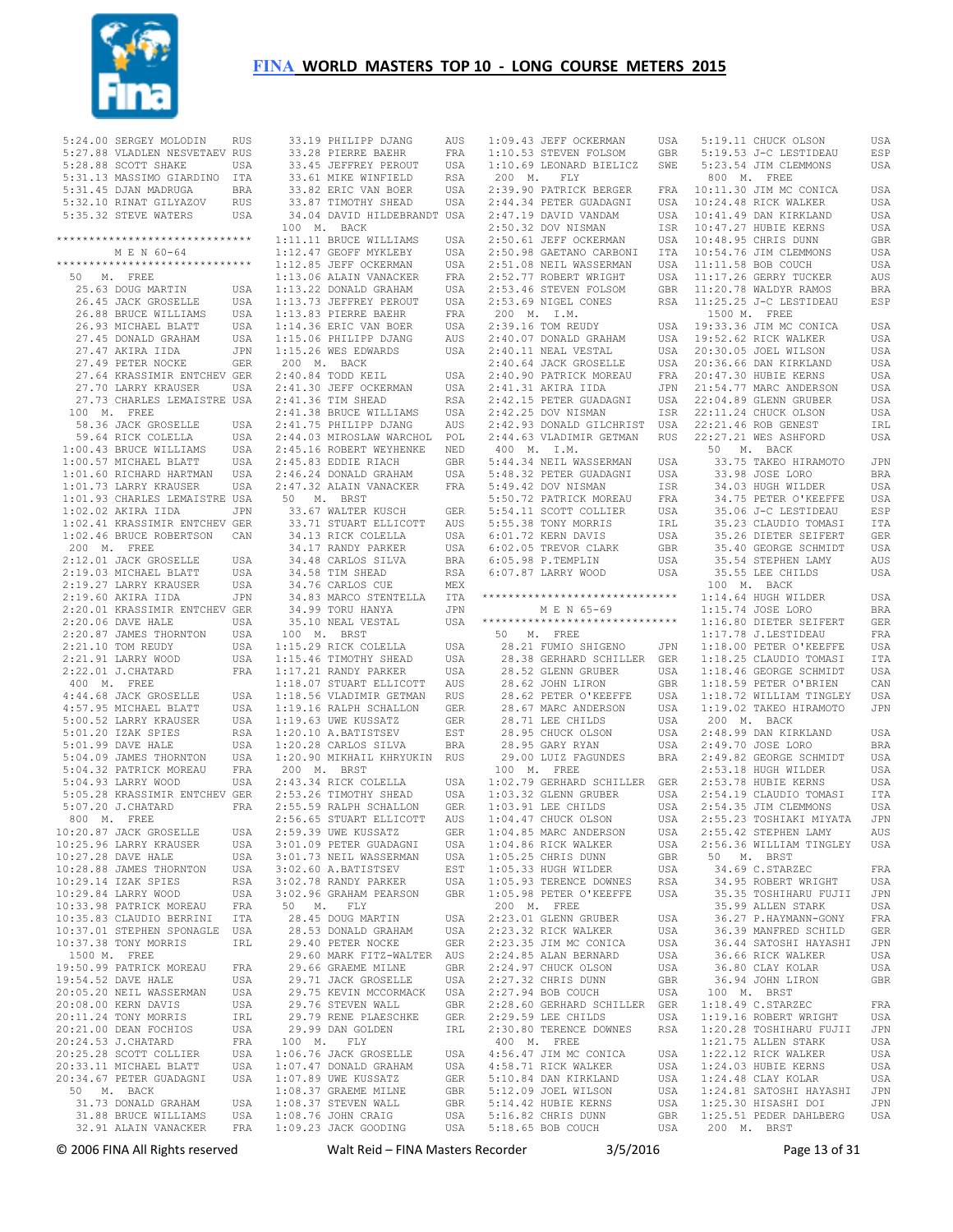

| 2:58.10 ROBERT WRIGHT                          | USA        | 1:0           |
|------------------------------------------------|------------|---------------|
| 2:58.34 TOSHIHARU FUJII                        | JPN        | 1:0           |
| $3:00.21$ ALLEN STARK                          | USA        | 1:0           |
| 3:00.88 JIM CLEMMONS                           | USA        | 1:0           |
| 3:01.93 C. STARZEC                             | FRA        | 1:0           |
| 3:09.16 HUBIE KERNS                            | USA        | 1:0           |
| 3:11.32 CLAY KOLAR                             | USA        | 1:0           |
| 3:14.05 NORIAKI TSUJI                          | JPN        | 1:0           |
| 3:15.04 PAUL WYATT                             | AUS        | 1:0           |
| 3:15.35 HIDEO YAMAMOTO                         | JPN        | 1:0           |
| 50<br>M. FLY<br>30.47 ROBERT WRIGHT            |            | 2(<br>2:2     |
| 30.54 TAKEO HIRAMOTO                           | USA        |               |
| 30.75 LEE CHILDS                               | JPN<br>USA | 2:3<br>2:3    |
| 30.95 GERHARD SCHILLER                         | GER        | 2:            |
| 30.98 JOEL BURNS                               | USA        | 2:4           |
| 31.62 HUGH WILDER                              | USA        | 2:4           |
| 31.63 YOSHIHARU ENDO                           | JPN        | 2:4           |
| 31.67 JOHN HAZEN                               | USA        | 2:4           |
| 31.78 C.STARZEC                                | FRA        | 2:4           |
| 31.79 GEORGE SCHMIDT                           | COL        | 2:4           |
| 100 M. FLY                                     |            | 4(            |
| 1:10.12 TAKEO HIRAMOTO                         | JPN        | 5:            |
| 1:14.51 HUBIE KERNS                            | USA        | 5:            |
| 1:15.93 LEE CHILDS                             | USA        | 5:            |
| 1:16.19 JOEL BURNS                             | USA        | 5:4           |
| 1:16.66 SADAO SAJIKI                           | JPN        | 5:            |
| 1:17.27 RODERICK NEWPORT                       | USA        | 5:4           |
| 1:17.88 MITSUYASU SAKAI                        | JPN        | 5:4           |
| 1:18.16 FRED BAIRD                             | USA        | 5:4           |
| $1:18.50$ JOSEF KOCSI                          | AUT        | 5:4           |
| 1:18.91 PAUL WYATT                             | AUS        | 5:            |
| 200 M. FLY                                     |            | 8(            |
| 2:41.92 TAKEO HIRAMOTO                         | JPN        | 11:2          |
| 2:49.73 JOEL WILSON                            | USA        | 11:           |
| 2:59.39 HUBIE KERNS                            | USA        | 11:           |
| 3:03.65 ALAN BERNARD                           | USA        | 11:           |
| 3:07.67 PAUL WYATT                             | AUS        | 11:           |
| 3:13.22 JOEL BURNS                             | USA        | 11:           |
| 3:13.90 J.LESTIDEAU                            | FRA        | 11:           |
| 3:14.32 NIKOLAY KULAKOV                        | RUS        | 12:1          |
| 3:16.72 HIROYUKI YOBIKO                        | JPN        | 12:           |
| 3:18.47 EVGENIY SATAEV                         | RUS        | 12:2          |
| 200 M. I.M.                                    |            | 1!            |
| 2:44.53 JIM CLEMMONS                           | USA        | 21:           |
| 2:45.86 HUBIE KERNS                            | USA        | 22:           |
| 2:47.65 ROBERT WRIGHT                          | USA        | 22:           |
| 2:48.80 TAKEO HIRAMOTO                         | JPN        | 23:1          |
| 2:50.88 JOEL WILSON                            | USA        | 23:2          |
| 2:52.88 GEORGE SCHMIDT<br>2:54.05 LEE CHILDS   | USA        | 23:2<br>23:   |
|                                                | USA<br>JPN |               |
| 2:54.94 HIROYUKI YOBIKO<br>2:54.95 JOSEF KOCSI | AUT        | 23:5<br>24:1  |
| 2:54.99 BOB COUCH                              | USA        | 24:           |
| 400 M. I.M.                                    |            | 5             |
| 5:59.85 HUBIE KERNS                            | USA        |               |
| 6:02.99 JIM CLEMMONS                           | USA        |               |
| 6:08.50 TAKEO HIRAMOTO                         | JPN        |               |
| 6:24.79 MARC ANDERSON                          | USA        |               |
| 6:27.84 BOB COUCH                              | USA        |               |
| 6:33.50 ALAN BERNARD                           | USA        | アンティング アンディング |
| 6:38.16 DOUGLAS MILLER                         | USA        |               |
| 6:38.24 ROB GENEST                             | IRL        |               |
| 6:38.50 CLAY KOLAR                             | USA        |               |
| 6:39.93 MASANOBU ANDO                          | JPN        |               |
|                                                |            | $\mathbf{1}$  |
| *******************************                |            | 1:            |
| M E N 70-74                                    |            | 1:            |
| *******************************                |            | 1:            |
| 50 M. FREE                                     |            | 1:            |
| 27.71 RICHARD ABRAHAMS                         | USA        | 1:2           |
| 28.46 DAVID QUIGGIN                            | USA        | 1:2           |
| 29.65 AKIRA FUJIMAKI                           | JPN        | 1:2           |
| 29.86 KEEFE LODWIG                             | USA        | 1:2           |
| 29.87 RICHARD BURNS                            | USA        | 1:2           |
| 30.07 GERHARD WIELAND                          | AUT        | 1:2           |
| 30.12 HIROSHI MARUYAMA                         | JPN        | 2(            |
| 30.56 CARLOS FABRE                             | MEX        | 2:4           |
| 30.69 JOSE FERRAZ                              | BRA        | 2:!           |
| 30.72 RICHARD GILBERT                          | USA        | 2:5           |
| 100 M. FREE                                    |            | 3:1           |

03.32 DAVID OUIGGIN USA 03.71 RICHARD ABRAHAMS USA 05.16 RICHARD BURNS USA 1:05.57 GERHARD WIELAND AUT 06.37 AKIRA FUJIMAKI JPN 08.21 KEEFE LODWIG USA 1:09.03 HIROSHI MARUYAMA JPN 09.09 RUDOLF SMERDA CZE<br>09.11 ED REED USA 09.11 ED REED 1:09.29 HARRY GREENFIELD USA 200 M. FREE 2:27.13 DAVID QUIGGIN USA 2:31.54 AKIRA FUJIMAKI JPN 2:33.34 KEEFE LODWIG USA 2:38.33 RUDOLF SMERDA CZE 2:40.31 DUNCAN MCCREADIE FRA 2:41.91 JOHN RICHARDS AUS 2:42.00 HARRY GREENFIELD USA 2:42.47 LUCIANO CAMMELLI ITA 2:43.02 GUNTER KALLENBACH GER 2:43.15 RICHARD BURNS USA 400 M. FREE 5:19.29 DAVID QUIGGIN USA 5:35.74 ED REED USA 37.47 KEEFE LODWIG 42.73 VADYM KUTSENKO 5:43.67 MICHAEL MCCOLLY USA 45.14 JOHN RICHARDS AUS 5:47.10 TONY RALPHS USA 5:47.50 TOSHIO TOMINAGA JPN 5:47.75 LUCIANO CAMMELLI ITA 5:51.81 DUNCAN MCCREADIE FRA 800 M. FREE 11:26.75 DAVID QUIGGIN USA 11:50.27 LUCIANO CAMMELLI ITA 11:50.35 TONY RALPHS USA 11:56.86 SALVATORE DEIANA ITA 11:58.02 VADYM KUTSENKO UKR 11:58.39 KEEFE LODWIG USA 11:58.83 JOACHIM HINTZE GER 12:02.78 DUNCAN MCCREADIE FRA 14.86 VICTOR PAUL AUS 21.90 ALBERTO MURILLO ESP 1500 M. FREE 21:50.53 DAVID QUIGGIN USA 22:40.00 LUCIANO CAMMELLI ITA 22:46.39 TONY RALPHS USA 00.12 VICTOR PAUL AUS 23:22.79 TOSHIO TOMINAGA JPN 24:39 ALBERTO MURILLO ESP 23:36.00 SALVATORE DEIANA ITA 23:59.33 JOZSEF CSIKANY HUN 24:05.09 J.COLLACE FRA 24:17.29 GREGORY THOMPSON USA 1:12.66 RICHARD ABRAHAMS USA 1:14.73 ROBERT POILETMAN USA 50 M. BACK 34.11 RICHARD BURNS USA 36.16 JOZSEF CSIKANY HUN 36.18 BERND HORSTMANN GER 36.46 KATSUYUKI SUZUKI JPN 36.57 GERHARD WIELAND AUT 36.68 YOSHIKATSU SAWADA JPN 36.68 RICHARD ALEXANDER USA 36.85 RYUJI TAKAMINE JPN 37.43 JIM MALLEY USA 16.38 RICHARD BURNS USA 18.29 JOZSEF CSIKANY HUN 1:18.95 BERND HORSTMANN GER 1:19.69 GERHARD WIELAND AUT 1:22.93 YOSHIKATSU SAWADA JPN 25.64 GERARD LONNE FRA<br>26.00 JIM MALLEY USA 26.00 JIM MALLEY USA<br>26.80 ALBERTO MURJIJO RSP 26.80 ALBERTO MURILLO 1:27.10 MASAO KIJIMA JPN 1:27.24 JAN SODERSTROM USA 200 M. BACK <sup>UU</sup> M. BAUN<br>48.83 RICHARD BURNS USA 2:52.99 BERND HORSTMANN GER 53.46 JOZSEF CSIKANY 13.13 JAMES HUGHES

 3:13.78 GERARD LONNE FRA 3:14.10 BEHCET KURTIC TUR 3:14.66 ERIK LOKENSGARD USA 3:16.77 MASAO KIJIMA JPN  $3:18.28$  A.BESSONE BASTO 3:18.57 SAURO TACCINI 50 M. BRST 36.86 DIETER HOEFEL GER 38.12 KENNETH FROST USA 39.26 ANTONIO ORSELLI BRA 39.28 NORIYUKI SANADA JPN 39.46 TSUYOSHI HIGUCHI JPN 39.58 DAVID GILDEA USA 39.62 KIMBALL BERNARD USA 40.30 YURIY MARENKOV RUS 40.55 MASAYOSHI IZU JPN 40.57 ALAIN SIFFROY FRA 40.57 ROBERT LIST 100 M. BRST 1:24.59 KENNETH FROST USA 1:26.40 DIETER HOEFEL GER 1:30.16 KIMBALL BERNARD USA 1:30.19 ALAIN SIFFROY FRA 1:31.04 ANTONIO ORSELLI BRA 1:31.46 PETER STOCKHAMMER GER 1:31.58 KLAUS OSTERROHT GER 1:32.95 GABOR SOMLAI HUN<br>1:33.16 MIKE FRESHLEY USA 1:33.31 HIDEO SHIMOIDA JPN 200 M. BRST 3:10.71 KENNETH FROST USA 3:22.90 ED REED USA 3:25.87 ALAIN SIFFROY FRA 3:26.76 MIKE FRESHLEY USA 3:27.12 JURGEN ALTENHOFEN GER 3:28.13 MASAYOSHI IZU JPN 3:29.32 HIDEO SHIMOIDA JPN 3:30.14 GABOR SOMLAI HUN 50 M. FLY<br>30.06 RICHARD ABRAHAMS USA 30.06 RICHARD ABRAHAMS USA 31.20 RICHARD BURNS USA 31.91 HARRY GREENFIELD USA 32.64 BERND SCHRODER GER 32.83 DAVID QUIGGIN USA 32.83 DAVID QUIGGIN USA<br>32.96 AKIRA TAKAKURA JPN<br>33.13 YASUTAKA KOIKE JPN 33.13 YASUTAKA KOIKE 33.38 BORIS RUZHITSKIY RUS 33.42 DEREK PARR GBR 33.46 PETER STRAKA CAN 100 M. FLY 1:15.79 RICHARD BURNS USA 1:17.88 DEREK PARR GBR 1:20.54 KOJI IWAMOTO JPN 1:22.38 AKIRA TAKAKURA JPN 1:24.27 YASUTAKA KOIKE JPN 1:25.60 PETER STOCKHAMMER GER 1:26.16 BORIS RUZHITSKIY RUS 200 M. FLY 3:34.03 MASAO KIJIMA 200 M. I.M.<br>2:59.25 RICHARD BURNS<br>2:59.71 ED BEED 2:59.25 RICHARD BURNS USA 2:59.71 ED REED USA 3:02.61 RUDOLF SMERDA CZE 3:04.68 KENNETH FROST USA 3:06.83 BERND HORSTMANN GER 3:08.07 KOJI IWAMOTO JPN

 37.63 HIROSHI NONAKA JPN 100 M. BACK 3:11.07 RUDOLF SMERDA CZE 3:16.37 DEREK PARR GBR 12:48.57 FRANK WILLIAMS USA 13:13.52 FREDERIK HENDRIK ESP 3:28.58 ECKART RAMELOW GER 3:28.60 KLAUS OSTERROHT GER 1:16.22 AHMED HAMADA EGY 1:16.45 ETSUO FUTAMACHI JPN 1:21.26 HARRY GREENFIELD USA 6:09.61 GEOFF STOKES GBR 6:15.86 WILL GOSNOLD USA 3:09.85 ROBERT POILETMAN USA 12:43.45 JOAQUIN CANALES ESP 3:21.76 OLEG TKACHENKO RUS 13:21.53 ISAO NAKAMOTO JPN<br>3:22.52 PETER STOCKHAMMER GER 13:35.59 ALFRED SEEGER GER 3:23.68 KOJI IWAMOTO JPN 3:28.64 TAKEAKI FUJIMOTO JPN 13:36.85 FRANS VAN ENST NED 13:48.28 ADOLF SKOTARENKO RUS 3:37.48 BERND SCHRODER GER 3:42.42 VADYM KUTSENKO UKR 14:02.05 AMI TRAUBER USA 14:07.55 GARFIELD THOMAS GBR 3:10.62 MIKE FRESHLEY USA 26:56.46 N.HOSOKAWA JPN FRA 3:11.63 JURGEN ALTENHOFEN GER<br>TUR 3:12.20 BERND SCHRODER GER 3:12.20 BERND SCHRODER GER 3:12.89 DUNCAN MCCREADIE FRA 400 M. I.M. 6:41.36 RUDOLF SMERDA CZE FOR 6:41.36 RUDOLF SMERDA CZE<br>ITA 6:42.87 ED REED USA<br>6:49.52 VADYM KUTSENKO UKR 6:49.52 VADYM KUTSENKO UKR 6:50.62 JURGEN ALTENHOFEN GER<br>6:51 58 DEREK PARR  $6:51.58$  DEREK PARR 7:02.22 MASAO KIJIMA JPN 7:02.71 MIKE FRESHLEY USA 7:04.12 GREGORY THOMPSON USA 7:09.14 PETER STOCKHAMMER GER 7:09.64 BERND SCHRODER GER \*\*\*\*\*\*\*\*\*\*\*\*\*\*\*\*\*\*\*\*\*\*\*\*\*\*\*\*\*\* M E N 75-79 \*\*\*\*\*\*\*\*\*\*\*\*\*\*\*\*\*\*\*\*\*\*\*\*\*\*\*\*\*\* 50 M. FREE 30.40 TSUTOMU EBIHARA JPN 31.19 HELMUT RICHTER GER 31.56 DAVID PAINTER USA<br>31.96 T HASHIMOTO JEN 31.96 T.HASHIMOTO 32.11 HIROSHI MATSUMOTO JPN 32.46 TAKASHI KOMURA JPN GER 32.49 GYORGY PAVETITS BRA<br>HUN 32.52 TAISUKE MIYAZAKI JPN<br>USA 32.70 JOAQUIN CANALES ESP 32.52 TAISUKE MIYAZAKI JPN 32.70 JOAQUIN CANALES ESP 32.72 WILL GOSNOLD USA 100 M. FREE 1:11.62 WILL GOSNOLD USA 1:13.18 MASATO YOSHINO JPN<br>1:13.46 HIROSHI MATSUMOTO JPN<br>1:13.56 HELMUT RICHTER GER<br>1:13.71 JOAQUIN CANALES ESP<br>1:15.05 T.HASHIMOTO JPN 1:16.63 TAKASHI KOMURA JPN 1:16.67 WERNER SCHNABEL GER 200 M. FREE 2:44.32 IKURO SHIMONO JPN 2:44.98 JOAQUIN CANALES ESP 2:46.88 MASATO YOSHINO JPN 2:48.61 WILL GOSNOLD USA 2:48.72 HOWARD ROLSTON USA 2:51.47 WERNER SCHNABEL GER 2:52.12 T.HASHIMOTO JPN 2:53.04 GARY NICHOLLS AUS 2:53.14 ETSUO FUTAMACHI JPN 2:55.10 GEOFF STOKES GBR 400 M. FREE 5:48.14 IKURO SHIMONO JPN 5:50.16 JOAQUIN CANALES ESP 5:56.21 MASATO YOSHINO JPN 6:08.79 FRANK WILLIAMS USA 6:16.37 WERNER SCHNABEL GER 6:23.16 HOWARD ROLSTON USA 6:25.46 FREDERIK HENDRIK ESP 6:26.02 ALFRED SEEGER GER 800 M. FREE 13:48.61 LAURI MALK FIN 1500 M. FREE 23:52.87 JOAQUIN CANALES ESP 24:02.91 FRANK WILLIAMS USA 25:14.13 WERNER SCHNABEL GER 25:14.76 ISAO NAKAMOTO JPN 26:03.16 LAURI MALK FIN 26:25.86 KAZUYA ONUKI JPN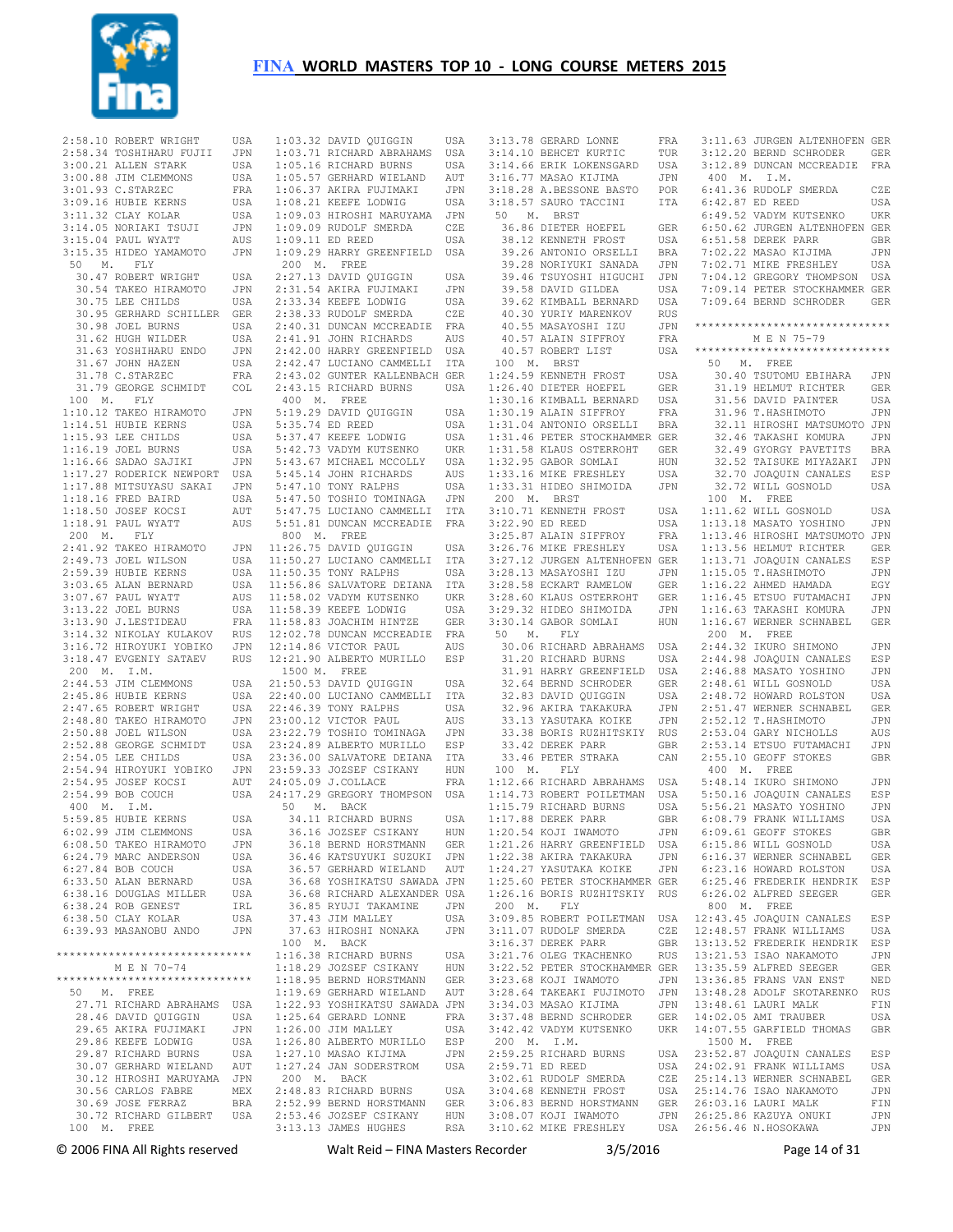

| 27:00.47 DEREK FYFE RSA<br>27:09.57 KIROKU OMORI JPN<br>27:42.05 SERGIO PADILHA BRA<br>50 M. BACK                                                                                                                                                      |                   |
|--------------------------------------------------------------------------------------------------------------------------------------------------------------------------------------------------------------------------------------------------------|-------------------|
|                                                                                                                                                                                                                                                        |                   |
|                                                                                                                                                                                                                                                        |                   |
|                                                                                                                                                                                                                                                        |                   |
| 37.68 Y.FUNAHASHI<br>38.54 MIKLOS KOVATS                                                                                                                                                                                                               | JPN               |
|                                                                                                                                                                                                                                                        | HUN               |
| 38.57 FRANS VAN ENST<br>39.29 ALLAN CHARLTON<br>39.34 HELMUT RICHTER                                                                                                                                                                                   | NED               |
|                                                                                                                                                                                                                                                        |                   |
|                                                                                                                                                                                                                                                        | USA<br>GER        |
| 39.35 GARY NICHOLLS<br>39.38 T.HASHIMOTO<br>40.01 KARL DONOGHUE<br>TRANSLE DONOGHUE                                                                                                                                                                    | AUS               |
|                                                                                                                                                                                                                                                        | JPN               |
|                                                                                                                                                                                                                                                        |                   |
|                                                                                                                                                                                                                                                        | CAN               |
| 40.28 TAISUKE MIYAZAKI<br>40.34 HOWARD ROLSTON                                                                                                                                                                                                         | JPN               |
|                                                                                                                                                                                                                                                        | USA               |
| 100 M. BACK                                                                                                                                                                                                                                            |                   |
| 1:25.84 FRANS VAN ENST<br>1:25.84 FRANS VAN ENST<br>1:26.59 MIKLOS KOVATS HUN<br>1:27.13 T.HASHIMOTO JPN<br>1:28.23 HOWARD ROLSTON USA<br>1:28.27 OSSI LLGEN<br>1:28.91 TAISUEF MIXAZET TEM                                                            |                   |
|                                                                                                                                                                                                                                                        |                   |
|                                                                                                                                                                                                                                                        |                   |
|                                                                                                                                                                                                                                                        |                   |
|                                                                                                                                                                                                                                                        |                   |
|                                                                                                                                                                                                                                                        |                   |
|                                                                                                                                                                                                                                                        |                   |
| 1:29.01 TAISUKE MIYAZAKI JPN<br>1:29.61 JOAQUIN CANALES ESP<br>1:29.70 CHRIS HIATT USA                                                                                                                                                                 |                   |
|                                                                                                                                                                                                                                                        |                   |
|                                                                                                                                                                                                                                                        |                   |
| 1:30.28 GUNTER SCHOPKE<br>200 M. BACK                                                                                                                                                                                                                  | ${\tt GER}$       |
|                                                                                                                                                                                                                                                        |                   |
| 200 M. DAVIN<br>3:10.15 T.HASHIMOTO<br>3:10.36 KARL DONOGHUE<br>3:10.53 FRANS VAN ENST<br>53 FRANS VAN ENST                                                                                                                                            | JPN               |
|                                                                                                                                                                                                                                                        | CAN               |
|                                                                                                                                                                                                                                                        |                   |
| 3:14.60 CHRIS HIATT<br>3:14.60 CHRIS HIATT<br>3:17.28 MIKLOS KOVATS                                                                                                                                                                                    | NED<br>USA<br>HUN |
|                                                                                                                                                                                                                                                        |                   |
| 3:19.07 TAISUKE MIYAZAKI JPN<br>3:26.75 KINICHI MURASE JPN<br>2007 ANNICHI OVER                                                                                                                                                                        |                   |
|                                                                                                                                                                                                                                                        |                   |
|                                                                                                                                                                                                                                                        |                   |
|                                                                                                                                                                                                                                                        |                   |
| 3:28.01 ADU HEWELCKE<br>3:30.09 RAY MARTIN USA<br>3:31.57 SUSUMU NAKAJIMA JPN<br>50 M. BRST                                                                                                                                                            |                   |
|                                                                                                                                                                                                                                                        |                   |
|                                                                                                                                                                                                                                                        |                   |
| 40.61 MASARU SHINKAI<br>40.78 TONY GOODWIN                                                                                                                                                                                                             | JPN               |
|                                                                                                                                                                                                                                                        | AUS               |
| 40.78 MIKHAIL FARAFONOV RUS                                                                                                                                                                                                                            |                   |
|                                                                                                                                                                                                                                                        |                   |
|                                                                                                                                                                                                                                                        |                   |
| $\begin{tabular}{llllll} 40.85 & TATSUO ASAI & JPN \\ 41.81 & BELA FABIAN & HUN \\ 42.47 & KEITH INGRAM & GBR \end{tabular}$                                                                                                                           | HUN<br>GBR        |
| 42.37 NITTH THE SER<br>43.24 HANS REICHELT GER<br>43.96 HIROSHI AMMO JPN<br>44.09 AKIRA YAMASHITA JPN                                                                                                                                                  |                   |
|                                                                                                                                                                                                                                                        |                   |
|                                                                                                                                                                                                                                                        |                   |
| 44.17 M.OSVALDO                                                                                                                                                                                                                                        | ITA               |
|                                                                                                                                                                                                                                                        |                   |
| 100 M. BRST                                                                                                                                                                                                                                            |                   |
|                                                                                                                                                                                                                                                        |                   |
|                                                                                                                                                                                                                                                        |                   |
|                                                                                                                                                                                                                                                        |                   |
|                                                                                                                                                                                                                                                        |                   |
|                                                                                                                                                                                                                                                        |                   |
|                                                                                                                                                                                                                                                        |                   |
|                                                                                                                                                                                                                                                        |                   |
| 1:30.06 MASARU SHINKAI JPN<br>1:31.93 TONY GOODWIN AUS<br>1:35.07 BELA FABIAN HUN<br>1:35.07 BELA FABIAN HUN<br>1:35.07 BELA FABIAN HUNG<br>1:37.82 KINICHI MURASE JPN<br>1:37.89 KAIZO YAMAMOTO JPN<br>1:38.22 HANS REICHELT GER<br>1:38.21 JACAHIM S |                   |
| 1:39.71 ALFRED SEEGER                                                                                                                                                                                                                                  |                   |
|                                                                                                                                                                                                                                                        |                   |
|                                                                                                                                                                                                                                                        | GER               |
| 1:40.13 TATSUO ASAI                                                                                                                                                                                                                                    | JPN               |
| 200 M. BRST                                                                                                                                                                                                                                            |                   |
| 3:20.59 MASARU SHINKAI                                                                                                                                                                                                                                 | JPN               |
| 3:22.38 TONY GOODWIN                                                                                                                                                                                                                                   | AUS               |
|                                                                                                                                                                                                                                                        | GER               |
| 3:22.38 TONY GOODWIN<br>3:32.76 HANS REICHELT                                                                                                                                                                                                          | GER               |
|                                                                                                                                                                                                                                                        | $\mathtt{JPN}$    |
|                                                                                                                                                                                                                                                        | JPN               |
| 3:36.36 JOACHIM SCHULZE<br>3:37.54 KAIZO YAMAMOTO<br>3:37.78 MORIAKI SUGIURA                                                                                                                                                                           | POL               |
|                                                                                                                                                                                                                                                        | GBR               |
|                                                                                                                                                                                                                                                        | GER               |
| 3:38.14 DANIEL FECICA<br>3:39.40 KEITH INGRAM<br>3:40.83 ALFRED SEEGER                                                                                                                                                                                 | JPN               |
| 3:44.13 MASAMI SHIGETA                                                                                                                                                                                                                                 |                   |
| 50 M. FLY                                                                                                                                                                                                                                              |                   |
| 33.94 TSUTOMU EBIHARA JPN                                                                                                                                                                                                                              |                   |
| 34.82 TAISUKE MIYAZAKI                                                                                                                                                                                                                                 | JPN               |
|                                                                                                                                                                                                                                                        |                   |
|                                                                                                                                                                                                                                                        |                   |
|                                                                                                                                                                                                                                                        |                   |
|                                                                                                                                                                                                                                                        |                   |
| 34.91 HROSHI MATSUMOTO JPN<br>35.06 JOAQUIN CANALES ESP<br>35.21 HELMUT RICHTER GER<br>35.27 CHITOSHI KONISHI JPN<br>35.27 CHITOSHI COOPER<br>36.59 GUNTER SCHOPKE                                                                                     | GER               |
|                                                                                                                                                                                                                                                        |                   |
|                                                                                                                                                                                                                                                        | USA<br>JPN        |
|                                                                                                                                                                                                                                                        | USA               |
| 37.56 FRANK WILLIAMS<br>37.69 MAMORU HIRATA<br>38.48 DAVID PAINTER<br>100 M. FLY                                                                                                                                                                       |                   |

 1:27.41 TAISUKE MIYAZAKI JPN 1:27.82 JOAQUIN CANALES ESP 1:28.44 CHITOSHI KONISHI JPN 1:29.31 RICHARD KITCHELL USA 1:33.79 FRANK WILLIAMS USA<br>1:37.72 KINICHI MURASE JPN  $1:37.72$  KINICHI MURASE 1:37.80 DAVID CUMMING GBR<br>1:37.93 GYORGY PAVETITS RRA 1:37.93 GYORGY PAVETITS BRA 1:38.39 TONY GOODWIN AUS 200 M. FLY 3:18.12 RICHARD KITCHELL USA 3:22.72 GUNTER SCHOPKE GER 3:38.88 JOAQUIN CANALES ESP 3:38.80 UVARULA ULLIAMS USA<br>3:41.12 FRANK WILLIAMS USA 3:45.48 ALFRED SEEGER GER 3:48.78 DAVID MCLACHLAN RSA 3:50.41 CLAUDIO NEGRI ITA 4:02.88 CHRISTIAN THIESS AUS 4:08.70 DEZSO MELKUHN HUN 4:13.58 SHOZO MORIKAWA JPN 200 M. I.M. 3:11.78 JOAQUIN CANALES ESP 3:17.87 IKURO SHIMONO JPN 3:18.74 HOWARD ROLSTON USA 3:23.59 KEITH INGRAM GBR 3:24.73 GARY NICHOLLS AUS 3:24.94 ALFRED SEEGER GER 3:25.30 FRANS VAN ENST NED 3:26.81 BELA FABIAN HUN 3:28.29 KINICHI MURASE JPN 3:28.63 JOACHIM SCHULZE GER 400 M. I.M. 6:57.53 MASARU SHINKAI JPN 7:03.86 JOAQUIN CANALES ESP 7:12.95 IKURO SHIMONO JPN 7:20.35 KINICHI MURASE JPN 7:31.26 DAVID CUMMING GBR 7:33.14 ALFRED SEEGER GER 7:47.92 JOHN COCKS AUS 7:53.56 KAIZO YAMAMOTO JPN 7:58.60 DAVID MCLACHLAN RSA 7:58.62 CLAUDIO NEGRI ITA \*\*\*\*\*\*\*\*\*\*\*\*\*\*\*\*\*\*\*\*\*\*\*\*\*\*\*\*\*\* M E N 80-84 \*\*\*\*\*\*\*\*\*\*\*\*\*\*\*\*\*\*\*\*\*\*\*\*\*\*\*\*\*\* 50 M. FREE 32.26 ROBERTO ALBERICHE ESP 32.92 CAV CAVANAUGH USA 33.58 YASUTAKA OTSUKA JPN 34.09 DAVID RADCLIFF USA 35.06 TAKASHI HAYASHI JPN 35.17 YOSHI OYAKAWA USA 35.33 CLARKE MITCHELL USA 35.42 GERHARD HOLE GER 35.62 BOB BAILIE USA 35.73 HIROFUMI HOSOTANI JPN 100 M. FREE 1:16.22 CAV CAVANAUGH USA 1:17.64 GERHARD HOLE GER 1:22.95 JOHN CRISP AUS 1:24.76 IGOR BROVIN RUS 1:24.97 BOB BAILIE USA 1:24.98 SID HALL USA 1:25.32 YOSHI OYAKAWA USA 1:26.83 GRAHAM JOHNSTON USA 1:27.06 CLARKE MITCHELL USA 1:27.72 KATSURA SUZUKI JPN 200 M. FREE 2:55.98 CAV CAVANAUGH USA 3:00.55 GERHARD HOLE GER 3:02.12 TOSABURO HOSOKAWA JPN 3:07.23 KAZUO OTA JPN 3:08.81 IGOR BROVIN RUS 3:10.65 ANRY VERESHAGINE RUS 3:12.92 TAKASHI IMASAKA JPN 3:13.25 GRAHAM JOHNSTON USA 3:15.23 TAKANAO SATO JPN 3:17.22 KATSURA SUZUKI JPN

1:26.41 GUNTER SCHOPKE GER

|              | 5:45.21 DAVID RADCLIFF                       | USA        | $1:46$ .                         |
|--------------|----------------------------------------------|------------|----------------------------------|
|              | 6:17.52 TOSABURO HOSOKAWA JPN                |            | 1:46.                            |
|              | 6:26.19 GERHARD HOLE                         | GER        | $1:47$ .                         |
|              | 6:33.13 ANRY VERESHAGINE RUS                 |            | $1:47$ .                         |
|              | 6:44.13 YUTAKA AWAZAWA                       | JPN        | 1:48.                            |
|              | 6:44.58 TAKANAO SATO                         | JPN        | 1:49.                            |
|              | 6:52.51 SID HALL                             | USA        | 200                              |
|              | 6:58.09 KATSURA SUZUKI                       | JPN        | $3:57$ .                         |
|              | 7:02.18 GRAHAM JOHNSTON                      | USA        | 3:59.                            |
|              | 7:06.97 IGOR BROVIN                          | RUS        | $4:01$ .                         |
| 800 M. FREE  |                                              |            | $4:09$ .                         |
|              | 12:24.24 DAVID RADCLIFF USA                  |            | 4:09.                            |
|              | 13:10.59 TOSABURO HOSOKAWA JPN               |            | 4:12.                            |
|              | 13:15.13 ANRI VERESHCHAGIN RUS               |            | $4:12$ .                         |
|              | 13:57.01 IGOR BROVIN<br>14:31.91 YUTAKA AWAZ | RUS        | 4:13.<br>4:17.                   |
|              | YUTAKA AWAZAWA<br>14:49.82 JOSEF KREJCI      | JPN        | $4:18$ .                         |
|              | 15:21.79 SHIGEO OGASAWARA                    | SUI<br>JPN | 50                               |
|              | 15:53.28 S.TOKUNAGA                          | JPN        | 39.                              |
|              | 15:57.09 HERWIG HERBERT                      | AUT        | 39.                              |
|              | 15:58.94 NORMAN STUPFEL                      | USA        | 42.                              |
| 1500 M. FREE |                                              |            | 43.                              |
|              | 22:43.02 DAVID RADCLIFF                      | USA        | 43.                              |
|              | 25:08.34 GERHARD HOLE                        | GER        | 44.                              |
|              | 25:08.56 TOSABURO HOSOKAWA JPN               |            | $4\,5$ .                         |
|              | 27:23.35 YUTAKA AWAZAWA                      | JPN        | $4\,5$ .                         |
|              | 27:27.42 TAKANAO SATO                        | JPN        | 45.                              |
|              | 27:56.03 KATSURA SUZUKI                      | JPN        | $4\,6$ .                         |
|              | 28:07.44 KANJI KATO                          | JPN        | 100                              |
|              | 28:22.03 JOEL LOCKWOOD                       | USA        | $1:56$ .                         |
|              | 29:46.47 ROBERT MAYO                         | USA        | $2:01$ .                         |
|              | 29:59.28 S.TOKUNAGA                          | JPN        | $2:02$ .                         |
|              | 50 M. BACK                                   |            | $2:02$ .                         |
|              | 39.18 YOSHI OYAKAWA                          | USA        | 2:04.                            |
|              | 40.63 S.SEKIKAWA                             | JPN        | 2:04.                            |
|              | 42.90 GERHARD HOLE                           | GER        | 2:04.                            |
|              | 42.90 CLARKE MITCHELL                        | USA        | 2:04.                            |
|              | 44.23 KEN TOMIHARA                           | JPN        | $2:06$ .                         |
|              | 44.35 HITOSHI ABE                            | JPN        | 2:09.                            |
|              | 44.65 YASUSHI MORIMOTO                       | JPN        | 200                              |
|              | 44.79 ROBERTO ALBERICHE ESP                  |            | 4:32.                            |
|              | 44.94 JOHN CRISP                             | AUS        | 4:47.                            |
|              | 45.22 FRITZ ILGEN                            | GER        | 4:47.                            |
|              | 100 M. BACK                                  |            | $5:17$ .                         |
|              | 1:34.40 GERHARD HOLE                         | GER        | 5:42.                            |
|              | 1:37.24 CLARKE MITCHELL                      | USA        | 5:49.                            |
|              | 1:37.36 FRITZ ILGEN                          | GER        | $6:44$ .                         |
|              | 1:38.81 HENRIQUE FLANZER BRA                 |            | $8:04$ .                         |
|              | 1:40.91 YOSHI OYAKAWA                        | USA        | 200                              |
|              | 1:42.03 HITOSHI ABE                          | JPN        | 3:39.                            |
|              | 1:42.22 JOHN CRISP                           | AUS        | 3:43.                            |
|              | 1:43.82 MAMPEI SEINO                         | JPN        | 3:44.                            |
|              | 1:44.50 MASAYASU KAMIYA                      | JPN        | $3:48$ .                         |
|              | 1:45.64 VINCENT MILLER                       | ESP        | 3:53.                            |
| 200 M. BACK  |                                              |            | 3:54.                            |
|              | 3:24.35 GERHARD HOLE                         | GER        | 3:59.                            |
|              | 3:33.44 FRITZ ILGEN                          | GER        | 4:04.                            |
|              | 3:37.67 MAMPEI SEINO                         | JPN        | 4:11.                            |
|              | 3:38.72 JOHN CRISP                           | AUS        | 4:13.                            |
|              | 3:43.41 CLARKE MITCHELL                      | USA        | 400                              |
|              | 3:46.97 MICHELE MARESCA                      | ITA        | 7:58.                            |
|              | 3:46.99 HENRIQUE FLANZER                     | BRA        | 8:39.                            |
|              | 3:49.78 YUTAKA AWAZAWA                       | JPN        | 8:52.                            |
|              | 3:51.48 PATRICK GALVIN                       | AUS        | 9:23.                            |
|              | 3:54.30 MASAYASU KAMIYA                      | JPN        | 9:35.                            |
| 50 M.        | <b>BRST</b>                                  |            | 9:35.                            |
|              | 43.19 HIROFUMI HOSOTANI JPN                  |            | 9:39.                            |
|              | 43.23 TETSUO NAKAMARU                        | JPN        | $10:16$ .                        |
|              | 43.90 IWAMI<br>IKEDA                         | JPN        | $10:16$ .                        |
|              | 45.11 SAKAE OMORI                            | JPN        | 14:33.                           |
|              | 45.17 PATRICK GALVIN                         | AUS        |                                  |
|              | 45.86 CLAUDE SIBBILLE                        | FRA        | $******$                         |
|              | 45.98 YASUO ASAKURA                          | JPN        |                                  |
|              | 46.61 BOB BEST                               | USA        | $\star\star\star\star\star\star$ |
|              | 47.07 JERRY MARCHBANKS                       | USA        | 50                               |
|              | 47.48 TSUTOMU KAJIHARA                       | JPN        | 36.                              |
| 100 M.       | <b>BRST</b>                                  |            | 40.                              |
|              | 1:37.05 TETSUO NAKAMARU JPN                  |            | 40.                              |
|              | 1:41.73 HIROFUMI HOSOTANI JPN                |            | $4\,1$ .                         |
|              | 1:45.94 YASUO ASAKURA                        | JPN        | 41.                              |
|              | 1:46.03 TSUTOMU KAJIHARA JPN                 |            | 42.                              |
|              |                                              |            |                                  |

.18 SHUNSAKU TAKAHIRA JPN 1:46.60 CLAUDE SIBBILLE FRA .60 PATRICK GALVIN AUS 1:47.64 IWAO NARUSE JPN .78 BELA SANDOR USA 1:49.41 TAKASHI NAMIKI JPN 200 M. BRST .15 SHUJI KAWAKAMI JPN .<br>21 CLAUDE SIBBILLE FRA .22 PATRICK GALVIN AUS .51 TSUTOMU KAJIHARA JPN 4:09.80 B.CIUNDZIEWICKI POL 4:12.65 HIROYASU YAMADA JPN 4:12.92 TAKASHI SATO JPN 84 BOB BEST USA 48 JACK FLEMING USA 4:18.85 SHOZO WAKABAYASHI JPN M. FLY 39.86 TAKASHI HAYASHI JPN 39.88 MASARU IGARASHI JPN 42.58 ROBERTO ALBERICHE ESP 43.03 YOSHINAO KAMEI JPN .<br>18 CLARKE MITCHELL USA 44.90 TAKASHI SATO JPN .<br>19 BOB BAILIE USA<br>52 PATRICK GALVIN AUS 52 PATRICK GALVIN 45.73 CLAUDE SIBBILLE FRA 46.38 MUTSUO KITAMURA JPN M. FLY 1:56.55 CLAUDE SIBBILLE FRA 2:01.10 BOB BEST USA 2:02.13 SAUL BIRMAN BRA .<br>79 JACK FLEMING USA 28 PEKKA SORTILA FIN 2:04.39 ANRY VERESHAGINE RUS 2:04.62 SERHIY SIMANKOV UKR 2:04.96 H.MULLER GER 2:06.91 LARRY GOOD USA es and the series of the series of the series of the series of the series of the series of the series of the s<br>The current series of the series of the series of the series of the series of the series of the series of the s M. FLY 4:32.33 ANRI VERESHCHAGIN RUS 4:47.08 SAUL BIRMAN BRA 4:47.89 SERHIY SIMANKOV UKR 5:17.24 JACK FLEMING USA 5:42.61 ITAMAR KUTAI USA 5:49.79 TOSHIKAZU TATEDA JPN 94 C SALAZAR FLORES MEX .23 RICHARD SCOTT USA M. T.M. 3:39.65 ROBERTO ALBERICHE ESP 3:43.87 LARRY GOOD USA 26 ANRI VERESHCHAGIN RUS .90 YOSHINAO KAMEI JPN 14 BOB BEST USA<br>27 BELA SANDOR USA .27 BELA SANDOR .04 JOSEF KREJCI SUI 4:04.18 HERWIG HERBERT AUT 4:11.99 MASAYASU KAMIYA JPN 4:13.80 VINCENT MILLER ESP M. I.M. ....<br>31 ANRI VERESHCHAGIN RUS .80 YOSHINAO KAMEI JPN 8:52.71 GRAHAM JOHNSTON USA 9:23.55 SAUL BIRMAN BRA 9:35.17 JACK FLEMING USA .96 GEROLAMO FORLANI ITA .80 TUBBY RAMSAY AUS 12 TOM MITCHELL USA 10:16.64 PETER KALMAR GER 14:33.53 C SALAZAR FLORES MEX \*\*\*\*\*\*\*\*\*\*\*\*\*\*\*\*\*\*\*\*\*\*\*\*\*\*\*\*\*\* M E N 85-89 \*\*\*\*\*\*\*\*\*\*\*\*\*\*\*\*\*\*\*\*\*\*\*\*\*\*\*\*\*\* M. FREE 24 ILO FONSECA BRA<br>16 NICKOLAS DEMAS USA<br>49 SHIGERU KAMATA JPN 16 NICKOLAS DEMAS .49 SHIGERU KAMATA . 48 M.YAMAMOTO JPN 91 S. KROKOSZYNSKI POL 42.30 SILVIO MANGANO ITA

400 M. FREE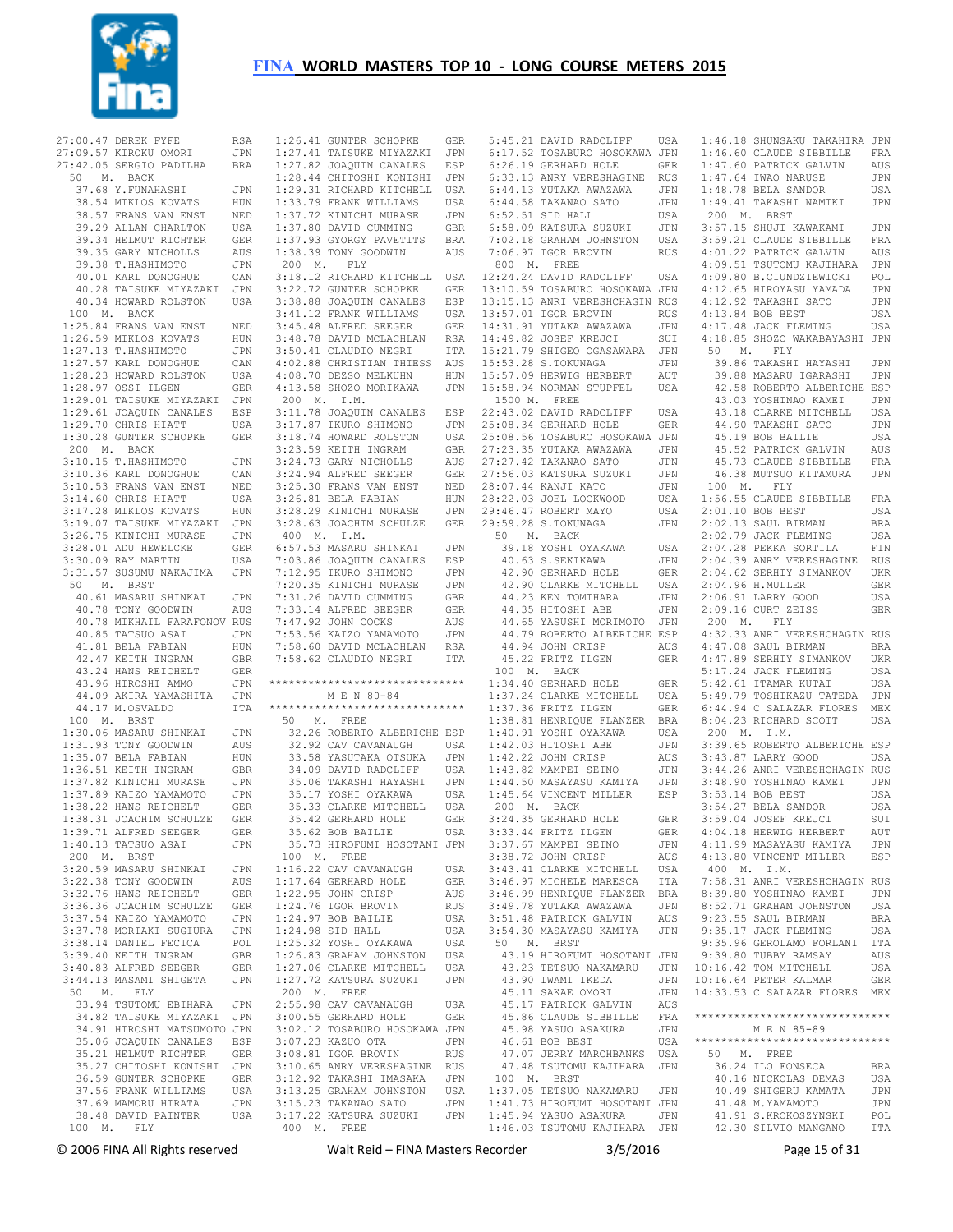

| 42.41 FRANK MANHEIM                                                                       | USA         |
|-------------------------------------------------------------------------------------------|-------------|
| 42.56 DONALD JOHNSTON RSA<br>43.21 ANDRE BUSSCHAERT BEL<br>43.51 TADASHI ISHIGAMI JPN     |             |
|                                                                                           |             |
|                                                                                           |             |
| 100 M. FREE                                                                               |             |
| 1:29.51 ILO FONSECA<br>1:35.99 S.KROKOSZYNSKI                                             | BRA         |
|                                                                                           | POL         |
| 1:37.19 SHIGERU KAMATA                                                                    | JPN         |
| 1:37.29 M.YAMAMOTO                                                                        | JPN         |
| $1:37.30$ SILVIO MANGANO                                                                  | ITA         |
|                                                                                           |             |
|                                                                                           |             |
| 1:40.21 GOTTFRIED KLARING GER<br>1:42.82 ROBERT BEACH USA<br>1:43.54 NICKOLAS DEMAS USA   |             |
|                                                                                           |             |
| 1:43.91 ANDRE BUSSCHAERT                                                                  | BEL         |
| 1:45.85 GABRIEL GUIHO                                                                     | FRA         |
| 200 M. FREE                                                                               |             |
| 3:36.93 S.KROKOSZYNSKI                                                                    | POL         |
| 3:40.57 ROBERT BEACH                                                                      | USA         |
| 3:51.06 ANDRE BUSSCHAERT BEL                                                              |             |
| 3:51.13 YUTAKA FUKUSHIMA                                                                  | JPN         |
| 3:54.80 GABRIEL GUIHO                                                                     | FRA         |
| 3:59.94 DONALD JOHNSTON<br>4:11.83 PAUL KIELL                                             | <b>RSA</b>  |
|                                                                                           | USA         |
| 4:30.03 ISRAEL FLORES                                                                     | MEX         |
| $4:30.44$ GUILLERMO LAVIN                                                                 | MEX         |
| 4:31.20 ERKKI KUUKKA                                                                      | ${\rm FIN}$ |
| 400 M. FREE                                                                               |             |
| 7:33.33 ROBERT BEACH                                                                      | USA         |
| 8:01.90 S.KROKOSZYNSKI                                                                    | POL         |
| 8:10.43 GABRIEL GUIHO                                                                     | FRA         |
|                                                                                           |             |
| 8:33.05 KIMIAKI KATSUNO<br>8:37.93 PAUL KIELL                                             | JPN         |
|                                                                                           | USA         |
| 10:18.91 ARMANDO SANCHEZ                                                                  | MEX         |
|                                                                                           |             |
|                                                                                           |             |
| 10:38.66 PETER COUTTIE                                                                    | AUS         |
| 10:42.20 ROBERT WILLIAMS                                                                  | USA         |
| 800 M. FREE                                                                               |             |
| 15:30.95 ROBERT BEACH                                                                     | USA         |
| 15:30.95 ROBERT BEACH<br>16:00.48 ILO FONSECA                                             | BRA         |
| 21:05.55 JOHN MONNE                                                                       | CAN         |
|                                                                                           |             |
|                                                                                           |             |
| 21:27.67 D DURAN DEL CAMPO URU<br>21:41.08 PETER COUTTIE AUS<br>23:03.57 SIDNEY SALEK NZL |             |
| 23:08.59 JORGE CALVA RUIZ                                                                 | MEX         |
| 24:37.39 E AGUAD ABUSADA                                                                  | CHI         |
| 24:46.52 JORDAN WOLLE                                                                     | USA         |
| 1500 M. FREE                                                                              |             |
| 29:29.44 ROBERT BEACH                                                                     |             |
|                                                                                           | USA         |
| 33:17.96 GABRIEL GUIHO                                                                    | FRA         |
| 33:40.19 KIMIAKI KATSUNO                                                                  | JPN         |
| 36:40.07 N.TSUBAKIHARA<br>40:30.36 JOHN MONNE<br>42:18.46 RODOLFO MARTINEZ                | JPN         |
|                                                                                           | CAN         |
|                                                                                           | MEX         |
| 43:49.49 SIDNEY SALEK                                                                     | NZL         |
| 46:00.21 NEIR MARTINELLI BRA                                                              |             |
| 48:13.00 ROBERT WILLIAMS                                                                  | USA         |
| 49:17.22 JORDAN WOLLE                                                                     | USA         |
| 50 M. BACK                                                                                |             |
| 45.45 ILO FONSECA                                                                         | BRA         |
| 48.02 K.KLAUSTERMEYER                                                                     | GER         |
| 49.04 NORIO HAYASHI                                                                       | JPN         |
| 49.18 FRANK MANHEIM                                                                       | USA         |
| 51.57 SHIGERU KAMATA                                                                      | JPN         |
| 54.69 MAKOTO NISHIURA                                                                     | JPN         |
| 55.11 GOTTFRIED KLARING GER                                                               |             |
| 55.30 PETER VAN DIJK                                                                      | USA         |
|                                                                                           | USA         |
| 55.80 PIERRE HATHAWAY<br>56.77 CHARLES RENNER                                             |             |
|                                                                                           | AUS         |
| 100 M. BACK                                                                               |             |
| 1:50.23 NORIO HAYASHI                                                                     | JPN         |
| 2:01.15 FRANK MANHEIM                                                                     | USA         |
| 2:03.11 PIERRE HATHAWAY                                                                   | USA         |
| 2:06.37 Y. KAWAMOTO                                                                       | JPN         |
|                                                                                           | JPN         |
|                                                                                           | USA         |
|                                                                                           | USA         |
| 2:13.36 VLADIMIR REPKA                                                                    | CZE         |
| 2:15.65 KAZUYA MIWA                                                                       | JPN         |
| 2:16.81 AUGUST MOTMANS                                                                    |             |
|                                                                                           |             |
| 200 M. BACK                                                                               | USA         |

| 3:56.39 NORIO HAYASHI                                                                                                                                                                                                          | JPN               |
|--------------------------------------------------------------------------------------------------------------------------------------------------------------------------------------------------------------------------------|-------------------|
| 4:30.33 ROBERT BEACH                                                                                                                                                                                                           | USA               |
| 4:35.28 PIERRE HATHAWAY USA<br>4:36.75 Y.KAWAMOTO JPN                                                                                                                                                                          |                   |
|                                                                                                                                                                                                                                |                   |
|                                                                                                                                                                                                                                | JPN               |
|                                                                                                                                                                                                                                | USA               |
| 4:41.08 KAZUO YASUIKE<br>4:54.88 FRANK MANHEIM<br>5:02.40 VLADIMIR REPKA                                                                                                                                                       | CZE               |
| 5:06.92 JOE GRAY                                                                                                                                                                                                               | USA               |
| 5:10.80 BOB DANIELSON                                                                                                                                                                                                          | USA               |
| 5:14.52 AUGUST MOTMANS                                                                                                                                                                                                         | USA               |
| 50 M. BRST                                                                                                                                                                                                                     |                   |
| 51.98 ROLF WALTHER                                                                                                                                                                                                             | GER               |
| 54.60 RYUJI HASHIMOTO JPN                                                                                                                                                                                                      |                   |
|                                                                                                                                                                                                                                |                   |
| 55.98 GOTTFRIED KLARING GER                                                                                                                                                                                                    |                   |
| 56.39 S.KROKOSZYNSKI                                                                                                                                                                                                           | POL               |
| 56.50 H.SAKURAGI<br>30.30 H.SANOKAGI<br>56.56 SHIGERU KAMATA                                                                                                                                                                   | JPN               |
|                                                                                                                                                                                                                                | JPN               |
| 58.49 SHOJIRO SATO<br>58.63 JOHN MONNE                                                                                                                                                                                         | JPN               |
|                                                                                                                                                                                                                                | CAN               |
| J0.03 JOHN MONNE<br>59.02 MAKOTO NISHIURA                                                                                                                                                                                      | JPN               |
| 1:01.22 KARLHEINZ TEUFERT GER                                                                                                                                                                                                  |                   |
| 100 M. BRST                                                                                                                                                                                                                    |                   |
| 2:05.66 S.KROKOSZYNSKI                                                                                                                                                                                                         | POL               |
| 2:06.76 JOHN MONNE                                                                                                                                                                                                             | CAN               |
| 2:35:79 SOMN HONNE<br>2:16.74 MAKOTO NISHIURA JPN<br>2:25.80 ROBERT MACDONALD USA                                                                                                                                              |                   |
|                                                                                                                                                                                                                                |                   |
| 2:26.55 KARLHEINZ TEUFERT GER<br>2:30.36 BILL WALKER AUS<br>2:33.49 MICHEL KUN MEX                                                                                                                                             |                   |
|                                                                                                                                                                                                                                |                   |
|                                                                                                                                                                                                                                |                   |
|                                                                                                                                                                                                                                | <b>GBR</b>        |
|                                                                                                                                                                                                                                | USA               |
| 2:33.49 MICHEL KUN<br>2:35.79 JAMES GREEN<br>2:35.82 JOHN CORNELL<br>2:37.40 BOB DANIELSON<br>2:37.40 BOB DANIELSON                                                                                                            | USA               |
| 200 M. BRST                                                                                                                                                                                                                    |                   |
|                                                                                                                                                                                                                                | CAN               |
| 4:49.60 JOHN MONNE<br>5:44.48 JAMES GREEN<br>5:53.11 BILL WALKER<br>4:49.00<br>5:44.48 JAMES GREEN<br>5:53.11 BILL WALKER<br>6:09.27 ISRAEL FLORES<br>6:09.27 ISRAEL FLORES<br>6:10.79 JORGE CALVA RUIZ<br>2006.74 ROBERT CURR | GBR               |
|                                                                                                                                                                                                                                | AUS               |
|                                                                                                                                                                                                                                | JPN               |
|                                                                                                                                                                                                                                | MEX               |
|                                                                                                                                                                                                                                | MEX               |
|                                                                                                                                                                                                                                | GBR               |
|                                                                                                                                                                                                                                | FRA               |
| 6:30.24 AUGUST MOTMANS                                                                                                                                                                                                         |                   |
| 6:34.26 SIDNEY SALEK                                                                                                                                                                                                           | USA               |
| ${\rm FLY}$<br>50 M.                                                                                                                                                                                                           | NZL               |
|                                                                                                                                                                                                                                | ITA               |
| 52.20 SILVIO MANGANO                                                                                                                                                                                                           |                   |
| 1:03.73 S.KROKOSZYNSKI<br>1:05.51 ISRAEL FLORES<br>1:08.53 KATSUMI FUKUCHI<br>1:09.92 BILL WALKER<br>"WALKER"                                                                                                                  | POL               |
|                                                                                                                                                                                                                                | MEX               |
|                                                                                                                                                                                                                                | JPN               |
|                                                                                                                                                                                                                                | AUS               |
| $1:10.58$ MICHEL KUN                                                                                                                                                                                                           |                   |
|                                                                                                                                                                                                                                |                   |
|                                                                                                                                                                                                                                |                   |
| 1:10.58 MICHEL KUN MEX<br>1:10.90 FRANK MANHEIM USA<br>1:14.80 HAYAYUKI MAEKAWA JPN<br>1:26.74 TAKESHI ISHIKAWA JPN                                                                                                            |                   |
| 1:40.68 SEBASTIAO ROSA                                                                                                                                                                                                         | <b>BRA</b>        |
| 100 M. FLY                                                                                                                                                                                                                     |                   |
| 3:16.14 BILL WALKER                                                                                                                                                                                                            | AUS               |
| 200 M. I.M.                                                                                                                                                                                                                    |                   |
| 4:14.16 S.KROKOSZYNSKI                                                                                                                                                                                                         | POL               |
| 4:35.39 GOTTFRIED KLARING GER                                                                                                                                                                                                  |                   |
| 6:00.85 BILL WALKER                                                                                                                                                                                                            | AUS               |
| 6:20.55 TAKESHI ISHIKAWA                                                                                                                                                                                                       | JPN               |
| 6:35.55 SIDNEY SALEK                                                                                                                                                                                                           | $_{\rm NZL}$      |
| 7:11.42 RODOLFO MARTINEZ                                                                                                                                                                                                       | MEX               |
| 8:06.25 ROBERT WILLIAMS                                                                                                                                                                                                        | USA               |
| 400 M. I.M.                                                                                                                                                                                                                    |                   |
| 13:49.49 BILL WALKER                                                                                                                                                                                                           | AUS               |
|                                                                                                                                                                                                                                |                   |
| ******************************                                                                                                                                                                                                 |                   |
| M E N 90-94                                                                                                                                                                                                                    |                   |
| ******************************                                                                                                                                                                                                 |                   |
| 50 M. FREE                                                                                                                                                                                                                     |                   |
| 43.50 WILLARD LAMB                                                                                                                                                                                                             | USA               |
| 47.42 ANTON BIEDERMANN                                                                                                                                                                                                         | <b>BRA</b>        |
| 48.50 ELI KITAY                                                                                                                                                                                                                | AUS               |
| 50.21 A.LISITSKIY                                                                                                                                                                                                              | RUS               |
| 50.51 BUMPEI HASHIMOTO                                                                                                                                                                                                         | JPN               |
| 51.31 JAMES DETAR                                                                                                                                                                                                              | <b>BRA</b>        |
| 57.94 JIRO KOBAYASHI                                                                                                                                                                                                           | JPN               |
| 58.34 WERNER FRITZSCHE                                                                                                                                                                                                         | GER               |
|                                                                                                                                                                                                                                |                   |
|                                                                                                                                                                                                                                |                   |
| 59.33 G.CHIZHEVSKIY<br>59.76 K.MROWCZYNSKI                                                                                                                                                                                     | <b>UKR</b><br>POL |

| 100 M. FREE                                                                                                                   |                               |
|-------------------------------------------------------------------------------------------------------------------------------|-------------------------------|
| 1:37.69 KARL HAUTER<br>1:47.51 WILLARD LAMB                                                                                   | GER                           |
|                                                                                                                               | USA                           |
| 1:57.04 ANTON BIEDERMANN                                                                                                      | <b>BRA</b>                    |
|                                                                                                                               | <b>BRA</b>                    |
|                                                                                                                               | USA                           |
| 2.00.06 JAMES DETAR<br>2:12.63 THOMAS MAINE<br>2:18.89 JIRO KOBAYASHI<br>2:22 64 WEDNER --                                    | JPN                           |
| 2:22.64 WERNER FRITZSCHE GER                                                                                                  |                               |
| 2:22.78 K.MROWCZYNSKI<br>2:37.07 MINORU FUKUI                                                                                 | POL<br>JPN                    |
| 2:37.07 MINORU FUKUI<br>2:39.42 WATARU ASAOKA                                                                                 | JPN                           |
| $200$ M. FREE                                                                                                                 |                               |
|                                                                                                                               | GER                           |
| 3:44.29 KARL HAUTER<br>3:57.02 WILLARD LAMB                                                                                   | USA                           |
| 4:29.64 ANTON BIEDERMANN BRA                                                                                                  |                               |
| JAMES DETAR<br>4:38.78 THOMAS MAINE<br>400 M. FREE<br>8:23 47                                                                 | <b>BRA</b>                    |
|                                                                                                                               | USA                           |
|                                                                                                                               |                               |
| $8:23.47$ WILLARD LAMB                                                                                                        | USA                           |
| 9:31.51 THOMAS MAINE<br>10:12.02 JAMES DETAR                                                                                  | USA                           |
|                                                                                                                               | <b>BRA</b>                    |
| 13:15.10 KARL BAYERLEIN                                                                                                       | GER                           |
| 14:15.09 M.GIAMPIETRO                                                                                                         | ITA                           |
| 800 M. FREE                                                                                                                   |                               |
| 16:49.20 WILLARD LAMB USA<br>19:35.42 THOMAS MAINE USA<br>21:41.68 JAMES DETAR BRA                                            |                               |
|                                                                                                                               |                               |
|                                                                                                                               |                               |
| 1500 M. FREE                                                                                                                  | USA                           |
| 38:18.63 THOMAS MAINE<br>50 M. BACK                                                                                           |                               |
|                                                                                                                               | USA                           |
| 55.35 WILLARD LAMB<br>55.74 JAN ZIEGLER                                                                                       | CZE                           |
| 55.74 JAN ZIEGLER<br>58.88 KAIZO WATANABE                                                                                     | $_{\rm JPN}$                  |
| 59.21 ANTON BIEDERMANN BRA                                                                                                    |                               |
|                                                                                                                               | BRA                           |
| 1:04.16 JAMES DETAR<br>1:04.29 RU HOLTES                                                                                      | NED                           |
| 1:12.62 JULIUS FEICHT<br>1:14.60 FRANTS GADI<br>1:15.40 V.RABINOVICH                                                          | GER                           |
|                                                                                                                               | RUS                           |
|                                                                                                                               | RUS                           |
| 1:25.30 PAUL GUERARD                                                                                                          | CAN                           |
|                                                                                                                               |                               |
| 100 M. BACK                                                                                                                   |                               |
|                                                                                                                               | CZE                           |
|                                                                                                                               | GER                           |
| 2:01.03 JAN ZIEGLER<br>2:02.90 KARL HAUTER<br>2:07.51 WILLARD LAMB                                                            | USA                           |
|                                                                                                                               |                               |
|                                                                                                                               | BRA<br>JPN                    |
|                                                                                                                               | <b>BRA</b>                    |
|                                                                                                                               | RUS                           |
| 2:07.55 ANTON BIEDERMANN<br>2:07.55 ANTON BIEDERMANN<br>2:19.85 KAIZO WATANABE<br>2:33.43 JAMES DETAR<br>3:27.13 PAUL GUERARD | CAN                           |
| 3:33.13 GEORGE ROUDEBUSH USA                                                                                                  |                               |
|                                                                                                                               | PUR                           |
| 4:53.76 VICTOR FIGUEROA<br>200 M. BACK                                                                                        |                               |
|                                                                                                                               | $\mathbb C\mathbb Z\mathbb E$ |
| 4:24.15 JAN ZIEGLER<br>4:26.84 WILLARD LAMB                                                                                   | USA                           |
|                                                                                                                               |                               |
| 4:54.40 ANTON BIEDERMANN BRA<br>4:59.47 THOMAS MAINE USA                                                                      | BRA                           |
| 5:49.33 JAMES DETAR<br>7:52.98 GEORGE ROUDEBUSH                                                                               | USA                           |
| 11:13.83 VICTOR FIGUEROA PUR                                                                                                  |                               |
|                                                                                                                               |                               |
| 50 M. BRST<br>50.71 TOSHIO TAJIMA                                                                                             | JPN                           |
| $1:04.76$ A.LISITSKIY                                                                                                         | <b>RUS</b>                    |
|                                                                                                                               | ITA                           |
| 1:04:70 A.LISIISNII<br>1:07.01 M.GIAMPIETRO<br>1:08.64 DENZO WAKAYAMA                                                         | JPN                           |
| 1:09.26 G. CHIZHEVSKIY                                                                                                        | UKR                           |
| 1:13.06 MARIUS MULDER                                                                                                         | RSA                           |
|                                                                                                                               | AUS                           |
| 1:14.65 ELI KITAY<br>1:15.77 FRANTS GADI                                                                                      | RUS                           |
| $1:15.93$ THOMAS MAINE                                                                                                        | USA                           |
| 1:16.16 WERNER FRITZSCHE GER                                                                                                  |                               |
|                                                                                                                               |                               |
| 100 M. BRST<br>2:05.18 KARL HAUTER                                                                                            | GER<br>JPN                    |
| 2:33.07 DENZO WAKAYAMA                                                                                                        |                               |
| 2:33.83 A.LISITSKIY                                                                                                           | ${\tt RUS}$<br>UKR            |
| 2:36.19 G.CHIZHEVSKIY                                                                                                         | USA                           |
| 2:39.41 THOMAS MAINE<br>2:41.25 M.GIAMPIETRO                                                                                  | ITA                           |
| 3:37.93 BAKER SHANNON                                                                                                         | USA                           |
| 200 M. BRST                                                                                                                   |                               |
| $5:12.25$ THOMAS MAINE<br>5:46.62 DENZO WAKAYAMA                                                                              | USA<br>JPN                    |

© 2006 FINA All Rights reserved Walt Reid – FINA Masters Recorder 3/5/2016 Page 16 of 31 GER BRA 21:41.68 JAMES DETAR BRA 1:44.31 S.MATSUYAMA JPN 55.74 JAN ZIEGLER CZE 58.88 KAIZO WATANABE JPN 400 M. FREE 12:11.73 HORVATH BANKI HUN  $GER$ RRA JPN CMC SC USA RENAISSANCE RUS PHOE-CG 5:46.95 G.CHIZHEVSKIY UKR<br>6:33.44 M.GTAMPTETRO TTA 6:33.44 M.GIAMPIETRO 7:42.83 BAKER SHANNON USA 50 M. FLY 1:05.38 JAN ZIEGLER CZE 1:09.14 THOMAS MAINE USA<br>1:35.89 G.CHIZHEVSKIY UKR 1:35.89 G.CHIZHEVSKIY 2:04.30 BAKER SHANNON USA 100 M. FLY 2:23.56 THOMAS MAINE USA 2:38.92 KARL HAUTER GER 200 M. FLY 5:19.18 THOMAS MAINE USA 200 M. I.M. 4:27.72 KARL HAUTER GER 4:35.62 THOMAS MAINE USA 4:51.03 JAN ZIEGLER CZE 400 M. I.M. 9:56.43 THOMAS MAINE USA \*\*\*\*\*\*\*\*\*\*\*\*\*\*\*\*\*\*\*\*\*\*\*\*\*\*\*\*\*\* M E N 95-99 \*\*\*\*\*\*\*\*\*\*\*\*\*\*\*\*\*\*\*\*\*\*\*\*\*\*\*\*\*\* 50 M. FREE 48.66 HIDEKAZU TAMURA JPN 1:18.26 HORVATH BANKI HUN 100 M. FREE 2:52.51 HORVATH BANKI HUN 200 M. FREE 5:58.59 HORVATH BANKI HUN 800 M. FREE 24:21.10 HORVATH BANKI HUN 50 M. BACK 1:02.35 HORVATH BANKI HUN 100 M. BACK 2:32.01 HORVATH BANKI HUN 200 M. BACK 5:24.20 HORVATH BANKI HUN 50 M. BRST 1:38.20 HORVATH BANKI HUN 100 M. BRST 3:37.59 HORVATH BANKI HUN 200 M. BRST 7:29.12 HORVATH BANKI HUN \*\*\*\*\*\*\*\*\*\*\*\*\*\*\*\*\*\*\*\*\*\*\*\*\*\*\*\*\*\* M E N 100-104 \*\*\*\*\*\*\*\*\*\*\*\*\*\*\*\*\*\*\*\*\*\*\*\*\*\*\*\*\*\* 50 M. FREE 1:47.82 JEAN LEEMPUT FRA \*\*\*\*\*\*\*\*\*\*\*\*\*\*\*\*\*\*\*\*\*\*\*\*\*\*\*\* RELAYS: WOMEN 200 M. FREE \*\*\*\*\*\*\*\*\*\*\*\*\*\*\*\*\*\*\*\*\*\*\*\* AGE 100-119 NEVA STARS RUS 1:50.30 EVGENIA KARETINA E.SHERSHEN ANNA KUZMICHEVA ANNA POLIAKOVA JPN 1:50.59 NATSUKI HASEGAWA HIRO TANAKA NATSUMI MIZUOCHI AYAKA KAWABATA JPN 1:53.09 MIO HIRANO AYUMI WATANABE SAKIKO NAKAMURA MAKI MITA RSA 1:54.22 SAMANTHA GUNTHER LESA-JO CLOETE ANDY LANDAU ELZANNE WERTH<br>TROYKA  $RITS$  1:54.61 NATALIA NIKOLAEVA ELENA ZHIDKOVA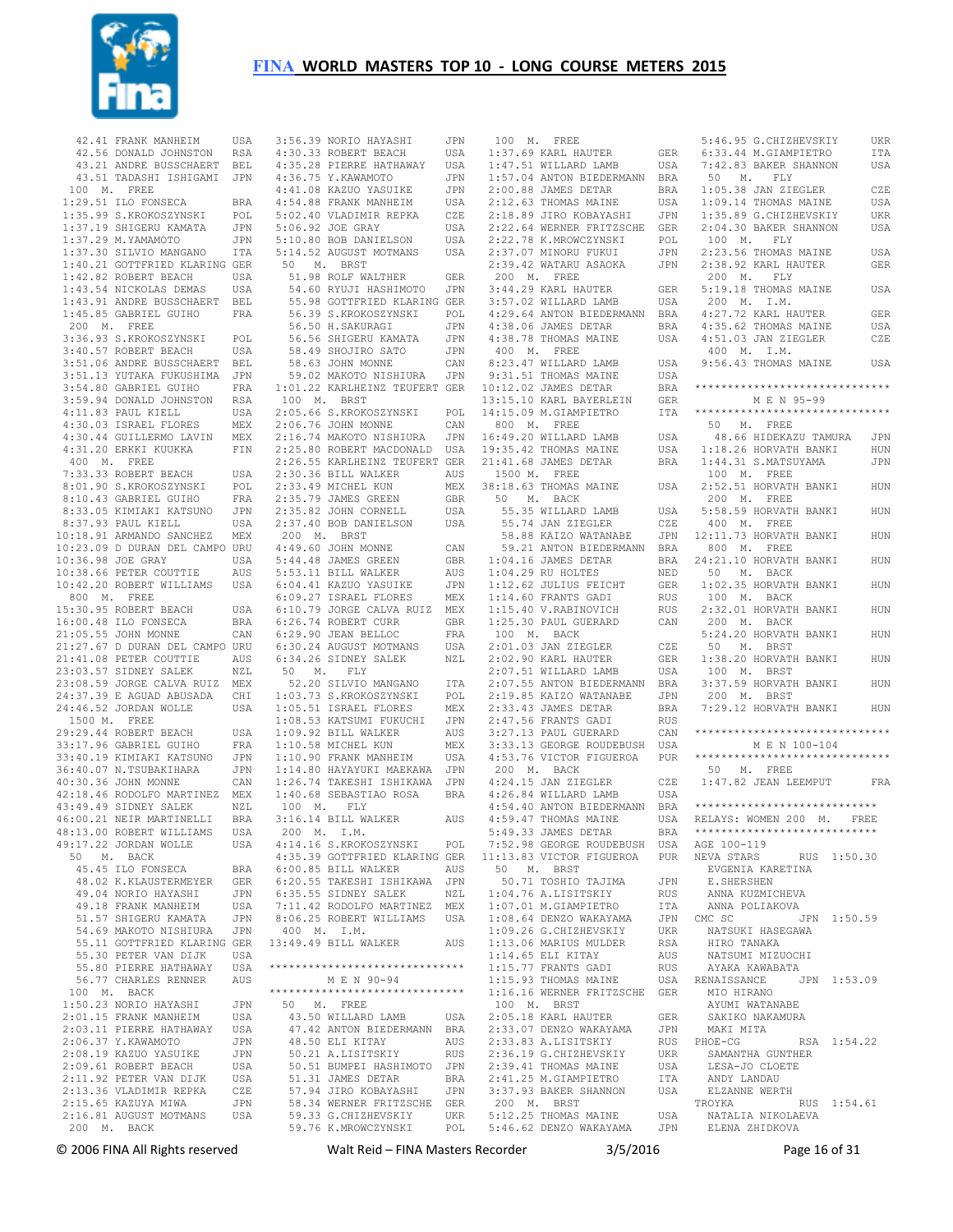

 N.VINOKURENKOVA DARIA BELOVA POSEIDON RUS 1:56.00 OLGA KLYUCHNIKOVA MARIA MASLAKOVA N.KHLISTUNOVA V.VLADYKINA LEGIA WARSZAWA POL 1:57.09 M.OLSZEWSKA JOANNA BUDZIS OLGA PTASINSKA K.PTASINSKA VILLEURBANNE NA FRA 2:00.11 VIVIEN SCHROTER EMILIE DUFAYE MARINE CARRE JULIE LONGEVIAL CN VIRY-CHATILL FRA 2:00.98 LISA BROUARD CELINE BOULANGER CELINE MORET B.BOULANGER WMT WARSZAWA POL 2:04.32 OLGA ZALUKAEVA S.BEZKROVNAYA INGA TSARKOVA MANUELA NAWROCKA K.CZARNECKA PAULINA MROCZEK J.GOLEBIOWSKA AGE 120-159 TSUNAMI RUS 1:49.03 LYNDA COGGINS AMBER LAKE BERLINER TSC GER 1:58.86 S.KNYAGININA ALLA FEOKTISTOVA LYUBOV YUDINA IRINA SHLEMOVA WMAC USA 1:53.42 SARAH PEREZ JENNY HARRIS TRINA SCHAETZ AMANDA PATZKE TRAFFORD METRO GBR 1:56.44 E GAGE R HENLY L BOWDEN L LLOYD-ROACH OTTER SC GBR 1:56.68 A HIGLETT G HOBSON O REYNOLDS M SENECAL SOYUZ RUS 1:57.98 MARIA PROKOFIEVA OLGA VERESCHAGINA A.FEDOTOVA NATALYA KARABLINA ZPC WOERDEN NED 1:58.65 SABINE LINA MARJAN REMMITS-DE ILSE VD WIJNGAA CORRIN BUCK CAPE TOWN MSC RSA 2:00.63 MANDY VERBAKEL AQUAMASTERS ESP 1:59.03 SANDERINA KRUGER MARCELLE STRAUSS SABINA MARTINEZ GINA LOPEZ UTE HASSE MERITXELL GONFAUS REIMS CHAMPAGNE FRA 1:59.31 L.TCHIRIKHTCHIAN DELPHINE RAYOT C.MONLIBERT AURELIE MATTANA PORTO 1 POR 1:59.43 T.GAMA SEVIERI C.SANTA BARBARA K.JOSELIN SOUSA SARA OLIVEIRA A. L. JUVENIL A BRA 1:59.46 IRINA BOYTSOVA IRINA RYBANINA SORAIA SCHNEIDER PAULA ALVAREZ ROBERTA VOLKART JULIA IGLESIAS AGE 160-199

NCMS USA 1:49.33 KERRY LINDAUER JENNIFER STRINGER ALICIA UHL ERIKA BRAUN TSUNAMI RUS 1:54.69 OLGA BORISOVA E.ALEKSANDROVA OXANA BRONITSKAYA EKATERINA YUDINA AER LINGUS MAST IRL 1:56.43 SARAH FARRELLY CARA MULCAHY DEIRDRE MORRIS CHARLOTTE REID TOKYO SC JPN 1:56.56 YUKA FURUKAWA YUKO OYAMA KAZUKO MATSUDAIRA JUNKO NAKANO SPRUT RUS 1:57.48 ELENA BABIKOVA LADIES' RECREAT HKG 1:58.32 LINH CARPENTER JANE KELSEY MARINA SPOTTKE KATJA LERCHE MIRYAM RIBBE INA ZIEGLER SYSM USA 2:01.13 DANIELLE CHANCE C.GOLDSCHMIDT D.ENGLISH-BAZENAS MELISSA VARLAS SFTL USA 2:01.19 JANEY MAYVILLE ERICA MOFFETT MEGAN LASSEN<br>NAOMI SZEKERES NAOMI SZEKERES<br>BNARE – NED 2:01.44<br>ADRIANA SMITS<br>SIMONE SWEERS NATHALIE PETERSEN EVY WITLOX AGE 200-239 MICH USA 1:59.73 SUSAN HARRIS MUFFY MACKENZIE MARY MUETING CECILIA STANFORD<br>PERRY CADIZ PERRY CADIZ<br>
PSV NED 2:04.27<br>
KATRIN PENNINGS<br>
KATJA DE BEER<br>
ESTHER LOHUIZEN S.PHAFF-VAN MIN SYSM USA 2:04.53 SYLVIA BUXTON<br>L.CARMICHAEL<br>LAURA GROSELLE<br>ANDREA DOMBROWSKI POSEIDON RUS 2:05.31 JANE CONLEY LEIGH RODGERS GALINA TKACHUK IRINA MERZLIKINA KONAMI NISHINOM JPN 2:05.62 KYOKO FUJIOKA MAYUMI AMANO JUNKO NAGASE

 YOKO CHIHARA ROMFORD TOWN SC GBR 2:05.79 FUSAKO HIROOKA D PALMER B BOXALL W HUNTER A FORDHAM COEL-NT RSA 2:06.46 COEL-NT<br>COEL-NT RSA 2:06.46<br>SABINE VERRYN INGRID LANDMAN A.DRESSLER BARBARA FRAATZ CVMM USA 2:06.48 BECKY CLEAVENGER J.WEIDERMAN KIRKPATRICK-RENO LISA SCHOENNEMAN ISLAND TAKATSUK JPN 2:44.52 KAZUE OZAKI NEM USA 2:07.25 TRACY GRILLI KEIKO FUJIMOTO KIYOKO IKEUCHI KARIN STOKES DENISE SPENCE MELINDA WILLIAMS AGE 240-279  $IISA$  2:05.98 JANIE COLE C.MCKELVEY KRISSY MACCURDY LYNN MORRISON CPTW-WP RSA 2:10.13 DIANE COETZEE SANDERINA KRUGER JUDITH BREWIS CECILIA STANFORD SDSM USA 2:11.47 ANDRA JAUNZEME AIDA DAVIS HAKUYO S JPN 2:48.97 NEDER<br>ANDRA JAUNZEME<br>DANIELLE OGIER CATHY GANZE CHRISTINE SIEGEL SFTL USA 2:11.48 LINDA WEBB PAMELA FALCIGNO ANN THOMAS CHRIS WENZEL<br>SYSM USA 2:12.78 NANCY KRYKA JUNE CARSON ANN GUINS ELLEN BENNETT SG NEUKOLLN BER GER 2:17.26 SHOKO YONEZAWA ANTJE STILLE RUTH STUBERT BRIGITTE MERTEN CHRISTIANE BUSERT 1776 USA 2:17.36 CECILIA MCCLOSKEY S.BEILMAN STEPHANIE SAUCY JANET BRIGHT<br>VIC VIC CAN 2:20.70 AIKO HORII YUKIE SATO AVILA RHODES LYNN YEARWOOD KAREN ANDERSON KYOKO ABE ANNE FABRE ACUV COL 2:22.77 YOKO SATO KAZUKO TSUKADA VIRGINIA OLANO MYRIAM QUINTERO VICTORIA VENTURA JOANNA KLINKERT MAINICHI MSC JPN 4:04.54 MALVERN MARLINS AUS 2:23.11 JANETTE JEFFREY NOLENE SCHOFIELD AGE 280-319<br>
PHOE-CG RSA 2:36.00<br>
ANNE JONES<br>
SUSAN LEUNER<br>
JANE HULLEY<br>
LINDA CRAWFORD ST KANSAI JPN 2:36.03

 NOBUKO YASUDA YOSHIKO OSAKI TAM USA 2:38.37 LAURA VAL KRISTIN JAFFE LINDA SHOENBERGER NANCY RIDOUT KSG SSSHOFU JPN 2:42.37 SADAKO KUBO<br>KATSUKO YASUNARI<br>KUMIE TOKUDA<br>CHISATO ADACHI MICHIKO OTO PSV NED 2:45.80 ANNIE SMITS LOTTIE GEURTS GONNIE BAK CORRIE VERHOEVEN KYOEI SC ZAMA JPN 2:47.54 NORIKO YOSHIDA TOMOKO ITOI AKIKO NINOMIYA SATOKO ISHIGURO PRMAS PER 2:48.58 ANA LIA MAUGERE ANA LIA MAUGERE<br>VICTORIA LEON URSULA SEMSCH FUMIKO NAKAMURA MASAKO NISHIDE FUMI SATO NATSUMI YOKOYAMA HIROSHIMA MSC JPN 2:49.89 HIROKO OKAZAKI KEIKO OSHITA SATOKO MIYOSHI CHIYOKO NISHIMOTO AGE 320-359 BIG S YOKOHAMA JPN 3:18.45 MIEKO KAMOSHITA YUKO SAKAGAMI SACHIE MORI FC FORUS JPN 3:30.98 ITO NONAKA MASAKO HIRAI TAMIKO UEMURA<br>YOSHIKO MIYAMOTO JPN 3:38.51 YUKO NISHIMURA SUKOYAKA ST JPN 3:42.20 EIKO SATO TERUKO UEDA FUSAE MARUYAMA IKUE OGATA EIKO MIWA TOSHIKO KATO AQLUB CHOFU JPN 4:14.14 MACHIKO MORIOKA SACHIKO MISAWA AKIKO ONOHARA MIDORI MIZUKAMI STADIUM SNAPPER AUS 5:32.24 MARY GRAY MARGARET WATSON MARGARET SOMES PATRICIA SUGARS

KEIKO OTSUBO

© 2006 FINA All Rights reserved Walt Reid – FINA Masters Recorder 3/5/2016 Page 17 of 31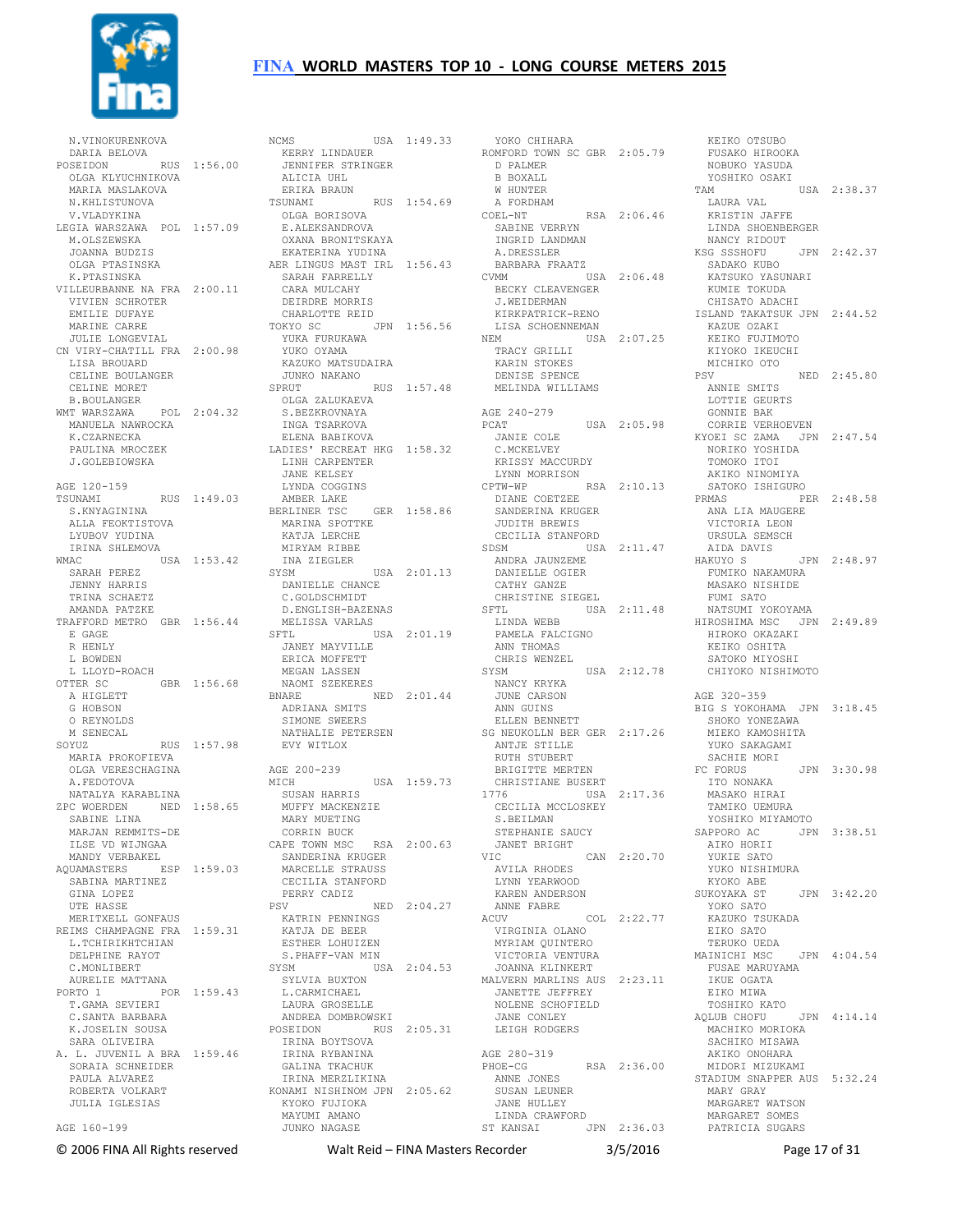

 AGE 360-399 SUKOYAKA ST JPN 5:47.05 MASAKO KUSUME MARIA HERNANDEZ MASAKO OTSUKA TOSHIKO AMANO CHIYOKO TAKIZAWA \*\*\*\*\*\*\*\*\*\*\*\*\*\*\*\*\*\*\*\*\*\*\*\*\*\*\*\* RELAYS: WOMEN 200 M. MEDLEY \*\*\*\*\*\*\*\*\*\*\*\*\*\*\*\*\*\*\*\*\*\*\*\*\*\*\*\* AGE 100-119 NEVA STARS RUS 2:00.05 EVGENIA KARETINA ANNA AILEE<br>ANNA KUZMICHEVA<br>ANNA KUZMICHEVA ANNA POLIAKOVA E.SHERSHEN RENAISSANCE JPN 2:04.07 AYUMI WATANABE MIO HIRANO RIE NAGASAKA MAKI MITA TROYKA RUS 2:06.08 NATALIA NIKOLAEVA N.VINOKURENKOVA DARIA BELOVA ELENA ZHIDKOVA N.KHLISTUNOVA V.VLADYKINA YANA SHAFIEVA VILLEURBANNE NA FRA 2:13.71 MARINE CARRE JULIE LONGEVIAL JESSICA FIEU VIVIEN SCHROTER CN VIRY CHATILL FRA 2:13.77 B.BOULANGER LISA BROUARD CELINE MORET CELINE BOULANGER DE DINKEL NED 2:14.14 FRANCA JOHANNINK SILKE WEERNINK ANIQUE WILLEME MARLIES REINDERS PHOE-CG RSA 2:15.16 SAM HUNTER ANDY LANDAU LESA-JO CLOETE ELZANNE WERTH NATACAO DA MAIA POR 2:16.82 LINH CARPENTER LYNDA COGGINS C.SANTOS SILVA C.SANTOS RAMALHO R.CLAUDIA FOUGO
BERLINER TSC A.OLIVEIRA C.N.MASTER JAEN ESP 2:23.94 ELISABET MOYA MARIA CRUZ ROCIO ROSADO BEATRIZ FELIX AGE 120-159 TSUNAMI RUS 2:08.82<br>
LYUBOV YUDINA<br>
S.KNYAGININA<br>ALLA FEOKTISTOVA<br>
IRINA SHLEMOVA AREA 51 JPN 2:11.58<br>
KANA MORIHISA<br>
RYOKO SAMBOMMATSU<br>
SACHIKO OBARA<br>
KIMIKO WADA<br>
NAUTIC CLUB ALP FRA 2:12.10 ELISABETH CHAMBON MARINE PORRI<br>
SYLVIE LAYDEVANT<br>
PAILAN JOURY<br>
AQUB-EP<br>
MARIA HOLMES<br>
CATHRYN HEMPEL

POSEIDON RUS 2:06.99 OLGA KLYUCHNIKOVA ANGELA CERDAN REIMS CHAMPAGNE FRA 2:14.91 SACHIKO SHIMOYAMA SATOKO TOKITA ANTONELLE SAPORTA TRACY GOUS MARINA MALTSEVA S.BEZKROVNAYA DEANNA DOYLE SPENCER SWIM TE GBR 2:37.77 ANIUNELLE<br>TRACY GOUS<br>201111157. ESP 2:13.83 CRISTINA RUBIO SUSANA GONZALEZ MICH DOLORES CORREAS A. L. JUVENIL A BRA 2:14.27 PAULA ALVAREZ LAURA MOSCHETTI ROBERTA VOLKART JULIA IGLESIAS TOKYO SC JPN 2:14.37 TOMOKO KAWASAKI YUKO OYAMA KAZUE TSUKUI KAZUKO MATSUDAIRA AQUAMASTERS ESP 2:14.47 EVA HIDALGO UTE HASSE SABINA MARTINEZ MERITXELL GONFAUS PADEL ARENA ALI ESP 2:14.62 REBECCA WAGNER JENKO KIMBERLY MARTA BERRIO C.MONLIBERT DELPHINE RAYOT AURELIE MATTANA L.TCHIRIKHTCHIAN AGE 160-199 NCMS USA 2:04.84 ERIKA BRAUN KERRY LINDAUER ALICIA UHL JENNIFER STRINGER TSUNAMI RUS 2:11.43 NATALIA MUNENKO IRINA SHANGINA E.ALEKSANDROVA OXANA BRONITSKAYA EKATERINA YUDINA OLGA BORISOVA EDGE JPN 2:13.40 YURIKO IKEDA SATSUKI HIRUKAWA KAYO YOSHIMURA RIEKO SHOJI LADIES' RECREAT HKG 2:14.14 C.PAZOS JANE KELSEY BERLINER TSC GER 2:14.69 MIRYAM RIBBE INA ZIEGLER KATJA LERCHE MARINA SPOTTKE AER LINGUS MAST IRL 2:16.43 CHARLOTTE REID DEIRDRE MORRIS CARA MULCAHY SARAH FARRELLY SYSM USA 2:16.75 MELISSA VARLAS DANIELLE CHANCE ELLEN BENNETT C.GOLDSCHMIDT<br>
NEM USA 2:18.07<br>
KYSA CRUSCO<br>
DENISE SPENCE<br>
ILDIKO SZEKELY<br>
MELINDA WILLIAMS CPTW-WP RSA 2:18.14 NORELLE ENGELA ALETTA STEENKAMP KATHRYN NURSE CECILIA STANFORD SPRUT RUS 2:19.08 A.ROMANENKOVA

 INGA TSARKOVA AGE 200-239 USA 2:19.26 SUSAN HARRIS CORRIN BUCK MARY MUETING MUFFY MACKENZIE CAPE TOWN MSC RSA 2:19.71 PERRY CADIZ GAIL MC CARNEY CECILIA STANFORD SETSUKO SATO MARCELLE STRAUSS CVMM USA 2:20.18 KIRKPATRICK-RENO J.WEIDERMAN LISA SCHOENNEMAN BECKY CLEAVENGER CAPE TOWN MSC RSA 2:20.95 DIANNE COETZEE CLAIRE AMNER KATHRYN NURSE SANDERINA KRUGER<br>STYLE 1 JPN 2:21.11 YUKIKO NAGAI KAZUKO TAMOTO CLUB DES NAGEUR FRA 2:21.12 ST KANSAI ANNICK VALIBOUZE MONIA LANASPEZE M.FUZZATI C.BOISSIER SVETLANA KOZLOVA V.SHABOLTAS A FORDHAM W HUNTER D PALMER B BOXALL BOULOGNE BILLAN FRA 2:25.88 CLAIRE LE NAIL MARYSE FERRY G.FOURAISON F.MIGNATELLI JANE HULLEY<br>SYSM USA 2:26.87 CWC KIYOSE SYSM USA 2:26.87 SYLVIA BUXTON ANDREA DOMBROWSKI LAURA GROSELLE L.CARMICHAEL AGE 240-279 1776 USA 2:31.37 CECILIA MCCLOSKEY JANET BRIGHT S. BEILMAN STEPHANIE SAUCY SG NEUKOLLN BER GER 2:31.81 HIROKO KAYAMORI IKUKO SEKIGUCHI TOSHIKO SHIMIZU ANTJE STILLE RUTH STUBERT CPTW-WP RSA 2:33.06 FUMI SATO DIANE COETZEE<br>
GAIL MCCARNEY<br>
SANDERINA KRUGER<br>
JUDITH BREWIS<br>
SFTL<br>
LINDA LARSON<br>
LINDA LARSON CHRIS WENZEL ANN THOMAS LINDA WEBB SYSM USA 2:37.38 ANN GUINS JUNE CARSON NANCY KRYKA

NEVA STARS RUS 2:22.96 HIROSHIMA MSC JPN 3:07.71 ROMFORD TOWN SC GBR 2:25.59 SATOKO MIYOSHI KSG SSSHOFU JPN 3:10.11 KATSUKO YASUNARI BRIGITTE MERTEN CHRISTIANE BUSERT YOKO KASHIWA HAKUYO S JPN 3:18.92 NEVA STARS RUS 2:40.60 ELENA DOBRODUMOVA IRINA SHANGINA KIRA MAKAROVA SVETLANA KOZLOVA  $JUST$  SETSUKO TANAKA TOSHIKO HARASHIMA ETSUKO DODO  $CAN 2:41.90$  DANIELLE BRAULT AVILA RHODES SARAH MACDONALD MORVEN INGLIS ACUV COL 2:43.79 VICTORIA VENTURA JOANNA KLINKERT VIRGINIA OLANO MYRIAM QUINTERO AGE 280-319 TAM USA 2:57.04 LINDA SHOENBERGER KRISTIN JAFFE LAURA VAL NANCY RIDOUT JPN 2:58.17 YOSHIKO OSAKI KAZUKO KAJIWARA NOBUKO YASUDA FUSAKO HIROOKA CHIYOKO NISHIMOTO YAEKO ARASE KEIKO NAKAO KUMIE TOKUDA HITOMI KOJIRO SADAKO KUBO RSA 3:11.40 SUSAN LEUNER ANNE JONES LINDA CRAWFORD JANE HULLEY CWC KIYOSE JPN 3:16.10 TAKAKO KANEKO KAZUKO HIRATSUKA AKIKO SHIMIZU YOKO SUZUKI ISLAND TAKATSUK JPN 3:17.38 KEIKO FUJIMOTO KAZUE OZAKI MICHIKO OTO KIYOKO IKEUCHI MAINICHI MSC JPN 3:18.10 NATSUMI YOKOYAMA MISAKO MINATO<br>FUMIKO NAKAMURA<br>KSC NEYAGAWA JPN 3:20.68<br>SAKIKO FUKUI<br>SHIZUE UMEDA<br>CHIZURU KASHITANI HARUKO TAMURA AGE 320-359 BIG S YOKOHAMA JPN 3:41.10 SHIGEKO TANAKA SHOKO YONEZAWA MIZUE SHIGEKAWA

© 2006 FINA All Rights reserved Walt Reid – FINA Masters Recorder 3/5/2016 Page 18 of 31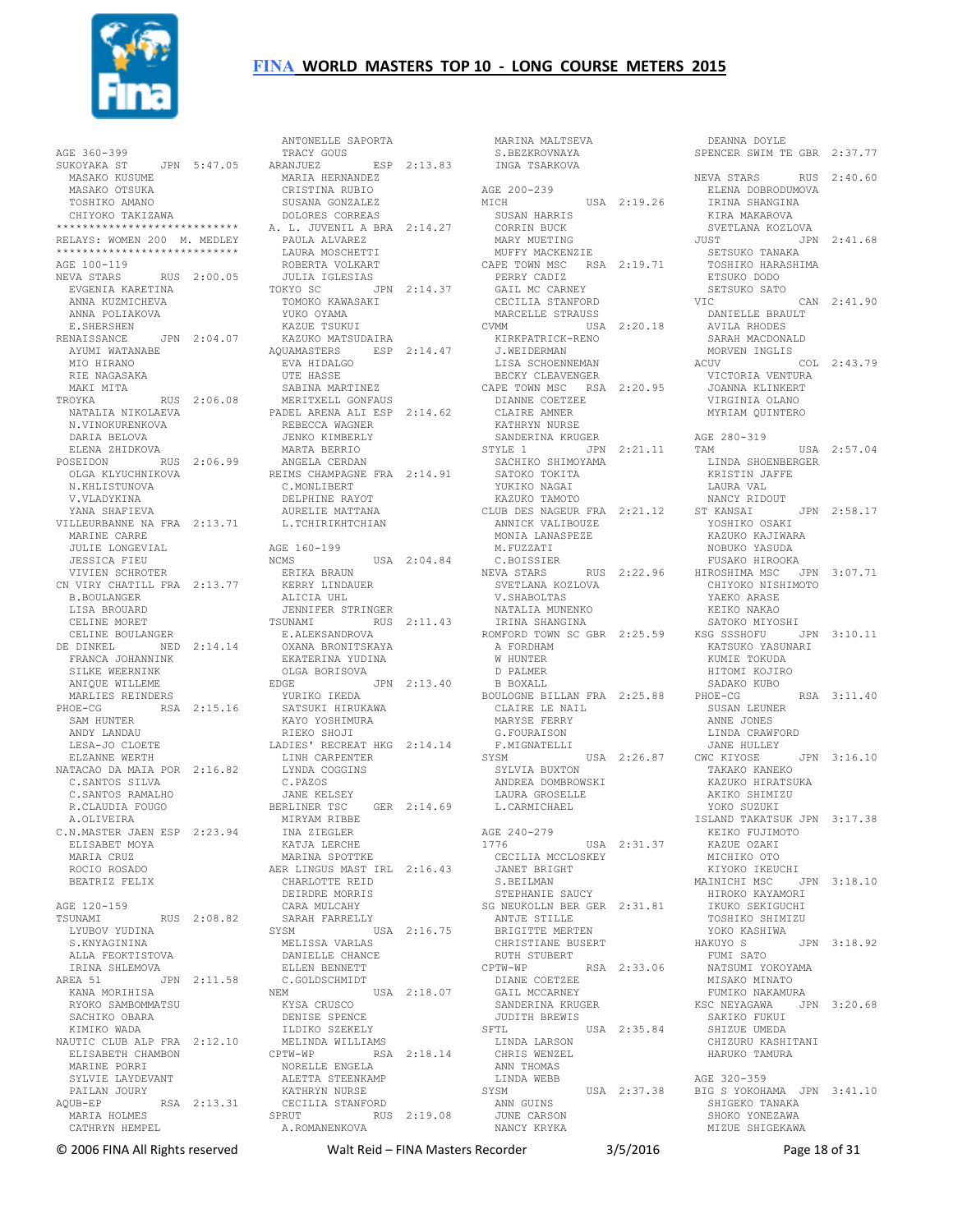

 MIEKO KAMOSHITA MAINICHI MSC JPN 4:47.37 IKUE OGATA TOSHIKO KATO FUSAE MARUYAMA EIKO MIWA<br>USE USA 7:35.70 MARY ALLEN JANET BENSU ANNE LONG MARGARET VOORHEES \*\*\*\*\*\*\*\*\*\*\*\*\*\*\*\*\*\*\*\*\*\*\*\*\*\*\*\* RELAYS: WOMEN 400 M. FREE \*\*<br>\*\*\*\*\*\*\*\*\*\* AGE 100-119<br>WMT WARSZAWA  $POT<sub>1</sub> 4:22.70$  M.DOBRASIEWICZ SANDRA PIETRZAK MANUELA NAWROCKA J.GOLEBIOWSKA NARACAO DA MAIA POR 4:34.24 C.SANTOS SILVA C.SANTOS RAMALHO R.CLAUDIA FOUGO ANA OLIVEIRA RMKS RYBNIK POL 4:35.45 KIRSTEN JENSEN C.CHRISTIANSEN I.CYMERMAN A.BIENIAK MONIKA NOWAK ANNA DUBA<br>WMAC  $USSA$  4:35.64 JENNY HARRIS MINDY SEIDLER MEGAN O'BRIEN AMANDA PATZKE SMT SZCZECIN POL 4:47.00 W.PODKOWINSKA KAMILA GEBKA HELENA SZULC A.SUWICZAK GINASIO DE SANT POR 4:52.16 S.SANTA BARBARA M JOAO JOSE R.SOFIA TEIXEIRA H.MANUEL JOSE AGE 120-159 ZPC WOERDEN NED 4:28.54 ILSE VD WIJNGAA MARJA VERWOERD MANDY VERBAKEL MARJAN REMMITS-DE PORTO 1 POR 4:30.06 K.JOSELIN SOUSA J.ISABEL ALVES SARA OLIVEIRA C.SANTA BARBARA CNSW BEL 4:34.47 NATHALIE BLONDEEL FRANNY KOENIG ISALINE MANCHEL CHARLOTTE SIX SK NEPTUN SWE 4:35.71 LUCIE DURACHER EMMA GUSTAFSSON IDA ANDERSSON ANNA LOFTER FLUVIAL PORTUEN POR 4:35.73 N.ALEXANDRA SOUSA MARIA LUISA COSTA M.SOFIA MARTINS INES MARIA ROTHES ARETHUSA NED 4:35.99 M.HENDRIKSEN WENDY NEDERKOOM MARIELLE GERMERT MARISKA VAN DOORN NAC MASTERS IRL 4:37.06 JACKIE O'CONNOR JOANNA FIGALA HELENA MCGRATH

 SARAH FALLON WE TWENTE NED 4:38.72 PAULIEN SCHOKKER HENRIKE DE VRIES INEZ HEIDEMAN A.REEFHUIS IREGUA-VILLAMED ESP 4:41.65 TERESA ARRONIZ ISABEL ARRONIZ NOEMI ARRUFAT MARTA ARJONA AVILES ESP 4:43.56 LETICIA FERNANDEZ<br>ANCELA PIAC ANGELA DIAZ LAURA MARCOS C.CARPINTERO AGE 160-199 NCMS USA 4:06.90 ERIKA BRAUN JENNIFER STRINGER ALICIA UHL ALICIA UHL<br>KERRY LINDAUER<br>DINAST ODENSE DEN 4:32.74 ANNE-SOFIE PII SUSANNE METZSCH BODYTECH RJBARR BRA 4:49.97 TATIANA ROSA GLORIA RIBEIRO LILIANE CAROLI MARCIA LIMA CVMM USA 4:54.37 J.WEIDERMAN BEATA KONOPKA DEANNA KOEHLER MICHELLE STEARNS<br>SRM USA USA  $4:58.91$ SARA JONES<br>ROBIN BULMAN<br>MERRIE WALTS SHEILA NELSON NOVOCASTRIAN AUS 4:59.38 RHONDA O'DONNELL MICHELLE HERMS LISA BATH EMMA BARTLEY<br>SDSM SDSM USA 5:01.14 CATHY GANZE EMILY PARKER M HEATHER MIKELS<br>LISA SIMPSON<br>SFTL USA LISA SIMPSON SFTL USA 5:02.68 ANN THOMAS ARA BERGILLOS TATIANA BARBOSA CHRIS WENZEL<br>CPTW-WP CPTW-WP RSA 5:03.56 BEVERLY MONTRELLA GWEN UTHUS NORELLE ENGELA KATE BIHL JANINE WELGEMOED MARCELLE STRAUSS SRM USA 5:06.62 HILARY HAFNER .<br>HILARY HAFNER<br>LAURA BEAL HERMINE TERHORST PENELOPE YAMAUCHI AGE 200-239 MICH USA 4:43.70 MARY MUETING SUSAN HARRIS MUFFY MACKENZIE CORRIN BUCK KONAMI NISHINOM JPN 4:43.73 KYOKO FUJIOKA MAYUMI AMANO JUNKO NAGASE YOKO CHIHARA PSV NED 4:46.22 MIYAKO OKAWARA HIROKO KOBAYASHI

 KATRIN PENNINGS CORRIE VERHOEVEN LISELOTTE JOLING GUDULE VD MEER NAESTVED IF DEN 4:49.26 TINE CARSTENSEN VIBEKE LARSEN SANNE JUEL JANNIE STEEN MOST USA 4:54.85 SUZANNE CUDA AMY PORTER SUZANNE RIVAS SUSAN INGRAHAM FLUMINENSE A BRA 4:58.91 MARCIA SILVA CLAUDIA PEREIRA B.LANGENEGGER ANA SILVA DANDERYDS SIM SWE 5:00.73 MARIA GUSTAFSSON BITTE AXLING EVA B-LINDBACK KICKI MOLIN SPENCER SWIM TE GBR 5:01.12 C CURTIS L BROWN C MURPHY E ISEPPI<br>PALM  $USA = 5:02.13$  DANA BROWN JENNIFER CRANNY JAMIE WILSON ERIN MORO RYOGOKU KINGYO JPN 5:06.99 MASAMI UEDA JUNKO SATO SATOMI FUKAYA HITOMI MATSUDA AGE 240-279 CPTW-WP RSA 4:47.03 SANDERINA KRUGER JUDITH BREWIS JUDITH BREWIS<br>CECILIA STANFORD DIANE COETZEE<br>PCAT U PCAT USA 4:52.48 AKIE NAKAJIMA JANIE COLE C.MCKELVEY KRISSY MACCURDY LYNN MORRISON<br>SPENCER SWIM TE GBR 5:11.51 SPENCER SWIM TE GBR 5:11.51<br>J CAMPBELL<br>A GWYNN<br>J HOWARD-JONES<br>A HEATH MVN USA 5:40.44 JEANNE MC CLEAVE KELLY RICHELL PBM USA 5:42.51 DARCY LAFOUNTAIN LAURIE SAMUELSON CATHERINE RUST JO-ANN BERRY MALVERN MARLINS AUS 5:50.90 NOLENE SCHOFIELD LEIGH RODGERS JILLIAN ADAMS SUE BOEKEL SK NEPTUN SWE 6:01.33 HARRIET LEVIN REIJI REINI A.ARKTOFT ZAVAS TSURUMI JPN 6:05.10 YUKIE ITO ITILIU<br>IKUKO NAGASHIMA<br>MIYAKO OKAMADA

 ULLA-BRITT OBERG NATACAO DA MAIA POR 5:04.31 D STAK A BRA 6:10.53 MARIA MOTA MARGARIDA COSTA MARIA MOTA GRACIETE BARROS CFC TENNOZU JPN 6:12.27 AKEMI GOTO YURIKO MIURA MARIKO NAGATANI HARUE MUROYA AGE 280-319 DONCASTER DOLP. AUS 6:30.71 CAROLINE CLARKSON DOROTHY DICKEY ROSLYN MCLEAN CAROL FREEMAN MALVERN MARLINS AUS 7:06.89 PATRICIA BAKER JUDY GREGORY JOAN SIMPSON MARY WILLIAMS CFC YOGA JPN 7:14.60 YURIKO SATO KEIKO TATENO<br>TOKUKO OHASHI RYOKO UCHIDA DAM USA 7:27.77 SUSAN MUNN BETTY DUGAN L.WESTERGAARD TERRY DAVISON<br>MIGR A BRA 7:29.56 MIGR A BRA 7:29.56 HERILENE FREITAS SANDRA LIMA BIANCA PAPA ELVIRA ALMEIDA FACT USA 7:30.03 ELSPETH SMITH JOAN CAMPBELL MARTHA HENDERSON BARBARA MCNULTY CFC TENNOZU JPN 7:41.63 MISAKO HIRATA SHUKUKO KAWABATA SHUKUKO KAWAB*P*<br>KAZUE KUMAGAI RSA 8:00.45 KASCHA KLOOS TRICIA RIX LENCHEN ZUNDORF VIV ROUTLEDGE AGE 320-359 USF USA 10:24.33 MARY ALLEN ANNE LONG MARGARET VOORHEES JANET BENSU \*\*\*\*\*\*\*\*\*\*\*\*\*\*\*\*\*\*\*\*\*\*\*\*\*\*\*\* RELAYS: WOMEN 400 M. MEDLEY \*\*\*\*\*\*\*\*\*\*\*\*\*\*\*\*\*\*\*\*\*\*\*\*\*\*\*\* AGE 100-119 U.S.G. DEN 4:58.84 TRINE GUDNITZ THES SEJR HANSEN LOUISE BUHL BORG K.LETH-ESPENSEN HOVEDSTADENS DEN 5:04.04 A.CHRISTENSEN A.FALCK-SCHMITH CAROLA PEDERSEN ANNE ROSLYNG C.SANTOS SILVA C.SANTOS RAMALHO R.CLAUDIA FOUGO A.OLIVEIRA A.ULIVEIRA<br>METROPOLE ESP 5:20.35 TATIANA PALOMINO YAIZA GARCIA

© 2006 FINA All Rights reserved Walt Reid – FINA Masters Recorder 3/5/2016 Page 19 of 31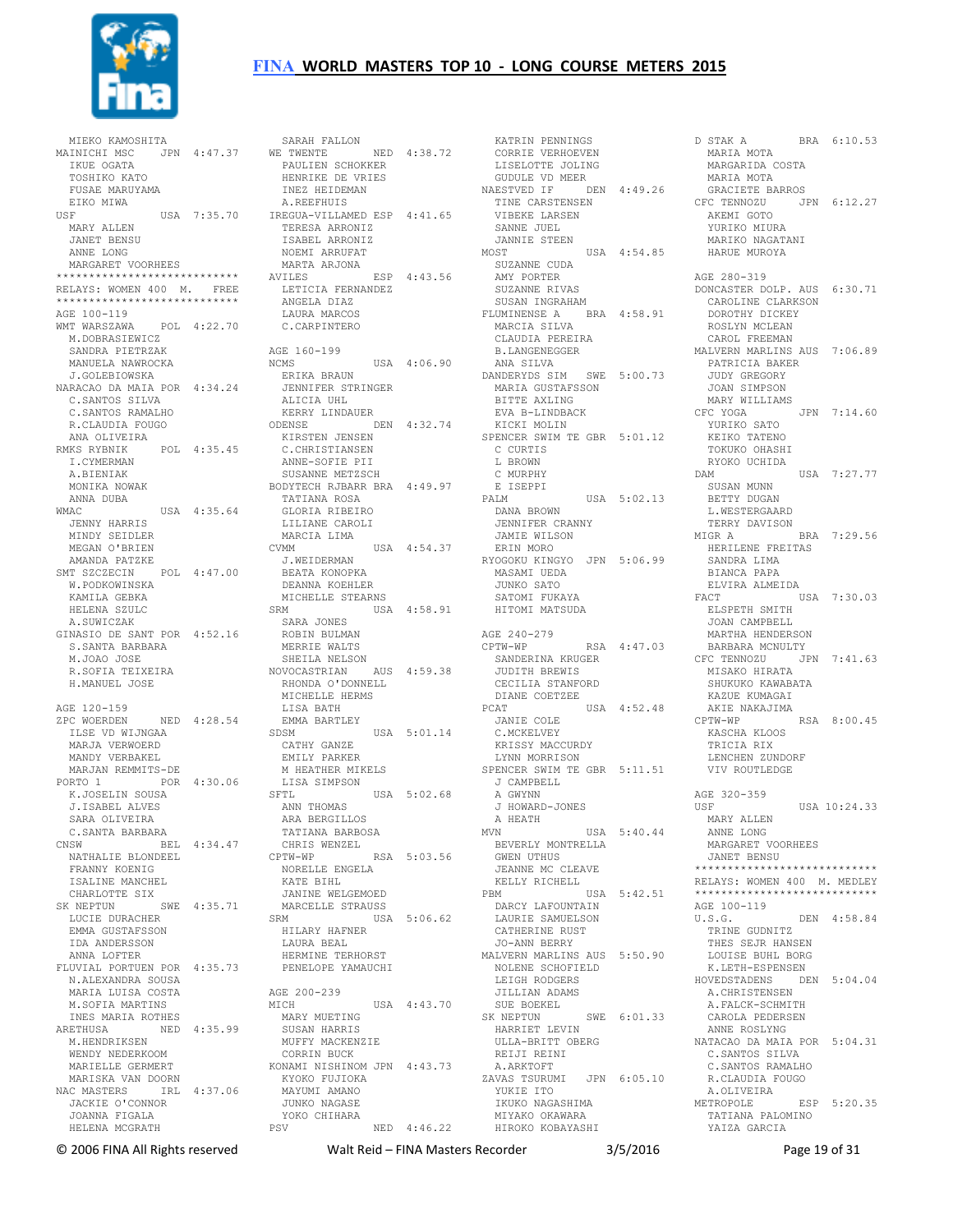

 ELENA LAMPON M.FDEZ-VALENCIA GINASIO DE SANT POR 5:36.63 H.MANUEL JOSE S.SANTA BARBARA R.SOFIA TEIXEIRA M.JOAO JOSE NAC MASTERS IRL 5:38.57 ASHLEAH MCGEE LAURA HARVEY SHARON CONCARR SARAH FALLON AGE 120-159 FAREHAM NOMADS GBR 5:01.74 J CORBEN C TAGG N PEIGNON L MOLYNEAUX L MOLYNEAUX<br>DAW NED 5:05.31 WIETEKE ELZINGA LAURA BADOUX ILONA HOGERHEYDE BIANCA PAAPE PORTO 1 POR 5:07.87 K.JOSELIN SOUSA C.SANTA BARBARA SARA OLIVEIRA C.VANESSA BRAS A. L. JUVENIL A BRA 5:08.10 PAULA ALVAREZ LAURA MOSCHETTI ROBERTA VOLKART JULIA IGLESIAS<br>ZPC WOERDEN NI NED 5:16.43 SABINE LINA MARJA VERWOERD ILSE VD WIJNGAA MANDY VERBAKEL MOVY USA 5:32.16 A.PIJTAK-RADERSMA MARJA BLOEMZAAD J.HALGREN JENNIFER DRAPER C.PETERFISH EMILY DAY WVZ NED 5:35.18 PETRA VERSTEGEN YVONNE GERRITSEN LINDA HOOGENDAM CHITA VD GOORBE IREGUA-VILLAMED ESP 5:35.24 ALMUDENA PRIOR TERESA ARRONIZ NOEMI ARRUFAT ISABEL ARRONIZ COEL-NT RSA 5:43.26 .......<br>LIZETTE MULLER DAWN LEDBITTER BARBARA FRAATZ INGRID LANDMAN DONCASTER DOLP. AUS 5:47.77 LYNDA YANCHER JENNIFER PHALEN KIM DEWAR REBECCA COOK AMANDA JACOB JACQUELINE ELLUL AGE 160-199 NCMS USA 4:41.71 ERIKA BRAUN KERRY LINDAUER ALICIA HHL JENNIFER STRINGER AER LINGUS MAST IRL 5:00.42 CHARLOTTE REID DEIRDRE MORRIS CARA MULCAHY SARAH FARRELLY FLUVIAL PORTUEN POR 5:09.82 N.ALEXANDRA SOUSA M.SOFIA MARTINS MARIA LUISA COSTA F.FERREIRA

ODENSE DEN 5:14.57 KIRSTEN JENSEN SUSANNE METZSCH C.CHRISTIANSEN ANNE-SOFIE PII PALM USA 5:30.74 DANA BROWN STACEY BRUCE ERIN MORO JAMIE WILSON<br>CPTW-WP RSA 5:32.68 NORELLE ENGELA ALETTA STEENKAMP CLAIRE AMNER MARCELLE STRAUSS<br>CVMM USA MARCELLE STRAUSS E.KETELSEN<br>
CVMM USA 5:37.36 PIA THULSTRUP BEATA KONOPKA J.WEIDERMAN MICHELLE STEARNS DEANNA KOEHLER SK NEPTUN SWE 5:39.88 MARIKA POCK MINA NAKICENOVIC MARIE HOLMBERG IDA ANDERSSON  $USA 5:40.69$  CAROLYN MOORE TRACY KING KAREN STURGIS AMY BROWNING PBM USA 5:43.86 PBM<br>MARY MILBURN DENISE STROMSTEDT<br>DENISE STROMSTEDT LAURIE SAMUELSON KELLEY BAUM AGE 200-239 AZ PC NED 5:20.57 LINDA BON-ROSENB HENTIETTE NORDEN MICH USA 5:28.15 SACHIKO IIDA SUSAN HARRIS CORRIN BUCK MARY MUETING MUFFY MACKENZIE NAESTVED IF DEN 5:29.04 VIBEKE LARSEN SANNE JUEL JANNIE STEEN TINE CARSTENSEN GLOUCESTER MAST GBR 5:36.52 G FERRIS C TURNER S JANE JONES J BALL DAM USA 5:48.53 JANE RUSSELL SHARON BLAHA SPENCER SWIM TE GBR 5:51.47 C HARTLE C MURPHY L BROWN<br>J CAMPBEI<br>SYSM<br>TITING J CAMPBELL USA 5:56.86 ANN GUINS ANDREA DOMBROWSKI D.ENGLISH-BAZENAS L.CARMICHAEL  $USA$   $6:04.02$  LAURA BEAL LAURA BEAL<br>SHEILA NELSON MERRIE WALTS HILARY HAFNER METROPOLE ESP 6:09.55 TERESA PEREZ MARI RAMOS ELENA QUINTANILLA

 PINO ALBERICHE WINS CAN 6:11.62 LYNDA MAGEUA PAULINE JOLY DIANA THOMPSON ANNA GRIFFITHS AGE 240-279 SPENCER SWIM TE GBR 5:47.91 C CURTIS D FORD E ISEPPI A GWYNN TASTRUP DEN 6:36.77 BERIT PEDERSEN INGE-LISE DAMBERG SFTL USA 7:06.44 SARAH BENNETT LINDA WEBB LINDA WEBB<br>MICHELLE MARTIN CHRIS WENZEL NAUTICO UNIAO A BRA 7:06.66 BEATRIZ SOUZA HELENA BARROS MARIA COSTA SILVIA ROSA WINS CAN 7:09.36 ELIZABETH SMITH FERNANDA HO CHERYL MINIATO KENNA PAPADOPULOS UTSUNOMIYA MEC JPN 7:13.74 TAEKO KIYOHARA YASUKO SAKAMOTO EMI TASAKI KIYOKO KUWASHIMA FITTA KOYO JPN 7:15.43 HIROKO UEDAO A.REEFHUIS MARION BROEKHUIS HARUE YAMANAKA YUKO HIRAMOTO CWC MINAMISENJU JPN 7:31.21 MASUMI KATAGIRI SUMIE HANAJIMA KIMIE SHIMOKAWA ATSUKO KOTA GS USA 7:45.80 KRISTI PANAYOTOFF CHRIS GIBBS LESLIE SCOTT CHRISTINA JEFFREY CSC TOTSUKA JPN 7:50.91 KAZUE SUGA MICHIKO SUGAI KUMIKO GOTO KUMIKO HIWA AGE 280-319 SPENCER SWIM TE GBR 6:48.00 J BROWN M HITCHCOCK A HEATH J HOWARD-JONES PSV NED 7:33.04 LOTTIE GEURTS CORRIE VERHOEVEN GONNIE BAK ANNIE SMITS DONCASTER DOLP. AUS 7:35.59 ROSLYN MCLEAN CAROL FREEMAN CAROLINE CLARKSON DOROTHY DICKEY DAM USA 7:36.69 L.WESTERGAARD TERRY DAVISON KATHY GILL SUSAN MUNN BLUE AUS 7:52.10

 SUE WILES NERIDA MURRAY KATHRYN DOBSON LIZ WALLIS TENERIFE MASTER ESP 8:51.97 \*\*\*\*\*\*\*\*\*\*\*\*\*\*\*\*\*\*\*\*\*\*\*\*\*\*\*\* RELAYS: WOMEN 800 M. FREE \*\*\*\*\*\*\*\*\*\*\*\*\*\*\*\*\*\*\*\*\*\*\*\*\*\*\*\* AGE 100-119 BIRMINGHAM MAST GBR 9:38.07 J CLARK A PEAKMAN C HOTCHKISS K WALKER-STABELER AGE 120-159 CNSW BEL 10:10.35 SANDRA KOENIG FRANNY KOENIG CHARLOTTE SIX NATHALIE BLONDEEL NAC MASTERS IRL 10:17.92 HELENA MCGRATH JACKIE O'CONNOR JOANNA FIGALA SARAH FALLON EMSC CAN 10:18.01 CEILIDH OSLAND A.RODRIGUEZ ADELE GAGNON SIUBHAN DRINNAN IREGUA-VILLAMED ESP 10:20.16 TERESA ARRONIZ ISABEL ARRONIZ MARTA ARJONA NOEMI ARRUFAT WS TWENTE NED 10:27.42 HENRIKE DE VRIES PAULIEN SCHOKKER METROPOLE ESP 10:42.65 RN HIROSHIMA JPN 11:38.80 AI OKI TOMOMT RYII NAOMI TANIGUCHI HARUMI OKAWA A VAGTAZO CSIKO HUN 13:50.71 GYORGYI RATKAI ESZTER KIRALYNE GABRIELLA KARPATI ANETT TOVARI AGE 160-199 NCMS USA 9:18.33 ERIKA BRAUN JENNIFER STRINGER ALICIA UHL KERRY LINDAUER SUB 160 MASTERS GBR 9:27.55 S COLLINGS K DRIVER J WOODDISSE N LATTY<br>EDGE EDGE JPN 9:41.44 SATSUKI HIRUKAWA RIEKO SHOJI YURIKO IKEDA KAYO YOSHIMURA PSV NED 10:26.90 LISELOTTE JOLING JOLANDA VAN GENDT KATRIN PENNINGS GUDULE VD MEER METROPOLE ESP 11:08.09 HZ PC HEERENVEE NED 11:43.18 EVELIEN KLAARBER PIA VD MOLEN-ST

© 2006 FINA All Rights reserved Walt Reid – FINA Masters Recorder 3/5/2016 Page 20 of 31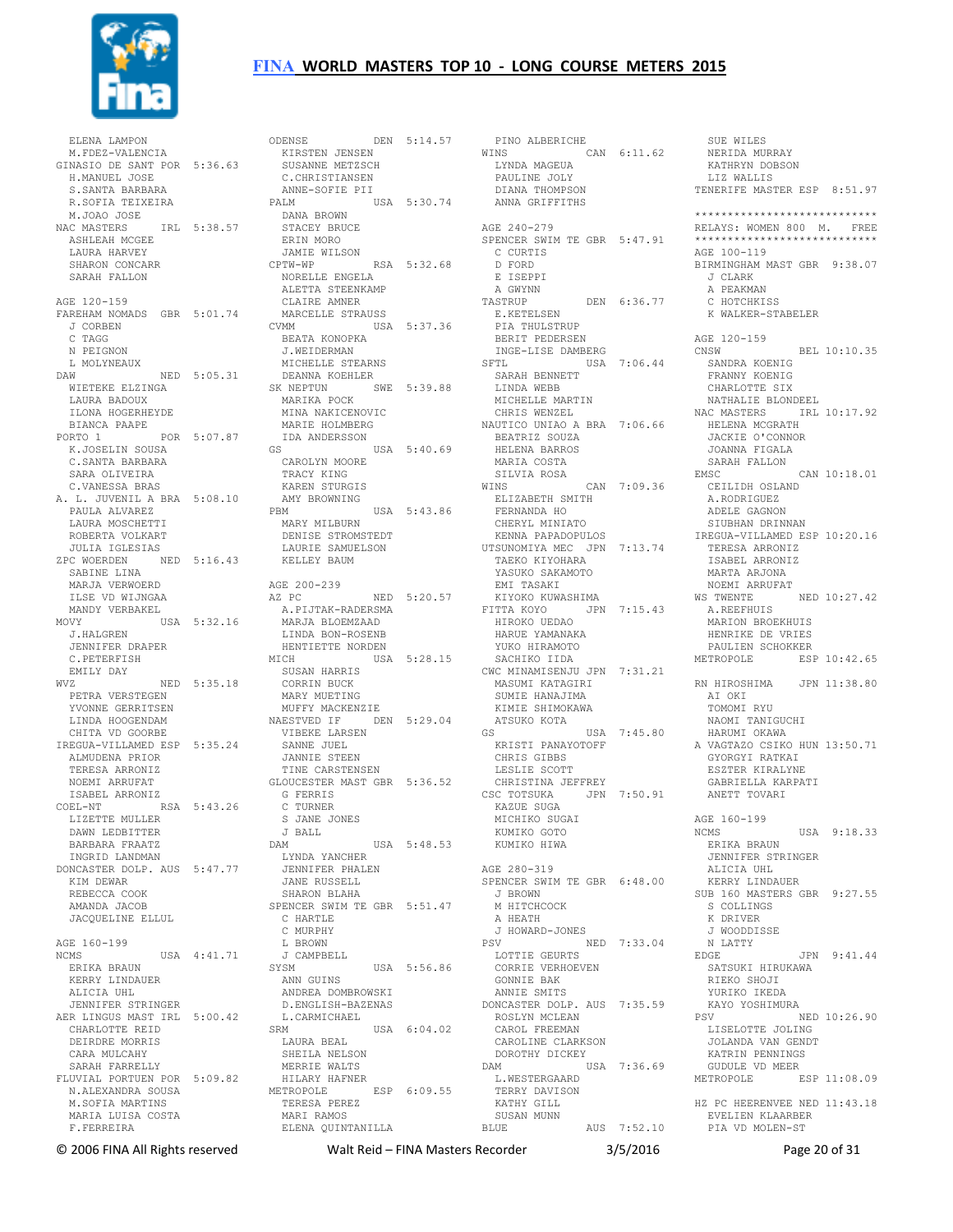

 PEGGI HURENKAMP JANNIE VENNIK DWK NED 12:17.74 IRIS VAN AURICH G.WYMA-TEITSMA J.RESINK-LINDEB ELLEN WINGERDEN RN KUNITACHI JPN 12:25.65 JUNKO NAGASE REI OBIKA KANA MATSUDA SETSUKO SUGIYAMA MIKA HIROSE NAC MASTERS IRL 13:00.01 MARIE SUDWAY RUTH KELLY ELAINE FOSTER LIZ MCCARTHY TOROKBALINT HUN 13:05.83 L.NEMS-SZEGEDI JKONBALLINI ...<br>L.NEMS-SZEGEDI<br>EVA MAJORFALVI AGNES GAL CSILLA CSIKANY AGE 200-239 SPENCER SWIM TE GBR 10:44.17 E ISEPPI C MURPHY M CROWLEY J CAMPBELL RYOGOKU KINGYO JPN 10:57.71 MASAMI UEDA JUNKO SATO SATOMI FUKAYA HITOMI MATSUDA PSV NED 11:00.58 KATJA DE BEER ROBYN GILLESPIE INEKE WEEKERS PATTY VERHAGEN JANET SAYERS YOUTH MACHIDA JPN 15:18.66 NICOLE VRIJHOEVEN MALVERN MARLINS AUS 11:25.40 KATSUE NOMURA YOSHIKO KINOSHITA DAPHNE BRIGGS SHARON NEWSTEAD JANETTE DICKEY KATIE MEE PALM USA 11:40.01 DANA BROWN C.HALLMAN-KENNER JENNIFER CRANNY ERIN MORO PBM USA 11:42.35 L.BOSTIC CATHY GOODWIN TAMARA BURTON DARCY LAFOUNTAIN OREG USA 11:45.91 COLETTE CRABBE CHRISTINA FOX JEANNA SUMMERS BONNIE EDWARDS DONCASTER DOLP. AUS 12:46.27 CAROLINE CLARKSON KELLIE KNOWLES CAROL CHENCO KIM DEWAR TOKYO SC JPN 12:53.90 CHISAKI MITANI EIKO SAKANASHI EIKU SANARASILL<br>SHINOBU MOTOYAMA CHIKAKO SHIBATA POWERPOINTS AUS 13:03.84 ROSA MONTAGUE SALLY CUMING INGRID MCDONALD Y. EGAN-DAVIDSON AGE 240-279 TEAM KANALOA JPN 11:54.68 MIYUKI UMEDA RITSUKO SUGIMURA KAORU HATANO MAMIKO ICHIKI

GOLD USA 11:55.92 CELIA DEVANNEY DEBBIE CAVANAUGH JEANNIE MITCHELL LYDIA SEIER KONAMI NISHINOM JPN 11:57.63 ETSUKO TOMINAGA CHIKAKO MOCHIZUKI KAZUKO NOTO MVN USA 12:24.98 BUGRA KORAHAN BAR OZCELIK NEVA STARS RUS 1:36.28 BEVERLY MONTRELLA KELLY RICHELL JEANNE MC CLEAVE CLUBE DE FUTEBO POR 1:40.84 FABIO FIGUEIRA GWEN UTHUS BUDAPEST DELFIN HUN 12:26.00 TOTH GOMBKOTONE PIROSKA WEIDINGER TOTH CSANADINE H.CSESZREGI FITTA KOYO JPN 14:22.08 HIROKO UEDAO YUKO HIRAMOTO SACHIE YAMADA HARUE YAMANAKA GAJA USA 22:09.57 REBECCA HAMILTON SUE OTTOSEN NO STARS UKR 1:41.93 TAKEFUMI KOGA TAKUMA YAMAOKA MARGO SCHNEIDER JUDITH HAASE AGE 280-319 DONCASTER DOLP. AUS 14:38.93 ROSLYN MCLEAN DOROTHY DICKEY YOKO WAKABAYASHI TOSHIKO GIBO FITTA KOYO JPN 15:42.13 TOSHIKO OKUNO MITSUKO ISHIMATSU<br>TOMIKO OKUDA<br>SACHIKO IIDA<br>MALVERN MARLINS AUS 16:01.55<br>PATRICIA BAKER<br>JUDY GREGORY JOAN SIMPSON KAZUO MATSUNAGA MARY WILLIAMS FACT USA 17:54.28 RAE SUTTIE MARTHA HENDERSON JOAN CAMPBELL ELSPETH SMITH AGE 320-359 BIG S YOKOHAMA JPN 16:54.29 PETER POKORNY SP MASTERS A BRA 1:37.84 YUKO SAKAGAMI SHIGEKO TANAKA HIROMI TODA SHOKO YONEZAWA \*\*\*\*\*\*\*\*\*\*\*\*\*\*\*\*\*\*\*\*\*\*\*\*\*\*\*\* RELAYS: M E N 200 M. FREE \*\*\*\*\*\*\*\*\*\*\*\*\*\*\*\*\*\*\*\*\*\*\*\*\*\* AGE 100-119 TROYKA RUS 1:35.69 IGOR GOLOVIN ANTON TIMOKHIN VLADIMIR MALGIN ANDREY DENISKO POSEIDON RUS 1:35.74 ALEXEY TESLIK A.VLADIMIROV EVGENY KRIVTSOV ALEXEI ZATCEPIN SOYUZMASH-MASTE RUS 1:36.24 A.KADUKHIN

 NIKOLAY KADUSHKIN SPRUT RUS 1:40.25 SERGEY SHIBAEV PHILIPP MOLKOV<br>
ILYA TRUBNIKOV<br>PORTO 1<br>
GIL PINTO<br>
EDUARDO SEVIERI<br>
BRUNO GRACA PAULO SANTOS USKUDAR SU SPOR TUR 1:40.60 BURAK AKHAN MERT ZEYDANLI ANDRE GONCALVES DANIEL GOIS SIMAO MORGADO TSUNAMI RUS 1:41.03 PAVEL STEPANOV DMITRY ANTIPIN PAVEL KREMLEVSKIY J.SKYTTE PAVEL SEDYUK CN AIX EN SAVOI FRA 1:41.86 VINCENT LEBLOND GUILLAUME ALBA A.LEJEUNE MAXIME REYNAUD ANDRII KRAVTSOV SERGIY KHILKO YEVHEN RYZHYI IVAN KRYLOV HOKAGO SC JPN 1:42.59 LARI SIRNELA YUYA TAKESHITA HYOE SHIMIZU JUN TAKAGIWA TAKAKI TOBITA AGE 120-159<br>ZUBR BLR 1:34.09 MAKSIM KRUK BOULOGNE BILLAN FRA 1:41.43 ILYA KAVALIONAK PAVEL LAGOUN PAVEL ZINKEVICH TSUNAMI RUS 1:34.64<br>
A.SATANOVSKIY<br>
VITALY CHERNYY<br>
ANDREY KRYLOV<br>
SERGEY MUKHIN<br>
THE STAR JPN 1:35.98 THE SIAN OIN 1.33.50<br>KAZUO MATSUNAGA<br>TOMOYA FUKUI JUNICHI FUKUI KONOSHIN TOGASHI SWIMMPOWER PRAG CZE 1:37.72 PETR GREGOR GOLD RUSH JPN 1:42.48 A.WASZKEWICZ BOHUMIR SRAUT FRANCISCO PINTO FERNANDO BURGUEZ RODRIGO TRIVINO RODRIGO BARDI GAMLA POLARE UR FIN 1:39.14 M.KARHU JYRI PENTTINEN SAMPO SISSALA MIKA VARIS MSBC JPN 1:39.36 SIPHIWE BALEKA KYLE STEPHENSON UPN<br>YOHEI HAMAGAMI<br>JUMPEI KOLAIL JUMPEI KOZAKI S.MATSUSHITA RYOHEI ARAKAWA LAS PALMAS ESP 1:39.91 MARCELLO TONELLI ANGEL GARCIA YOSIAS SANTANA ANGEL GARCIA<br>YOSIAS SANTANA<br>JORDI LOB-LEVYT

 EVGENY RYZHOV EVGENII POTEMKIN A.SHCHIPKOV EVGENII 101<br>A.SHCHIPKOV ESP 1:40.39 RAFAEL TAMARAL RUBEN VALBUENA EMILIO BELTRAN ALVARO ARROYO AGE 160-199 ALEKSEI MANZHULA SERGEI MEDVEDEV PAVEL LEBEDEV VLADIMIR PREDKIN SIGMA SWIM BIRK DEN 1:37.59 HENRIK PEDERSEN C.IVERSEN MADS GJERLOV RUS 1:38.27 ANTON ZAYKOV M.GROMOV-IVANOV ALEXEY KHOVRIN VADIM BARANOV KACHOSUIGETSU JPN 1:39.87 SATOSHI WADA ISAMU TSUZUKI SPEEDO MASTERS FIN 1:41.19 TERO MATKANIEMI JANNE VIRTANEN TOMMY RUNDGREN MURASAKI SPORTS JPN 1:41.31 Y.TAKAMATSU TAKATOSHI NUMATA YU HOSHIDA MINORU TOYOTA PIERRE BLANC DAMIEN CUCUMEL LAURENT NEUVILLE<br>
MAXIME MORAND<br>CLUBE CURITIBAN BRA 1:42.25<br>
NEWTON KAMINSKI<br>
ROBERTO CLAUSI JR<br>
GUSTAVO PINTO<br>
FLAVIO MILDEMBERG<br>
FLAVIO MILDEMBERG A. L. JUVENIL A BRA 1:42.42 GUSTAVO VOLKART LIZANDRO CARVALHO DIEGO LEVIN BERNARDO SALCEDO KENTARO NAKAMURA NAOAKI FUJITANI TATSUYA KINUGASA TATSUAKI SHIRATA AGE 200-239 OSAKIRAKUEIKAI JPN 1:43.93 BRENT BARNES STEPHEN DECOSSE K.MING ARON PARKER<br>MOVY USA 1:44.15 GLENN DIXON BILL SHERMAN<br>
SIBMASTERS RUS 1:44.49<br>
A.PROKURATOV<br>
SERGEY ZHURKOVICH<br>
ALEXANDR DERIABIN<br>
VITALI KRASAVIN<br>
ES NANTERRE FRA 1:44.85 LIONEL CHALENDAR YANN RADOU C.MARTIN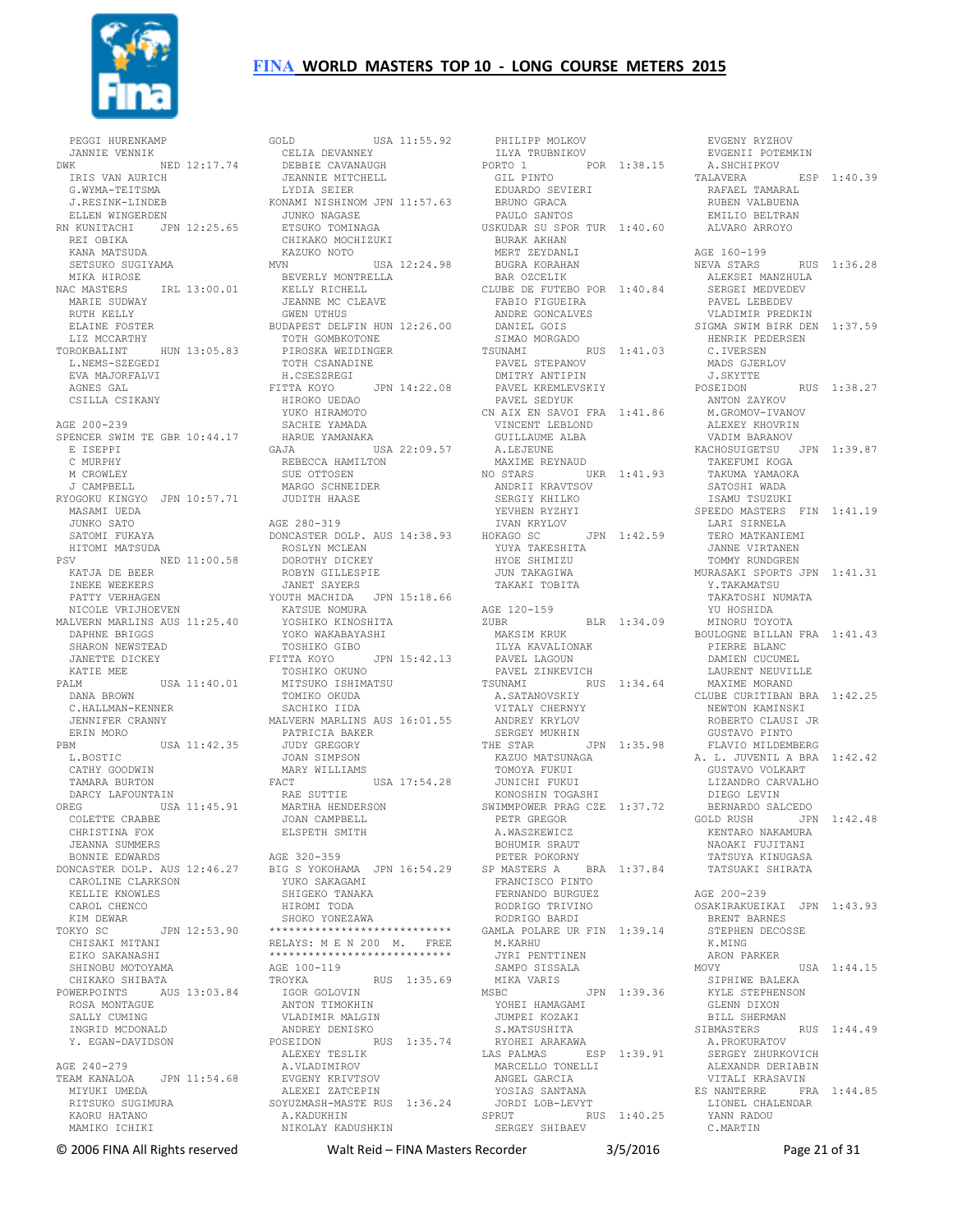

 GILLES LAFFICHE CAPE TOWN MSC RSA 1:44.91 CALVIN MAUGHAN GRAEME FISER WERNER LUDDICK HARALD KRUGER SYSM USA 1:45.73 GEORGE MEHOK STEVEN NEWMAN SIEVEN NEWILL.<br>STEPHEN PANZARINO MARK WEBER MICH USA 1:46.52 RYUJI TAKAMINE YOSHIHIRO KISHI JIM POGUE JOHN CASSIDY<br>
JEFF BAILEY<br>
TONY ANDERSON<br>LIRA T. C. A BRA 1:46.85<br>
FELIPE AZEVEDO<br>
RODRIGO MEIRELES LUIZ MARTINS ROGERIO GOMES POSEIDON RUS 1:47.03 SERGEY MAKARYCHEV VLADIMIR GETMAN RAVIL NOGUMANOV R.SUKHOVERKHOV ACQUAITAIPU A BRA 1:47.25 FERDINANDO MENDES K.MOCHIZUKI SEIKO OKAZAKI MAURO SILVA RUI SILVA NEWTON KAMINSKI AGE 240-279 SYSM USA 1:48.50 JACK GROSELLE ROGER KAHN BILL BRENNER BRUCE WILLIAMS POSEIDON RUS 1:52.35 DMITRY KROMSKIY V.ZHITLOVSKIY A.BASHMAKOV JURI LOGVIN CAPE TOWN MSC RSA 1:54.84 TIM SHEAD NIGEL HENDRICKS MIKE WINFIELD NIGEL CONES<br>MICH USA 1:55.48 ROD GRE<br>MICH MICH CHUCK OLSON ROBERT FORT JONATHAN RIGGS DENNIS TOTH SOSHIGAYA JPN 1:55.82 HIROOKI AOKI HIROSHI NAKANO TAKASHI SUZUKI<br>
HIROYUKI AMAZAKI<br>CHAYKA<br>
MIKHAIL GALAVTIN<br>
A.SHCHERBAKOV<br>
ALEXANDER ROMANOV CMS USA 1:56.82 RICHARD ABRAHAMS RONALD MOLNAR CRAIG PETERSEN GREG SCOTT ALL STARS RUS 1:57.57 ALEXANDER KULIK Y.NOVITSKIY ALEKSANDR ALEKAEV ALEXEY MARKOVSKIY FLUMINENSE A BRA 1:58.25 GUILHERME NETO JOSE FERRAZ PAULO MOTTA RODOLFO DIAS UNAMI A BRA 1:58.36 M.GUIMARAES MARCELO PIVA للمستحدث المستحدث المستحدث المستحدث المستحدث المستحدث المستحدث المستحدث المستحدث المستحدث المستحدث المستخدمات<br>EXAMELIANS REPORTED ABRAHAMS

 EVGENY POZDYAEV MARCIO ALMEIDA LUIZ FAGUNDES AGE 280-319 SYSM USA 2:05.09 RICK WALKER JAN SODERSTROM JOHN SMITH BOB COUCH MURASAKI SPORTS JPN 2:05.42 KENJI TAKAHASHI SHIGEO KANAI USA 2:08.52<br>
RICHARD BURNS<br>
RICK MEYERHOFF<br>
JAMES ZUUR<br>
ALAN BERNARD SFTL USA 2:10.06 TIMOTHY SHEAD DOUGLAS BUCHAN JOEL BURNS AMI TRAUBER HAKUYO S JPN 2:11.50 TAKASHI TERAKOSHI HIROSHI NONAKA NEPTUN RUS 2:11.76 AGE 100-119 TROYKA RUS 1:43.83 BORIS RUZHITCKII A.NEKHAENKO ADOLF SKOTARENKO MIKHAIL FARAFONOV<br>TATTERSALLSCLUB AUS 2:12.13<br>ALAN BROWN<br>PETER JOSEPH<br>ALFRED MOUFARRIGE WILLIAM PHILLIPS KIMITSU MSC JPN 2:12.51 KAZUO MATSUNAGA POSEIDON RUS 1:45.92 SHIZUO UEDA TAKUJI TOMINO MASATO YOSHINO ATSUO MIYAKE<br>MIAMI MIAMI AUS 2:16.11 JOHN CRISP G TRAVELERS JPN 1:47.53 Y.MURAMATSU GR SAME JPN 1:54.58 DAVID BOYLSON HENRY VAGNER ROD GREENSILL MICH USA 2:17.04 SOYUZMASH-MASTE RUS 1:48.29 RAY MARTIN ALLAN CHARLTON ERIK LOKENSGARD ERIC ST GERMAIN AGE 320-359 AGE 320-359 O\*H\* USA 2:42.35<br>
JOHN MEDICI<br>
SID HALL<br>
YOSHI OYAKAWA<br>
PETER VAN DIJK<br>
KSG SSSHOFU JPN 2:44.99 AKIO IGAKI<br>Y.TOKUMOTO<br>KOJI SASAHARA<br>MOST USA 2:47.50<br>GRAHAM JOHNSTON LOUIS RAIBORN JERRY MARCHBANKS WILLIAM BLAKE PLAVECKY VETERA CZE 2:51.74 VLADIMIR REPKA FABIO FIGUEIRA SIMAO MORGADO JAN ZIEGLER FRANTISEK POKORNY RUDOLF SMERDA TACHIKAWASUIKYO JPN 2:52.68 TSUTOMU MIYAUCHI MAKOTO KOMANO JUNJI MONJAKU YUSUKE SAYAMA

RONDO SS JPN 2:53.03 MINORU HAMADA RYUJI HASHIMOTO SATORU MITA RYO KOBAYASHI M.YAMANAKA TSUTOMU IWABUCHI GOLD USA 2:56.08 CAV CAVANAUGH ALAN RAPPERPORT DAVID MCINTYRE L.SILVERSTEIN FLUMINENSE A BRA 2:56.86 NEVA STARS RUS 1:48.18 SAUL BIRMAN LUIZ MARQUES FERNANDO CARVALHO ONDAMAR SILVA<br>WCM USA 2:59.22<br>ED LANE NORMAN STUPFEL ROBERT MAYO STAN MORNER MALVERN MARLINS AUS 3:00.55 SWIMMPOWER PRAG CZE 1:50.73 PATRICK GALVIN JAMES MACILWAIN PETER BALDERSTONE PETER COUTTIE \*\*\*\*\*\*\*\*\*\*\*\*\*\*\*\*\*\*\*\*\*\*\*\*\*\*\*\* RELAYS: M E N 200 M. MEDLEY \*\*\*\*\*\*\*\*\*\*\*\*\*\*\*\*\*\*\*\*\*\*\*\*\*\*\*\* ALEXEY GULAKOV IGOR GOLOVIN ANDREY DENISKO IVAN KOVALEV<br>THE STAR<br>JUNICHI FUKUI<br>TAKURO OSAKI<br>TOMOYA FUKUI ALEXEI ZATCEPIN A.VLADIMIROV ALEXEY TESLIK EVGENY KRIVTSOV Y.MURAMATSU<br>KENSUKE MAEDA NAOFUMI UTSUGI KOSUKE MAEDA PHILIPP MOLKOV A.KADUKHIN<br>ILYA TRUBNIKOV ILYA TRUBNIKOV NIKOLAY KADUSHKIN ASOKAIKEI JPN 1:49.99 MASAHIRO INABA YUKI SOBASHIMA YOSHIHIRO ASO MASATOSHI ASO KASATKA RUS 1:50.40 ALEXEY KHOVRIN VLADISLAV BRAGIN IGOR KUZNETCOV MIKHAIL MATSYNIN ILFAT MINEHANOV ALEKSEI KUZNETCOV PORTO 1 POR 1:50.67 EDUARDO SEVIERI GIL PINTO BRUNO GRACA PAULO SANTOS CLUBE DE FUTEBO POR 1:50.82 ANDRE GONCALVES DANIEL GOIS USKUDAR SU SPOR TUR 1:52.08 TOLGA OCAL TOLGA OCAL<br>MERT ZEYDANLI BUGRA KORAHAN BAR OZCELIK AGE 120-159

JPN 1:46.52 KEI NAKASHIMA HIROKI SAKURAI TSUNAMI RUS 1:47.57 PAVEL SEDYUK ANDREY KRYLOV A.SATANOVSKIY SERGEY MUKHIN DMITRIY SMIRNOV ANDREY IVANOV ALEXEY MANZHULA SERGEY MEDVEDEV SP MASTERS A BRA 1:49.11 RODRIGO TRIVINO RODRIGO TRIVINO<br>RODRIGO BARDI TADEU ALMEIDA FRANCISCO PINTO PETR GREGOR DANIEL VAISOCHER A.WASZKEWICZ PETER POKORNY<br>SPRUT RUS 1:52.29 A.SHCHIPKOV EVGENY RYZHOV SERGEY SHIBAEV EVGENII POTEMKIN GAMLA POLARE UR FIN 1:52.52 MIKA VARIS A.WASENIUS SAMPO SISSALA<br>
M.KARHU<br>CFC FUTAMATAGAW JPN 1:52.84<br>
SHUN SAKAI<br>
KUNIHIKO CHIKEN H.TAKAYANAGI<br>masuri TAKAYUKI MAEDA ST SOYA BON JPN 1:54.57 KOTA SATO YOSHIYASU SAKATA SHINGO ISHII RYU FURUUCHI KATSUNORI YUZAKI DAIKI SHIMBO TAKUYA HASEGAWA HAYATO GOTO AGE 160-199 NEVA STARS RUS 1:47.07 ALEKSANDR SHILIN PAVEL LEBEDEV PAVEL LEBEDEV<br>ALEKSEI MANZHULA VLADIMIR PREDKIN POSEIDON RUS 1:47.48 M.GROMOV-IVANOV R.SUKHOVERKHOV KACHOSUIGETSU JPN 1:48.21 ...JJJISTSU J<br>TAKUMA YAMAOKA<br>DAIOIII DAISUKE MIYASAKA TAKEFUMI KOGA ISAMU TSUZUKI SIGMA SWIM BIRK DEN 1:51.87 J.SKYTTE HENRIK PEDERSEN C.IVERSEN C.IVERSEN<br>MADS GJERLOV SIBMASTERS RUS 1:52.79 SERGEY ZHURKOVICH SERGEY GEYBEL A.PROKURATOV IVAN MILEV A. L. JUVENIL A BRA 1:53.50 LIZANDRO CARVALHO GUSTAVO VOLKART DIEGO LEVIN

© 2006 FINA All Rights reserved Walt Reid – FINA Masters Recorder 3/5/2016 Page 22 of 31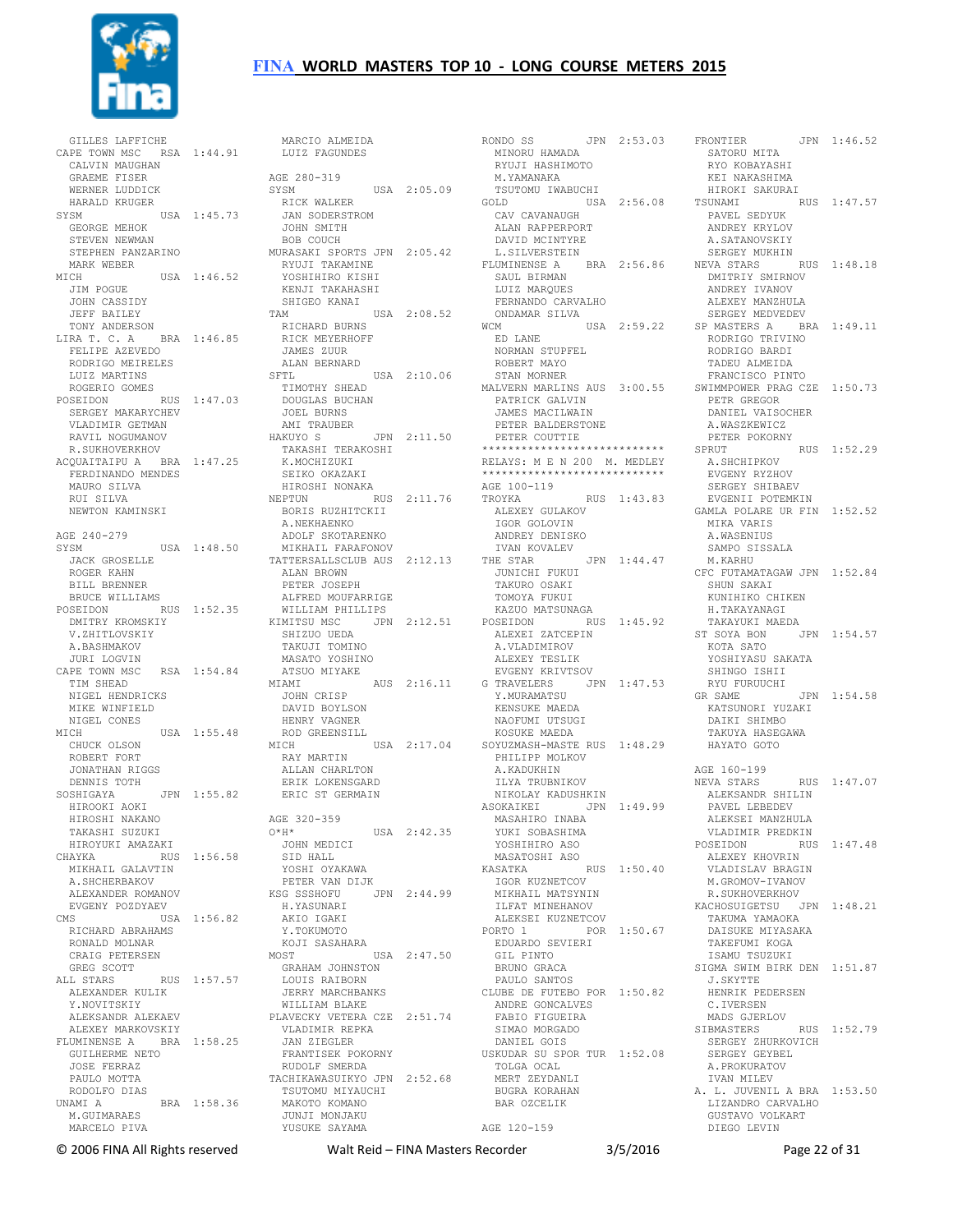

 BERNARDO SALCEDO SPEEDO MASTERS FIN 1:54.96 JANNE VIRTANEN TERO MATKANIEMI TOMMY RUNDGREN LARI SIRNELA SPLASHINDIANS JPN 1:55.54 Y.NAKAHARA MITSUGU HIRANO MASAKATSU RACHI TETSUYA NOZAKI 43 REGION RUS 1:55.70 VALERI BYKOV VLADIMIR BORTCOV IGOR KROPOTOV BORIS KONKIN SP MASTERS A BRA 1:56.04 WANDERLEY JUNIOR H.SCIGLIANO DAVI FERNANDES JOSE NETO AGE 200-239<br>SIBMASTERS SIBMASTERS RUS 1:55.71<br>SERGEY ZHURKOVICH ALEXANDR DERIABIN A.PROKURATOV VITALI KRASAVIN OSAKIRAKUEIKAI JPN 1:56.77 STEPHEN DECOSSE KELVIN MING ARON PARKER BRENT BARNES ES NANTERRE FRA 1:57.56 LIONEL CHALENDAR C.MARTIN YANN RADOU GILLES LAFFICHE ILL --<br>NICHOLAS ORTON<br>GRAEME FISER CALVIN MAUGHAN HARALD KRUGER NEVA STARS RUS 2:00.34 PETR BESSONOV ANDREY BARZHAK KIRILL SHKLEYNIK K.BUBLIKOV PADEL ARENA ALI ESP 2:01.32 RICARDO ALDABE IVAN BERRIO J.LESTIDEAU MIGUEL LOZANO IM USA 2:01.57 JAN SODERSTROM BILL KELLEY DAVE GIBSON JIM TUCHLER MARK BRANDT<br>
ANDREAS SEIBT<br>
LIRA T. C. A BRA 2:01.87<br>
ROGERIO GOMES<br>
ALEXANDRE ROSA RODRIGO MEIRELES LUIZ MARTINS POSEIDON RUS 2:01.91 RAVIL NOGUMANOV ANATOLIJ SAVCHUK ANTON ZAYKOV VLADIMIR GETMAN ACQUAITAIPU A BRA 2:02.78 MAURO SILVA NEWTON KAMINSKI<br>NEWTON KAMINSKI RUI SILVA FERDINANDO MENDES AGE 240-279 SYSM USA 2:02.97 BRUCE WILLIAMS BILL BRENNER ROGER KAHN JACK GROSELLE CAPE TOWN MSC RSA 2:07.28

CAPE TOWN MSC RSA 1:59.04 NICHOLAS ORTON VALERII KARTASHOV FLUMINENSE A BRA 2:13.98 MINORU HAMADA RYUJI HASHIMOTO MIKE WINFIELD TIM SHEAD NIGEL CONES LI CUNES<br>NIGEL HENDRICKS<br>LL STARS ALL STARS RUS 2:09.74 SERGEI LAPSHENKOV SERGEI PAKHOMOV ALEXEY MARKOVSKIY Y.NOVITSKIY POSEIDON RUS 2:09.74 YURY CHIRKOV PAVEL FILATOV ROBERT STROKUN ROBERT STROKUN<br>A.BASHMAKOV<br>CHAYKA RUS CHAYKA RUS 2:10.83 MIKHAIL GALAVTIN A.SHCHERBAKOV A.SHCHERBAKOV<br>ALEXANDER ROMANOV EVGENY POZDYAEV SYSM USA 2:11.47 JEFFREY PEROUT JIM MATYSEK RUDY VAZMINA RICK WALKER<br>MICH USA 2:11.54 CHUCK OLSON<br>The RANDY PARKER ROBERT FORT DENNIS TOTH CMS USA 2:11.59 CMS USA CRAIG PETERSEN GREG SCOTT RICHARD ABRAHAMS<br>RONALD MOLNAR<br>SPARTAK RUS 2 RONALD MOLNAR  $S = RUS = 2:13.24$  IURII PERIN IURII PERIN<br>Y.SPASOVHODSKYI EVGENII BOBROV GUILHERME NETO MARCELO REZENDE PAULO MOTTA JOSE FERRAZ AGE 280-319 MURASAKI SPORTS JPN 2:20.90 RYUJI TAKAMINE YASUFUMI TSUNEOKA S.HASEGAWA YOSHIHIRO KISHI SYSM USA 2:21.57 BOB COUCH JOHN SMITH<br>TAM TAM USA 2:24.19 RICHARD BURNS KENNETH FROST RICK MEYERHOFF JAMES ZUUR NEPTUN RUS 2:25.46 A.NEKHAENKO MIKHAIL FARAFONOV BORIS RUZHITCKII ADOLF SKOTARENKO HAKUYO S JPN 2:26.16 HIROSHI NONAKA SEIKO OKAZAKI<br>TAKASHI TERAKOSHI ETSUO FUTAMACHI SFTL USA 2:27.13 TIMOTHY SHEAD GERRY DELONG JOEL BURNS AMI TRAUBER<br>TOROKBALINTI HUN 2:28.73<br>JOZSEF CSIKANY<br>BELA FABIAN<br>GABOR CSABA JOZSEF BUKOLYI

SPL KANI JPN 2:36.34 MISAO TASHIRO H.SHIMOMURA T.TAKESHITA T.MATSUNAMI TSV LINDAU GER 2:36.70 FRITZ OSKAR ILGEN A.SEEGER MICHAEL JESCHKE OSKAR KARL ILGEN FLUMINENSE A BRA 2:37.45 ONDAMAR SILVA SALESIANOS DE L POR 4:05.44 L.FILIPE SILVA PAULO MIRANDA BILL GRANT GYORGY PAVETITS AGE 320-359 PINHEIROS A BRA 3:11.63 ILO FONSECA DETLEF SCHULTZE WOLF HEINEKEN PAULO CATUNDA NERIMASUZUSHIRO JPN 3:11.92 TOSHIO ISHITANI MORIKATSU SASAKI MUTSUO KITAMURA YASUNORI SUGASAWA KSG SSSHOFU JPN 3:20.71 ANDRE ALMEIDA LUIS FILIPE RATO AKIO IGAKI Y.TOKUMOTO H.YASUNARI KOJI SASAHARA TACHIKAWASUIKYO JPN 3:26.38 YUSUKE SAYAMA MAKOTO KOMANO TSUTOMU MIYAUCHI NATACAO DA MAIA POR 4:53.63 JUNJI MONJAKU RONDO SS JPN 3:27.00 PEDRO MAGALHAES T.RODRIGUES NORITSUGU UMINO TSUTOMU IWABUCHI MOSCOW MASTERS RUS 3:27.74 KAIJI YOKOSUKA JPN 3:39.24 V.MESHCHERIAKOV V.BELOKOVSKIY SERGEY GRIGORYEV SERGEY TORLETSKIY O\*H\* USA 3:28.63 CFC FUTAMATAGAW JPN 3:43.86 YOSHI OYAKAWA JOHN MEDICI MARIO GERHARDT PETER VAN DIJK<br>MOST 115 MOST USA 3:34.40 JERRY MARCHBANKS COMICBUSTER JPN 3:44.04 HAJIME SAWANE WILLIAM BLAKE LOUIS RAIBORN GRAHAM JOHNSTON IDEL RUS 3:42.98 D'ELFT MASKHUT SAMITOV M.VYACHESLA MIKHAIL KONDRATEV VLADIMIR ERMOLAEV MALVERN MARLINS AUS 3:43.60 JAMES MACILWAIN PATRICK GALVIN JOHN COCKS PETER COUTTIE \*\*\*\*\*\*\*\*\*\*\*\*\*\*\*\*\*\*\*\*\*\*\*\*\*\*\*\* RELAYS: M E N 400 M. FREE<br>\*\*\*\*\*\*\*\*\*\*\*\*\*\*\*\*\*\*\*\*\*\*\*\*\*\*\*\* AGE 100-119 TOTNES SC GBR 3:40.06 S CHURCHMAN D JOHN M BRECKON G BIRD PORTO 1 POR 3:44.34 GIL PINTO M.JOSE ENCARNACAO EDUARDO SEVIERI EDUARDO SEVIERI<br>PAULO SANTOS

CLUBE DE FUTEBO POR 3:44.73 ANDRE GONCALVES SIMAO MORGADO DANIEL GOIS FABIO FIGUEIRA FLUVIAL PORTUEN POR 4:00.19 ANDREW YOUNG S.EMANUEL COSTA H.FERNANDES L.MIGUEL MONTEIRO M.SANTOS VALENTE D.NUNO FERREIRA D.ANDRE CORDEIRO<br>NO STARS UKR NO STARS UKR 4:13.95 ANDRII KRAVTSOV SERGIY KHILKO YEVHEN RYZHYI IVAN KRYLOV KANAANS SS SWE 4:22.61 ERIK PERSSON TOBIAS ERNEMARK ANDREAS STEIJNER ARVID PERSSON GINASIO DE SANT POR 4:30.66 L.CARLOS TEIXEIRA L.FIGUEIREDO WINS CAN 4:50.21 AARON HENDERSON LEWIS SIEMPELKAMP JUSTIN VOLLWEITER JAMES MONK A.LOPES CASTRO J.GOMES FERREIRA AGE 120-159 SEIJI SAKAGUCHI TAKASHI WAGATSUMA KENTARO KITADA HIROKI SASAKI TAKAYUKI MAEDA MASAYUKI HOZUMI H.TAKAYANAGI MANABU TSURUTANI YUICHI SAKAI HIROKI TAKADA SHOICHI BETSUMIYA NED 3:48.82 NOL VAN THULL FERRY ADEMA EGBERT STOLK ERIK SIMONS  $RET.$  3:50.05 KEN ROGIERS JO ROGIERS JEROEN VD BOS GIL ROGIERS ESTRELA OESTE A BRA 3:51.10 JULIANO GUEDES WAGNER SANTOS LUIZ PINTO MARCUS ALVES NO STARS UKR 3:52.32 SERGII BABKIN ANDRIY MASYCH DMYTRO SHEREMET V.SEMGAIKIN RN HIROSHIMA JPN 3:55.40 TATSURO GABARI KENTARO MAKUMA YOSHIKI USHIJIMA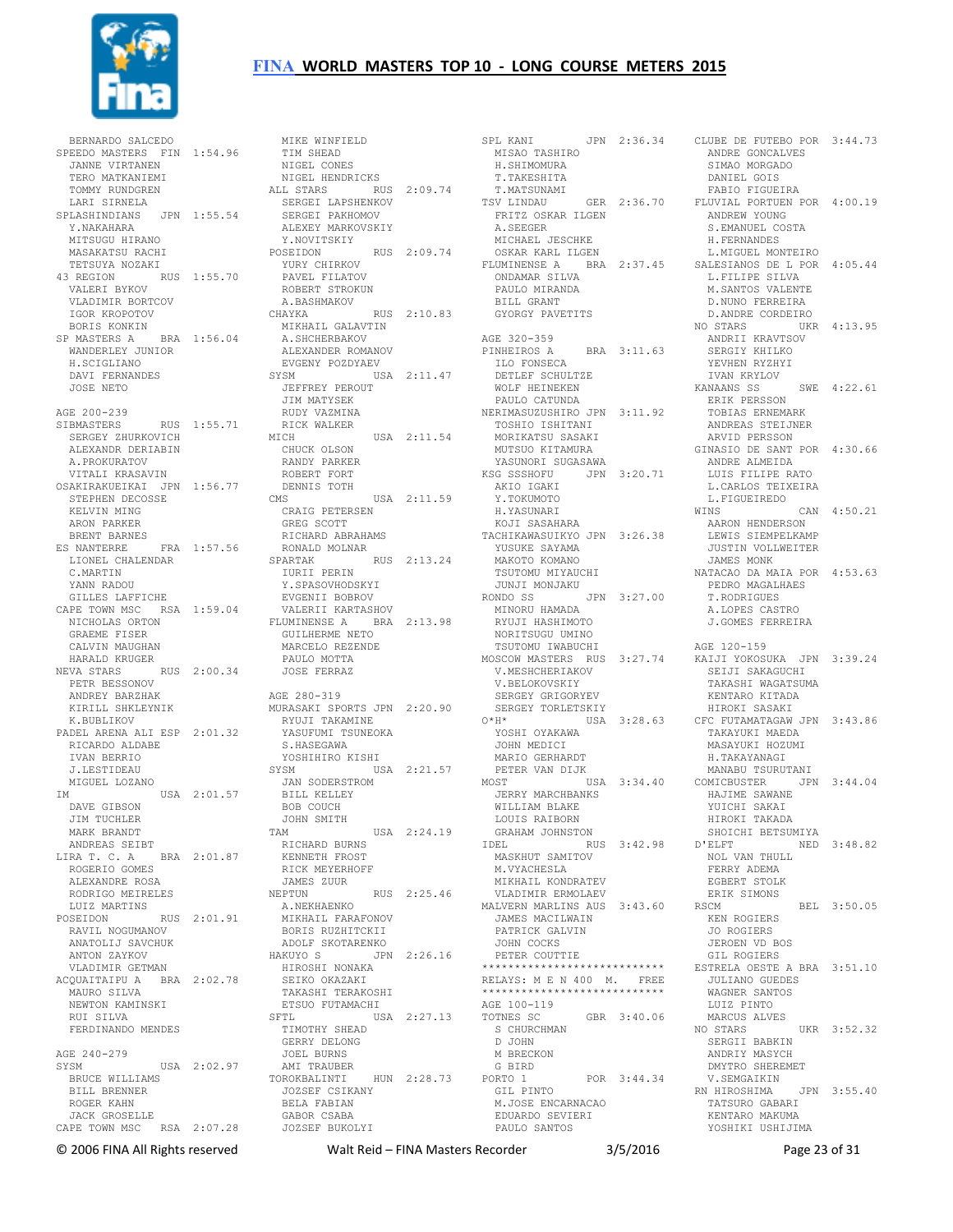

 YUTA YAMAGUCHI REKIN SWIEBODZI POL 3:56.13 BREND BREVE KAROL ZEMIER JACEK HANKUS FILIP ZEMIER ALFRED ZEMIER VASAS SC HUN 3:58.42 ANDRAS SCHONEK TAMAS GAZINSZKY ANDRAS ZALKA ROBERT FOLDI AGE 160-199 SIGMA SWIM DEN 3:43.67 HENRIK PEDERSEN CLAUS IVERSEN MADS GJERLOV J.LERCKE SKYTTE COMICBUSTER JPN 3:47.28 SHULLONG SHALL UPIN STRING OF MATT WIEWEIN SHULLONG SHALL AND WEST WAS ARRISTED ON A SHULLONG SHALL AND SHALL A<br>SHUICHI YASUNAGA SHALL AND THE SHALL AND THE SHALL AND THE SHALL AND THE SHALL AND THE SHALL AND THE SHALL AND TOSHIMITSU KAMON YASUO TOKIMIZU MASANORI TAKEGAWA ALGES 25 POR 3:51.26 E.FRISCHKNECHT NUNO LAURENTINO EURO-LVIV UKR 3:55.37 IGOR SHCHOTKIN VLADYSLAV HOROVOY DMYTRO MELNYK OLEKSANDR SYRBU NO STARS UKR 3:57.25 BOB WELCHLIN ROB POSTE OLEKSANDR MERINOV STANISLAV KROT PAVLO KOSTYRKO EVGENY KOTRYAGA SK NEPTUN SWE 3:58.48 HAKAN AGNELL ANDREAS TAFLIN RAGNAT AGNELL GABRIEL PAP DE ROG NED 3:59.76 PETER BERNSEN REINIER ELLENKAMP ARJAN VERHEIJ GLEN LE CLERCQ  $HPSALA S IAC$  SWE  $4 \cdot 02.71$  CONNY ANDERSEN KENNETH NYMAN ULF AKERRMAN<br>JON LUNDQVIST<br>PORTO 2<br>F.ANTONIO XAVIER<br>P.ALEXANDRE SOUSA A.ADERITO CHAVES BRUNO GRACA TERR USA 4:07.72 A.VAZ CORREIA V.MANUEL MAVIOSO S.THOMAS DYSON JEFFREY STRAHOTA VLADIMIR RIBEIRO ANDREW ELLIS BLAKE HOLDEN AGE 200-239 WMT WARSZAWA POL 3:57.53 ANDRZEJ SKORYKOW LESZEK MADEJ BOLESLAW SZUTER MIROSLAW WARCHOL<br>OTTER SC GBR GBR 4:00.97 M REYS P KIRK P GOUDIE D WARREN SYSM USA 4:09.49 BRIAN SAYLOR BILL BRENNER JAMIE KENDIG JOHN SYLVESTER PSV NED 4:10.13 HARUO KUBO TOSHIO OKAMOTO

 PEDRO NUNO SILVA MIGUEL CABRITA ROSE USA 4:20.46 JULIO CIENEGA FRED KETTING JOOP ARIAENS ROLAND SMITS LIRA T. C. A BRA 4:10.78 CARLOS CARDOSO RODRIGO MEIRELES EDUARDO FERRARI ROGERIO GOMES SK NEPTUN SWE  $4:13.42$  ROLF GUSTAFSSON NIELS LARSEN DAVE SCHARDT ANDERS HAGLUND<br>MOVY U USA 4:17.30 BILL SHERMAN BRAD WELLS TONY REZEK MATT WIEWEL WS TWENTE NED 4:20.19<br>
IVO BUCHHOLZ<br>
JOS WENSINK<br>
RONALD RICHARDSON<br>
HANS WESTERHOF DREW SKELLY PATRICK MC GINLEY DAN STEPHENSON MOVY USA 4:20.74 TONY STEWART KYLE STEPHENSON AGE 240-279<br>VCM  $USA = 4:07.77$  HUBIE KERNS GLENN GRUBER MICHAEL BLATT MIKE SHAFFER<br>TJUMINENSE A – BRA – 4:28.97 FLUMINENSE A JOSE FERRAZ PAULO MOTTA GUILHERME NETO RODOLFO DIAS BIG WEDNESDAY JPN 4:43.58 HIROYUKI YOBIKO JUNICHI YAMAZAKI SHIGERU SAKAMOTO MASAKAZU KANEKO SDSM USA 4:48.73 LEE MENCH JACK ETTELSON LARRY WALKER KENTON JONES ALGES 27 POR 4:54.67 A.JOSE TRABUCO DONCASTER DOLP. AUS 5:00.90 ROBERT PATTERSON MICHAEL SORENSEN MURRAY BURNS ROD CLARKE<br>SYSM USA 5:05.25 BOB COUCH ROSS KNOWLES JOHN BURKE DON CLARIDGE SRM USA 5:06.85 JIM STEWART HUGH WILDER JOHN MORALES DAVE HALE UTSUNOMIYA MEC JPN 5:12.83 HIROKAZU FUJIE YUICHI FUKASAWA

CWC SEIJO JPN 5:15.32 SUSUMU YOSHIMURA GEORGE MAY FRED SALZMANN SUSUMU YOSHIMURA<br>SHOICHI TAKEDA TSUYOSHI WAKAMIYA RYO YOSHIDA AGE 280-319 GOLD USA 4:35.76 GEORGE SCHMIDT KEEFE LODWIG CAV CAVANAUGH LEE CHILDS HELLAS SK LAG 2 SWE 5:36.73 KJELL HANSERIUS MATTHIAS KRONER BO LJUNGBERG PETER BERGENGREN PBM USA 5:38.37 JEFF KESWICK DAVID QUIGGIN DAVID PUTNAM PATRICK CANNAN HELLAS SK LAG 1 SWE 5:39.06 ERIK FORSLUND CALLAND I SWE 5:39.0<br>ERIK FORSLUND<br>OLOF BUREBO OLOF BUREBO<br>ANDERS KUSSAK ANDERS SODERQVIST H.FELGA RIBEIRO O.GOMES BAIRRADA LUIS VAZ JORGE L.SALGUEIRO UNAMI A BRA 6:12.81 MARCELO PIVA CESAR VIEIRA FLAVIO MOTTA NORIVAL AGNELLI VASAS SC HUN 6:13.66 LASZLO REINER KAROLY SZECSI MIHALY SZALAI ANDRAS ZAJZON WH2O USA 6:23.33 ELLE DONOVAN<br>CHARLES MYERS<br>CHARLES MYERS CHANDDE<br>NEAL WIENER AUS 6:40.44 COLIN CLIFF VIC BURNS TERRY LORRAINE ROY SMITH DONCASTER DOLP. AUS 6:56.11 FRANK HAYES BRIAN GARVEY ALAN GIBSON MALCOLM WILLIAMS AGE 320-359 AGE 320-339<br>FLUMINENSE A BRA 6:55.09 FERNANDO CARVALHO SAUL BIRMAN LUIZ MARQUES ONDAMAR SILVA MALVERN MARLINS AUS 6:58.21 JOHN COCKS JAMES MACILWAIN PATRICK GALVIN PETER COUTTIE GOLD USA 6:58.23 CAV CAVANAUGH<br>REFERENCE ALAN RAPPERPORT DAVID MCINTYRE L.SILVERSTEIN<br>MOST MOST USA 6:59.81 LOUIS RAIBORN WILLIAM BLAKE GRAHAM JOHNSTON WMAC USA 8:23.24 DONALD JACKSON

ALGES 28 POR 6:03.02 CLUBE DE FUTEBO POR 4:18.62 LAURENCE HOULGATE BILL DONOVAN L.MIGUEL MONTEIRO TENERIFE MASTER ESP 4:51.28 JERRY MARCHBANKS SILKEBORG DEN 4:25.63 MARTIN DUEDAHL ALEX MACGILLIS USF USA 8:38.53 BOB DANIELSON BARRY GALVIN WILLIAM GROHE JACK FLEMING \*\*\*\*\*\*\*\*\*\*\*\*\*\*\*\*\*\*\*\*\*\*\*\*\*\*\*\* RELAYS: M E N 400 M. MEDLEY \*\*\*\*\*\*\*\*\*\*\*\*\*\*\*\*\*\*\*\*\*\*\*\*\*\*\*\* .<br>AGE 100-119<br>TROYKA RUS 3:58.35 ALEXEY GULAKOV IGOR GOLOVIN ANDREY DENISKO IVAN KOVALEV<br>AMMN A BRA 4:12.59 THIAGO REZZO IAN ARAUJO FREDERICO CASTRO RODRIGO ALMEIDA<br>ORTO 1 POR 4:16.45 PORTO 1 EDUARDO SEVIERI GIL PINTO M.JOSE ENCARNACAO PAULO SANTOS ANDRE GONCALVES R.FILIPE LUIS SIMAO MORGADO FABIO FIGUEIRA C.N.LAS PALMAS ESP 4:23.30 SALESIANOS DE L POR 4:33.50 D.NUNO FERREIRA D.ANDRE CORDEIRO M.SANTOS VALENTE L.FILIPE SILVA FLUVIAL PORTUEN POR 4:35 74 ANDREW YOUNG H.FERNANDES S.EMANUEL COSTA GINASIO DE SANT POR 5:05.09 L.CARLOS TEIXEIRA LUIS FIGUEIREDO LUIS FILIPE RATO ANDRE ALMEIDA CIUDAD ALTA ESP 5:10.58 AGE 120-159 AGE 120 100<br>COMICBUSTER JPN 4:02.87 SHOGO TADA YUICHI SAKAI MASANORI TAKEGAWA HIROKI TAKADA<br>USF  $USA$  4:16.66 LUKA LESKUR ALEXANDER DAILEY NATHAN VIZCARRA MATTHEW NIEMI NAUTICO UNIAO A BRA 4:22.29 FELIPE GUIMARAES DENIS BONETTI FAUSTO MATTOS VINICIUS BALDINO CFC FUTAMATAGAW JPN 4:25.02 TAKAAKI SUZUKI MANABU TSURUTANI TAKAYUKI MAEDA TOMOYUKI NAGASE MARTIN DUEDAHL<br>STEFFEN SKJODT DENNIS KINNERUP MARTIN VENO PRAIA CLUBE A BRA 4:27.29

© 2006 FINA All Rights reserved Walt Reid – FINA Masters Recorder 3/5/2016 Page 24 of 31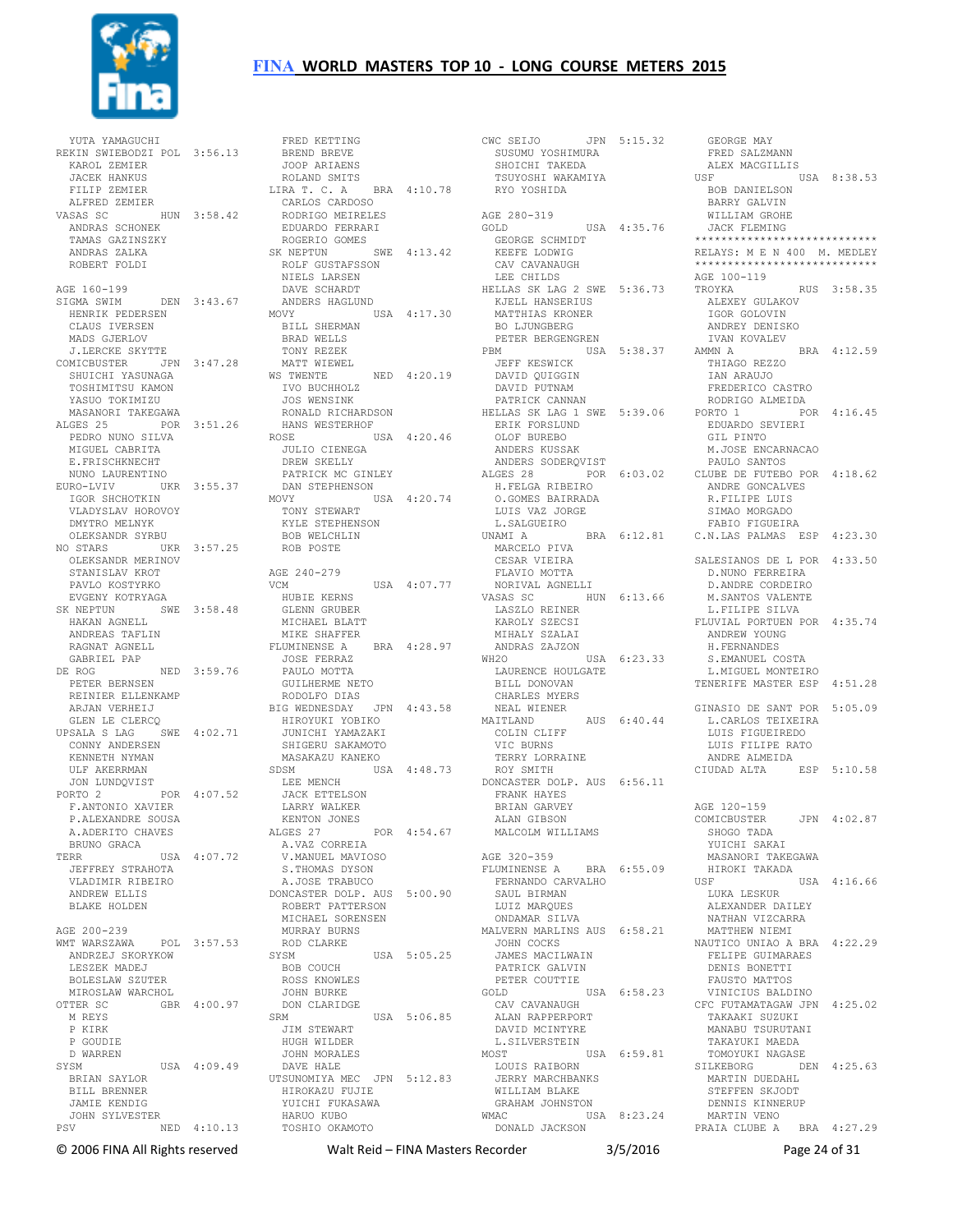

 FELIPE MAIA RODRIGO RODRIGUES<br>IUIZ PINTO LUIZ PINTO PAULO DIAS A. L. JUVENIL A BRA 4:32.88 L.SANVICENTE VICENTE MOSCHETTI ROBERTO LOPES ANDRE BRUNETTO SALINAS STA.LUC ESP 4:40.31 MARTIN TELEY HAROLD MATLA SANDER VAN ELBURG WESLEY VAN DIEJEN ROBERT FRITZ PETER CONWAY R.MARTINS N.MARIA NOLASCO BRUNO CRUZ MAIA R.MIRANDA AGE 160-199  $STAN$   $IISA$   $4 \cdot 02$  07 RICK GOULD BJ JOHNSON DARREN PHELAN MIKE PYLE AQUATIC ZURICH SUI 4:08.98 FELIX STEINHAUER YVES PLATEL RICHARD GRAUEL MARCO PILLOUD A. L. JUVENIL A BRA 4:11.40 LIZANDRO CARVALHO JAN NOTENBOMER GUSTAVO VOLKART LUIS CARCHEDI BERNARDO SALCEDO COMICBUSTER JPN 4:13.52 SHOICHI BETSUMIYA KAZUSHI KAMBA TOSHIMITSU KAMON SHUICHI YASUNAGA SIGMA SWIM DEN 4:15.30 VCM J.LERCKE SKYTTE HENRIK PEDERSEN CLAUS IVERSEN MADS GJERLOV<br>ALGES 1 POR 4:17.33 NUNO LAURENTINO PEDRO NUNO SILVA E.FRISCHKNECHT J.EDUARDO FARIA UPSALA S LAG 1 SWE 4:35.91 HIROYUKI YOBIKO JUNICHI YAMAZAKI JON LUNDQVIST CONNY ANDERSEN KENNETH NYMAN ULF AKERRMAN PINGUIN RUS 4:35.99 D.ZEMTSOVSKIY A.BELOBORODOV ROMAN BLOKHIN<br>A DRYAKHLITSIN A.DRYAKHLITSIN CPTW-WP RSA 4:39.66 JAY RICHARDS JACQUES JOUBERT GREG MCLEROTH A.HOPKINS AGE 200-239 AGE 200-239<br>SPARTAK RUS 4:35.77 YURIY PERIN IGOR DARVIN V.BESKHODAMYY EVGENIY BOBROV SK NEPTUN LAG 2 SWE 4:38.82 ROLF GUSTAFSSON MATS RUBERTSSON HAKAN AGNELL

PSV NED 4:41.75 AER LINGUS MAST IRL 4:48.96 GINASIO CLUBE 1 POR 4:42.71 DE ROG NED 4:49.00 METROPOLE ESP 4:32.11 BIG WEDNESDAY JPN 5:12.85 TACHIKAWASUIKYO JPN 8:30.34 ANDERS HAGLUND SYSM USA 4:44.43 EDWARD MENCH BILL BRENNER BRIAN SAYLOR ROB BUTCHER A. L. JUVENIL A BRA 4:46.34 DIEGO LEVIN TOSHIO TADANO MARCUS MATTIOLI JORGE NORONHA VIVIAN MONGEY C.O'RAGHALLAIGH PETER BERNSEN GLEN LE CLERCQ ERIK KAMPHUIS ROB SPETTER MOVY USA 4:49.30 BRAD WELLS TONY REZEK MARK MORASH BILL SHERMAN NAUTICO UNIAO A BRA 4:52.46 CARLOS FLORIO PAULO MERTENS FERNANDO LIMONGI S.THOMAS DYSON GAJA USA 6:58.06 DANIEL PETRY UPSTREAM AMSTER NED 4:53.68 ROBERT WEYHENKE JOOST ROELOFS PETER VAN VUUREN LIRA T. C. A BRA 4:55.77 RODRIGO MEIRELES ALEXANDRE ROSA LUCIANO TORRENS LUIZ MARTINS AGE 240-279 USA  $4:44.58$  HUBIE KERNS MICHAEL BLATT MIKE SHAFFER GLENN GRUBER DAM USA 5:11.83 DAVID VIDMAR JOHN THAYER MARK EVANS TED DEACON SHIGERU SAKAMOTO<br>
MASAKAZU KANEKO<br>
ROSE USA 5:21.67<br>
WALTER HITCH<br>
WINSTON UCHIYAMA<br>
DAN STEPHENSON<br>
GARY LANGENDOEN MANLY MASTERS AUS 5:29.63 GOLD STEPHEN LAMY TONY GOODWIN VINCENT SQUILLACE MICHAEL MORGAN HIROSHIMA IRUKA JPN 5:34.33 NAUTICO UNIAO A BRA 9:58.33 H.MATSUMOTO KEIZO SHIBA SETSUO KADOMOTO TAKEYUKI HATTORI SDSM USA 5:34.38 LARRY WALKER BILL WALSH KENTON JONES LEE MENCH MASTERS PARANA BRA 5:34.51 S CHURCHMAN D JOHN GLAUCO SILVA CELIO AMARAL

SILVIO IWATA MOREL BUENO U.S.G. DEN 5:44.84 EBBE RASMUSSEN F.BIERING-SORENSE LARS KRUSE BYRON MIKAEL BURLEV SPENCER SWIM TE GBR 5:52.05 C RENTSCH H DICK A CHAMBERLAIN M ZELLER AGE 280-319 HELLAS SK LAG 2 SWE 6:02.18 KJELL HANSERIUS<br>KJELL HANSERIUS MATTHIAS KRONER BO LJUNGBERG PETER BERGENGREN HELLAS SK LAG 1 SWE 6:18.17 ERIK FORSLUND OLOF BUREBO ANDERS KUSSAK ANDERS SODERQVIST ALGES 4 POR 6:53.29 H.FELGA RIBEIRO ALEXANDRE GASPAR O.GOMES BAIRRADA TIM BONESS MARK BAILEY CLARKE MITCHELL BILL DUDLEY JOHN ZEIGLER RUSS CALLEN WARRINGAH AUS 7:03.91 TONY WOZNIAK PETER KAUPERT RON GIVEEN ARTHUR LITH TENERIFE MASTER ESP 7:24.43 UNAMI A BRA 7:38.78 FLAVIO MOTTA LUIZ FAGUNDES NORIVAL AGNELLI MARCELO PIVA GERM USA 7:49.07 JAMES HILLMAN RICHARD DURHAM ROGER GOLDEN DAVID ROBINSON AGE 320-359 YUSUKE SAYAMA MAKOTO KOMANO TSUTOMU MIYAUCHI<br>
JUNJI MONJAKU<br>
MALVERN MARLINS AUS 8:30.99<br>
JAMES MACILWAIN<br>
PATRICK GALVIN<br>
JOHN COCKS<br>
PETER COUTTIE USA 9:23.76 ALAN RAPPERPORT DAVID MCINTYRE L.SILVERSTEIN CAV CAVANAUGH ANTON BIEDERMANN SERGIO SCHMITZ ENNO KREUZNER JOSE JUNIOR \*\*\*\*\*\*\*\*\*\*\*\*\*\*\*\*\*\*\*\*\*\*\*\*\*\*\*\* RELAYS: M E N 800 M. FREE \*\*\*\*\*\*\*\*\*\*\*\*\*\*\*\*\*\*\*\*\*\*\*\*\*\*\*\* AGE 100-119 TOTNES SC GBR 7:59.08 M BRECKON

 AGE 120-159 KAIJI YOKOSUKA JPN 8:12.38 SEIJI SAKAGUCHI SEIJI SAKAGUCHI<br>KENTARO KITADA HIROKI SASAKI TAKASHI WAGATSUMA COMICBUSTER JPN 8:25.84 YUICHI SAKAI SHOICHI BETSUMIYA HAJIME SAWANE HIROKI TAKADA CFC FUTAMATAGAW JPN 8:30.66 TAKAYUKI MAEDA MASAYUKI HOZUMI H.TAKAYANAGI KUNIHIKO CHIKEN LAS PALMAS ESP 8:52.65 TEAM DASH JPN 8:53.70 K.MATSUMURA HARUHIKO TAZAWA HIDEAKI OGAWA TAKESHI NAKAZATO AUS 9:05.60 BRENTON FORD DAVID KELLAM RN HIROSHIMA JPN 9:06.28 YOSHIKI USHIJIMA YUTA YAMAGUCHI HITOSHI MAKOSHI KENTARO MAKUMA OSAKIRAKUEIKAI JPN 9:35.75 ARON PARKER KOHEI HOSODA TATSUYA TANIGUCHI GEN SASAKI MVN USA 9:44.42 OR<br>MIGUEL RAMIREZ STEVE GUNNELL DAVID RINES GEORGE POLIZOS RZ NED 9:49.35 SANDER BOUTS D.SONNEMANS MARK WINGERDEN KELVIN ISSELT AGE 160-199 AQUATIC ZURICH SUI 8:15.08 FELIX STEINHAUER YVES PLATEL RICHARD GRAUEL MARCO PILLOUD COMICBUSTER JPN 8:25.97 SHUICHI YASUNAGA<br>SHUICHI YASUNAGA MASANORI TAKEGAWA YASUO TOKIMIZU TOSHIMITSU KAMON NEWCASTLE SWIMT GBR 8:49.15 J PLUMLEY N VALENTINE S GREEN N BOWERS UPSTREAM AMSTER NED 9:02.23 JEROEN ZELSMANN JOOST ROELOFS DENNIS SCHOUTEN JAN NOTENBOMER AER LINGUS MAST IRL 9:46.31 EOIN FOSTER DECLAN O'SULLIVAN ROBERT FRITZ MARK HILLICK RAM USA 9:48.44 BILL ELIZONDO CHRIS SHAW ANDY MERTENS

G BIRD

© 2006 FINA All Rights reserved Walt Reid – FINA Masters Recorder 3/5/2016 Page 25 of 31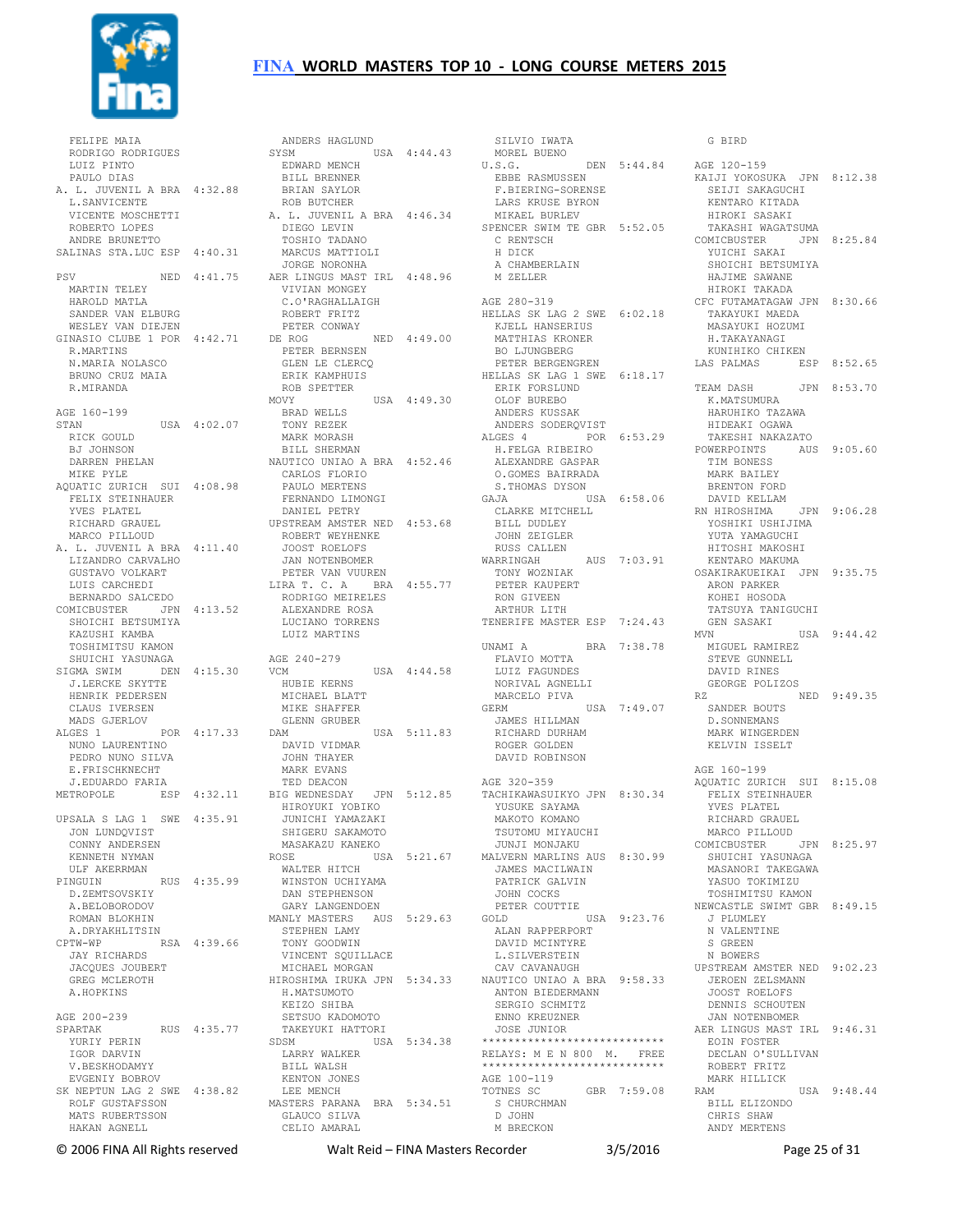

 JEREMY SHEPHERD USF USA 9:49.25 KEVIN DONLON PATRICK MC BRIDE JOHN RENKO MATTHEW NIEMI<br>UZSC NED 10:13.00 MARK ELIGH JAN LINDENAAR HENK KUIPERS DENNIS VD BERG NUNAWADING AUS 10:13.65 PATRICK MOHR FRIEDO LIGTHART BENJAMIN GROLLMAN CRAIG WILLIAMSON PSV NED 10:28.03 HAROLD MATLA ERIK VAN DARTEL ROB PENNINKS A.GARCIA TORMO AGE 200-239  $\overline{OPTER}$  SC  $\overline{GRR}$  9:08.24 D WARREN P KIRK P GOUDIE M REYS DE ROG NED 9:27.35 PETER BERNSEN ROB SPETTER ERIK KAMPHUIS GLEN LE CLERCQ ZWEMCLUB ILOKA BEL 9:31.35 WARRNAMBOOL AUS 14:23.51 ANDY FEYEN HANS WIJSMAN JORDI VAN ENGELEN MARK VERBEECK UPSTREAM AMSTER NED 9:56.13 ROBERT WEYHENKE AGE 280-319 PETER VAN VUUREN JOOST ROELOFS JAN NOTENBOMER AER LINGUS MAST IRL 9:58.57 DERMOT CANAVAN DECLAN O'SULLIVAN<br>
ROBERT FRITZ<br>
C.O'RAGHALLAIGH<br>NCMS<br>
USA 10:01.27<br>
DAVID BERTING JONATHAN WASHBURN<br>JONATHAN WASHBURN<br>JAMES MOTIT JAMES MCFARLAND EARL ANDERSON WS TWENTE NED 10:05.94 KUNIO YAMANAKA YUICHI FUKASAWA HANS WESTERHOF JOS WENSINK RONALD RICHARDSON IVO BUCHHOLZ ROSE USA 10:17.12 JULIO CIENEGA PATRICK MC GINLEY DAN BORTON WALTER HITCH TRB-RES NED 10:40.06 MARCEL THIJSSE JACK VAN DIJK JEROEN DEN BOER<br>ROB VERHEUL ROB VERHEUL MVN USA 10:47.76 R.NEISWONGER MARK LONGWORTH MICHAEL HEATHER MARLOW PETERSON AGE 240-279 VCM USA 9:11.24 JIM MC CONICA GLENN GRUBER MICHAEL BLATT MIKE SHAFFER HIROSHIMA IRUKA JPN 10:56.62

 SETSUO KADOMOTO TAKEYUKI HATTORI H.MATSUMOTO KEIZO SHIBA SDSM USA 11:05.60 STEVEN JOHNSTON LEE MENCH DARRELL JETT TONY RALPHS TENERIFE MASTER ESP 11:49.41 ESP 11:55.41 UTSUNOMIYA MEC JPN 11:56.75 HIROKAZU FUJIE YASUO KONDO YUICHI FUKASAWA HARUO KUBO MALVERN MARLINS AUS 12:20.82 TONY BURT BRUCE ALLENDER DANNY CROSSMAN ALAN KNIGHTS USF USA 12:41.20 BILL BURKE DONALD LAPIN PAUL VIRTUE KIM RIDINGER DEBRECENI HUN 13:29.11 ATTILA MIKLOS ROBERT KRASZNAI GYORGY HORKAY LASZLO RENTKA DENYS DODD JOHN SHEELY LARRY MCCARTHY DENIS FITZPATRICK GOLD USA 10:28.94 LEE CHILDS CAV CAVANAUGH GEORGE SCHMIDT KEEFE LODWIG KIMITSU MSC JPN 11:28.60<br>SHIZUO UEDA<br>MASATO YOSHINO<br>TAKUJI TOMINO<br>ATSUO MIYAKE UTSUNOMIYA MEC JPN 12:49.89 VILLEURBANNE NA FRA 1:50.58 A.HOPKINS PERRY CADIZ HARUO KUBO MITSUTOSHI SUZUKI VASAS SC HUN 14:47.41 KAROLY SZECSI MIHALY SZALAI PETER LONGA LASZLO REINER USF USA 16:22.62 USKUDAR SU SPOR TUR 1:51.29 LANCE WISCOMB DALE FREEMAN RICHARD FABIAN JOHN BOLAND AGE 320-359 GOLD USA 15:56.25 CAV CAVANAUGH ALAN RAPPERPORT DAVID MCINTYRE L.SILVERSTEIN TACHIKAWASUIKYO JPN 15:57.28 TSUTOMU MIYAUCHI MAKOTO KOMANO YUSUKE SAYAMA JUNJI MONJAKU MALVERN MARLINS AUS 16:30.77 GREAT BRITAIN P GBR 1:44.59 JOHN COCKS ... JULAS<br>PATRICK GALVIN<br>IAMES

JAMES MACILWAIN

 PETER COUTTIE ZAVAS FUJIGAOKA JPN 17:12.89 BRASIL MASTERS BRA 1:45.22 AKINORI OHARA MUTSUO YANO KENICHI TOMITA NOBUYUKI YOKOYAMA JSG TANAKAJUKU JPN 19:18.48 KENJI OGATA SHIGERU ASAGA NOBUO YOSHIDA YOSHIO AKIMOTO \*\*\*\*\*\*\*\*\*\*\*\*\*\*\*\*\*\*\*\*\*\*\*\*\*\*\*\* RELAYS: MIXED 200 M. FREE \*\*\*\*\*\*\*\*\*\*\*\*\*\*\*\*\*\*\*\*\*\*\*\*\*\*\*\* AGE 100-119 POSEIDON RUS 1:42.53 ALEXEY TESLIK OLGA KLYUCHNIKOVA V.VLADYKINA ALEXEI ZATCEPIN TROYKA RUS 1:47.29 ANTONIO OSUNA ANA GONZALEZ TRAFFORD METRO GBR 1:47.86 E GAGE ANDREY DENISKO ELENA ZHIDKOVA NATALIA NIKOLAEVA IVAN KOVALEV A. L. JUVENIL A BRA 1:47.45 JULIA IGLESIAS PAULA ALVAREZ RAFAEL COSTA LEONIR MARINO CLUB NATACION A ESP 1:48.37 MARTA GARCIA LUIS JERONIMO RAQUEL LUENGO ALBERTO CAMPINS CN VIRY-CHATELL FRA 1:48.60 JULIEN DESCHAMPS MAXIME DESCHAMPS B.BOULANGER LISA BROUARD SPMTR BRA 1:49.98 F.CARVALHO RODRIGO TRIVINO MARIA FURTADO<br>CFC FUTAMATAGAW JPN 1:50.30<br>SHUN SAKAI<br>SUZUKA NAGASE<br>SAORI HOZUMI<br>H.TAKAYANAGI FREDERIC LAGNEAU MARINE CARRE JULIE LONGEVIAL LOIC GRAND HUN 14:47.41 BOULOGNE BILLAN FRA 1:50.82 DAVID PESQUET MAXIME MORAND G.FOURAISON ANGELE LEPETIT BURAK AKHAN DILARA DEMIREL BIGE VARDAR BAR OZCELIK AGE 120-159 TSUNAMI RUS 1:40.14 A.SATANOVSKIY IRINA SHLEMOVA S.KNYAGININA ANDREY KRYLOV NEVA STARS RUS 1:43.85 SERGEI MEDVEDEV E.SHERSHEN EVGENIA KARETINA ALEKSEI MANZHULA B STEATHAM H BIRD A RAMM

 A JONES RODRIGO TRIVINO MAYRA SIQUEIRA M.LIMA RODRIGO LACERDA RUS 1:45.95 ALEXEY GULAKOV N.VINOKURENKOVA DARIA BELOVA SERGEI FIRICHENKO OTTER SC GBR 1:46.58 D WARREN D ROBERTS A HIGLETT G HOBSON HALEGATOS ESP 1:47.83 PAULA RELADO JUAN BENAVIDES E GAGE<br>C WARD L LLOYD-ROACH A JOHNSON ARANJUEZ ESP 1:47.98 DOLORES CORREAS SERGIO GOMEZ SERGIO GOMEZ<br>SUSANA GONZALEZ RICARDO SALCEDO<br>SPRUT RIC RUS 1:48.01 SERGEY SHIBAEV A.ROMANENKOVA INGA TSARKOVA A.SHCHIPKOV AGE 160-199 NEVA STARS RUS 1:42.77 PAVEL LEBEDEV OLGA POZDNIAKOVA ANNA POLIAKOVA VLADIMIR PREDKIN TSUNAMI RUS 1:46.82 EKATERINA YUDINA<br>EKATERINA YUDINA ALEXANDER DANILOV LYUBOV YUDINA SERGEY MUKHIN<br>CPTW-WP RSA 1:46.97 EDITH OTTERMANN HARALD KRUGER BERLINER TSC GER 1:47.33 FRANK STUWE MARINA SPOTTKE INA ZIEGLER HENDRIK METZ<br>SPRUT  $RIIS$  1:49.03 PAVEL KAZAKOV OLGA ZALUKAEVA ELENA BABIKOVA EVGENII POTEMKIN AQUB-EP RSA 1:49.48 .<br>KEVIN RICHARDS TRACY GOUS ANTONELLE SAPORTA BRADLEY REEN<br>ES NANTERRE FRA 1:49.87 AUDREY SALENNE LIONEL CHALENDAR YANN RADOU SYLVIE ALLERY UNI QLD AUS 1:50.19 CAROLINE SAXBY SCOTT WINTER BRETT WOODS CHRISTINA SCOLARO REIMS CHAMPAGNE FRA 1:50.45 L. TCHIRIKHTCHIAN AURéLIE MATTANA

© 2006 FINA All Rights reserved Walt Reid – FINA Masters Recorder 3/5/2016 Page 26 of 31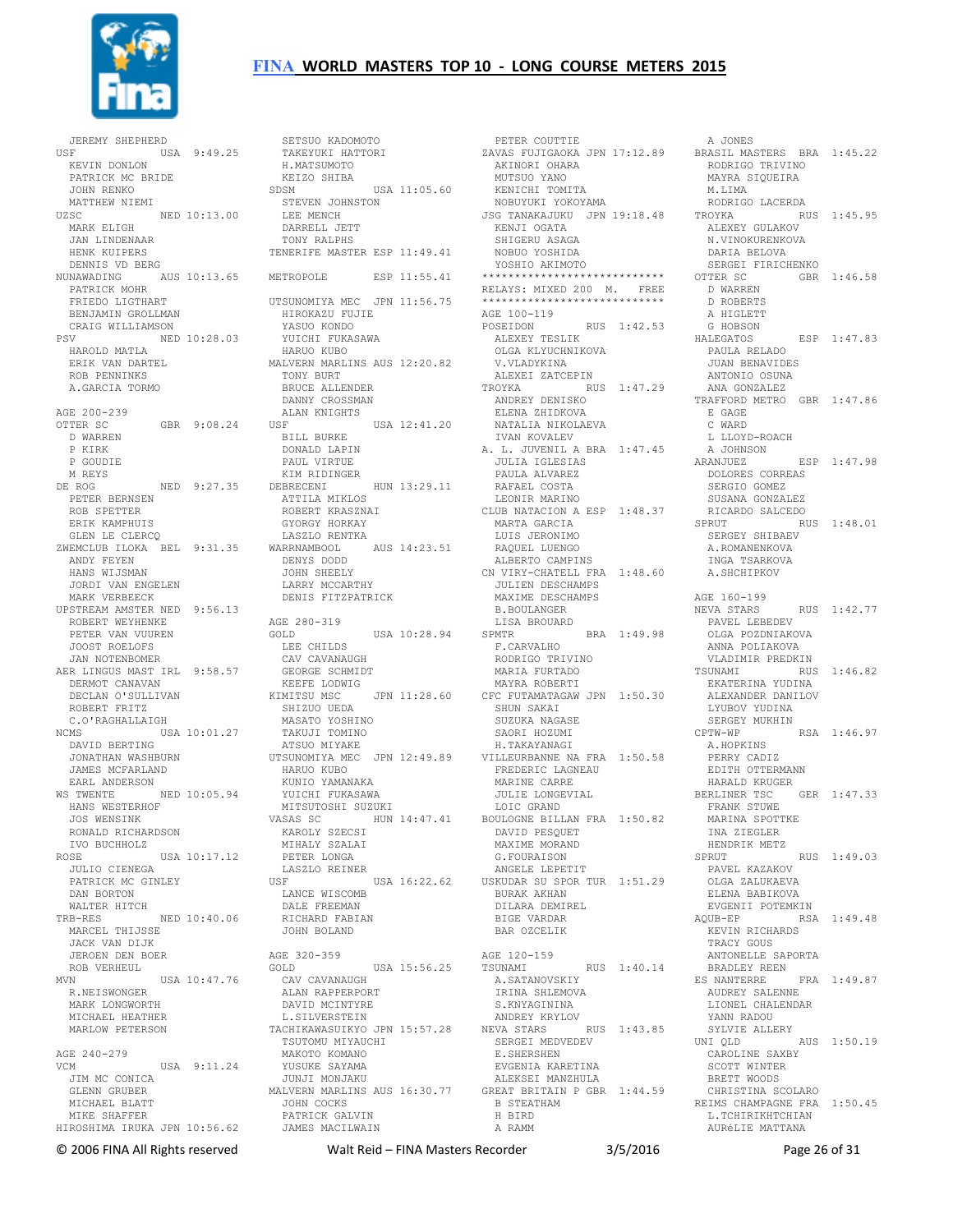

 RENE PLAQUIN NICOLAS GRANGER NICOLAS GRANGER<br>
PINHEIROS A BRA 1:50.80 CECILIA MCCLOSKEY<br>
ALEXANDER REHDER STEPHANIE SAUCY<br>
GISELI PEREIRA STEPHEN DOUGHERTY ALEXANDER REHDER GISELI PEREIRA S.BATTISTELLA FRANCIS NASSAR AGE 200-239 CAPE TOWN MSC RSA 1:52.18 PERRY CADIZ NIGEL CONES CECILIA STANFORD HARALD KRUGER TOKYO SC JPN 1:52.19 KEITA MATSUI TAKAKO DATE Y.MATSUMOTO JUNKO NAKANO SFTL USA 1:52.57 RYAN WILLIAMS CHRIS WENZEL ANN THOMAS MARK NIEUWENHUIS MICH USA 1:52.67 RICKWALKER<br>TONY ANDERSON NEVA STARS CORRIN BUCK SUSAN HARRIS JEFF BAILEY CLUB DES NAGEUR FRA 1:52.71 LAURENT FLAVENOT C.BOISSIER M.FUZZATI JEROME LAUDOUAR CVMM USA 1:52.73 MICHAEL BOOSIN CHRIS WALL LISA SCHOENNEMAN SYSM USA 1:53.36 LARRY WALKER DANIELLE OGIER MARK WEBER SYLVIA BUXTON LAURA GROSELLE GEORGE MEHOK MICH USA  $1:53.37$  JIM POGUE MUFFY MACKENZIE MARY MUETING CHAD STEED TSUNAMI RUS 1:53.77 OLGA BORISOVA VLADIMIR KULAGIN OXANA BRONITSKAYA<br>WIADIEN NEGYETAEV VLADLEN NESVETAEV CHAYKA RUS 1:53.92 SERGEY KOROTAEV HAINA<br>SERGEY KOROTAEV<br>S.ZHIGUNOVA NATALIYA MATVEEVA ALEXEY FILONOV AGE 240-279 CAPE TOWN MSC RSA 1:55.19 CALVIN MAUGHAN SANDERINA KRUGER DIANNE COETZEE TIM SHEAD PSM USA 1:55.86 JOHN PETERSEN DONALD GRAHAM RICK COLELLA CHARLOTTE DAVIS ZENA COURTNEY SYSM USA 1:56.63 JACK GROSELLE BRUCE WILLIAMS DEANNA DOYLE NANCY KRYKA FLUMINENSE A BRA 2:03.98 JOSE FERRAZ MARCIA SILVA CLAUDIA PEREIRA PAULO MOTTA

BECKY CLEAVENGER SDSM SOSM USA 2:18.18 1776 USA 2:04.13 AUGUSTO GONZALEZ SFTL USA 2:05.87 TIMOTHY SHEAD PAMELA FALCIGNO LINDA LARSON BEDA DONDI<br>MICH USA 2:05.93<br>CHUCK OLSON WENDY SZYMCZAK SALLY GUTHRIE DENNIS TOTH JAC TSUCHIURA JPN 2:06.08 JOHN MEDICI ANNE MCGOVERN YOSHIHARU ENDO MACHIKO WAKAMATSU HIROMI UGAI<br>TSUTOMU EBIHARA<br>SVSV TSUTOMU EBIHARA SYSM USA 2:07.18 BRIAN SAYLOR KELLEY CARPENTER ANN GUINS RUS 2:08.47 OLEG TKACHENKO SVETLANA KOZLOVA T.TIKHOMIROVA OLEG PETKAU AGE 280-319 TAM USA 2:09.39 LAURA VAL KENNETH FROST NANCY RIDOUT RICHARD BURNS ANDRA JAUNZEME BOB BEST USA 2:20.47 JAN SODERSTROM DON CLARIDGE SUSAN MEYERS JUNE CARSON<br>WMST WMST USA 2:20.96 THOMAS BOAK JOANN LEILICH CAROLYN BOAK BRUCE ROLLINS CPTW-WP RSA 2:22.75 FRANCOIS DU TOIT LENCHEN ZUNDORF DAVID MCLACHLAN SANDERINA KRUGER USA 2:24.87 DOUGLAS BUCHAN ROSA VENTURA LINDA WEBB<br>AMI TRAUBER<br>PHOE-CG AMI TRAUBER RSA 2:25.98 ANNE JONES SUSAN LEUNER ANDY RIVERS JPN 2:26.08 TATSUO ASAI TOSHIE NODA HARUKO MIURA TAIJI MIZUTANI MIAMI AUS 2:27.14 DAVID BOYLSON LINDY SALTER MARGARET FITTOCK HENRY VAGNER ACUV COL 2:27.30<br>M.STOLLMEYER<br>MYRIAM QUINTERO<br>VICTORIA VENTURA CLUB NATACION A ESP 2:02.74

AGE 320-359<br>KSG SSSHOFU KSG SSSHOFU JPN 2:54.52 EMS BRON FRA 2:03.28 S.COIFFARD AKIO IGAKI SADAKO KUBO KUMIE TOKUDA KOJI SASAHARA FLUMINENSE A BRA 3:13.86 MARIA FERNANDES ONDAMAR SILVA MARCIA RIBEIRO SAUL BIRMAN O\*H\* USA 3:17.83 FREDERIC LAGNEAU CN TRICASTIN FRA 2:04.81 JOHN DAILY BETTY RUSS TENERIFE MASTER ESP 3:40.25 INGOLF BOSSERT M.RODRIGUEZ AMPARO MARTINEZ RICARDO FERNANDEZ<br>PSV NED NED 3:43.13 BOB BERG M.MAANDONKS ALICE LINDHOUT COR SPRENGERS MAIDA VALE AUS 3:54.74 IAN STEWART GLAD MCGOUGH NORMA JACK R. MAZZUCCHELLI MANLY MASTERS AUS 4:05.56 RAYMOND WATSON B. VICKERS-BAKER GLORIA OLDFIELD TONY GOODWIN<br>USF t USA  $4:08.82$  MARGARET VOORHEES BARRY GALVIN JANET BENSU JACK FLEMING NAUTICO UNIAO A BRA 4:09.30 STELLA BERTASO ENNO KREUZNER MAYRA SIQUEIRA SPRUT RUS 1:58.54 CATIA MONSER ANTON BIEDERMANN IMSS MEX 4:24.19 \*\*\*\*\*\*\*\*\*\*\*\*\*\*\*\*\*\*\*\*\*\*\*\*\*\*\*\* RELAYS: MIXED 200 M. MEDLEY \*\*\*\*\*\*\*\*\*\*\*\*\*\*\*\*\*\*\*\*\*\*\*\*\*\*\*\* AGE 100-119 RUS 1:52.57 ALEXEI ZATCEPIN A.VLADIMIROV V.VLADYKINA YANA SHAFIEVA TROYKA RUS 1:57.53 NATALIA NIKOLAEVA IGOR GOLOVIN ANDREY DENISKO ELENA ZHIDKOVA SOYUZMASH-MASTE RUS 1:59.02 OLGA VERESHAGINA A.KADUKHIN<br>ILYA TRUBNIKOV MARIIA PROKOFEVA USKUDAR SU SPOR TUR 2:00.04 DILARA DEMIREL MERT ZEYDANLI BUGRA KORAHAN BIGE VARDAR LEGIA WARSZAWA POL 2:01.06 A.KACZMAREK M.MIKOLAJEWSKI TOMASZ WILCZEGA K.PTASINSKA MARTA GARCIA

 ERNESTO DL VEGA LUIS JERONIMO RAQUEL LUENGO ANNABELLE COLLIN F.BOIREL VANESSA GAUDIN VILLEURBANNE NA FRA 2:03.83 JULIE LONGEVIAL LOIC GRAND MARINE CARRE FABIEN GALLIOT ELODIE GEORGES A.CHACQUENEAU RAPHAEL SAMUEL POWERPOINTS AUS 2:05.48 BRENTON FORD WENDY TEMPELS DANIEL CAVANAGH EMMA PENDLEBURY AGE 120-159<br>NEVA STARS RUS 1:51.82 ALEKSANDR SHILIN ANNA KUZMICHEVA ALEKSEI MANZHULA EVGENIA KARETINA TROYKA RUS 1:54.32 ALEXEY GULAKOV N.VINOKURENKOVA DARIA BELOVA SERGEI FIRICHENKO<br>TSUNAMI RUS RUS 1:54.79 PAVEL SEDYUK ANDREY KRYLOV IRINA SHLEMOVA LYUBOV YUDINA BRASIL MASTERS BRA 1:57.07 RODRIGO TRIVINO GUSTAVO VOLKART M.LIMA<br>MAYRA SIQUEIRA A.ROMANENKOVA<br>TYTES EVGENY RYZHOV SERGEY SHIBAEV INGA TSARKOVA ARANJUEZ ESP 1:58.82 MARIA HERNANDEZ SERGIO GOMEZ RICARDO SALCEDO SUSANA GONZALEZ CN VIRY-CHATILL FRA 2:00.79 B.BOULANGER LISA BROUARD JULIEN DESCHAMPS JEROME GOUSSARD USM MALAKOFF FRA 2:01.19 BENJAMIN BOUILLE MELANIE SALDUCCI ALICE LEBEAU RUDY BERTRAND PORTO 1 POR 2:01.25 EDUARDO SEVIERI P.ALEXANDRE SOUSA SARA OLIVEIRA T.GAMA SEVIERI HALEGATOS ESP 2:02.25 DAVID FUENTES ANA GONZALEZ JUAN BENAVIDES PAULA RELADO AGE 160-199 RUS 1:55.32 VLADIMIR PREDKIN PAVEL LEBEDEV ANNA POLIAKOVA

© 2006 FINA All Rights reserved Walt Reid – FINA Masters Recorder 3/5/2016 Page 27 of 31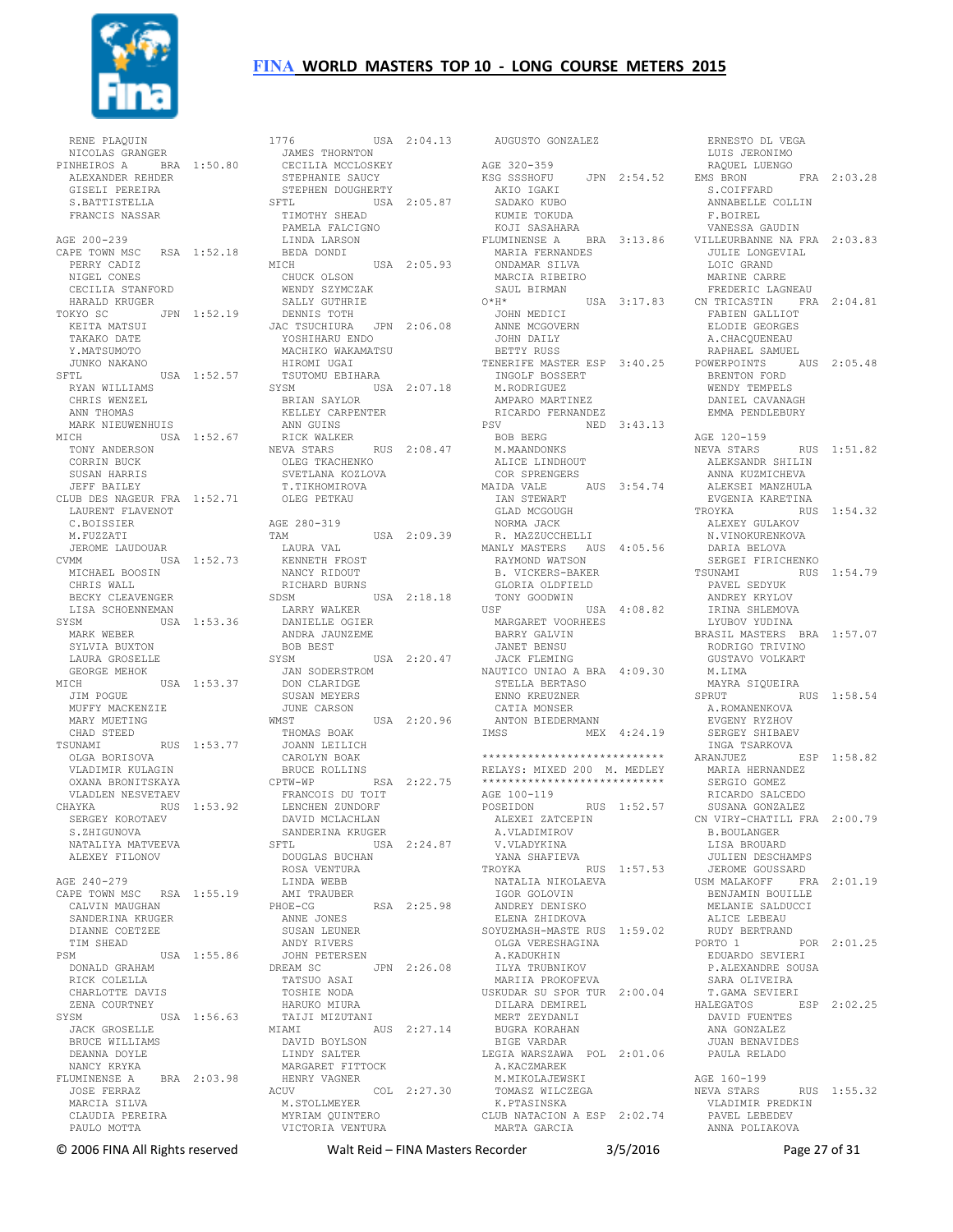

OLGA POZDNIAKOVA<br>POSEIDON RUS POSE 1:56.38 OLGA KLYUCHNIKOVA VLADISLAV BRAGIN IRINA MERZLIKINA RAVIL NOGUMANOV<br>PINHEIROS A BRJ NOT NODINI INITED BRA 2:01.58 SARAH FARRE<br>RA 2:01.58 SFTL<br>unpp GISELI PEREIRA ALEXANDER REHDER FRANCIS NASSAR S.BATTISTELLA REIMS CHAMPAGNE FRA 2:01.78 L.TCHIRIKHTCHIAN NICOLAS GRANGER JEAN-PASCAL FAGOT AURELIE MATTANA TSUNAMI RUS 2:02.05 VITALY CHERNYY S.KNYAGININA EKATERINA YUDINA ALEXANDER DANILOV ES NANTERRE FRA 2:02.12 S NANIBAARD<br>AUDREY SALENNE SYLVIE ALLERY C.MARTIN YANN RADOU BERLINER TSC GER 2:02.25 MIRYAM RIBBE FRANK STUWE HENDRIK METZ MARINA SPOTTKE LONG EATON SC GBR 2:03.14 M TUCK A FREUNDLICH M LEACH H GORMAN AER LINGUS MAST IRL 2:03.49 EOIN FOSTER CHARLOTTE REID DEIRDRE MORRIS PETER CONWAY SYSM USA 2:03.55 SYLVIA BUXTON ROB BUTCHER JAMIE KENDIG L.CARMICHAEL AGE 200-239 CHAYKA RUS 2:03.23 S. ZHIGUNOVA ANDREY DAVYDOV NATALIYA MATVEEVA ALEXEY FILONOV CAPE TOWN MSC RSA 2:06.32 DIANNE COETZEE HARALD KRUGER CALVIN MAUGHAN NORELLE ENGELA<br>
TSUNAMI RUS 2:07.04<br>
VLADIMIR GORKOV<br>
SERGEI SITDIKOV<br>
L.NAGOVITSYNA<br>
OLGA BORISOVA<br>
SYSM USA 2:08.30 MELISSA VARLAS STEPHEN PANZARINO JACK GROSELLE ANDREA DOMBROWSKI MICH USA 2:09.82 ICH USA 2:09.82<br>Susan Harris CORRIN BUCK JIM POGUE TONY ANDERSON TOKYO SC JPN 2:11.44 JUNKO NAKANO RITSUKO HAYASHI KIISONO HAIASHI<br>KATSUYA TAKAHASHI KEITA MATSUI CLUB DES NAGEUR FRA 2:11.52 ANNICK VALIBOUZE LAURENT FLAVENOT

FRANCIS TOUAZI  $O^{\star}H^{\star}$  M.FUZZATI AER LINGUS MAST IRL 2:11.93 VIVIAN MONGEY PATRICIA REILLY ROBERT FRITZ SARAH FARRELLY SFTL USA 2:13.27 ROSA VENTURA LINDA WEBB JOEL BURNS THOMAS KINUGAWA CHRIS WENZEL RYAN WILLIAMS ANN THOMAS BOULOGNE BILLAN FRA 2:13.31 SOPHIE MORAND F. MIGNATELLIT PIERRE BLANC DAMIEN CUCUMEL AGE 240-279 PSM USA 2:09.45 ZENA COURTNEY RICK COLELLA DONALD GRAHAM CHARLOTTE DAVIS CAPE TOWN MSC RSA 2:13.15 MIKE WINFIELD TIM SHEAD TIM SHEAD<br>CECILIA STANFORD SANDERINA KRUGER SYSM USA 2:15.90 DEANNA DOYLE JACK GROSELLE BRUCE WILLIAMS NANCY KRYKA SG NEUKOLLN BER GER 2:20.82 JOCHEN HANZ WOFGANG GATCKE BRIGITTE MERTEN RUTH STUBERT<br>SYSM USA 2:23.45 BOB COUCH RICK WALKER ELLEN BENNETT LAURA GROSELLE MALVERN MARLINS AUS 2:23.99 JANETTE JEFFREY DON TAYLOR LEIGH RODGERS MARK HUGGINS USM MALAKOFF FRA 2:24.31 USM MALAKOFF FRA<br>BENEDICTE DUPREZ<br>PERSONAL ALAIN VANACKER DANIELE WILMART ALAIN SAURY PAINEIRAS A BRA 2:25.13<br>JOSE LORO JOSE LORO ANTONIO ORSELLI MARIA ALMEIDA<br>
ANETE MONTEIRO<br>
UTM ZGIERZ POL 2:26.34<br>
URSZULA MROZ<br>
EWA STEPIEN<br>
ROMAN WICZEL<br>
Z.MACIEJCZYK<br>
Z.MACIEJCZYK POSEIDON RUS 2:26.90 RUS<br>AKHMED ANARBAEV<br>VILLET VLADIMIR GETMAN OLGA KEDROVA IRINA RYBANINA AGE 280-319 TAM USA 2:21.20 LAURA VAL KENNETH FROST RICHARD BURNS NANCY RIDOUT<br>WMST USA 2:42.78<br>THOMAS BOAK JOANN LEILICH BRUCE ROLLINS CAROLYN BOAK

© 2006 FINA All Rights reserved Walt Reid – FINA Masters Recorder 3/5/2016 Page 28 of 31 O\*H\* USA 2:44.65 BRAD ELIOT YOSHI OYAKAWA MELINDA SMITH HARRY GREENFIELD MARILYN DOUGLASS SFTL USA 2:45.36 AMI TRAUBER PSV NED 2:45.76 CORRIE VERHOEVEN ROB HANOU BREND BREVE LOTTIE GEURTS<br>CPTW-WP  $RSA$  2:48.23 IMSS SANDERINA KRUGER LENCHEN ZUNDORF DAVID MCLACHLAN FRANCOIS DU TOIT KSG SSSHOFU JPN 2:53.72 AKIO IGAKI KUMIE TOKUDA YOSHIKA HOSHIO H.YASUNARI ATHENA AMC JPN 2:56.34 HARUYO KATO YUKIKO FUJIMOTO HITOSHI KOJIMA M.MITSUHASHI UNAMI B BRA 2:56.63 MARCELO PIVA VERA SILVA LUIZ FAGUNDES CINIRA PIVA ACUV COL 2:57.62 VOLT 2:37.62<br>VICTORIA VENTURA<br>ROBERTO VERI ROBERTO VERA VIRGINIA OLANO M.STOLLMEYER AGE 320-359 FLUMINENSE A BRA 3:51.50 AGE 120-159 MARCIA RIBEIRO SAUL BIRMAN FERNANDO CARVALHO MARIA FERNANDES<br>
0\*H\* USA 3:59.46<br>
JOHN MEDICI<br>
ANNE MCGOVERN<br>
BETTY RUSS<br>
JOHN DAILY NAUTICO UNIAO A BRA 4:12.64 ANTON BIEDERMANN 4:12.64<br>ANTON BIEDERMANN<br>SERGIO SCHMITT SERGIO SCHMITZ MARIA COSTA CATIA MONSER MANLY MASTERS AUS 4:12.87 RAYMOND WATSON B. VICKERS-BAKER TONY GOODWIN MARION ROBERTSON<br>WCM USA MARION ROBERTSON<br>WCM USA 4:16.01 A ROBERT MAYO ANN HIRSCH STAN MORNER JOYCE HAWORTH M.RODRIGUEZ RICARDO FERNANDEZ INGOLF BOSSERT AMPARO MARTINEZ<br>FACT US BILL RODENFELS JOHN CORNELL MARTHA HENDERSON ROSEMARY HAJOST LUCY MANHEIM FRANK MANHEIM

TENERIFE MASTER ESP 4:23.96 RIVERCITY AUS 4:23.64 FACT USA 4:26.90 HIROSHIMA IRUKA JPN 4:26.57 JOAN CAMPBELL RMST USA 4:59.88 KEIZO SHIBA CHESTERFIELD SW GBR 4:26.87 AUS 5:28.09 GLAD MCGOUGH JOHN HOFMANN IAN STEWART NORMA JACK<br>IMSS MEX 6:25.29 AGE 360-399 NAUTICO UNIAO A BRA 5:31.05 EDU JAEGER YONE ANGELO NORA RONAI ANTON BIEDERMANN MEX 6:25.29 \*\*\*\*\*\*\*\*\*\*\*\*\*\*\*\*\*\*\*\*\*\*\*\*\*\*\*\* RELAYS: MIXED 400 M. FREE \*\*\*\*\*\*\*\*\*\*\*\*\*\*\*\*\*\*\*\*\*\*\*\*\*\*\*\* AGE 100-119 AVANZARE SWIM T JPN 3:58.70 AKIKO KAMITANI SAKIE KUWABATA SHOTA IMOTO SHU OHTA CFC FUTAMATAGAW JPN 4:01.13 TAKAYUKI MAEDA SAORI HOZUMI H.TAKAYANAGI FUJIKO KAWASAKI PBM USA 4:34.84 JAKE MILLS CARMEL COWIE KELLEY BAUM TODD WILSON ALEX USA 4:59.36 ROBERT VAYDA STEPHANIE GAUZENS JESSICA MUNDI TIM TAYLOR AGE 120-159<br>DE DINKEL MED 4:11.07 MARIEN WILLEME ANIQUE WILLEME RICHARD LUCAS MARLIES REINDERS MOVY USA 4:13.53 JR PYLE J.HALGREN C.PETERFISH YANIV SHNAIDER 1693 USA 4:15.41 RICH WILLIAMS C.HURTUBISE KATIE GRIER MICHAEL LOVETT ROYAL TUNBRIDGE GBR 4:16.61 CAMDEN SWISS CO GBR 4:18.16  $NED$   $4 \cdot 22$  37 RAMONA LINTING GUIDO KEUTGEN AUKE DE LANGE JOERI STOFFELS KYLIE FLETCHER JASON LUCHT SIMONE HANSON CASEY FLOUCH S.YAMASHITA KAORI KONO MIKA KUNIHIRO B HARKIN J DAVEY C BICKERSTAFFE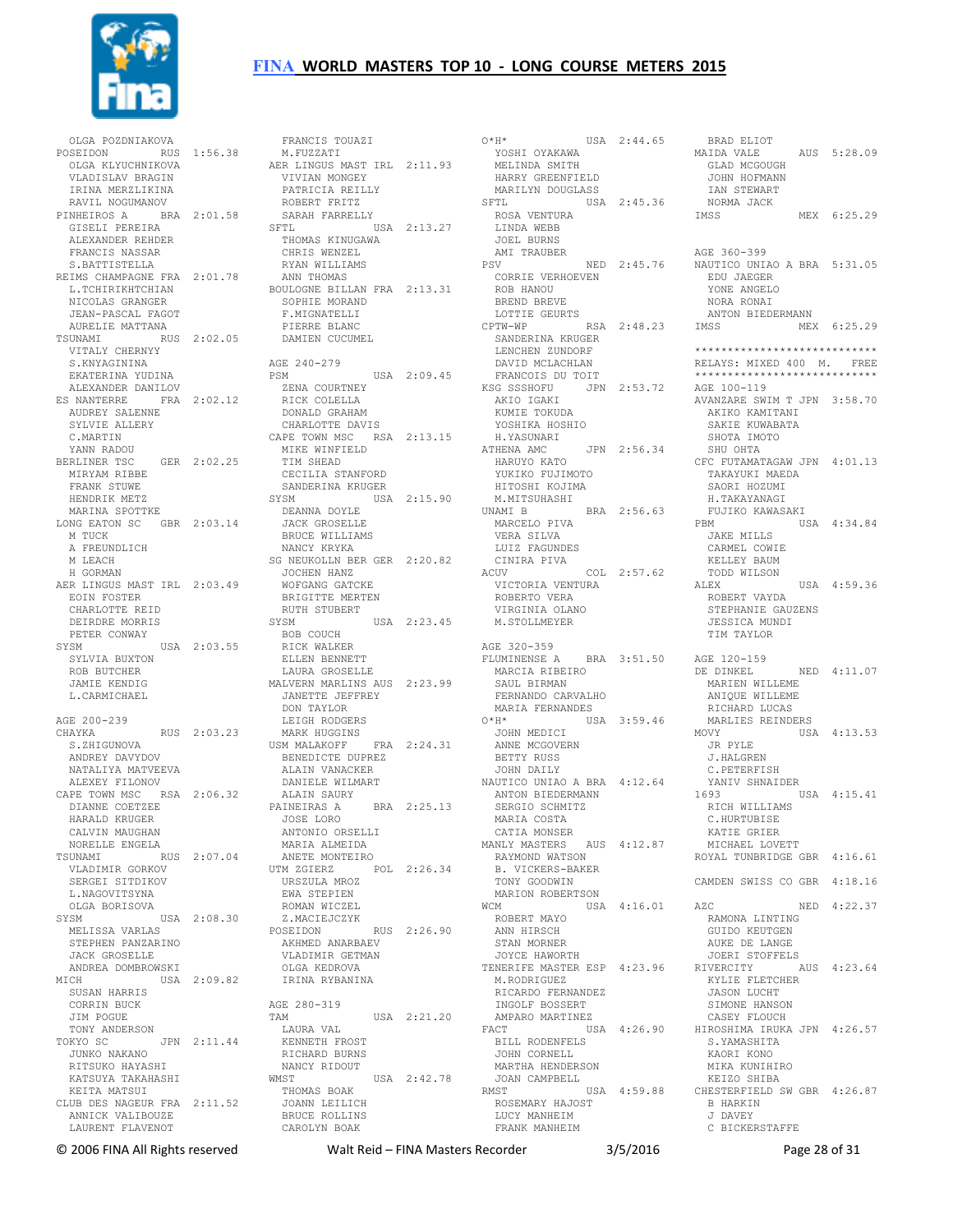

E KISS<br>SILVER CITY BLU GBR 4:26.97<br>S GAULD<br>J FALCONER L ROBERTSON D SUTHERLAND AGE 160-199 EDGE JPN 4:00.36 MASATERU IKEDA SATSUKI HIRUKAWA RYUTARO MORITA YURIKO IKEDA DE DINKEL NED 4:10.57 PAULA TEXEL ERIC HERMAN TJAKKO RUINEMANS TIJINK-GROTE PUN GUDO HEMELTJEN SILKE WEEMINK GUILDFORD CITY GBR 4:12.74 S DYSON M WARE J COX M HODGSON ROMFORD TOWN SC GBR 4:14.25 M LANE M CURRY T ENRIGHT D PALMER AZ PC DE FUTEN NED 4:21.53 CPTW-WP P.BENANI-WOLSIN TONY DE GROOT ERWIN ZUIJDERVELT ARNOLD DE ROVER TEAM KANALOA JPN 4:22.80 SAM NANALVI.<br>TOMOHIRO MUSHA MAYUMI TASHIMA MIYUKI SAITO YASUO KAWAJIRI LVM USA 4:23.23 NICK BOSHOFF KARIN WEGNER FLORENCE AITKEN MICHAEL BRUNELLA UPSALA S MIX SWE 4:27.71 JON LUNDQVIST CONNY ANDERSEN CARINA ANDERSSON ANNELI LARSSON SDSM USA 4:31.22 EMILY PARKER ANDREW MCPHERSON KENTON JONES CATHY GANZE FRANK ARRASMITH SK NEPTUN SWE 4:31.37 HAKAN AGNELL ANDREAS TAFLIN LUCIE DURACHER ARLETT BALLNUS AGE 200-239 IM USA 4:02.62 DAVID SIMS ANDREA BLOCK LIZ DILLMANN JIM TUCHLER GLOUCESTER MAST GBR 4:19.95 P SMITH S JANE JONES<br>H.KULA-PRZEZWANSK H.KULA-PRZEZWANSK C STEPHENSON AER LINGUS MAST IRL 4:21.88 VIVIAN MONGEY PATRICIA REILLY SARAH FARRELLY<br>
ROBERT FRITZ<br>TOKYO SC JPN 4:22.70<br>
RITSUKO HAYASHI<br>
JUNKO NAKANO<br>
KATSUYA TAKAHASHI UUNIC INALII.<br>KATSUYA TAKAHASHI<br>KEITA MATSUI

SPENCER SWIM TE GBR 4:25.60 MOVY USA 5:48.94 GS USA 4:53.47 A CHAMBERLAIN C CURTIS A HEATH A PARKINS A DARKINS<br>
SFTL USA 4:30.79 CHRIS WENZEL MICHAEL AUBREY ANN THOMAS RYAN WILLIAMS SPM USA 4:31.15 DONCASTER DOLP. AUS 6:03.97 KERN DAVIS CHERYL KUPAN SDSM USA 4:33.26 UTSUNOMIYA MEC JPN 6:05.99 SDSM USA 4:33.26<br>MARIEKE THAYER KENTON JONES KARLYN PIPES CHRIS HOHN ROYAL TUNBRIDGE GBR 4:39.14 MALVERN MARLINS AUS 4:44.80 ADAM FREDERICK DAPHNE BRIGGS MARK HUGGINS<br>JANETTE DICKEY AGE 240-279<br>CPTW-WP RSA 4:19.89 CPTW-WP RSA 4:19.89 CALVIN MAUGHAN SANDERINA KRUGER DIANE COETZEE TIM SHEAD SYSM USA 4:28.32 JACK GROSELLE RICK WALKER LAURA GROSELLE HAUNA SINGER<br>NANCY KRYKA SDSM USA 4:55.28 PATRICK POWERS NOVOCASTRIAN AUS 8:10.84 ANDRA JAUNZEME LEE MENCH DANIELLE OGIER PETER MERZ USA 4:56.74<br>Som JEFF KESWICK LAURIE SAMUELSON CATHERINE RUST DAVID QUIGGIN DAM USA 4:56.78 TED DEACON SHARON BLAHA WENDY PRATT USF USA 5:04.43 DUKE DAHLIN MARTHA GERHAN CAROL OGILVIE JULIAN SAPIRSTEIN TEAM KANALOA JPN 5:05.67 YASUO KAWAJIRI YOSHIO OCHI RITSUKO SUGIMURA MIYUKI UMEDA<br>PSV PSV NED 5:07.12 PATTY VERHAGEN INEKE WEEKERS ROB HANOU ROB PENNINKS WS TWENTE NED 5:07.96 JEANNETTE RUESINK FRANS VAN ENST M.KRAAK-BECKER HUGO STAUDT WCM USA 5:20.09 PETER GUADAGNI MARCIA HILL MARTHA ALEXANDER KERRY O'BRIEN AGE 280-319

SUSAN BLATTNER<br>DAVE NOBLE DAVE NOBLE<br>
ROBERT WRIGHT<br>
NAN BOHL<br>
SDSM USA 6:01.11<br>
LARRY WALKER MARY CHRISTENSEN TOM MITCHELL DANIELLE OGIER MICHAEL SORENSEN DOROTHY DICKEY ROSLYN MCLEAN ROD CLARKE YUICHI FUKASAWA KIYOKO KUWASHIMA YASUKO SAKAMOTO HARUO KUBO SK NEPTUN MIX SWE 6:19.39 REIJI REINI HARRIET LEVIN O REYNOLDS RN HIROSHIMA JPN 4:52.88 KRISTIAN KONING GUNNER LENNING RUN SWIM JPN 6:45.24 HITOSHI INOUE KENTARO MAKUMA SHIHO NAKATSUKA NORIKO ITO REIKO KOTANI HIDEO KIMURA PSV NED 7:57.83 RUDOLF DEGENAAR M.MAANDONKS ANNIE SMITS<br>ROB HEMESATH ROB HEMESATH<br>USF USA 8:03.21<br>GLORIA ALLEN<br>KATE COLEMAN<br>LANCE WISCOMB MAUREEN WOODCOCK ROBIN CARSON NICK WOODCOCK CARL WALLACE NORTH LODGE AUS 8:18.86 HIROTAKA SUGIMOTO BRUCE HOCKING BARBARA BROOKS PETER DUGGAN BARBARA SPADINGER AGE 320-359 BIG S YOKOHAMA JPN 6:30.24 HARUKI UMAE SHOKO YONEZAWA MIEKO KAMOSHITA TETSUO NAKAMARU PSV NED 7:16.29 COR SPRENGERS ALICE LINDHOUT LOTTIE GEURTS BOB BERG WCM USA 8:21.52 ANN HIRSCH JOYCE HAWORTH ROBERT MAYO NORMAN STUPFEL \*\*\*\*\*\*\*\*\*\*\*\*\*\*\*\*\*\*\*\*\*\*\*\*\*\*\*\* RELAYS: MIXED 400 M. MEDLEY \*\*\*\*\*\*\*\*\*\*\*\*\*\*\*\*\*\*\*\*\*\*\*\*\*\*\*\* AGE 100-119 RN HIGASHIFUSHI JPN 4:19.17 SATOKO MATSUI TAKAHIRO NETSU KENTARO SUZUKI MINA NAKAMURA TEN EIGHTY JPN 4:20.42 ROMFORD TOWN SC GBR 4:42.60 ERI SASAKI YUTARO TATEISHI<br>YUTARO TATEISHI YUGO HIHARA<br>KASUMI ODAKE

NEAL NOTE SCOTT TANNER STEPHANIE NAGELE UKR 5:00.68 OLGA TURKOVA SABINA ROMANOVA V.SEMGAIKIN IVAN KRYLOV USA 5:03.38 RYAN OCONNOR KENNY DUARTE HANNAH HESSER JENNIFER GOETZ AGE 120-159 OTTER SC GBR 4:50.27 W RIMBACH J TREVELLICK D ROBERTS YOSHIKI USHIJIMA HARUMI OKAWA LASS MIX SWE 5:04.30 DAVID LINDAHL ERIK SVARD ERIK SVARD<br>HELENA HOGFELDT SOFIE PETTERSSON SOSHIGAYA JPN 5:08.57 YASUHIRO SUZUKI<br>MIYUKI HIRAI MIYUKI HIRAI TAKANORI KANEKO KAORU FURUKAWA ERITH & DISTRIC GBR 5:09.75 USA 5:10.86 ALEXANDER BEEMAN STACEY BRUCE ERIN MORO TRAVIS GARRISON ZAVAS TSURUMI JPN 5:14.74 SAYURI TANABE TAKAYUKI NAKAGOME KOZUE MAEDA<br>CNSW THOM MUNOZ CNSW BEL 5:18.66 RAMON MUNOZ CHARLOTTE SIX FRANNY KOENIG LIONEL GODEAUX SILVER CITY BLU GBR 5:18.74 S GAULD A WEIDMANN L ROBERTSON D SUTHERLAND  $\frac{D}{A\text{QUA}}$  KITA  $\frac{J\text{PN}}{I\text{V}}$  5:21.19 HIROSHI SHIBATA HIROYUKI NARUMI YAYOI SUGIURA NAOKO KANI AGE 160-199 EDGE JPN 4:24.26 SATSUKI HIRUKAWA RYUTARO MORITA MASATERU IKEDA YURIKO IKEDA RYOGOKU KINGYO JPN 4:29.82 MASAYA SATO HITOMI MATSUDA MABI TSUKIOKA TERUHISA SHIMIZU M CURRY M LANE D PALMER T ENRIGHT RSA 4:49.93

NEAL ROBINSON

© 2006 FINA All Rights reserved Walt Reid – FINA Masters Recorder 3/5/2016 Page 29 of 31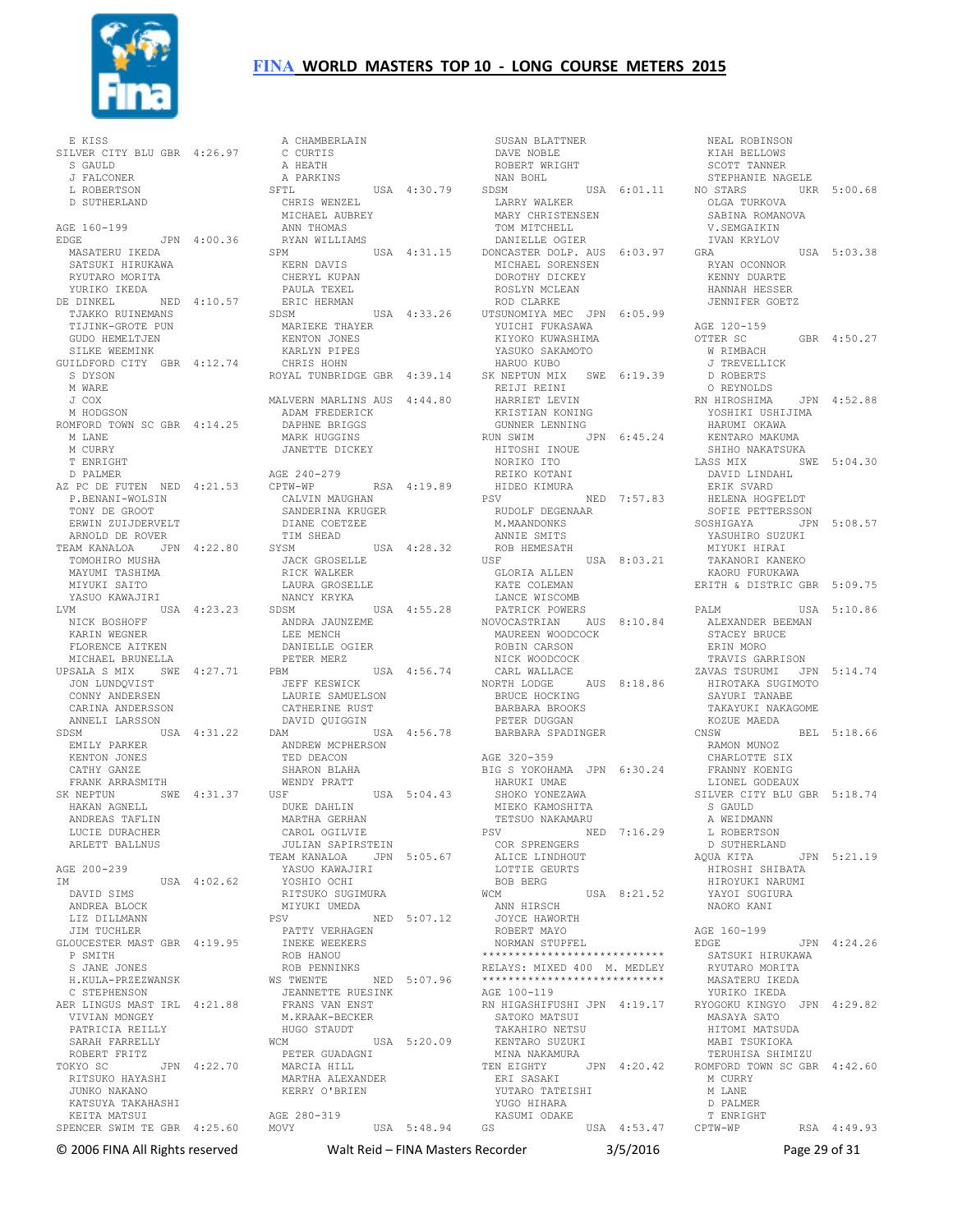

 NICK ORTON HARALD KRUGER KATHRYN NURSE PERRY CADIZ NO STARS UKR 4:50.11 INNA KOUCKA O.KOLBASYNSKA PAVLO KOSTYRKO DMYTRO SHEREMET RN KAMEIDO JPN 4:57.78 CHISAKO HABUKI TOMOKAZU ENDO JUNGRYUL KIM AYAKO SAITO L4S USA 4:59.91 KATHRYN MADIGAN SARA DEMYANOVICH S.SCHUTZMEISTER JAY KRESS CRAWLEY SC GBR 5:03.52 UPSALA S MIX SWE 5:07.45 CARINA ANDERSSON CONNY ANDERSEN JON LUNDQVIST ANNELI LARSSON FC FORUS JPN 5:07.77 KENICHI HASHIDA SATOMI HAYASHI JUNJI ISHII TOMOKO MATSUOKA AGE 200-239 IM USA 4:33.17 JIM TUCHLER DAVID SIMS ANDREA BLOCK LIZ DILLMANN NECGSC JPN 4:55.35 KAZUMI MORI TADASHI FUJIMOTO YASUO NARUSHIMA<br>MASUMI KANAI MASUMI KANAI TOKYO SC JPN 4:55.41 JUNKO NAKANO RITSUKO HAYASHI KATSUYA TAKAHASHI KEITA MATSUI  $SPM$   $IISA$   $5:01.25$  PAULA TEXEL KERN DAVIS ERIC HERMAN CHERYL KUPAN AER LINGUS MAST IRL 5:07.45 VIVIAN MONGEY PATRICIA REILLY ROBERT FRITZ SARAH FARRELLY SPENCER SWIM TE GBR 5:11.14 ANDRA JAUNZEME SPARTAK RUS 5:16.47 ALEXANDR KOZLOV MIKHAIL KHRYUKIN NATALYA ISMAILOVA S. ISLAMGALEEVA RYOGOKU KINGYO JPN 5:25.47 TERUHISA SHIMIZU MASAMI UEDA HITOMI MATSUDA TOSHIO TOMINAGA PSV NED 5:25.90 GUDULE VD MEER MICHIEL KLAREN TRACY BARNES ROB PENNINKS FC FORUS JPN 5:29.23 TOSHIKO YAMAGUCHI KENICHI HASHIDA SATOMI HAYASHI T.YAMAGUCHI

AGE 240-279 SYSM USA 5:10.63 NANCY KRYKA RICK WALKER JACK GROSELLE LAURA GROSELLE USA 5:23.32 GEORGE SCHMIDT PEGGY MCDONNELL LARS FERRON CELIA DEVANNEY SPENCER SWIM TE GBR 5:27.59 C RENTSCH D FORD A PARKINS A GWYNN MID SUSSEX MARL GBR 5:41.13 MALVERN MARLINS AUS 5:45.39 LEIGH RODGERS PATRICK DEVINE JANETTE DICKEY MARK MATHIAS DAM USA 5:46.51 ANDREW MCPHERSON DAVID WOODRUFF WENDY PRATT<br>CECILY SPROUSE CECILY SPROUSE PBM USA 5:56.66 CHIP GREEN M.FITZPATRICK LAURIE SAMUELSON DAVID QUIGGIN BUDAPEST DELFIN HUN 5:57.28 MONIKA BALLA LASZLO SUMEGHY PETER GULYAS TOTH CSANADINE<br>SDSM [1]  $USA 5:59.68$  CLAUDIA ETTELSON BOB BEST C.WALDEN DANIELLE OGIER WMAC USA 6:09.89 DICK PITMAN DAVID CLARK LAURIE ALIOTO NANCY EHRKE AGE 280-319 TAM USA 5:28.17 RICHARD BURNS KENNETH FROST LAURA VAL NANCY RIDOUT<br>SDSM  $TISA$  5:58.20 LARRY WALKER BOB BEST DANIELLE OGIER USA 6:07.19 SUSAN BLATTNER DAVE NOBLE ROBERT WRIGHT NAN BOHL SPENCER SWIM TE GBR 6:18.80 J BROWN H DICK A HEATH G STOKES HACHIOJI SC JPN 6:42.03 YUTAKA AWAZAWA TAMAE FURUYA TEIJI TAKAHASHI EMIKO NARUSHIMA DONCASTER DOLP. AUS 6:52.10 CAROL FREEMAN ROBERT PATTERSON MURRAY BURNS DOROTHY DICKEY UTSUNOMIYA MEC JPN 6:52.23

 HARUO KUBO YASUKO SAKAMOTO YUICHI FUKASAWA KIYOKO KUWASHIMA FITTA KOYO JPN 7:40.15 TOMIKO OKUDA TSUNEO YAMANISHI YUKO HIRAMOTO HITOYUKI MOROTOMI FACT USA 7:44.29 BOB JENNINGS JOYCE HUTCHINSON BARBARA MCNULTY JOHN CORNELL<br>ZAVAS TSURUMI ZAVAS TSURUMI JPN 7:51.00 YUKIKO AOYAGI IKUKO NAGASHIMA KANNI SERIZAWA YOSHIRO MARUMOTO AGE 320-359 PSV NED 9:21.81 ALICE LINDHOUT M.MAANDONKS ROB HANOU COR SPRENGERS \*\*\*\*\*\*\*\*\*\*\*\*\*\*\*\*\*\*\*\*\*\*\*\*\*\*\*\* RELAYS: MIXED 800 M. FREE \*\*\*\*\*\*\*\*\*\*\*\*\*\*\*\*\*\*\*\*\*\*\*\*\*\*\*\* AGE 100-119 AVANZARE SWIM T JPN 8:56.85 SAKIE KUWABATA SHU OHTA SHOTA IMOTO AKIKO KAMITANI EMSC CAN 9:36.53 ROBERT STANGER ADAM AMER TONYA CHRYSTIAN MORVEN BURCH AGE 120-159 RN HIROSHIMA JPN 9:30.07 SHIHO NAKATSUKA AT OKT KENTARO MAKUMA YOSHIKI USHIJIMA OREG USA 9:42.44 SONJA SKINNER KEVIN CLEARY EMILY MELINA MATT MILLER AZ PC NED 9:52.82 JOHN KOVACS LINDA BON-ROSENB LARISSA BRAK ROB VAN VLIET DWK NED 10:09.25 MARTIN KAPTEIN LIESBETH VAN MILL MICHEL WINGERDE PAULINE GOUWENS USA 10:52.13 ALEC ALDERS JULIA STENGEL ERICA SEUBERT CHAD DURIEUX MOVY USA 11:03.15 CHRISTOPHER NOEL VANESSA MORRISON LISA ELSENER GREG FLIESS AGE 160-199<br>MOVY USA 9:08.37 DOUGLAS HAYDEN J.HALGREN C.PETERFISH TONY STEWART CONN USA 9:18.47 JEREMY VIRGIL

 MYLES LYNCH PAM HENRY MOSS AMELIA FOX ROMFORD TOWN SC GBR 9:33.72 M LANE M CURRY T ENRIGHT D PALMER AZ PC DE FUTEN NED 9:58.42 ARNOLD DE ROVER TONY DE GROOT ERWIN ZUIJDERVELT P.BENANI-WOLSIN GOLDFISH JPN 10:03.96 YUKIE KUDO<br>YUKIE KUDO CHIZUYO KINOSHITA TORU MATSUSHITA KOJI KUMAZAKI HIROSHIMA IRUKA JPN 10:17.45 KEIZO SHIBA KAORI KONO MIKA KUNIHIRO SETSUO KADOMOTO POWERPOINTS AUS 10:54.53 TIM BONESS Y. EGAN-DAVIDSON BRETT DAVIDSON WENDY TEMPELS BELUGAS AUS 11:04.51 SUE COX JAYE DOWLING RAOUL MULDER ANTHONY FERGUSON TEAM TODA JPN 11:12.16 AKIRA YOSHIDA HIROSHI TSUCHIYA YOSHIMI MIYAJI NANAKO YAMAZAKI NED 11:32.01 GABI VINK INA SCHAAFSMA HANS MASS MARK KAS AGE 200-239 CONN USA 9:19.01 JEFF SARGENT ANDY REUL TAIT MICHAEL GALEN RINALDI SPENCER SWIM TE GBR 9:39.59 A CHAMBERLAIN C CURTIS E ISEPPI A PARKINS  $SPM$   $IISA$   $10.02.42$  KERN DAVIS CHERYL KUPAN PAULA TEXEL ERIC HERMAN<br>SDSM  $IISA$  10:06.77 DIANA DOLAN LAMAR JASMINE STILES CHRIS HOHN KENTON JONES PSM USA 10:18.98 KIRK NELSON ZENA COURTNEY ELIZABETH KASSEN CARL HAYNIE  $SRM$  USA  $10 \cdot 21$  78 LAURA BEAL SARA JONES DAVE HALE JOHN MORALES WCM USA 10:21.83 CHARLENE O'BRIEN KERRY O'BRIEN LISA WARD TOM NOOTBAAR AER LINGUS MAST IRL 10:29.91

© 2006 FINA All Rights reserved Walt Reid – FINA Masters Recorder 3/5/2016 Page 30 of 31